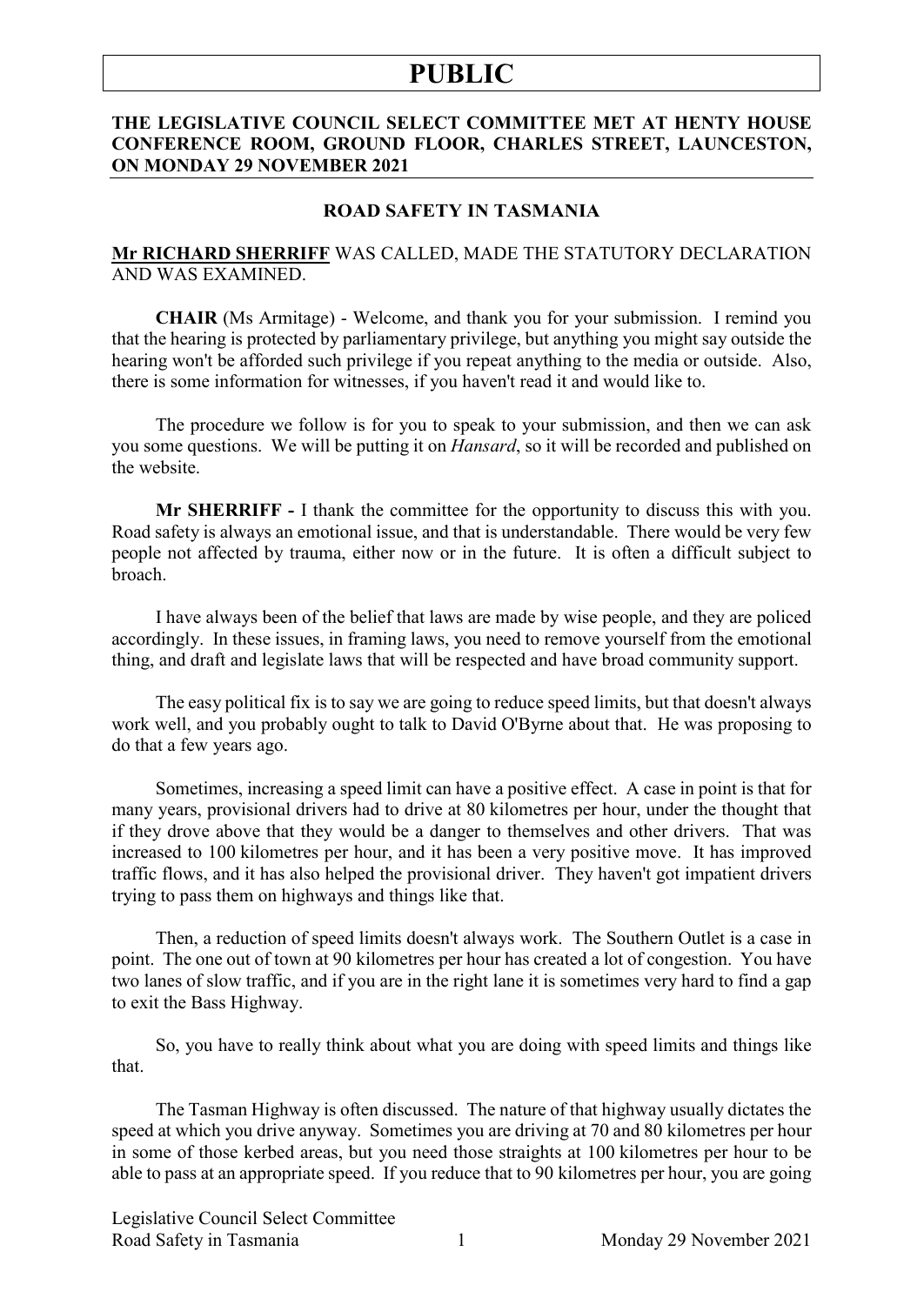to have trucks and everything moving about 90 kilometres per hour, and you'll have conga lines of traffic, which will create impatience.

Driving to the conditions is a very important educational tool. There probably ought to be more signage on that road to keep reminding people to drive to the conditions.

That is basically all I wanted to say, if you want to ask some questions about my submission.

**Ms PALMER** - I am sure there are lots of questions. I wanted to ask about the bit at the end of your submission about dual-lane highway designs, where you mention single-lane sections and the use of directional arrows that are painted on the road. I know some lanes and highways do have them. Are they not bright enough, is there not enough distance, or do you think they need to be used more? I am wondering if you could flesh that out a bit.

**Mr SHERRIFF** - I think they are bright enough, but there needs to be more of them. We are on the highways all the time, but if you reflect back when the highways first changed and you go on them, it is quite confusing, particularly for tourists, now that we quite often have these passing sections and it goes from dual to single. They should use more of that, particularly when you come out of a T-junction. You get somebody who is used to driving on the right-hand side of the road, and they are coming out from a country drive, and they turn onto a highway which is just a normal two-lane section. There needs to be directional arrows to guide them to the correct side of the road.

**Ms PALMER** - So, at each T-intersection have an arrow showing that this side of the road is that way.

**Mr SHERRIFF** - Yes, on the major ones that come out, from places like Queenstown and where the major tourist routes are. I did make a comment about T-junctions. All the T-junctions onto our major highways have a give-way sign right at the turn; there is no warning. I am sure you have noticed you could easily - particularly at night - drive straight through, not realising that the road stopped. It probably needs some more signage back further: slow down, T-junction ahead. We only have a give-way sign right at the T-junction. I think there are some accidents at those.

**CHAIR** - A bit like how they warn you that an 80 km/h zone is coming up.

**Mr SHERRIFF** - Yes, T-junction ahead, slow down.

**Dr SEIDEL** - I was also interested that you mentioned the short-section dual-lane design, which is quite unique to Tasmania, isn't it? You literally don't see that short a section for a dual highway anywhere else.

**Mr SHERRIFF** - On the mainland it is usually on the major highways, the dual-lane side drive. I think it probably, is and there have been some accidents exiting those.

**Dr SEIDEL** - Yes, that is right. I am not sure if that is something you have heard of or experienced, because the way the speeds are, is awkward. Some people want to overtake when there is a short section. They will often do more than 110 km/h unless the other party is slowing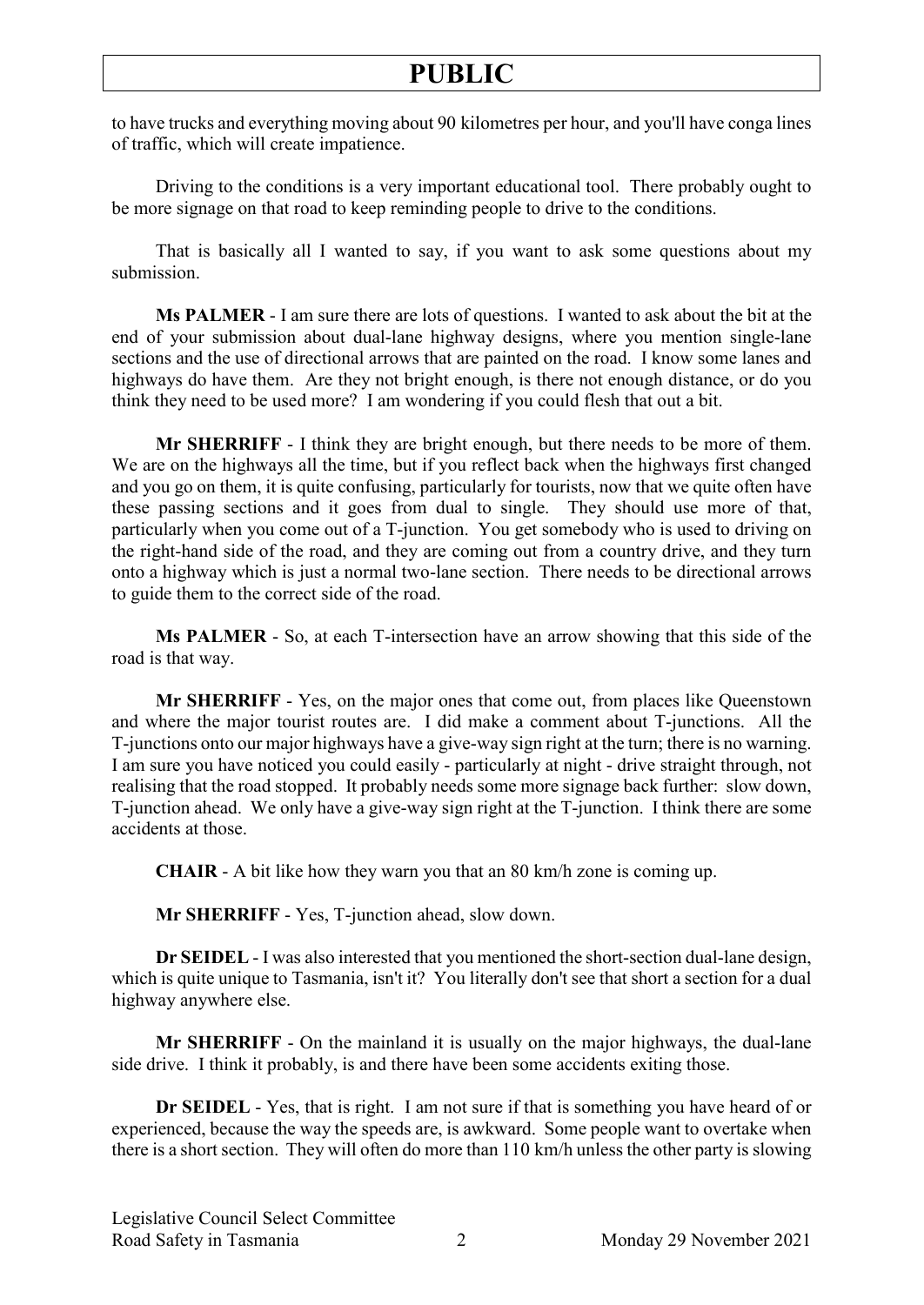right down, which also has effects - and because it has an effect on a short section, there is not much room for compensating or common sense.

**Mr SHERRIFF** - That's a good issue to discuss. I had made reference to that, and I don't know what it is. I think it is more the nervous driver who approaches it and sees a wider section of the road and decides to drive a little faster, but it is an everyday occurrence that the cars that approach at a slower speed then speed up through the section, and often you have to exceed the speed limit to pass them. It can be quite dangerous.

We need some education about that, and probably even some signage. It should be law certainly etiquette - that a car approaching those passing sections at a slower speed should proceed through that section at the speed they approach it. I think some people are not aware of it. The nervous driver just sees a wider section of road. I don't think they are even aware there's a car wanting to pass them.

**Mr WILLIE** - Isn't it inattentive driving, where they've slowed down and then they see the car next to them at the speed limit and realise, and then they speed up?

**Mr SHERRIFF -** There is a bit of both. There is a bit of aggression in it. There are some people don't like you passing. It is an issue. I heard somebody talking on ABC radio about it; and if you're sitting around with your mates, they all complain about it. They really do. In fact, of late, some of the trucks seem to be travelling at about 110 through them. I think we need to get back to some education that those -

**Dr SEIDEL** - There were this morning when I drove up. It's actually a lived problem.

**Mr SHERRIFF -** It's a very common occurrence. You see it daily, and it's very frustrating. What's happening then, you've sometimes got both lanes coming, they could be doing 120 to try to get around. You've got two cars coming together at high speed. Yes, it's an educational thing as much as anything.

**Mr WILLIE** - You made comment in your submission about mobile phone usage. I'm interested in whether you're aware of good strategies to address that; whether it was driver education or policing methods or cameras. Do you have a suggestion for the committee in terms of tackling that issue?

**Mr SHERRIFF -** The key to it is the policing, I would suggest to you. I don't think education will make any difference. When I come past Bunnings in peak hour when the traffic is slow, it's very common to look in your rear vision mirror and see the person behind you like that.

**CHAIR** - Looking down.

**Mr SHERRIFF -** I drive now with a bigger gap in front so I can sort of see if they were on their phone. It's a very common thing to see people on mobiles. I've got brothers and friends in the trades and it's not uncommon to see people looking down on the open road. It's a real issue.

**Mr WILLIE** - It would be pretty hard to police, wouldn't it?

Legislative Council Select Committee Road Safety in Tasmania 3 Monday 29 November 2021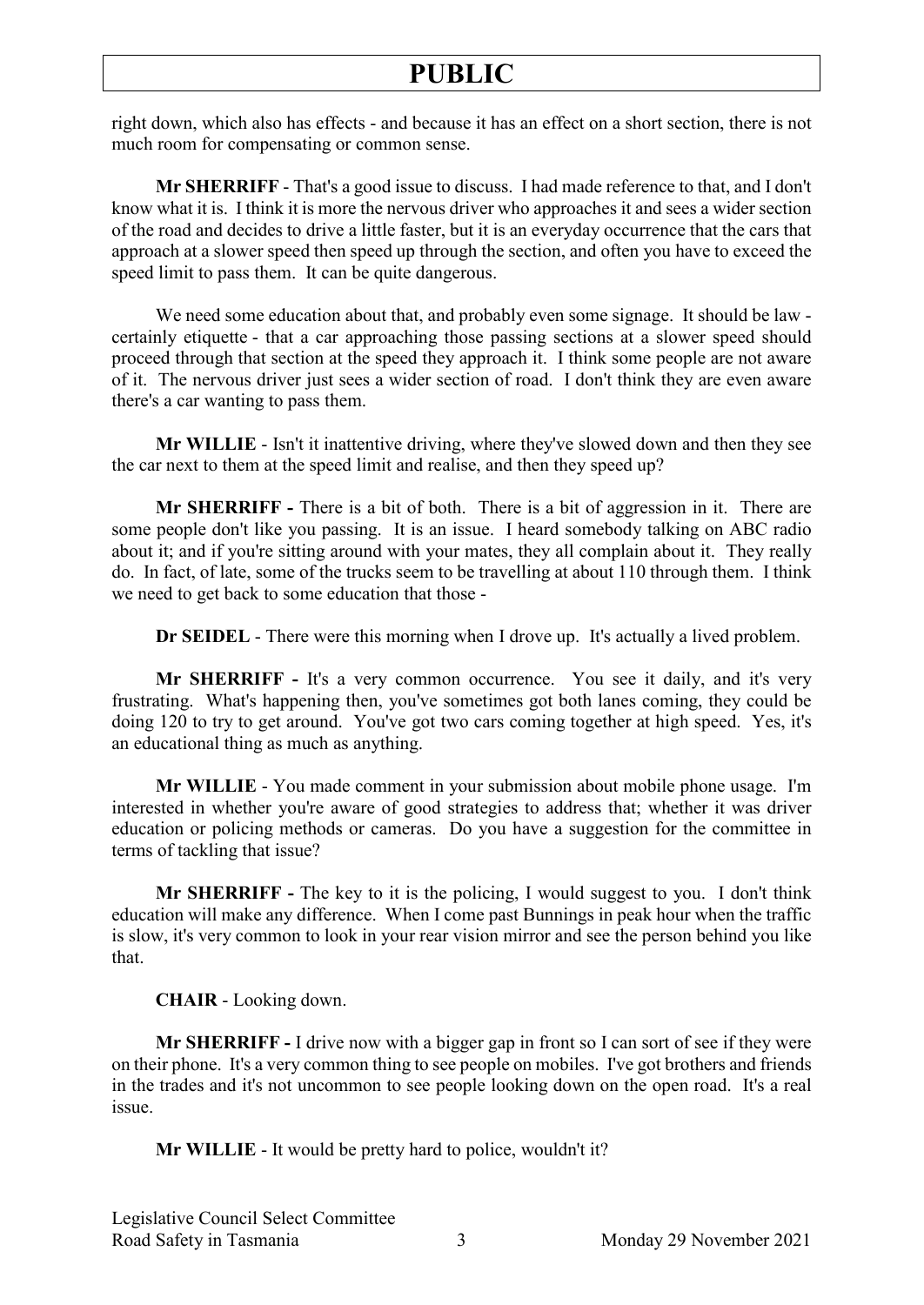**Mr SHERRIFF -** I think they've got cameras now and there needs to be more policing on the current laws. Police can tell if they're on the phone by looking at the phone anyway if they pull them up, because the time you're texting is on the phone.

**Mr WILLIE** - We have heard some evidence in previous hearings that because of COVID-19 the traffic management unit of the police has been diverted to COVID-related duties. Do you think that's a factor in recent times, a lack of policing on the roads?

**Mr SHERRIFF -** It could be, yes. It could be that the policing needs to be, I think, increased. There's nothing like a marked police car to remind you that you've got to drive within the law on the road, even at my age. It's a reminder that you've got a responsibility out there. If you had cameras they would want to be mobile, otherwise people get used to where they are. It's very common around town here, to see people texting while they're waiting at lights and things like that.

**Mr WILLIE** - Would you deploy the cameras mainly in urban areas?

**Mr SHERRIFF -** I think urban areas. It wouldn't warrant the cost, to put it in in country areas; it would be fairly remote you would catch someone. Ultimately, the way to do it would be to have the technology so you can't text while the car is moving. The technology is available.

**Mr WILLIE -** Yes, that's the other issue. I'm happy for you to pick up on that.

**Dr SEIDEL** - Isn't the issue more distraction per se? Currently, we are texting on our physical device and the alternative is to tap on the display - in modern cars you can literally do everything but you always see fingers going all over the place.

**Mr SHERRIFF -** Yes. GPSs and that.

**Dr SEIDEL** - Or people just put their mobile device on the holder, which is the same thing but they're tapping away so they're also distracted. They don't look down, they look sideways or somewhere else.

**Mr SHERRIFF -** Yes.

**Dr SEIDEL** - Is there a point to ban the use of electronic devices whilst you are driving at a certain speed; or do you think that would be overkill?

**Mr SHERRIFF -** Mobile phone answering and that, if it's hands-free, I don't see as a major problem but certainly texting, messaging, is. That would be a fair distraction on a driver, I would think. It would be interesting to drill down on some of the crashes to see if there was texting or that sort of thing going on. That task needs to be done, to drill down and look at some of these accidents and what actually caused it. Sometimes it is easier for police to put it down as speed, but there are a lot of other factors in there.

**Dr SEIDEL** - A proper root cause analysis would be good, wouldn't it, to see what happens.

**Mr SHERRIFF -** Yes, you need to drill down on what it is. Was the accident within or at the prescribed or posted speed limit or was it above; was it excessive?

Legislative Council Select Committee Road Safety in Tasmania  $\overline{4}$  Monday 29 November 2021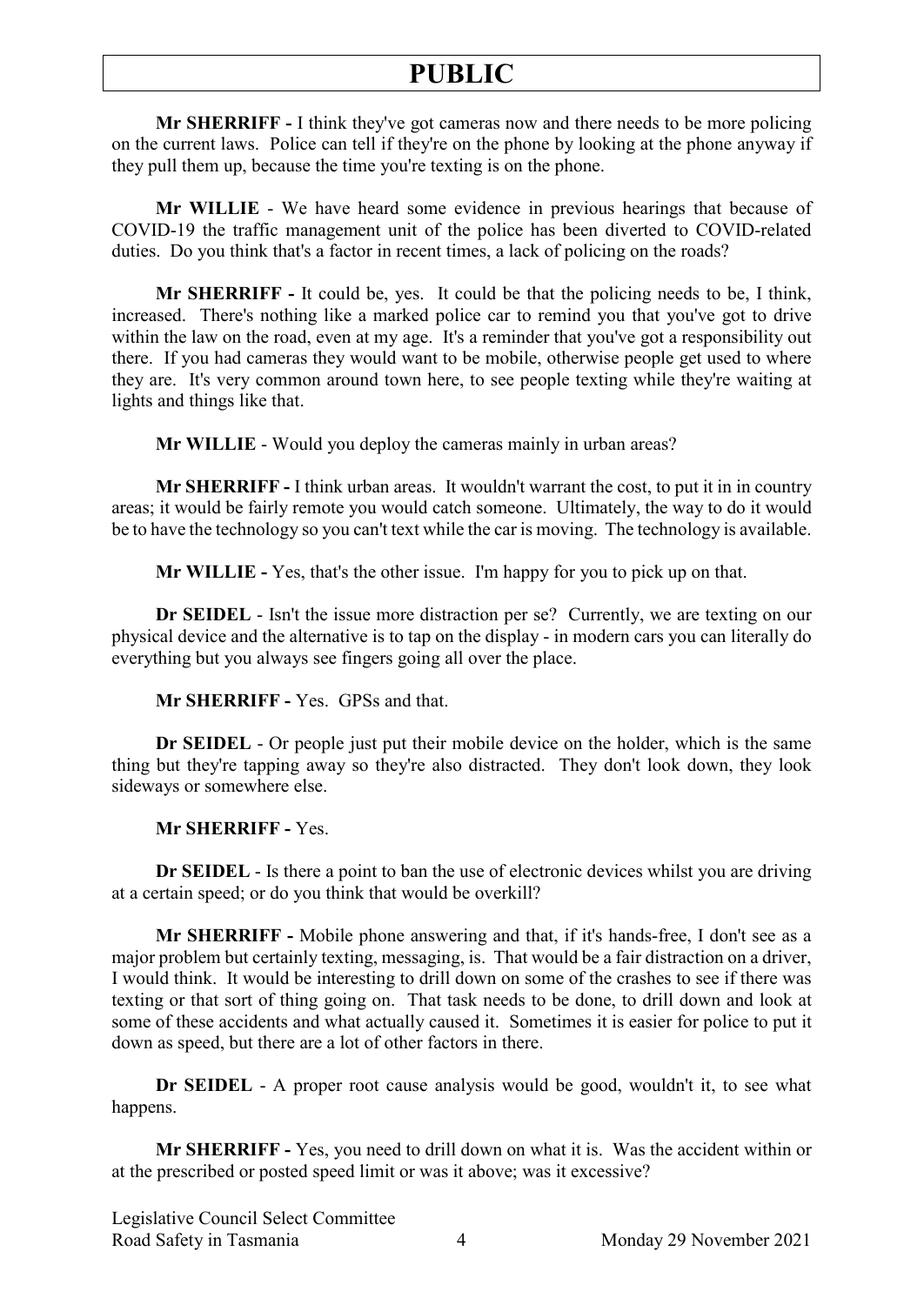**Mr WILLIE** - Would you like to see more publicly available data on those sorts of issues? You wouldn't want to identify road crash victims, of course.

**Mr SHERRIFF -** The difficulty is the people involved, don't want too much ongoing publicity with it. It would have to be a general thing rather than on a specific accident.

**Mr WILLIE** - Yes, that is what I mean.

**Mr SHERRIFF -** I can't remember when I have been pulled up to have my tyres checked or anything like that. Years ago it would be a regular thing. Going to Hobart, they would pull you across and check your tyres and I am sure you would be surprised at the number of cars that can't brake in straight line, they have faulty brakes. Under extreme, quick stops, you have real issues with that, particularly in the wet. There needs to be more emphasis on that.

I can remember many years ago, I went to Victoria and sold a car. It had to be checked before I sold it. There are a lot of cars sold privately that probably ought to be checked before they're sold. It is a bit like boats. People are buying boats, and they're riddled with holes and they aren't aware of it; it's just patched up. There should be more emphasis on mechanicals certainly on brakes and tyres.

**Dr SEIDEL** - Do you think a compulsory road worthy check at the point of sale would be appropriate, whether that it is a private or commercial sale?

**Mr SHERRIFF -** Yes, it would.

**Mr WILLIE** - Is that feasible, given the amount of vehicle sales?

**Mr SHERRIFF -** I suppose the car yards would have to certify they have their own thing. There would be a charge for it. If you are going to sell your vehicle, you would have to get a roadworthy certificate for it.

**Ms PALMER** - Or perhaps vehicles over a certain age?

**Mr SHERRIFF -** Yes, cars over a certain age.

**Ms PALMER** - Which tend to be the cars that our younger drivers can afford.

**Mr SHERRIFF -** That's right.

**Dr SEIDEL** - I am looking at Ms Palmer, because my car is 50 years old, so that is quite good.

**CHAIR** - About the mobile phones, have you seen that in Queensland, they now have covert cameras? What is your opinion on those? Covert cameras were installed in July, with the new laws coming into effect on 1 November. In the first four days of the ban, 57 drivers were caught on their phones or without a seatbelt, and 57 drivers were also caught two or more times in the first four days. What would your opinion be about covert cameras that look down into the car and spot that you have a phone sitting on your knee?

**Mr SHERRIFF -** That is modern technology. They have them in Victoria.

Legislative Council Select Committee Road Safety in Tasmania 5 Monday 29 November 2021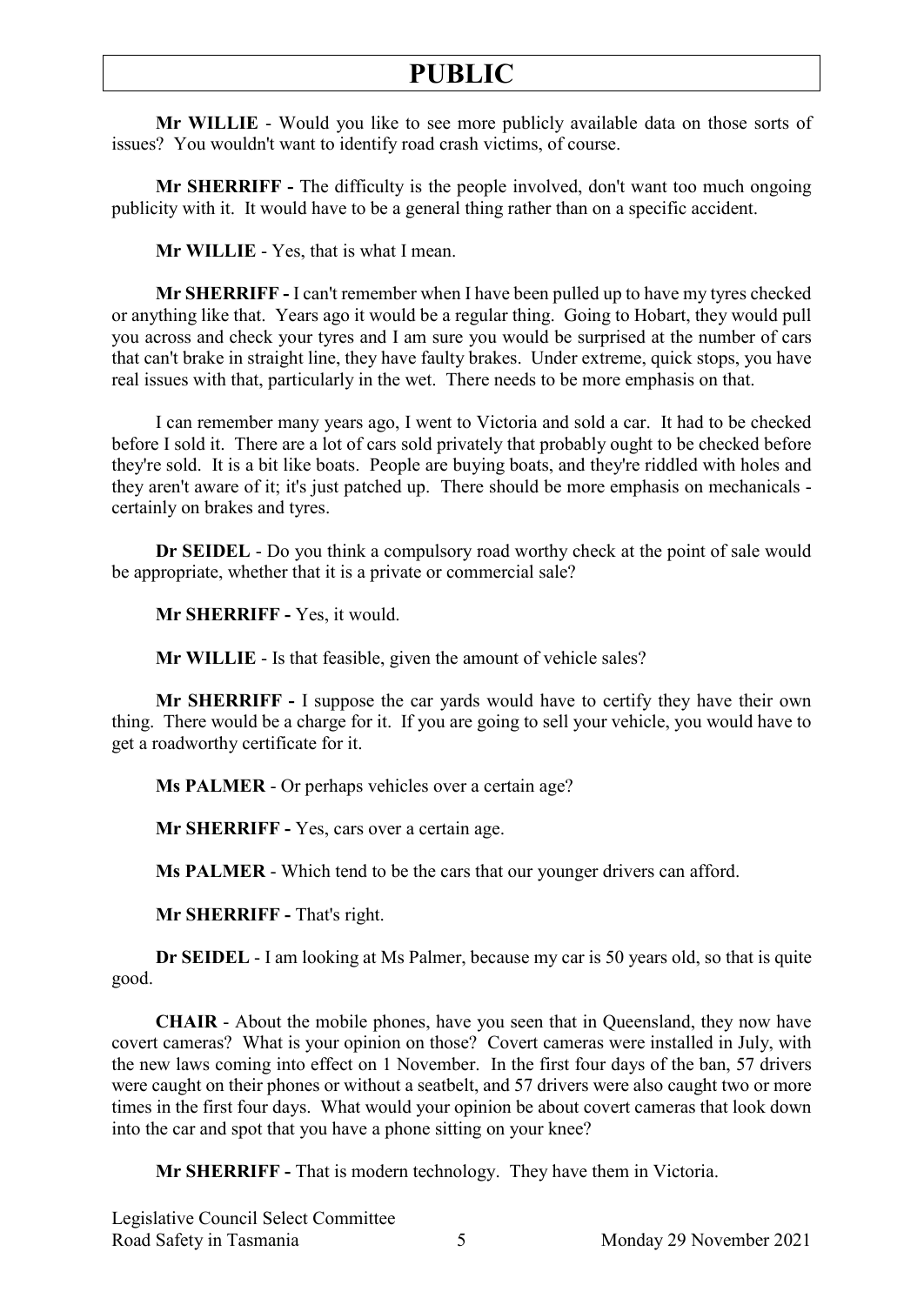**CHAIR** - What do you think about something like that? Do you think that is impinging on rights too much, looking into your car, or is it worthwhile looking at?

**Mr SHERRIFF -** I suppose you have to balance that out. Is it in impinging on somebody's right to be texting on a phone and probably have an accident. I think people would accept that sort of technology. About 95 per cent of the people don't text and they are not happy about those people who are doing it, so I think it would get support. I think they have a camera at the lights, where they have stopped and they can see in the car.

**CHAIR** - They have to be able to identify you as well though, wouldn't they, so they must have some way. Can they read the number plates?

**Mr SHERRIFF -** The registration plate, yes.

**CHAIR** - They can do that, can't they, when you are driving along. They can pick up a car; they ping if they're not registered.

**Mr SHERRIFF -** That technology is the sort of thing that will come and people are going to have to accept it.

**CHAIR** - It is quite a lot of revenue apparently that they raise so now they have caught nearly 2000 people in the first week.

**Mr SHERRIFF** - It is staggering to think people are being caught twice at it. That is the difficulty we have with educating people on the road.

**CHAIR** - You get double demerit points apparently if you get caught twice.

**Mr WILLIE** - You made comment on the 40 kilometre speed limit travelling past police vehicles with their lights. Are you able to expand upon that?

**Mr SHERRIFF** - You should investigate that accident out the back of Westbury. I have no criticism of what was happening but I believe there was a police car operating at the time. There was a head-on of a vehicle that was braking or making an incorrect passing manoeuvre and it could have been caused by somebody obeying the law of 40 kilometres an hour past an emergency or a police car. You need to get the coroner's report to find out why.

I think it has happened in Victoria too. They have changed that for any highway with a speed limit of 90 kilometre and above, they have changed it from that 40-kilometre speed back to 80 kilometres. The 40 kilometres an hour cutting back is fine in speed limits of 80 and below. The emphasis has to be to pass those vehicles operating, like police, et cetera, with due care, but if you are on the highway and you have a conga line of traffic and somebody jams the brake on at 40 kilometres an hour, it is a big drop.

There was a comment in the paper that they put it down to inattention. That could very well be the case, particularly if you were following a truck and you didn't see what was going ahead. That is an important one that you should investigate. It may be that Tasmania might need to recommend that we do something with it here.

**CHAIR** - I have an idea they might be.

Legislative Council Select Committee Road Safety in Tasmania  $\overline{6}$  Monday 29 November 2021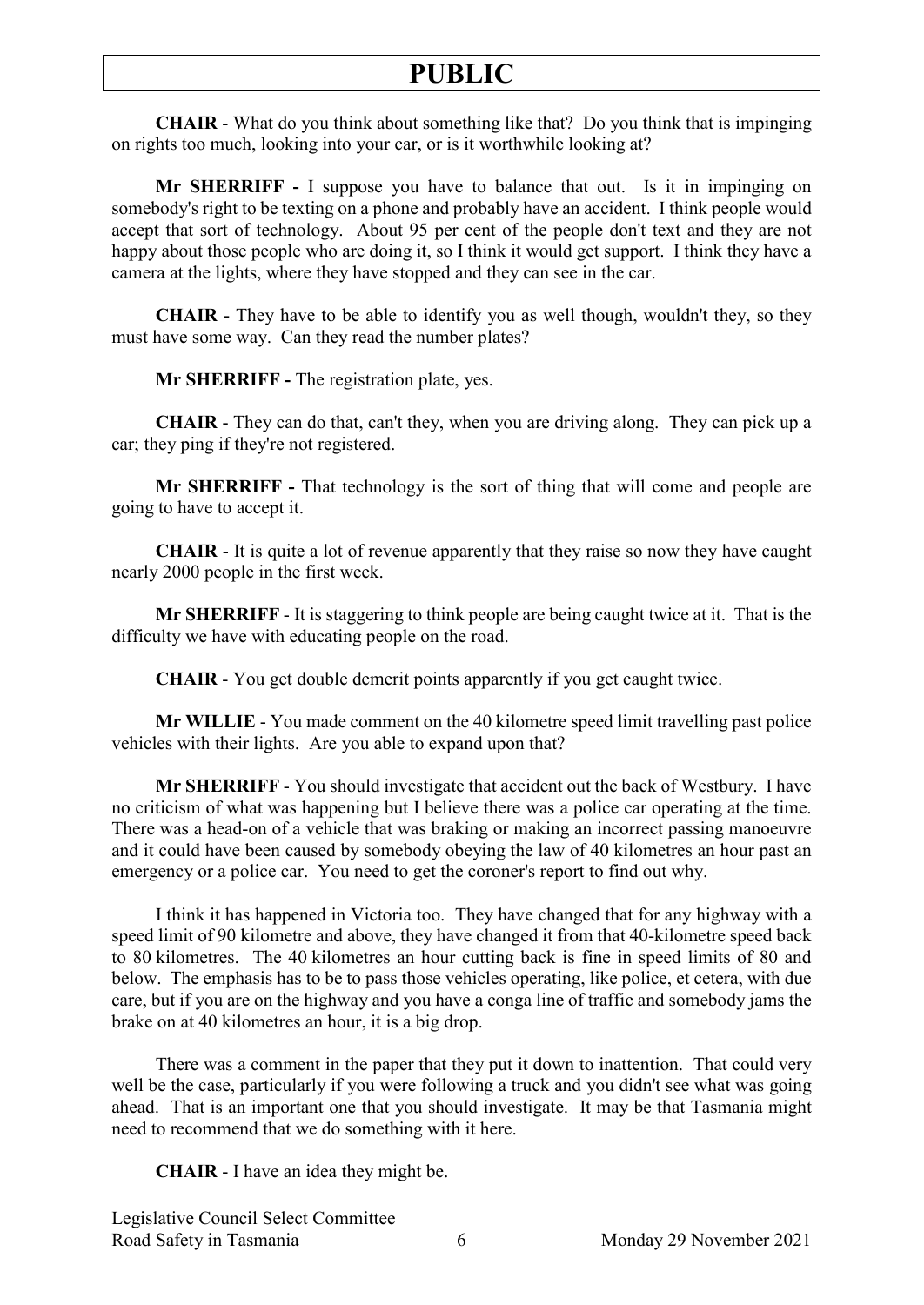**Mr WILLIE** - You support the principle of it to protect emergency workers and whoever they have with them?

**Mr SHERRIFF** - Yes, absolutely. Road works have signage, 80 ahead and then 60 and then 40. You will notice that authorities made a comment that police were to pull vehicles up in areas where it is safe to do so. There has to be a bit of thinking on that side as well.

**CHAIR** - That is true because the road works do slow you down gradually. They go from 110 to 80 to 60 to 40.

**Mr SHERRIFF** - It is a good thing. Again, there needs to be more education on it for people to be aware of it. I think there would have been a line of traffic that morning and suddenly it was either an incorrect passing manoeuvre or braking to stop a rear end accident there.

**Ms PALMER -** Just a comment, it comes back to driving to the conditions. If you see up ahead that there is an incident, you would like to think most people would take care and slow down rather than having laws that say you must drop from this to this to this. Again, it is about commonsense and what decent courtesy would be, slow down, take it easy.

**CHAIR** - I guess 40 is quite a drop from 110 on the highway.

**Ms PALMER** - It is a huge drop.

**Mr SHERRIFF** - Particularly if you are behind a truck and you can't see what goes ahead and suddenly, even if you have a reasonable distance in it. It is worth looking at anyway.

**CHAIR** - That is good. You have brought up some great points.

**Mr SHERRIFF** - It is quite obvious if you drive of a morning, particularly in fog, people drive with park lights on where it is useless. What is happening is that a lot of drivers are retrofitting headlights and there should be a standard on the low beam. A lot of lights now are just too bright. They are so bright - they are so bright they're dazzling. High beam is fine when you want some extra lights to help you, particularly for country driving, but there should be standard of so many lumens for low beam. Have you noticed that they're brighter, some of the lights?

**Ms PALMER** - Some cars - I don't know if it's new cars - they almost look blue.

**Mr WILLIE** - It probably goes back to that earlier point about vehicle inspections, and making sure there's a frequency around that program.

**Mr SHERRIFF -** Yes. That's right.

**CHAIR** - Especially when they hot them up and put all the extra rows of lights on. Sometimes you do flash your lights and that car has its lights up and they still don't do it; they're just still bright.

**Mr SHERRIFF -** Yes, particularly on low. I'm sure some of them have brighter lights than are reasonable on the road.

Legislative Council Select Committee Road Safety in Tasmania  $\overline{7}$  Monday 29 November 2021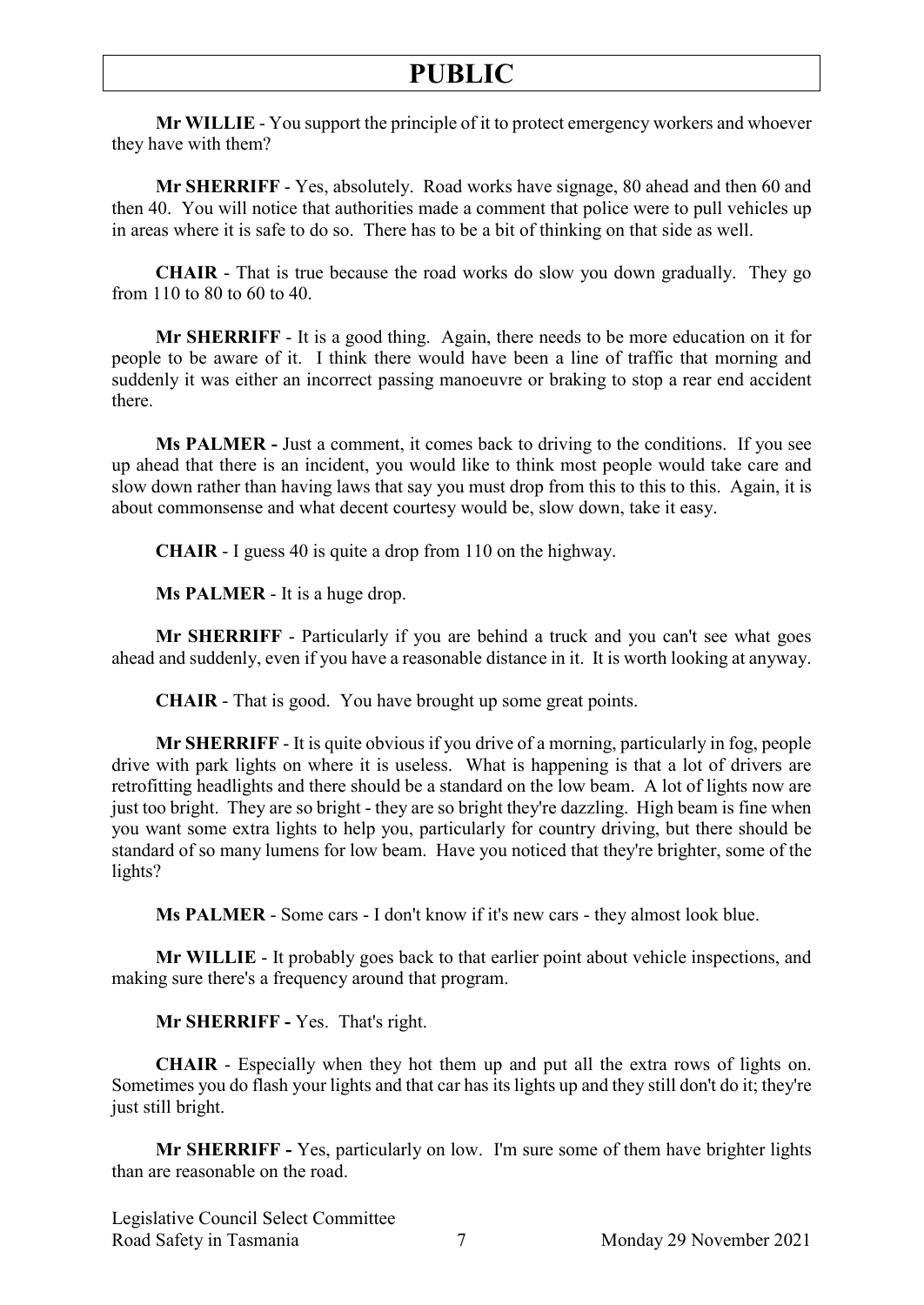**CHAIR** - Is there a legal standard at the moment for lights?

**Mr SHERRIFF -** I'm not sure. There would have to be on lumens.

**CHAIR** - We can ask the police when they come. It would be good to ask about that. There's a legal standard, isn't there, for things like your window darkness and so on.

**Mr SHERRIFF -** Yes. Sometimes, with six cars coming towards you, you'll think the middle one has its lights on full but it hasn't. Sometimes if you flash them they'll put them up, and you realise then that they have some added lumens that they probably shouldn't have.

**CHAIR** - You have certainly raised some really good points, Richard. We appreciate you putting it all altogether, particularly as someone who travels a lot, because obviously you've been on the road such a lot.

**Mr SHERRIFF -** I've probably done about 3 million miles, I suppose. I'm still commercially on the road, but I did put a submission into Don Winn's thing and that's why I'm still interested in it.

**CHAIR** - It's important with all the experience that you have. I know that when you were mentioning the arrows on the road, every now and then you're driving along and you go onto these two lanes and you do think, gosh, are these two my lanes - and then you see an arrow, and it's really good to see that, so you know the cars are actually going to come towards you.

#### **Mr SHERRIFF -** Yes.

**CHAIR** - You can get distracted about where you are, particularly if you are talking on the phone, even though it's hands-free, and all of sudden you're at Campbell Town, and you wonder how you got there.

**Mr SHERRIFF -** Can you imagine people from the mainland, tourists - it's very confusing for them.

**CHAIR** - Yes, it would be even worse.

**Mr SHERRIFF -** It really is. I compliment you for getting involved in this. It's something that continually needs looking at.

**CHAIR** - We've had a lot of accidents of late, particularly this year.

**Mr SHERRIFF -** The current law is more policing, more high-profile policing.

**CHAIR** - And more marked police cars.

**Mr SHERRIFF -** They are doing a fantastic job. I have no criticism of the police. Every day they are catching people who are doing 180 km/h and on drugs and that sort of thing, so with the resources they have, they are doing an excellent job.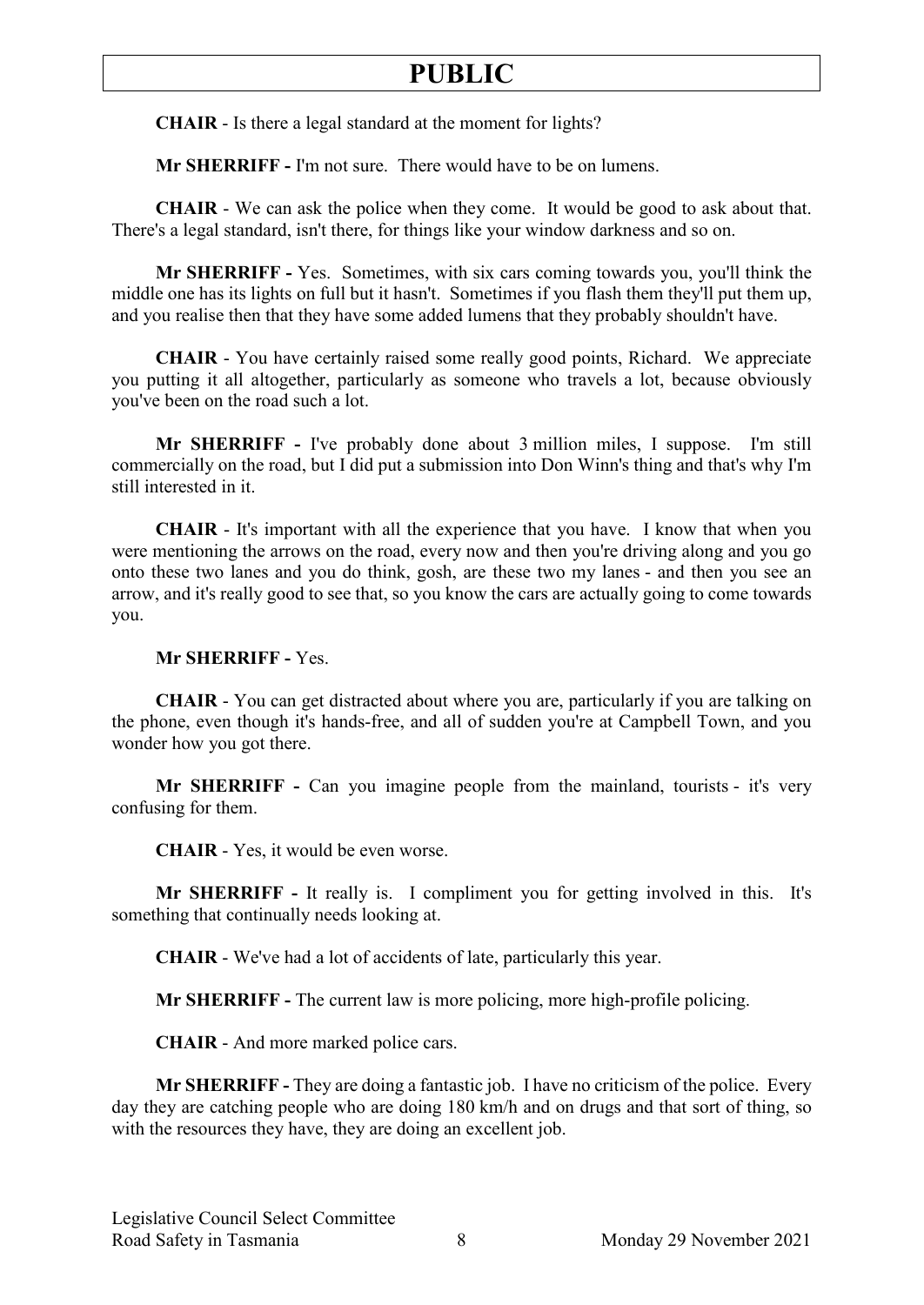**CHAIR** - There are a lot of unmarked police cars, too, I've noticed. You only see them when you see these nice flash Subarus on the side of the road with those two little lights flashing when they've pulled someone over.

**Mr SHERRIFF -** They do play a part in it, too. It makes you aware that the car behind you - it might be a ute, a utility or flat tray - there could be a policeman in it.

**CHAIR** - That's right. Thanks so much for coming in, Richard. We really appreciate it.

### **THE WITNESS WITHDREW.**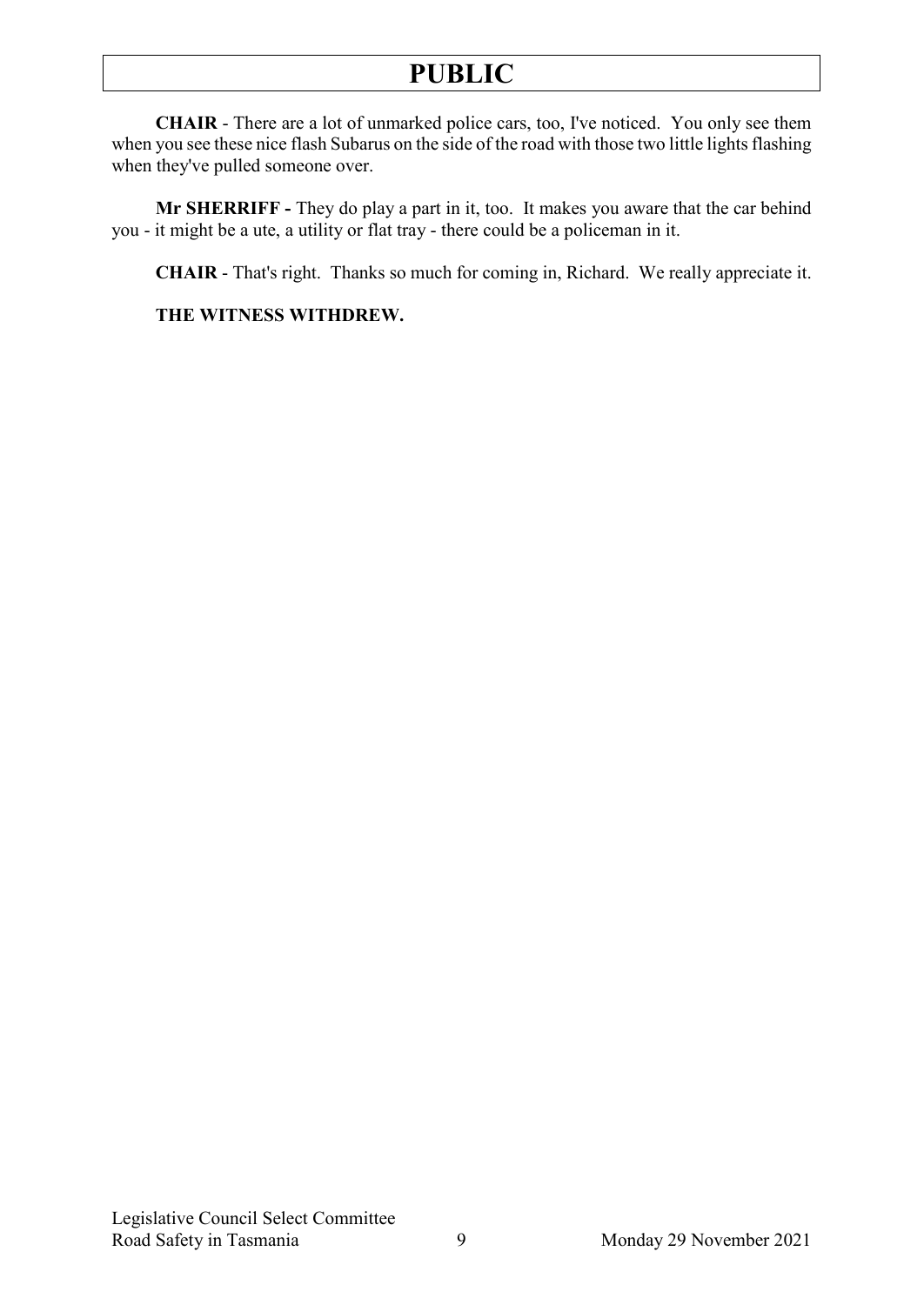#### **Mr NIGEL COATES** WAS CALLED, MADE THE STATUTORY DECLARATION AND WAS EXAMINED.

**CHAIR** - Welcome, Nigel. Just to let you know, we are taking sworn evidence, and what you say in here is protected by parliamentary privilege, but anything you say outside the hearing may not be. The evidence we take will be recorded and published on the committee website afterwards.

To start off, as an introduction, would you like to make some comment about your submission and then members will ask some questions.

**Mr COATES** - Good morning. Thank you for the opportunity to present. My name is Nigel Coates. I am a traffic engineer with 38 years' experience in local government traffic engineering in the UK and Australia, and with a particular focus on safety and provision for vulnerable road users. The views expressed here are my own. I am not speaking on behalf of my employer, City of Launceston. They are happy for me to be here presenting but I am not speaking on their behalf.

I work for the City of Launceston where I have developed, sought funding for and implemented 30 blackspot projects and more recently 12 vulnerable road user projects and four safer rural road projects. I do, therefore, have an infrastructure bias in my work but in seeking to address crashes, recognise the important contribution of the other elements of the Safe System - safe people, safe vehicles and safe speeds. I have also recently become the representative for the Australian Local Government Association on the Austroads Road Safety Task Force.

As we seek to adopt the Safe System, the best practice in improving road safety on our roads, one of the most important resources is accurate and informative crash data to understand the causes of the crashes and which elements of the Safe System should be deployed to address them. For this we are dependent on police reports which are summarised in the Department of State Growth crash and stats database. At times in the past we have had direct access to individual crash reports, sometimes even to the hand-written police reports and they have also been able to generate collision diagrams showing the direction of vehicles and pedestrians involved. This is no longer easily available to us in local government.

Two elements which I am going to suggest to try to increase access to crash data. The crash data we are able to access from DSG as local councils has reduced significantly in its usefulness in recent years. We no longer have access to the RIMS, is the roads database, which enabled us to generate collision diagrams to understand patterns intersections better. Our current access is a data base spatial data portal which anyone can get access to. That gives us some basic information about crashes. It doesn't include their contributory factors, which the attending police officers include in their assessment of the reason a crash happened. Often this has included inattentiveness, or inexperience, but also when alcohol is a factor in crashes or when the driver has exceeded the speed limit or travelled at excessive speed.

It is important information to try to understand when we are looking at how to address crashes into the future. It helps us to understand whether an infrastructure fix is the most appropriate way of addressing crashes or whether it needs to look at other ways.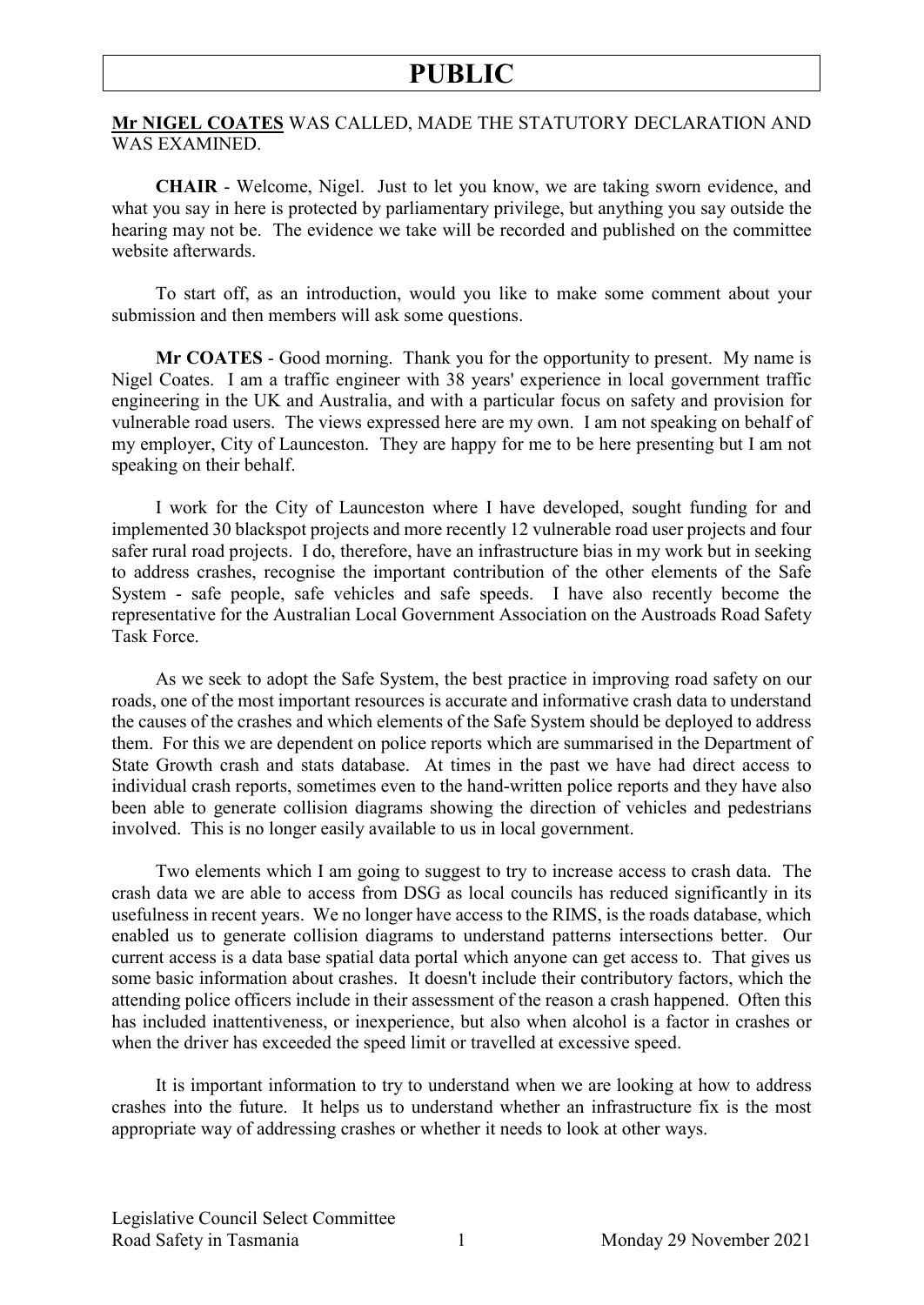Subject to confidentiality, we at local government level should be able to access as much information as is available regarding the crashes without having to ask the crash stats team at State Growth each time. They are willing to provide us with information if we ask them but it is every time we need to ask them for the information.

**CHAIR** - It used to be a matter of course, and now it is not?

**Mr COATES** - Yes. It used to be that we could log onto their RIMS database.

**Ms PALMER** - Is that R I M S?

**Mr COATES** - Yes. I can't remember what it stands for. Something like road information management system, I think.

**Dr SEIDEL** - Why do you think it has changed? Were you in your position you are in now when those changes occurred? What is the rationale for it?

**Mr COATES** - My understanding is the changes are mainly technical in terms of external bodies having access to an internal State Growth database. I don't think there is any other reason. There is the confidentiality side of it. I suspect they wouldn't allow us to see those hand-written police documents any more. That may have changed but the RIMS database did give us the opportunity to look at individual crashes as well as doing crash reports in terms of patterns of crashes and researching different road users and that sort of thing.

**CHAIR** - And when you're applying for black spot funding, you would use that as information, as evidence?

**Mr COATES** - The spatial data portal gives some basic information. It looks at individual crashes and through that we can look at patterns but certainly not into the detail that we need to understand what's been happening in those crashes.

**Dr SEIDEL** - Your work would be easier if you have access to the granular data, I would imagine.

**Mr COATES** - It would.

**Dr SEIDEL** - And the grants and the applications you are sending out for black spots would be more meaningful if you had access to it.

**Mr COATES** - Yes, certainly the directional information. That's vital when you're trying to understand the directions the vehicles involved in a crash are coming from, and that's not so readily available to us anymore.

**Dr SEIDEL** - Do other jurisdictions have the same concerns? Has the Local Government Association of Tasmania (LGAT) been involved in addressing this?

**Mr COATES** - I think LGAT has made a similar submission but maybe that was based on what I said then, I'm not sure, but certainly when they were seeking council's input to the inquiry they made a similar point.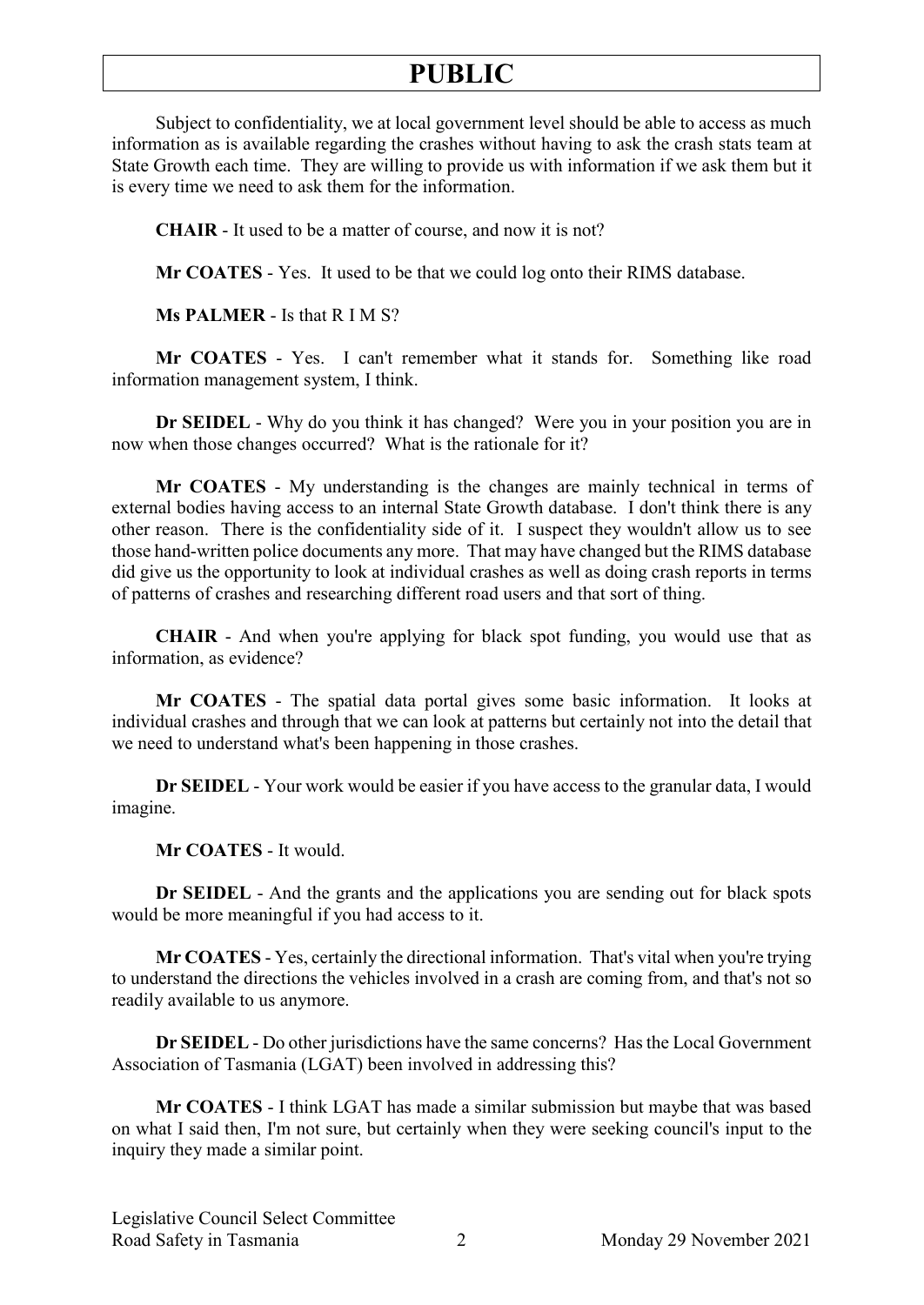**Dr SEIDEL** - You would only be interested for your municipality. You wouldn't be interested in something that happens in Hobart.

**Mr COATES** - Yes, of course. I don't know how the other councils perceive this, to be honest with you. I haven't been in touch with them about this issue, but I assume that concern is reflected statewide.

**Ms PALMER** - Chair, I know we've interrupted your presentation but this was quite an area of concern. In your opinion, is there anything on RIMS that you could see would be an issue with regard to confidentiality? Would we need a modified program, in your opinion; or do you think it's fine the way it is?

**Mr COATES** - The way it was.

**Ms PALMER** - The way it was.

**Mr COATES** - Yes, I think so, because it was filtered to ensure that we didn't have any information about the parties involved in the crash. Obviously, it's -

**CHAIR -** The parts were redacted.

**Mr COATES** - Yes.

**Ms PALMER** - Does RIMS not exist anymore?

**Mr COATES** - I think it probably does exist but my understanding is as an external party we don't have access.

**Ms PALMER** - It is still a current data base.

**Mr COATES** - That's my understanding, yes.

**CHAIR** - But they've withdrawn the use of it.

**Mr COATES** - It slowly reduced. We clicked on the link and tried to log on. It wasn't like an intentional thing that it was taken away; it's more like the technology involved in giving us access to it and going through fire walls and things between different organisations. That's my understanding of the reason why it happened.

**Mr WILLIE** - Also, sharing information with councils is really important. Do you think the data that's publicly available is transparent enough if we're going to hold decision makers to account, having publicly available data where the community understands crash patterns and areas of concern?

**Mr COATES** - For the community what's available on the spatial data portal is probably really good and I refer people to it if they're asking me about road safety issues on our network. I say, have a look yourself, this is publicly available data. You can have a look at the crashes and how they're reported here.

**Mr WILLIE** - So, you're comfortable with that?

Legislative Council Select Committee Road Safety in Tasmania 3 Monday 29 November 2021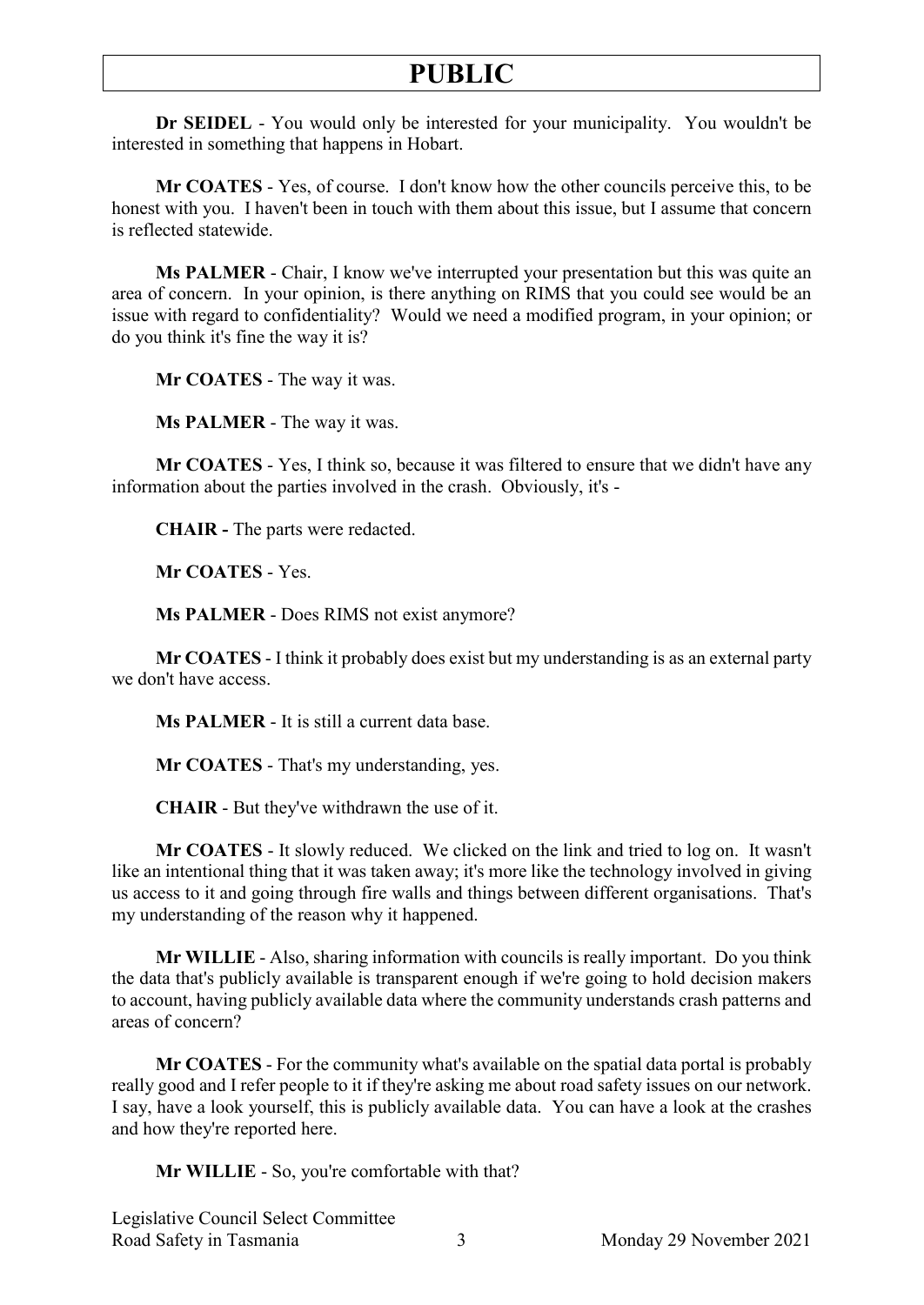**Mr COATES** - Yes.

**CHAIR** - Is that on the police website?

**Mr COATES** - No, it's the spatial data portal, on the State Growth website.

**CHAIR** - Are we able to get a copy of that when you've finished?

**Mr COATES** - I'll give this to you.

**CHAIR** - That would be great. Then we can print it off.

**Mr COATES** - The second issue and thought is if we really want to take road safety seriously, we need a better understanding of the cause of crashes, maybe through a dedicated unit to investigate them. I have referred to a UK 2020 report which explores how crashes are investigated. That's the Royal Automobile Club Foundation's *International Review of Road Collision Investigation Approaches*, and it's what's called Forensic Accident Investigation Services.

When rail crashes or plane crashes occur, there is a very detailed investigation into why those occur. Also, in the health and safety field if a workplace accident happens there's often a very detailed investigation which happens into the causes of that and the potential ways in which future incidents could be prevented.

Many European countries have an independent body to investigation road crashes. Sometimes, this is the same organisation as the rail or plane crashes or similar.

The RAC report includes Australia as one of the countries that it looks at and picks out New South Wales which has a body of this sort. Apart from that, most of Australia doesn't have anything similar.

In most cases the police do the investigation, often with a dedicated unit. But an important element of the investigation and how this relates to the safe system is the investigation into the blame for it. That investigation is done because the police are often there to try to ascertain what has happened and whether there is a prosecution needed as part of the crash, whereas an independent unit could be looking into a crash and the safety system is intended to be a blame-free idea: what was the system failure in this case and what can be done to prevent it into the future?

The UK is probably in a similar position to Australia in this area and that is why I am thinking this is something which should be considered and looked into. The UK report has 13 recommendations. I will read out three for you which might be worthy of consideration here. The first one -

• It is recommended that the purpose of a UK Road Crash Accident Investigation Board (RCAIB) includes the independent investigation of road traffic collisions and other incidents occurring on the UK road network in order to identify the causes of these incidents and the factors influencing their outcomes as well as to make recommendations aimed at reducing the occurrence and the severity of future incidents.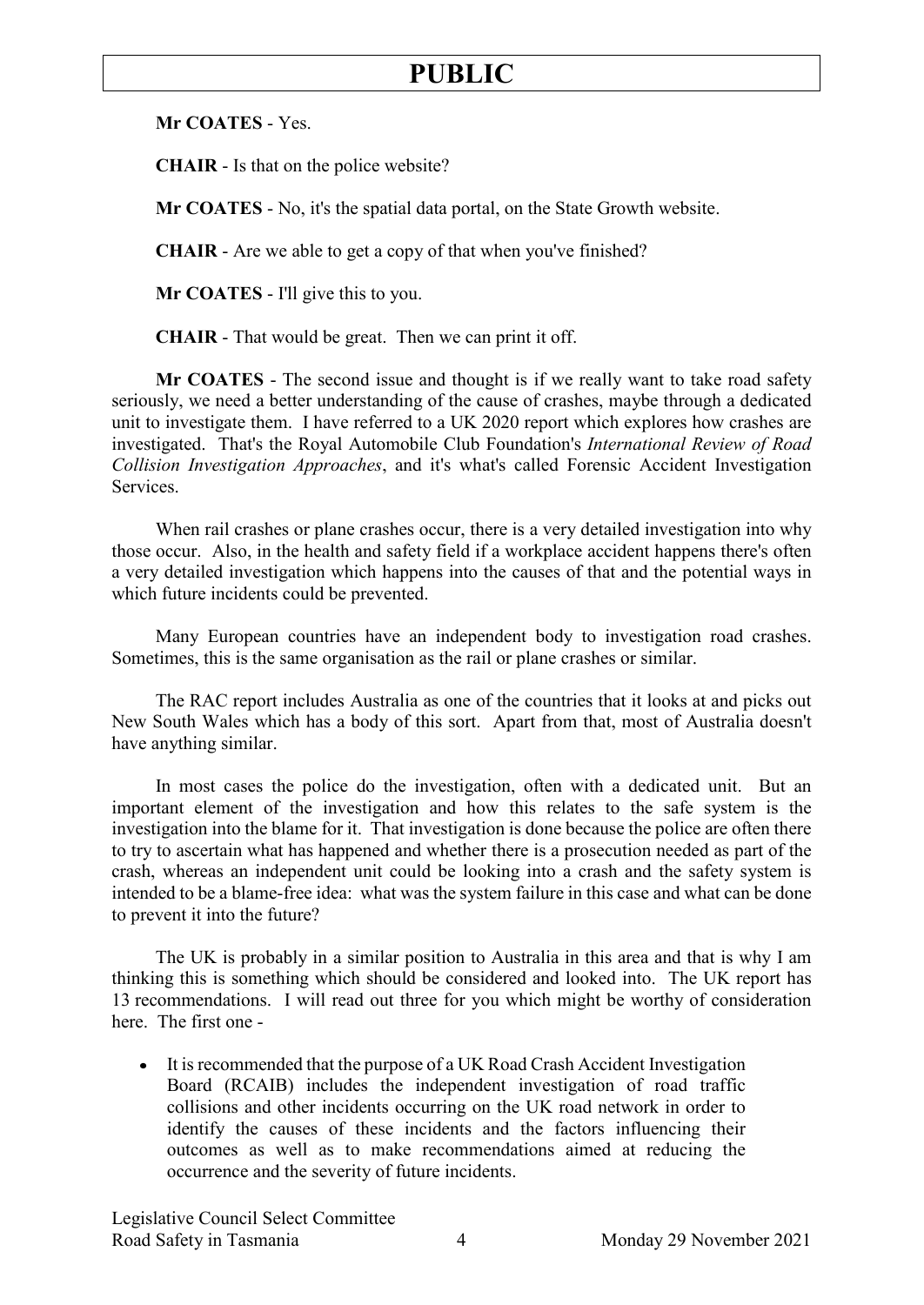This is the purpose of an independent body. The second recommendation -

- It is recommended that the UK RCAIB should be established as an impartial investigator, independent from the existing judicial investigation process operated by the police.
- It is recommended that there are different potential models for the UK RCAIB that will have a significant effect on its required staffing levels and financial budget and it recommended that this issue is given careful consideration.

Obviously, having an independent body is going to cost some money, having people there who are employed to make

**CHAIR** - It might save lives.

**Mr COATES -** Yes. A similar unit in Tasmania needs to be investigated against the benefits, but normally speaking, we would find that the benefits in preventing crashes far outweigh the financial impact required to have a body of this sort in place. We do have the road safety levy which provides a dedicated funding stream which might be beneficial or might potentially be used to fund this sort of a body.

**CHAIR** - MAIB as well?

**Mr COATES -** Yes. It is something that needs investigation and is worthy of looking into. One of the ideas of a body like this is that the people in it would be able to attend the sites of crashes. In a lot of Australia, it probably could mean travelling a long way

**CHAIR** - In Tasmania it would work quite well.

**Mr COATES -** In Tasmania, that is what I was thinking, it could possibly work reasonably well because you could probably be on the site within an hour. Often when a serious crash happens, the road is closed for a significant time to investigate the reasons. That's the second thought.

Then the third one is for significantly more publicity around road safety, using expertise that most local governments don't have. There was a recent pedestrian safety campaign and there was some misunderstanding of that. Some people thought maybe blaming the wrong party because they saw those pedestrian symbols on the footpath. But, it was an effective way to increase awareness of the issue and the responsibility for addressing it. There is a corporate responsibility and you need to look at all road users involved in road crashes.

**CHAIR** - Do you think there should be more education in schools? I am not sure how much they have in schools now.

**Mr COATES -** I don't know**.** I am not sure.

**CHAIR** - Particularly high schools?

**Mr WILLIE** - I think there are some driver programs in some schools.

Legislative Council Select Committee Road Safety in Tasmania 5 5 Monday 29 November 2021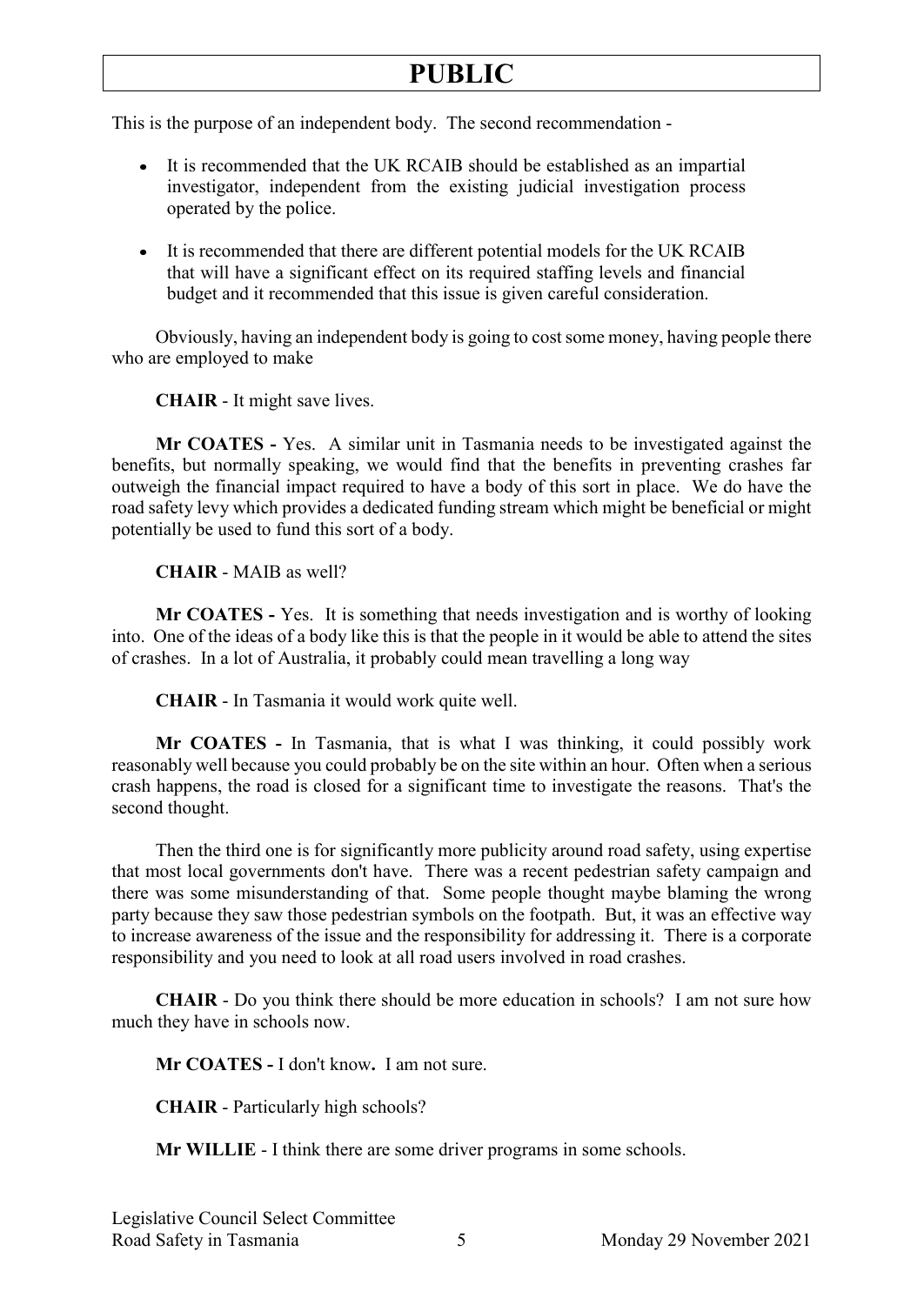**Mr COATES -** There you go. There are my three hours for further thoughts.

**CHAIR** - Thank you. Anyone with some questions?

**Dr SEIDEL** - Your second point when you mentioned the dedicated units - you would still see there is a huge role for the police or the initial investigation, but while they are starting the investigation as the first on the site, you would then call the unit in almost like a secondary survey?

**Mr COATES** - Yes. I think that's how it would work, yes. Obviously, the police are going to have a role because -

**Dr SEIDEL** - You would look at having that decentralised, so, I would imagine three or four units -

**Mr COATES** - Possibly. But, like I say, obviously the resources to do that would be fairly big if you had three but, in trying to get to a site quickly, then it would probably be necessary but, yes. I think it just needs investigating further and I haven't got a suggestion as to how the model would work for that.

**Dr SEIDEL** - You could argue the work needs to be done anyway.

**Mr COATES** - Yes.

**Dr SEIDEL** - Whether it's now by the police or by - I don't want to call it a neutral unit but an independent unit.

**Mr COATES** - Yes.

**Dr SEIDEL** - So, again, it would - the police are stretched for work anyway so -

**Mr COATES** - Yes, of course.

**Mr WILLIE** - Could it be funded through infringement revenue?

**Mr COATES** - Maybe. I don't know.

**CHAIR** - That money is supposed to go back, isn't it, into safety, a lot of it.

**Mr COATES** - Yes. Okay.

**Ms PALMER** - I had some more questions about the data side of things. We have covered a bit of it. I want to know, in your capacity with the council, have approaches been made to try to get back to how it was in getting that information from RIMS?

**Mr COATES** - Yes.

**Ms PALMER** - And has that been rejected? If so, by whom and what reason was given?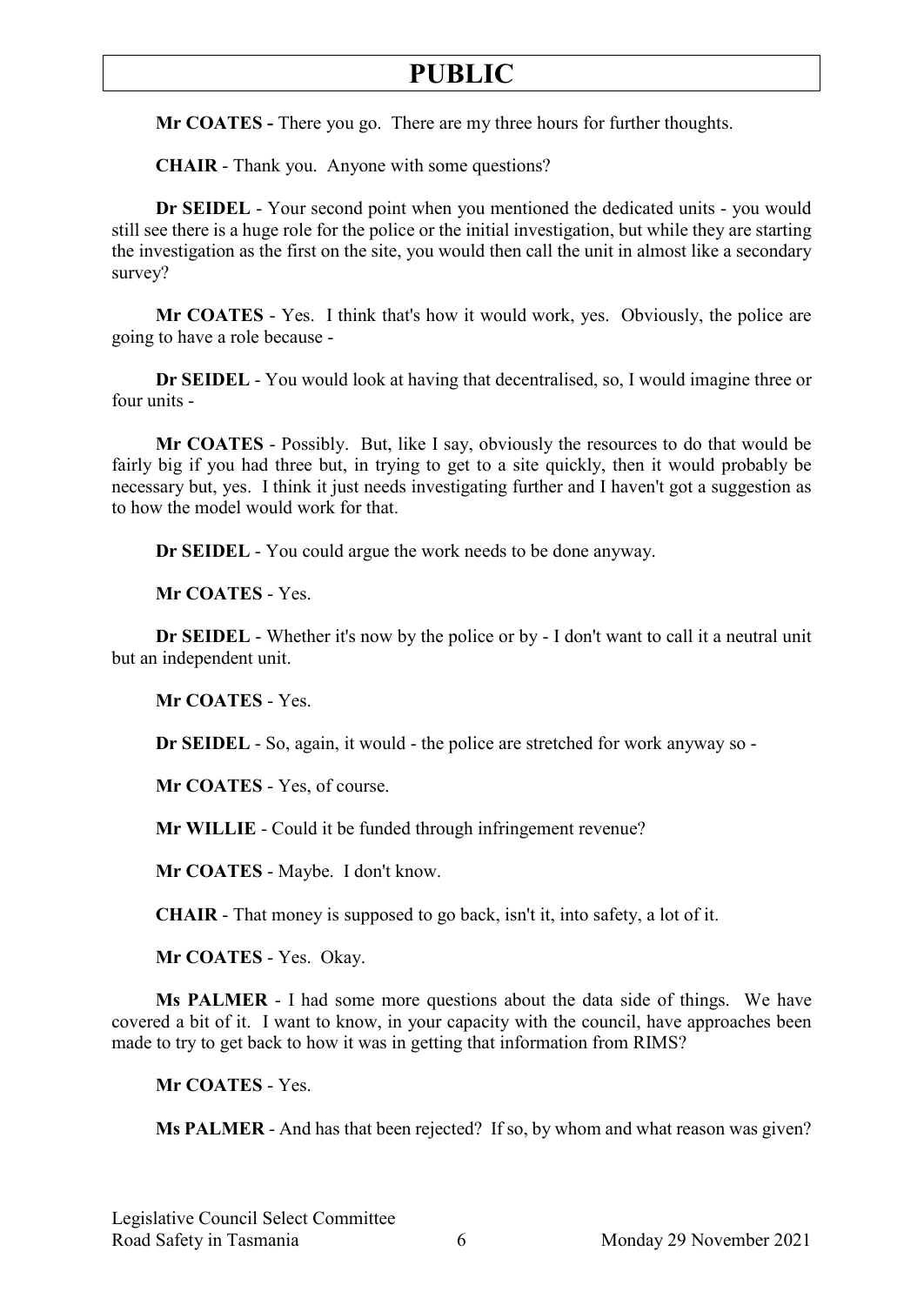**Mr COATES** - Yes, certainly. We've continually tried to - like I say, it was suggested it was an IT issue and we've had our IT people working with their IT people to try to resolve it and nobody seemed to be able to find out exactly what the reason was.

**CHAIR** - When you say an IT issue -

**Mr COATES** - Yes, in getting access through firewalls to their system.

**CHAIR** - The computers talking to each other?

**Mr COATES** - Yes, exactly.

**Ms PALMER** - That can't really be that hard, can it?

**Mr COATES** - No. You wouldn't have thought so.

**Ms PALMER** - I'm not an IT person but I -

**Mr COATES** - Nor am I, so I'm obviously dependent on others in what I say they can and can't do.

**Ms PALMER -** But the only reason was just it was an IT issue? There's no other issue with you accessing that information?

**Mr COATES** - As I say, I do not think it was intentional on behalf of those people who manage the data, no.

**CHAIR** - Josh, do you have any -

**Mr WILLIE** - Nothing further.

**CHAIR** - Tania, you have just arrived so you've missed out on -

**Ms RATTRAY** - I have missed out. I will be reading the *Hansard.*

**CHAIR** - Nigel has a handout for us for his presentation which is really good.

**Ms RATTRAY** - Thank you.

**Mr COATES** - I can leave that with you.

**CHAIR -** That will be great. Just asking you, Nigel, about the UK, you were saying that they've been doing it. How long have they been doing it?

**Mr COATES** - I don't think they have. I don't think the UK would have yet set up this body.

**CHAIR** - Right. They're considering it, is it?

Legislative Council Select Committee Road Safety in Tasmania  $\overline{7}$  Monday 29 November 2021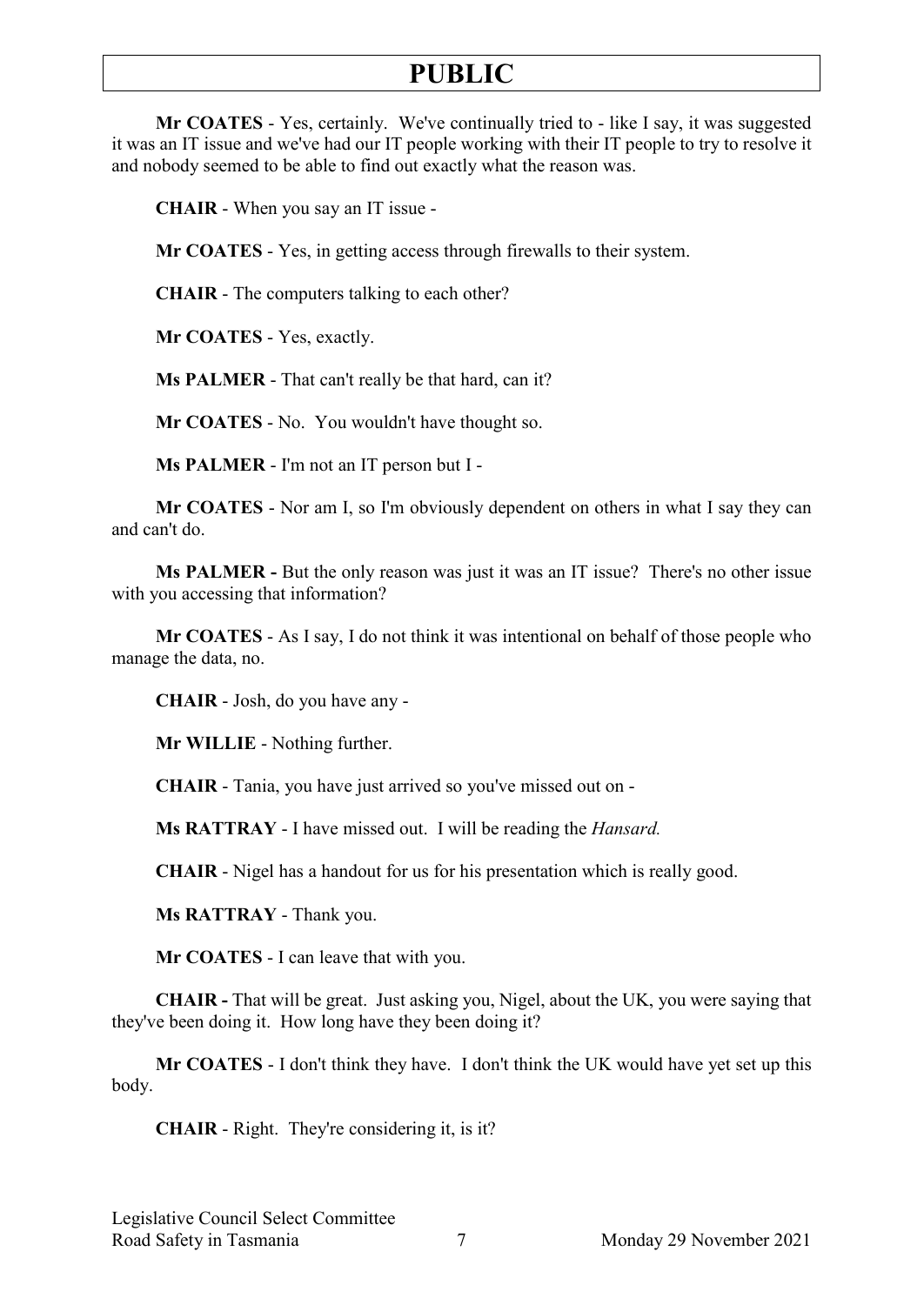**Mr COATES** - Yes. There's a 2020 report by the Royal Automobile Club in the UK with a suggestion -

**CHAIR** - A suggestion to do it?

**Mr COATES** - Yes. But there are bodies in Europe. I think it was Sweden in particular -

**CHAIR** - Finland did a -

**Mr COATES** - Yes. I think so.

**CHAIR** - The attachments that you've sent along which -

**Mr COATES** - Yes. Have a read through that report. It summarises who in the world does this, and it is predominantly European countries that have these bodies in place.

**CHAIR** - It has been suggested to us as well with regard to signage - now, obviously, Launceston City Council, you've got your 90 going up the highway but sometimes that can actually cause more grief than good. Have you found that has been helpful changing that 110 going out of Launceston to 90? Has that improved because you still hear a lot about accidents occurring on that same stretch of road. You're involved in that section with the data. Has it improved, has it stayed the same, or become worse?

**Mr COATES** - It is a state road so it's a state initiative to do that.

**CHAIR** - Yes, but council still has involvement, though?

**Mr COATES** - Yes, that's right.

**CHAIR** - They've put in for the -

**Mr COATES** - I haven't looked into the data to see if it has -

**CHAIR** - No.

**Mr COATES** - Speaking personally, I find it a lot more comfortable driving up there now. You feel less like you're on a race track and trying to juggle space with other vehicles but I'm not sure if the data reflects that or not.

**CHAIR** - I wasn't sure whether you had seen it because I'm aware that council obviously put submissions in and puts evidence towards the changes to the roads in the municipality.

**Mr COATES** - I haven't looked into that.

**CHAIR** - No, that's all right. I appreciate that.

**Mr WILLIE** - One last question would be, is there anything else that the state government could do to assist local government to tackle this issue? Are there any other areas that could see improvement?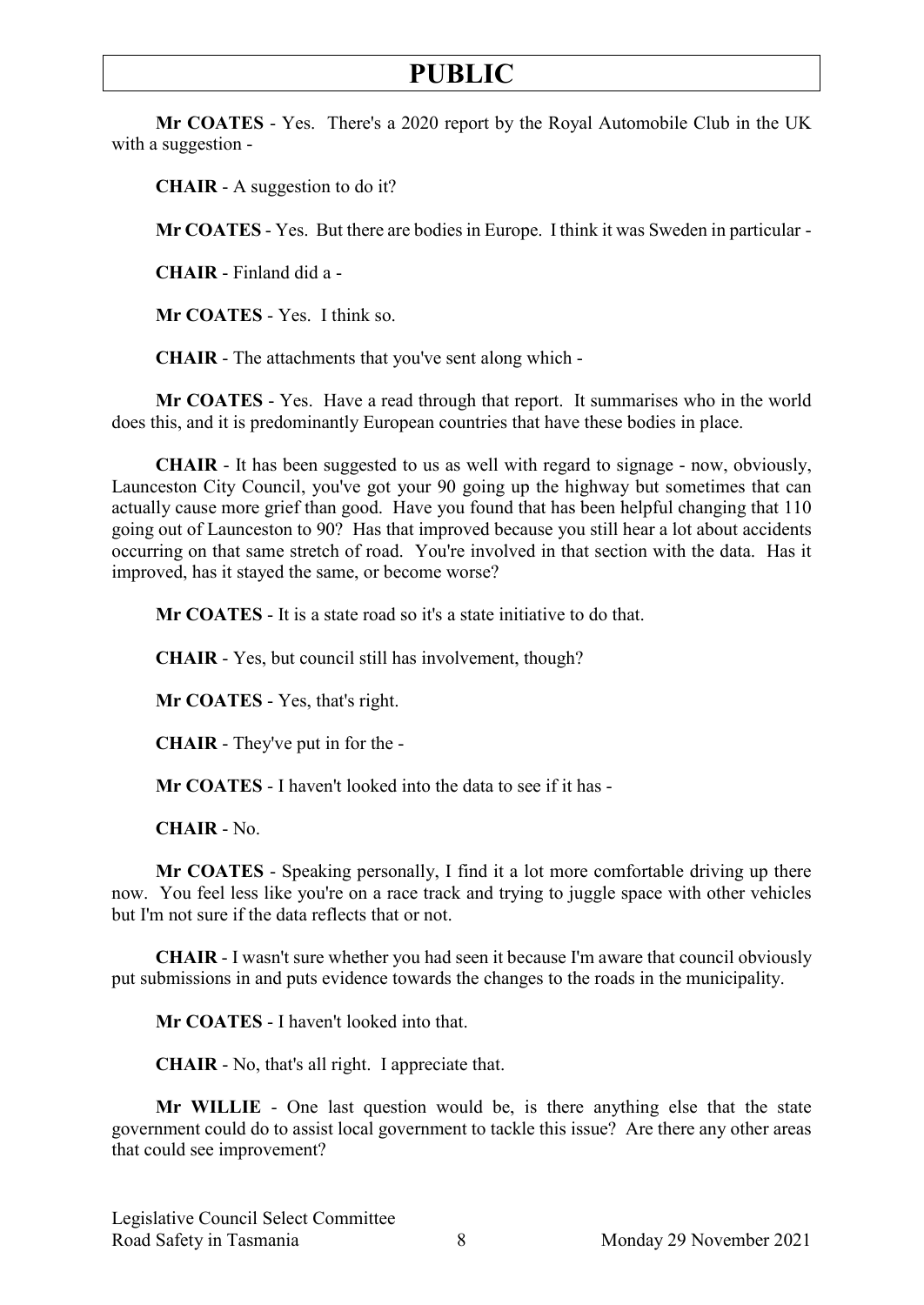**Mr COATES** - Just ongoing liaison. They do have education programs at times. They sponsor education about how to tackle crashes, and it will be beneficial to have that repeated every so often.

**Mr WILLIE** - More education programs.

**Mr COATES** - Local government, yes. In Launceston we are fairly well resourced with expertise, but certainly a lot of councils would be too small to have dedicated officers with that expertise in traffic engineering.

**Mr WILLIE** - Some of their roads would probably be high risk too, changing speed limits.

**Mr COATES** - Yes. The state is providing that vulnerable road user money, and the state rural road money, which is good. That has prompted us as local governments to be a lot more proactive in this area, and gives us that extra resource to enable us to fund projects to improve safety on the roads.

**CHAIR** - Talking about vulnerable road users - the bikes and the bike lanes - do you find that it makes a difference? How are we going in this local area? Are we proposing to put more in? Do we have enough width? Have they improved?

**Mr COATES** - Width and road space is the challenge. Hiking organisations are pushing us to put in separated bike lanes.

**CHAIR** - Will e-scooters make a difference to that? Will they then be using those as well? Do you think that will be an issue?

**Mr COATES** - The legislation around e-scooters is quite interesting, and doesn't enable them to be used on roads higher than 50 km/h. A lot of our bike lanes are probably on 60 km/h arterial roads.

**CHAIR** - But they will be on the footpath then, won't they?

**Mr COATES** - Yes, they will be on the footpath. Obviously, there is an interest there and we are looking at that closely. In Hobart we have that trial of two vendors being able to operate in our cities. In terms of the public using e-scooters, once the legislation is there they will legally be able to use them on the roads.

**CHAIR** - Around the suburbs, because most of those are 50 km/h.

**Mr WILLIE** - They are using them already.

**Mr COATES** - That is right.

**CHAIR** - Do you see an issue with them sharing the bike lanes, for the vulnerable road users?

**Mr COATES** - I don't think so. I don't think e-scooters and bikes will be an issue sharing that space. I think it will work okay. The challenge on our road space is always that to provide

Legislative Council Select Committee Road Safety in Tasmania 9 Monday 29 November 2021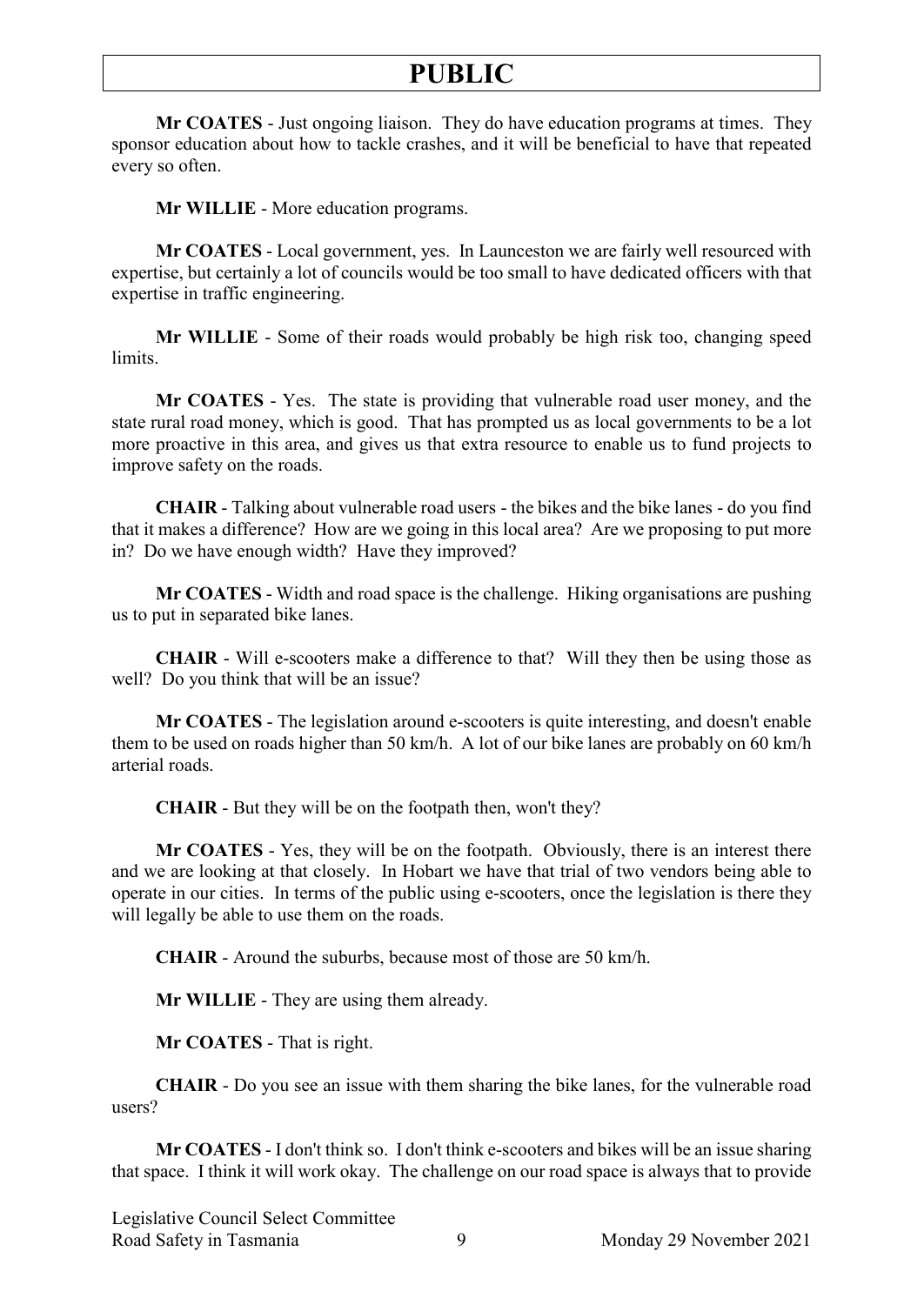dedicated space, you need to take something away - and what you need to take away is often parking, which is very sensitive. People don't like losing parking on the roads to provide a facility, even though parking doesn't have any safety contribution.

**CHAIR** - And putting trees in, beautifying the roads.

**Mr COATES** - Yes.

**CHAIR** - It has been great you have put a submission in. Any other comment you would like to make, Nigel?

**Mr COATES** - I don't think so.

**CHAIR** - It has been good. Thanks for allowing us to take a copy of that. We appreciate you coming in and giving your insight into the roads, because as I said, I recall the many years when I was on council you have always been there. Are you still riding your pushbike?

**Mr COATES** - I do, but I am not as fit as I used to be.

**CHAIR** - Thanks so much, Nigel.

**Mr COATES** - All the best. Hopefully you will come up with some good recommendations.

**CHAIR** - I appreciate your thoughts today in putting the submission in.

### **THE WITNESS WITHDREW.**

**The committee suspended from 11.53 a.m. to 12.00 p.m.**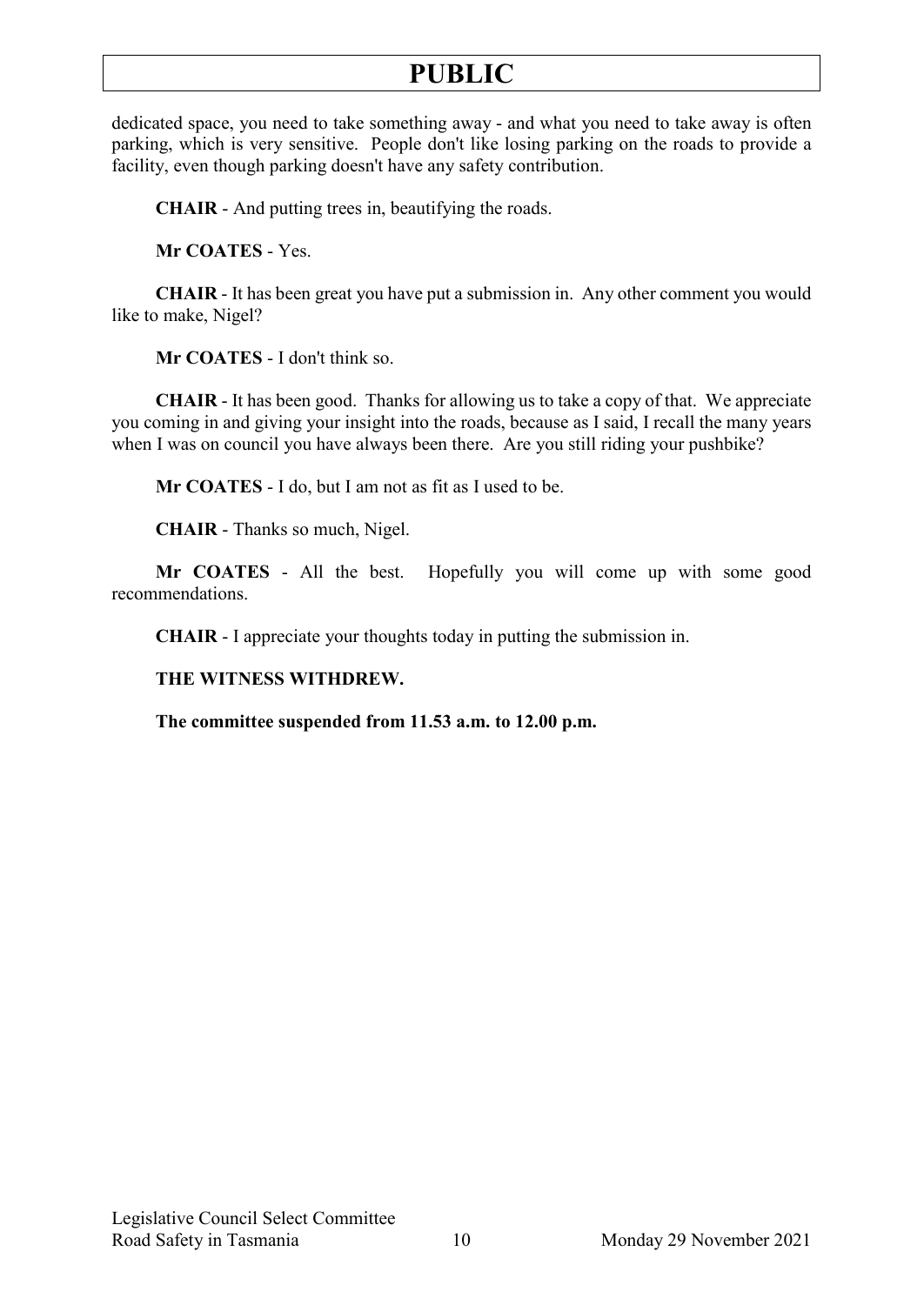### **Mr PAUL BULLOCK**, PRESIDENT, TASMANIAN MOTORCYCLE COUNCIL INC, WAS CALLED, MADE THE STATUTORY DECLARATION AND WAS EXAMINED.

**CHAIR -** Welcome, and thank you for your submission. I remind you that the hearing is protected by parliamentary privilege, but anything you might say outside the hearing won't be afforded such privilege. The evidence is being recorded and the *Hansard* version will be available on the committee website afterwards.

The procedure that we normally follow is that if you would like to make some comments then members will ask some questions.

**Mr BULLOCK -** Right. Every six months, we get the full complement of figures, et cetera, off MAIB for registered motorbikes and for claves of motorcycles by postcode. Then we get a summary and at the end it is broken down into the sizes of the motorbikes, whether they are a full licence, a learner licence, provisional, et cetera.

This comes in very handy when we looked at the new training model for learners and for novice riders. Since it was introduced in 2017, the actual claims for the learners was 55 in 2017-18 and it is down to 23. The provisionals are down from 33 to seven. The P2s are 29 down to eight. As the motorcyclist's experience goes in, the claims for MAIB drop. That has proven to the best thing that has happened to motorcyclists. Since 2004 when we started the Tasmanian Motorcycle Council, I and the other members have pushed to have an on-road component as part of the learner process and it is the best in Australia.

It was put together by the University of New South Wales, trialled in Victoria for 12 months and I and the Registrar of Motor Vehicles, et cetera, went to Victoria and met with the University of New South Wales. We had a look at the new training and thought it was brilliant. We came back and it has gone through and it has been done now, so that was very good.

The other thing that comes out, when we look at all the figures, et cetera, is MAIB. In 2005 there were 298 claims. That is with 10 000 motorcycles on the road.

**CHAIR** - That is only motorcycles?

**Mr BULLOCK -** Only motorcycles. Farm and off-road, et cetera, are not included in these figures. It is purely road registered.

We have been getting these figures for many years but it was only in the last couple of years we found out we were asking the wrong question. It is all in the manner of what is asked for. We asked for claims for motorcyclists, so they gave us claims. Included in the claims were restricted, Tasmania unknown, unlicensed and mainland claims. That was the full claims. But when you look into the MAIB charter, they are not to accept anyone who is unregistered or unlicensed. They don't pay them. Therefore, we came to, we would like to get a copy of the 'accepted claims'.

**Dr SEIDEL** - May I interrupt you? So, MAIB doesn't pay for the party that has caused the accident but may pay for the party that was affected.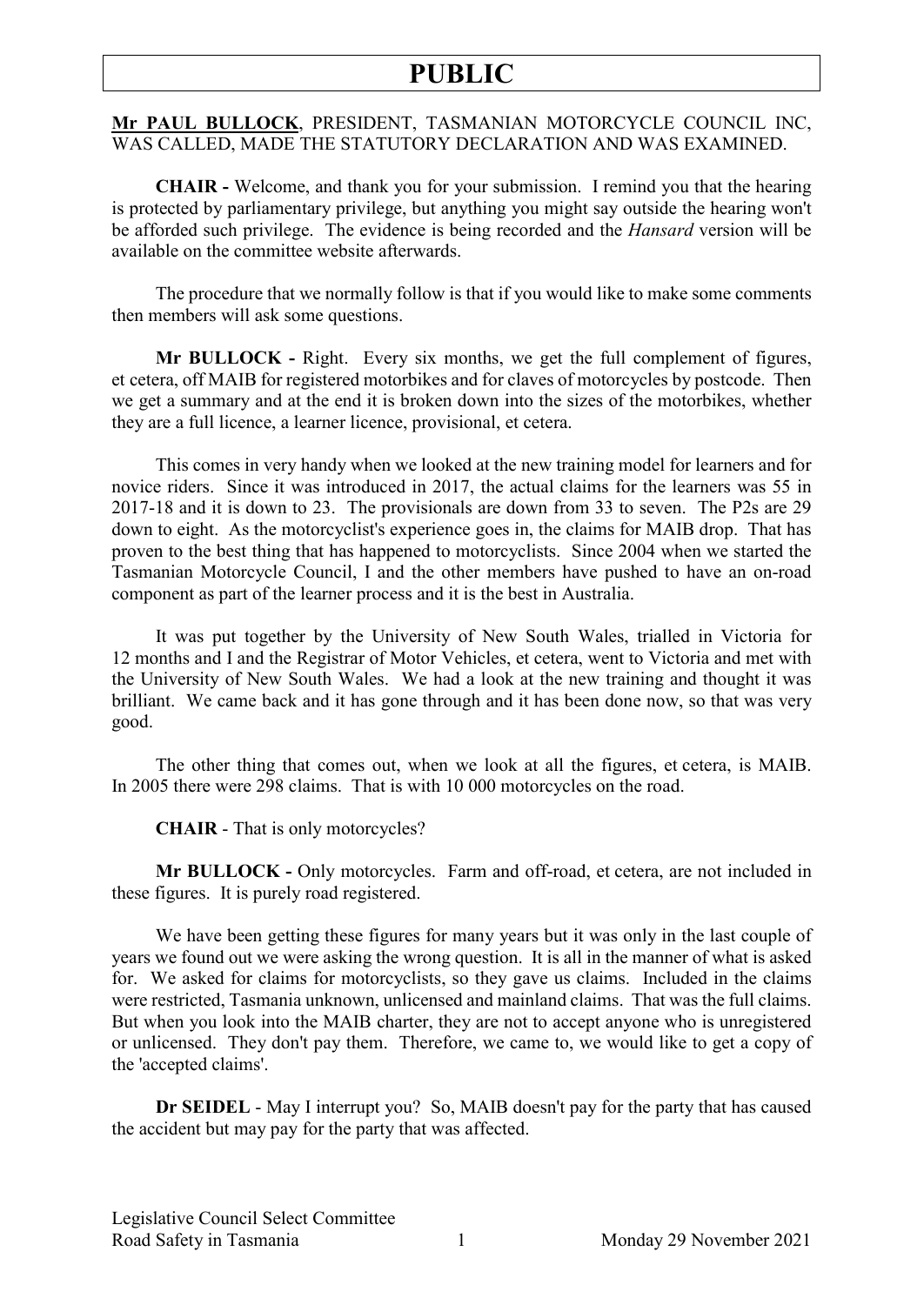**Mr BULLOCK -** If a motorcyclist has an accident, comes off the bike and there is no other vehicle involved, by their charter they don't pay for any injuries.

**Dr SEIDEL** - That's fine.

**Mr BULLOCK -** If it involves another vehicle in Tasmania because it is a 'no fault' system, the other vehicle or the pillion passenger on the bike gets covered. That's it in a nutshell.

Those claims, they are around 290, 250. Since we've got the accepted claims, they are down to 170, 216 and 177 because 33 were rejected, 54 rejected; 45, 33 each year. It's an unbalanced view when they keep saying we are over-represented in accidents, in claims but they are dodgy figures because they have added ones that they do not pay for - so it makes it look very bad. We are now getting rejected claims as well so we can work on those.

**CHAIR** - A greater breakdown.

**Ms RATTRAY** - Have they given you a list of non-accepted claims and you said they were unregistered vehicles and unlicensed drivers -

**CHAIR** - You mean reasons for it?

**Ms RATTRAY** - Reasons for non-acceptance. Would that also be for drug and alcohol, exceeding the limit - that type of thing? They would be covered there as well?

**Mr BULLOCK** - That is a query that you may like to ask. I am not familiar with that. I have found out that all the figures they have been giving us are the full figures, which we asked for, but when we found out, no, we just want accepted claims. The rejected ones don't count because they are not supposed to be paid; so, why are they including them? They will not give us the breakdown at the moment because they are such small numbers that you would be able to pick out who was rejected.

**CHAIR** - You would be able to identify them.

**Mr BULLOCK** - That just shows the small numbers that you are dealing with. In the documents we've given you, we have had nine fatalities this year. In February we asked for funding to do a road safety campaign for motorcyclists. It was rejected, for their reasons, I don't know, and it was asked for from the Road Safety Advisory Council. However, the Road Safety Advisory Council has just about been split into two groups. They've got a subcommittee, and the subcommittee is police enforcement and education. I have never seen a subcommittee of any group or whatever that spends the group's money without going to the full committee to have it advised and passed.

**Ms RATTRAY** - Is it ratified though, do you know? I mean, it could be ratified.

**Mr BULLOCK** - They come into Road Safety Advisory Council and say this is what we did. They gave \$20 000 to the North West Football Association and that comes under education for young people, 17 to 25, about drink driving. That's taken out of the road safety levy money, to sponsor a football team; but they won't give any money to support or help the motorcyclists who have been killed on the road.

Legislative Council Select Committee Road Safety in Tasmania 2 2 Monday 29 November 2021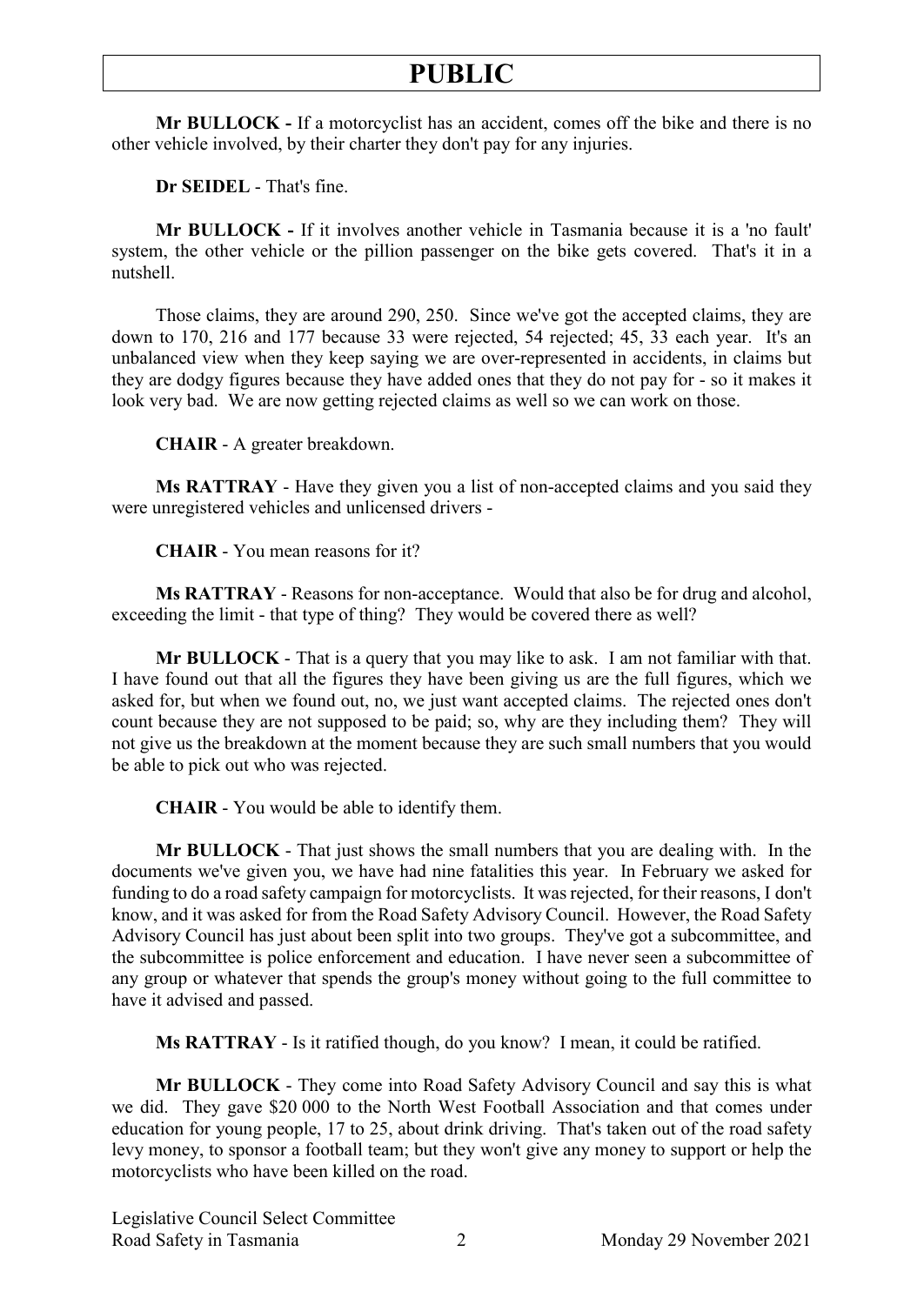**Mr WILLIE** - I don't think it was to sponsor the team. I have had a briefing from the Road Safety Advisory Council. I think it was for education, wasn't it, trying to change cultures?

**Mr BULLOCK** - And there's another \$20 000 following that has just been done.

**Mr WILLIE** - Okay.

**Mr BULLOCK** - Because I am no longer on the Road Safety Advisory Council, the current president was advised that it is another year's \$20 000.

**Ms RATTRAY** - So they have rolled over that sponsorship?

**Mr BULLOCK** - Yes, but it doesn't go to the Road Safety Advisory Council to say they have accepted and agreed to it. They do it themselves. That is because Paul Kingston is the CEO of MAIB and chair of this subcommittee. I don't believe it should be done. I think it should all be done through the Road Safety Advisory Council and they authorise or not - but that is how it goes. I have some other figures I put aside.

**CHAIR** - Would we be able to have copies of your documents?

**Mr BULLOCK** - Yes. With the figures I told you before about the decrease in claims since 2005 through till now, we have more than doubled the number of registered bikes on the road. When you have a look at the number of bikes out on the road, the claims have remained the same or decreased. Motorcyclists do a pretty good job, with very little help being given. We applied for a grant from State Growth to do road safety things for motorcyclists. It was not accepted. They did their interpretation on our application and they changed what we wanted the money for.

I have finished my little introduction now.

**Dr SEIDEL** - You mentioned the number of Tasmanian motorcyclists has increased. Isn't it also the number of motorcyclists who come from interstate, like motorbike touring, which is probably disproportionately higher than the number of cars you would get when they come in groups and so forth?

**Mr BULLOCK** - No. We got the figures off TT-Line and we were looking at around 7000 bikes a year coming into Tasmania, that is excluding the Tasmanian bikes on the boat.

**Ms PALMER** - And that is visitors?

**Dr SEIDEL** - There is no rental market?

**Mr BULLOCK** - There are a couple but they are not large at all. There's not a great deal. They bring their own bikes nearly all the time. Tasmania has some of the most beautiful roads anywhere. It takes you five minutes to get out of the city and into some nice roads, whereas on the mainland they ride straight for hours. It is a big incentive for people when they come over here.

We had a lot of accidents from mainlanders when they came over initially, but the Motorcycle Council produced Ride Tasmania safety pamphlets and they were given to people

Legislative Council Select Committee Road Safety in Tasmania 3 Monday 29 November 2021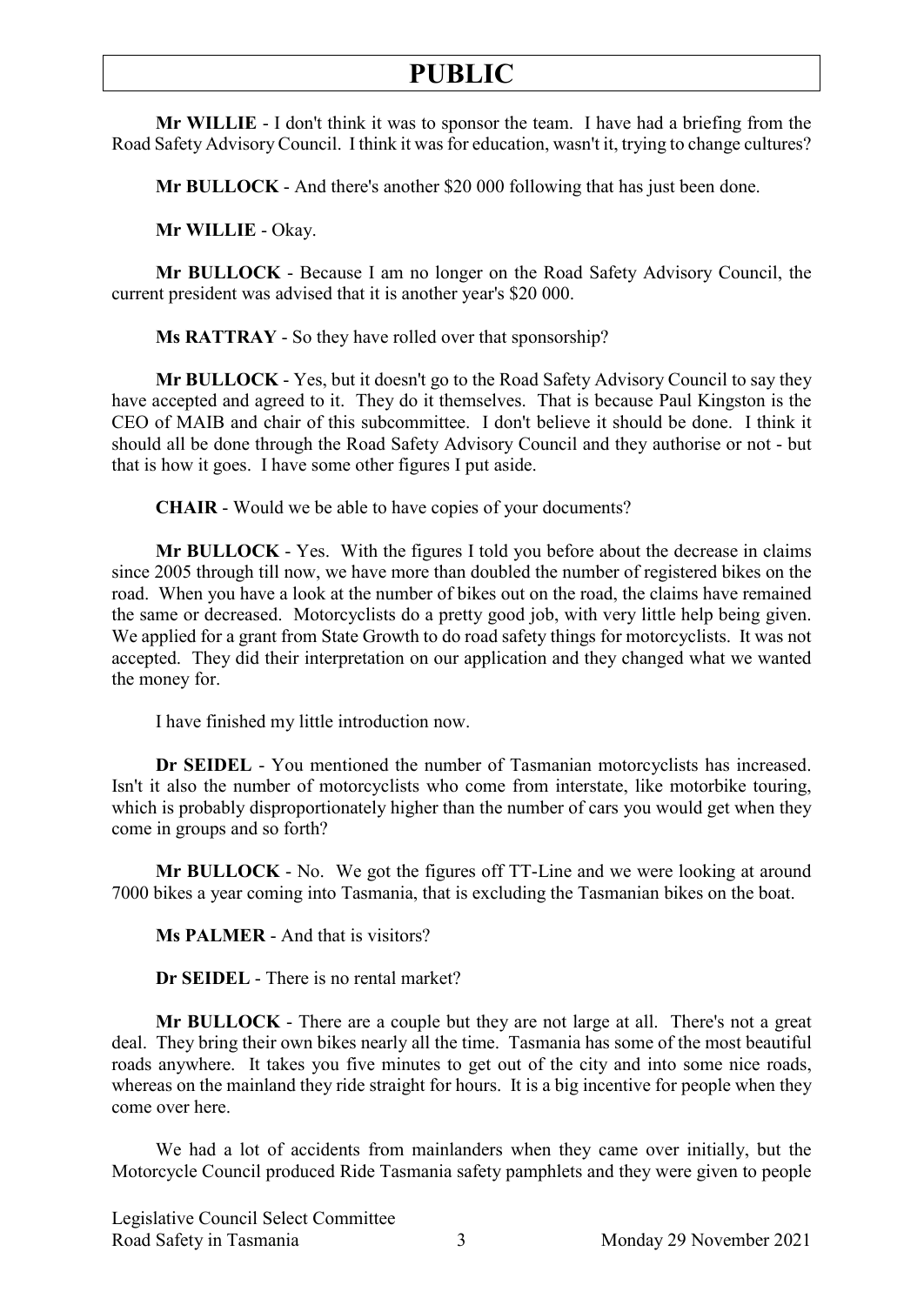who got on the boat. We went to the Government; and if they booked for the boat to come over with their bike they were given the Ride Tasmania safety pamphlet. They have videos on the TT-Line about motorbikes and riding on Tasmanian roads. State Growth has just done a video and that is being cut down to being a 30 second ad on TV about Tasmanian roads. That was a film that was done a few years ago that they put on the *Spirit*s, so they had all the footage. We asked them to take out different parts of it and use in their advertising, which they finally did. It is a good video.

**Dr SEIDEL** - So the direct peer education has made a significant difference?

**Mr BULLOCK** - Yes, since the Motorcycle Council has been involved in it. I have argued and fought that anything you want to do as far as advertising, should be done from the motorcyclist's point of view. Other motorcyclists will listen to motorcyclists. Simon Richardson, of Richardson's Harley-Davidson, was my vice president for years. We have Malcolm Campbell, the racing driver. He is in the video that the Government has put out there, telling people to be aware.

**Ms RATTRAY** - He and Robbie Scollier [TBC] were very good bike riders.

**Mr BULLOCK** - Yes, they have put it together and it is from motorcyclists. Motorcyclists listen to it because it is a warning from people who are experienced riders. When you give something to a private company - and the Government is a bad one for doing it - they are sitting at a desk. They've never ridden a bike. They nothing about motorcycling and then they come up with these programs to put on TV as motorcycle safety. It doesn't work and we had a big blue with State Growth about the latest one. We said we reject what you put forward from this company and they went back and they did what we said and it's lovely.

**Dr SEIDEL** - That PR company also didn't consult with you as the largest riders so they just went away, found other sources for ideas and messages and you felt it just was not going to cut it for your -

**Mr BULLOCK** - I've done a couple of road audits for State Growth. I did the Great Eastern Drive from St Helens through to Hobart and presented to them. They were doing one on Bothwell. We couldn't get there early enough to go out on rides; we went down the week before and we did the audit. It's good because we were aware of the roads and all the rest.

**Dr SEIDEL** - Yes, thank you.

**Ms RATTRAY** - Paul, when you do the road audit, do you give them a bit of summary of the quality of the road or lack of? Is that part of it as well, not that there's a lot S-bends? How do you do that? Can we have some idea?

**Mr BULLOCK** - I do it in the car because you can't do it on the bike and then pull over and write it down so you do it in your car. Then you pull off and I do it by the speedo, the mileage. When I did the east coast, I start from the Midland Highway and I go 23 kilometres, 15 kilometres or whatever - 'road breaking up on edges', 'culvert too close to the road, on a bend', and these little things like that. There were a lot of culverts from down around Orford way and they were right on a bend and the culvert was about this far from the bitumen so if a car cuts the bend a little bit and you move over, you can be in a lot of trouble. We put in things like that.

Legislative Council Select Committee Road Safety in Tasmania  $\overline{4}$  Monday 29 November 2021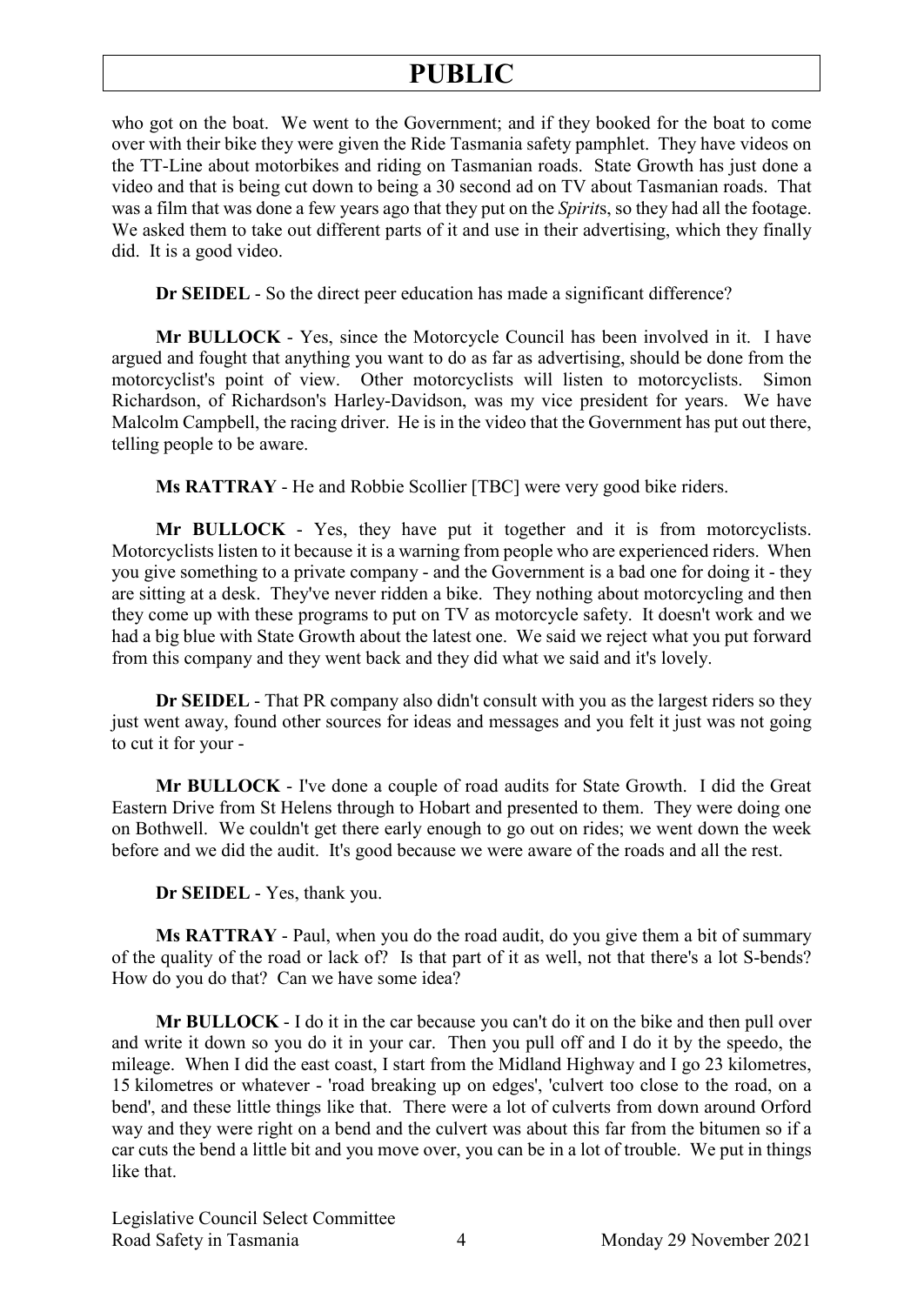Bothwell - there were a couple on that road, and they put extenders on the culverts and moved them away from the road. Different things like that. It takes a lot of experience.

**Ms RATTRAY** - You would expect, particularly if there's a road upgrade that that would just come as a matter of course, looking at all road users, not just a vehicle -

**Mr BULLOCK** - You just had Nigel in here from the Launceston council. Nigel is a wonderful person, an engineer. He rides his pushbike to meetings if you have a meeting with him about a section of road or something. There are pieces of infrastructure they put in which are unsafe for cyclists and I tell him, 'You ride a bloody bike, what are you doing, doing that for?'

A typical one, a good one, is going along Hobart Road and turn into Carr Villa. There is a step-out for pedestrians to come out and it goes onto the road. They said it only comes out as far as a car if a car is parked there. That's okay. Then you have an island in the middle of the road for pedestrians to stop at. I nearly collected a cyclist there because he comes up to that and then he moves straight out in front of you. It's a hazard. Why do it?

If you go along Invermay Road, they have just done up all of Invermay Road and there are a couple there.

When Rosemary was on the council I used to go in there -

**CHAIR** - I remember you very well.

**Mr BULLOCK** - They looked forward to my going in.

**CHAIR** - The question is, did you get any action?

**Mr BULLOCK** - Oh, yes. Which engineering department has come up with this bright one?

**CHAIR** - We had a few things changed, didn't we?

**Mr BULLOCK** - Cormiston Road. Then they started a road safety committee in there and that was going really until Jim Cox put his two bobs' worth in, going behind the committee and organising with engineers so that fell apart.

**Ms RATTRAY** - Paul, the message that I'm taking out of this - and correct me if I'm wrong - is that there needs to be more collaboration with all road users when they are developing roads, maintenance of roads, just anything to do with the roads?

**Mr BULLOCK** - I get angry with some of the things they do. A big one is in a submission about wire rope barriers. They are 1.8 metres, the centre barriers from the traffic going past. I said to them, 'That is very good. What if I hit it, it stretches three metres so I have a head-on with a truck coming the other way?' 'Oh, the chances of that is so minute it doesn't matter.' In Victoria it is a set policy, and I think Tasmania has taken it on too, recommended 4 metres from the traffic is the wire ropes. Absolute minimum is 3 metres yet the Midland Highway is only 1.8 metres. Why?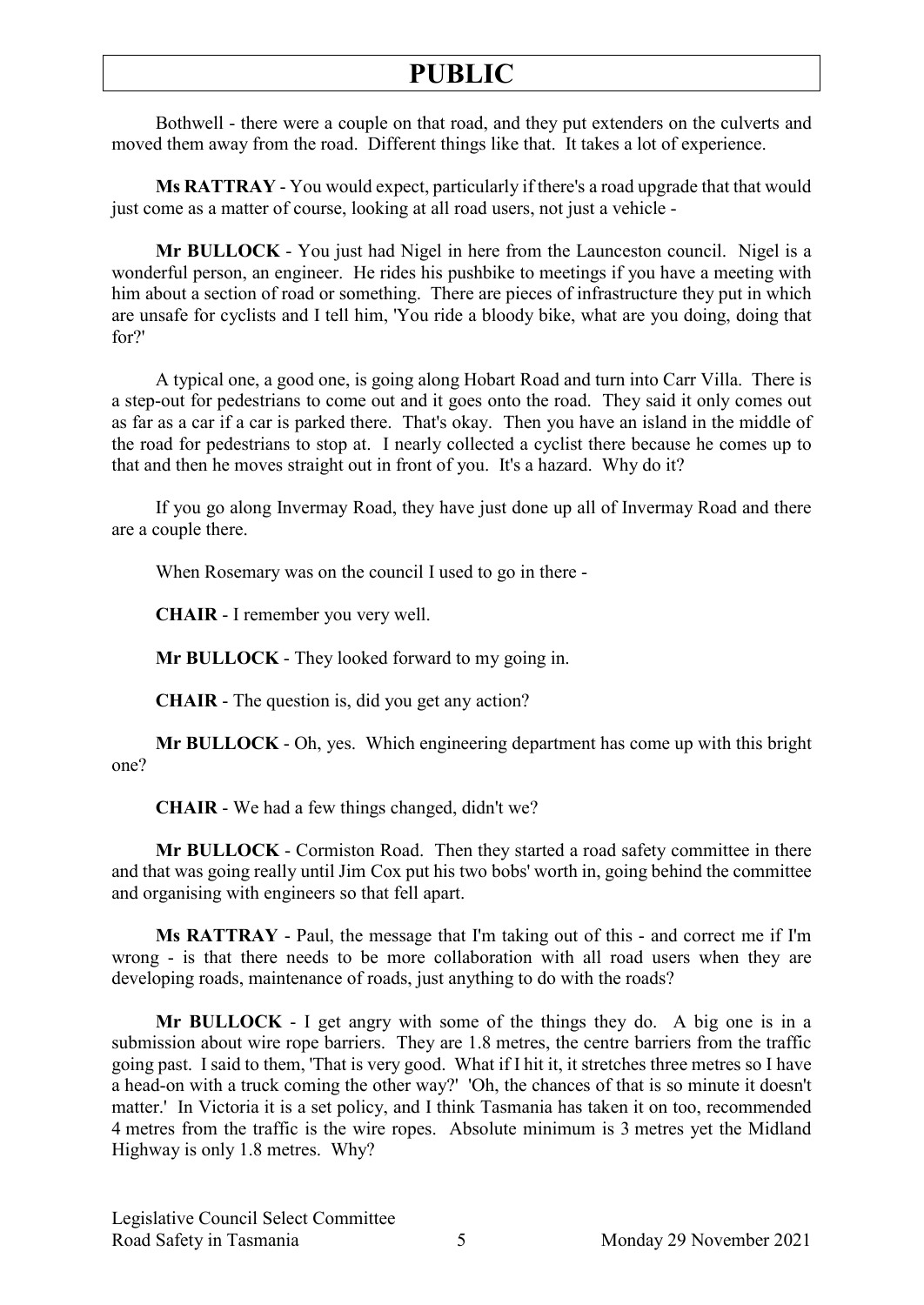If you have an accident with a wire rope barrier, say you are coming down the Outlet and you hit that barrier, the first thing you want to do is get your lawyer to find out when it was last tensioned because they do not do any maintenance on them. If you have a low-slung car and that tension is not on those wires, it goes up and it takes the roof off your car and you are sitting in the car. People don't realise. If you go along, all those posts have little nobbles on them that the wire sits on. Now, if you see a wire down below that, it is loose. I drive along because -

**Ms RATTRAY** - Because you are looking for those things.

**Mr BULLOCK** - I see it all the time and you tell them and they don't do anything. So if you have an accident you just sue the Government.

**Ms RATTRAY** - Are you aware whether that is part of the Stornoway road maintenance contract to assess that?

**Mr BULLOCK** - Who has the Government put in place to do the maintenance?

**Ms RATTRAY** - That's Stornoway.

**Mr BULLOCK** - It would have to be a maintenance contract.

**CHAIR** - I am not sure they are the wire rope barrier.

**Ms RATTRAY** - That is what I mean. I am wondering who does actually assesses that. Is it Stornoway under their contract or is it another contract provider?

**Mr BULLOCK** - I don't know.

**CHAIR** - I do have answers. I asked the question in parliament so I do have some answers that I can provide later on.

**Mr BULLOCK** - I see it all the time. They aren't kept up to date.

**CHAIR** - The annual expenditure, just so that you know, for 2020-21 was \$462 000. That was the annual maintenance expenditure for wire ropes.

**Mr BULLOCK** - It is ridiculous. In my submission to you I put the cost. We couldn't get the cost from the manufacturers. We couldn't get it from the Government but I found it in Western Australia in *Hansard* that one of the ministers over there asked a question in parliament and -

**Ms RATTRAY** - The cost of buying?

**Mr BULLOCK** - the actual maintenance cost is 10 per cent. How many millions did they spend on the wire rope on the Midlands Highway last year? Where's the 10 per cent of that cost for maintenance. It's not there so they are putting in a dangerous piece of safety equipment which is ridiculous. The cost of putting cement down the middle of the road which you can make in Tasmania with Tasmanian manufacturing and put it down the highway will last 50 years but with the wire rope, it has a life span of 20.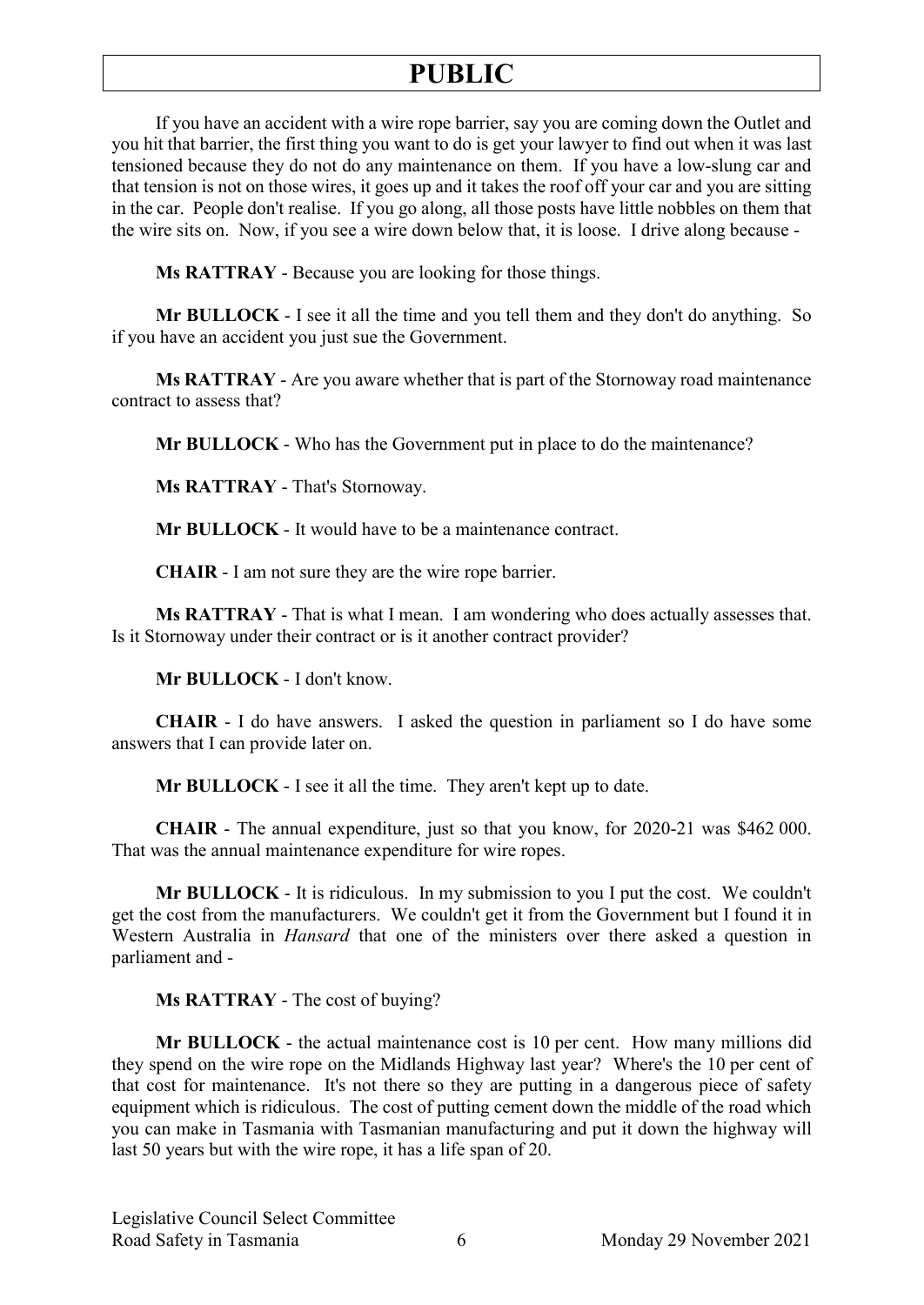**Dr SEIDEL** -Just to follow up on this one, so even for the newer sections on the Midland Highway you were not consulted?

**Mr BULLOCK** - No.

**Dr SEIDEL** - Because your concerns have been on the public record for quite some time.

**Mr BULLOCK** - From day one. We got the evidence from 2007, I think it was about the countries in Europe that banned it, pulled it out. Britain, when they came up for their life span they were replaced with cement because it has 50 years plus and there is no maintenance. It is there. If you hit it, you slide along it. If it is damaged by a truck - well, a wire rope will not stop a truck; a truck will go straight through it. So the evidence we gave you on the updates, that was 2006 about the Netherlands and them pulling the barriers out. This one I entered in there with the car with the wire through the roof, that was on the Victorian government's website. It was given to the ambulance drivers and everything - if they come across something like that, they're not to touch that vehicle until those wires are de-tensioned. If you're in a car that has been involved with that, the ambulance won't touch you until they do it because they could be injured or killed -

**Ms RATTRAY** - If it lets go.

**Mr BULLOCK -** Yes. That is an example of a low-fronted car and non-tensioned wire. It's not nice.

**Dr SEIDEL** - Was any reason given why they went ahead regardless for the newer section? Is it because we just do this now? Are there other reasons or the evidence is not conclusive?

**Mr BULLOCK -** It came back when Jim Cox went to Switzerland.

**Ms RATTRAY** - Or was it Finland?

**Mr BULLOCK** - Sweden.

**Ms RATTRAY** - Sweden. I knew it was a Scandinavian country.

**Mr BULLOCK -** We went over there and that was it, it was fantastic over there but we're not Sweden. They put it in over there because of the snow. The build-up of snow goes through it and it melts and it's gone. We don't have snow here so why not put up cement? They can try to compare us to them, and it doesn't work because we're not them. We've got big territories and everything.

**Mr WILLIE** - There must be instances where wire ropes have saved people though; that's why they keep rolling them out, isn't it?

**Mr BULLOCK -** If I go to the Road Safety Advisory Council and say, 'Look at that. If that wire rope wasn't there, that wouldn't have happened.' He said, 'That wire rope stopped that car from hitting from another one' so you're losing the battle because they're using it as their own little - 'No, it has saved lives. It stopped four cars from going across.' 'But there were no other cars the other side.' 'You don't know that.' It's a big circle; going - where?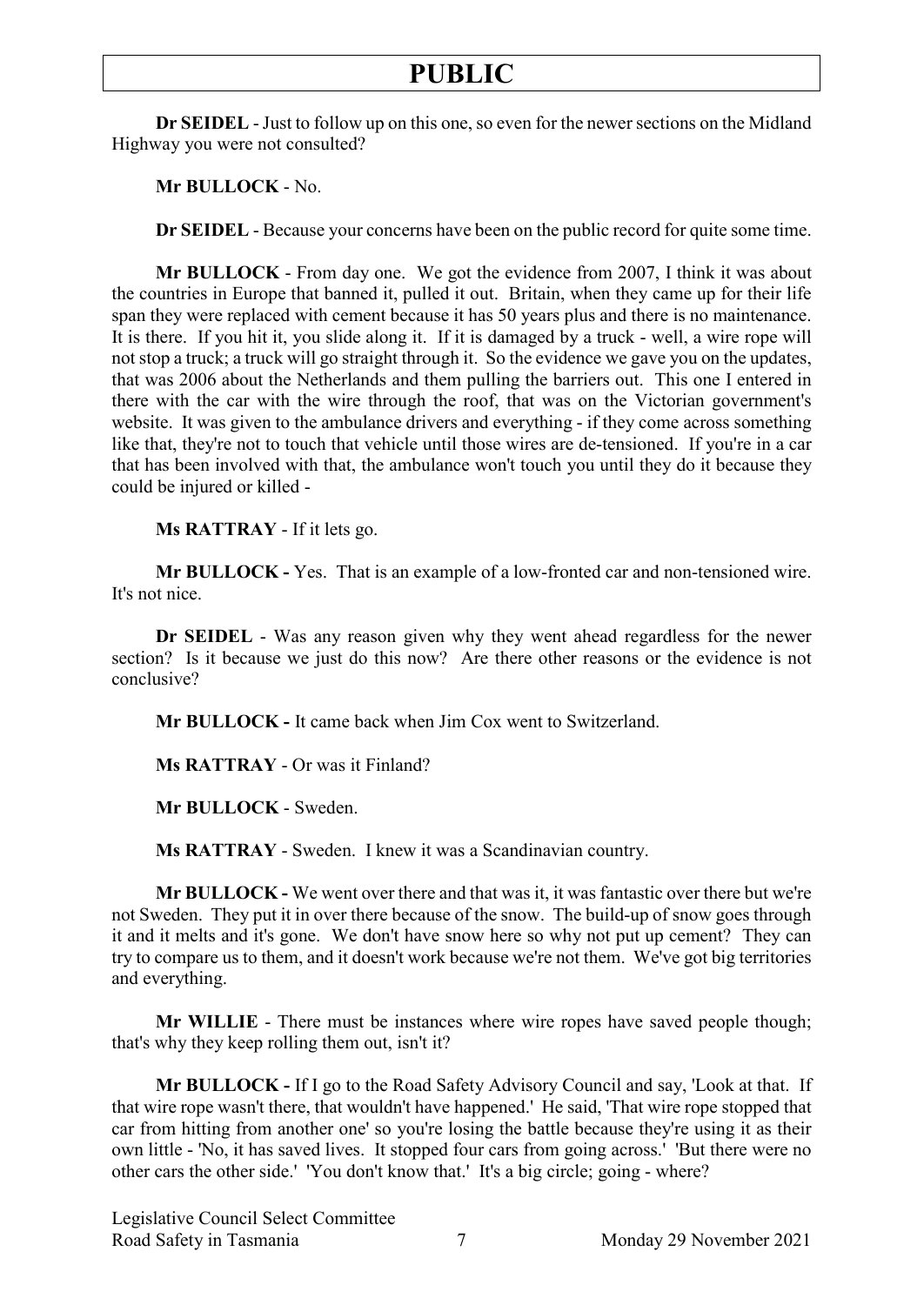People have been dismembered, cut to pieces. There was one on the straight up near Ulverstone. He left Devonport; he was drunk, hit the post, and he got cut to pieces. They were picking up pieces of him everywhere. That's terrible. He would have been dead if he had hit a cement barrier, but he wouldn't have been in pieces. That's it. There has been other people with amputations and it's not the wire - they call them cheese cutters - it's not the wire, it's the posts that actually cause the problem.

**CHAIR** - Do they impale them?

**Mr BULLOCK -** They cut them. They have a round or whatever and they're small -

**CHAIR** - Because they're sharp.

**Mr BULLOCK -** Yes, and they just cut them. There was a lady on the toy run just south of Conara and she had a big teddy on the back of her bike. The husband was ahead of them and they stopped at Campbell Town waiting for them. She got picked out of a group of half a dozen and blown over, came off, and her head hit the post under the W-beam.

To fix that they put what is called a rub rail - that's the flat panel underneath the W-beam, and that stops people going through and hitting the posts. That's their solution to it. A lot of the councils' engineers say they don't know. You shouldn't use that on a straight because you're not going to go under it on a straight. It's on a bend where you go down and not the inside. You put it on the outside of the bend so you only have to do sections of the whole road; you don't have to spend the money doing all of it.

**Dr SEIDEL** - You're saying there's lack of knowledge there as well that leads to increased cost just to patch up a system that probably shouldn't be used in the first place?

**Mr BULLOCK -** The W-beams are preferred to the wire rope.

**Dr SEIDEL** - Yes.

**Mr BULLOCK -** By just putting these panels on the bottom in the corners because when you come down you're sliding out. There's no good putting it on the inside corner because it's going to do nothing. You are just wasting money. Councils don't know about them. When we've spoke to the councils, 'Don't put them there.' You say, 'We'll save a lot of money.' I said, 'Right. Just do on the outside of the corners.'

**CHAIR** - You would dispute, then, what I received back from the Government on 22 September:

The overall maintenance budget is sufficient to ensure that all wire rope barriers are in good and safe working order and that wire rope barriers are visually inspected on a regular basis, re-tensioned in accordance with manufacturers' recommended frequency and repaired as required when damaged and, depending on the level of damage to a wire rope barrier as a result of vehicle impact, they also need to be re-tensioned as part of the repair.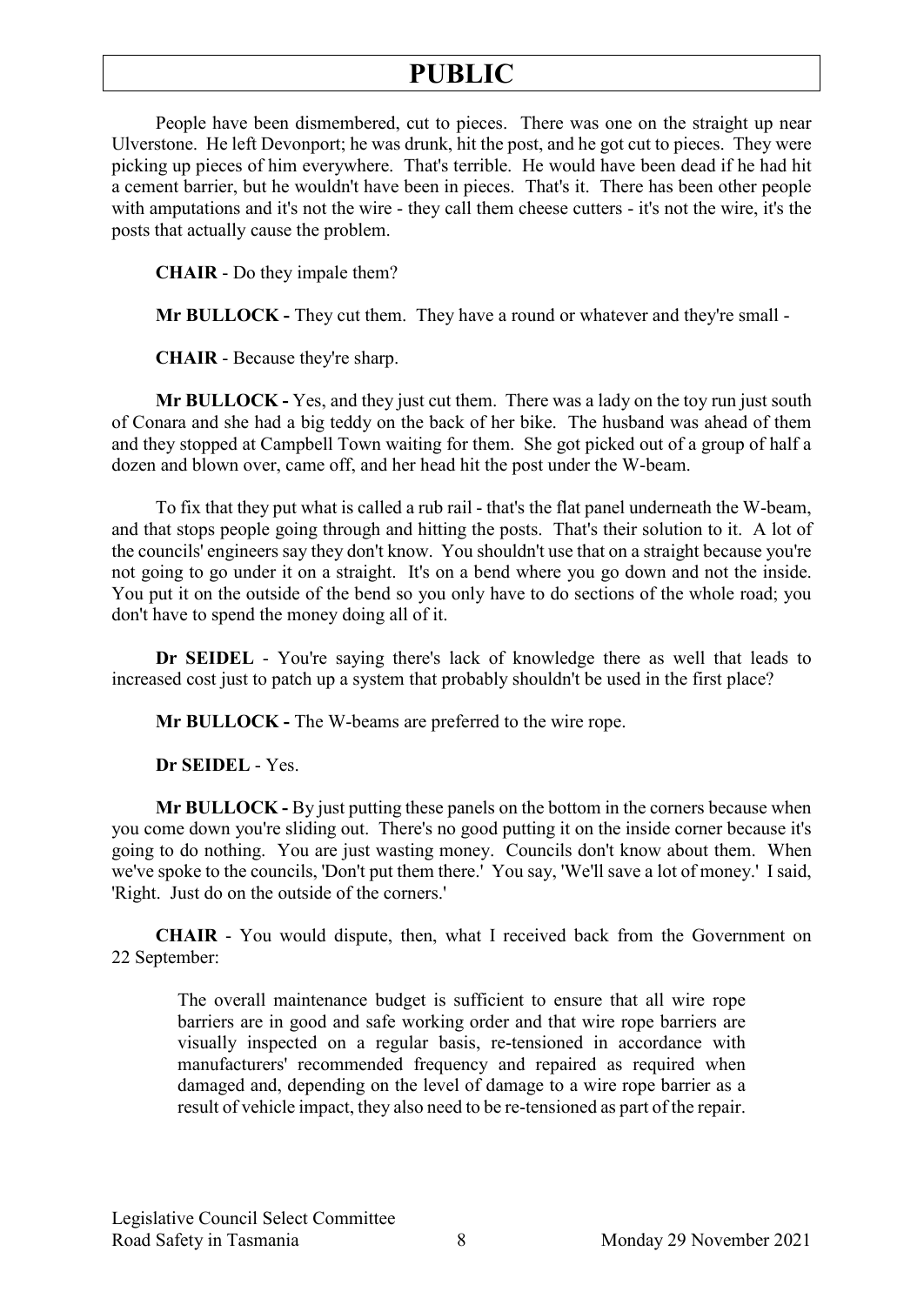That was this year, in September. They also said they are given high priority with the overall maintenance budget to ensure that barriers are checked and maintained in good and safe working order.

**Mr BULLOCK -** I will dispute that.

**CHAIR** - That is good. You can make some comments. We can ask the Government, when we see them.

**Mr BULLOCK -** This is what I gave you about the *Hansard* of Western Australia and Australian Transport Safety Bureau (ATSB) -

The maintenance cost of wire rope barriers, conservatively estimated at 10 per cent of installation cost every year.

The Norwegian public road administration has argued that cable barriers cost a lot less than other barrier designs.

While it is true that cable barriers are cheaper to purchase, maintenance costs have proven to be astronomical and thus the total cost ends up comparable to other designs.

The Australian Transport Safety Bureau are in charge of Australia. They are the ones who put it out to the engineers in the state governments and all the rest of it, so if the engineering departments or whatever in Hobart want to argue about it, fine. You take on the ATSB.

**CHAIR** - Interesting.

**Mr WILLIE** - We have seen a significant increase in the number of motorcyclists with a licence and also registered motorcycles. I am interested in whether there is somebody serving on the Road Safety Council currently with motorcycle experience?

**Mr BULLOCK -** Yes, Mick Boyd.

**Mr WILLIE** - That is a regular position

**Mr BULLOCK -** He took over from me, being the president of the Tasmanian Motor Cycle Council and he has been accepted and he is on the Road Safety Advisory Council now. I was on it for seven years.

**Mr WILLIE** - Does the motorcycle community promote that person into the Road Safety Council or make a recommendation? Do you have any input into who is on there?

**Mr BULLOCK -** Whoever is president. The Road Safety Advisory Council was set up to be the top CEOs, managers or whatever, the police commissioner and all the heads of the different ones - the trucking association, et cetera - they are on the Road Safety Advisory Council.

**CHAIR** - Is it, or their secretary? It has to be the president or CEO.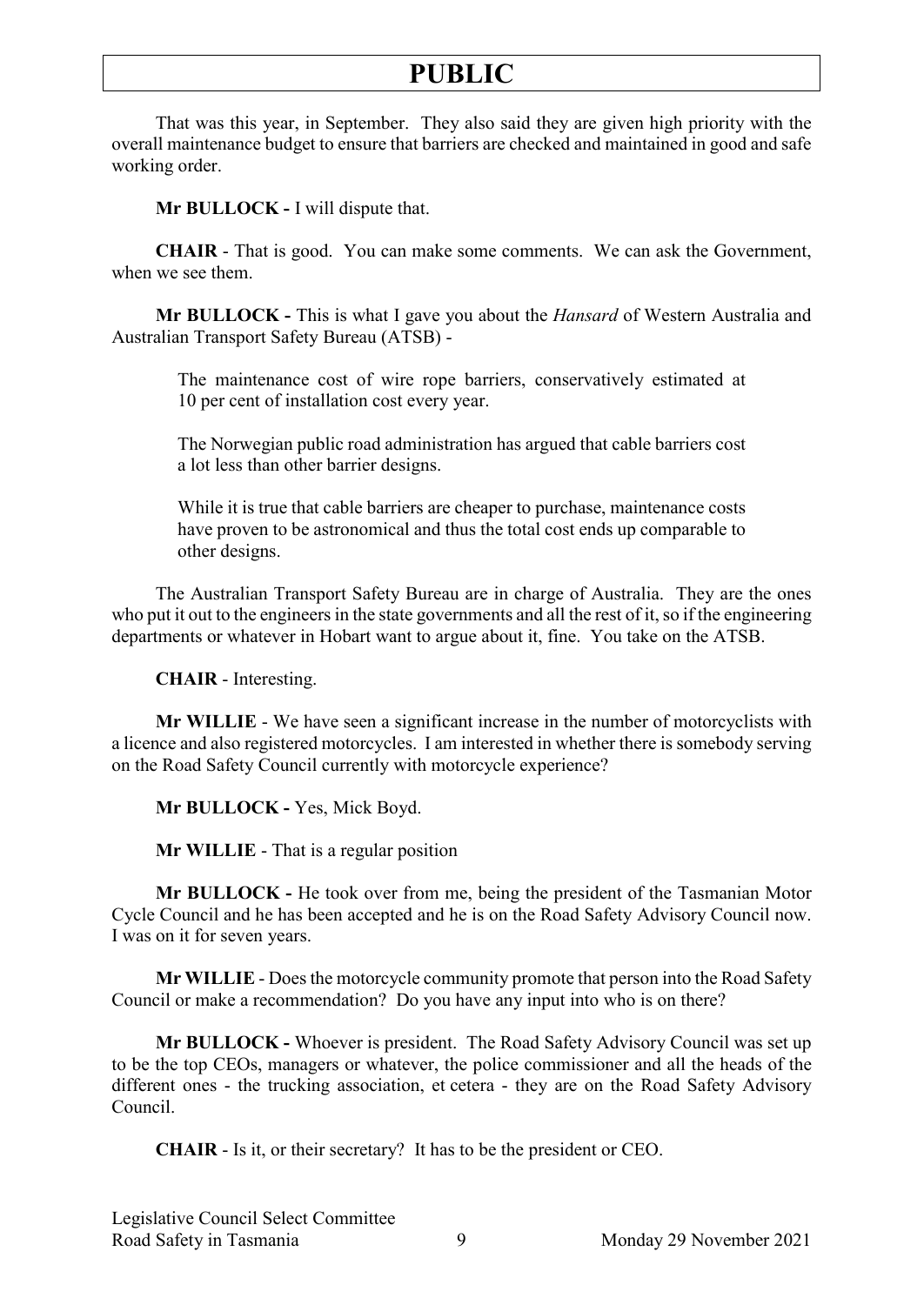**Mr BULLOCK -** Yes. The police has changed. The police commissioner used to go, now the deputy commissioner goes - Jonathan Higgins - and we have the chairperson now, Scott Tilyard. He has a motorbike and rides a motorbike as well.

**Mr WILLIE** - My follow-up question is, you have a representative on the council but you are unhappy with some of the council decisions.

**Mr BULLOCK -** I was on there for seven years arguing with them. I will argue against their expert from Melbourne, the professor who is on there. All he was interested in doing was dropping the speed limit. I turned around and my argument to him was 'righto, whatever decisions we come up with, they have to be acceptable to the public. What you are saying isn't acceptable and won't be'. 'Oh'.

**Ms RATTRAY** - We have already had that discussion a number of years ago if you recall, about reducing the speed limit.

**Mr BULLOCK -** I said, if you want to put it on a section, like you want to do from Scottsdale to St Helens, no, they won't accept it; but if you want to put in on Weldborough Pass or sections, okay, they will accept that. Not on the whole highway.

**CHAIR** - Just on dangerous sections.

**Mr BULLOCK -** You can't do more that 40 on it, so what's the use of mucking around putting speed restrictions or anything on there. Leave the thing alone.

**Ms RATTRAY** - It's confusing for people.

**Mr BULLOCK -** You've got that many different speed limits over the place.

**Ms RATTRAY** - I've noticed that councils are having a lot more input into reduction of speed limits in particular areas. I know from Derby now, used to be from where the township finished, the speed

**CHAIR** - Your question is with regard to?

**Ms RATTRAY** - I was asking Paul whether he has found that local government has been having more input into that.

**Mr BULLOCK -** There are arguments on both sides and the first thing you have to find out, is whose road is it; because 90 per cent of it would be State Growth.

I had an argument with the Launceston Council about the Esplanade and Tamar Street Bridge. Stop the right-hand turn and have the traffic flow more; we don't need the lights there to stop. They finally did it after how many of years arguing with the council over it. That's fine, but when they did it, they left the lights working and stopping the traffic - and it took another argument with them.

I have also asked the council to do George Street and the Esplanade, because there is a right-hand turn lane. A car turns there once every two hours. The left-hand lane turns to go across the bridge or go through to Kmart, and they're backed up into town because a pedestrian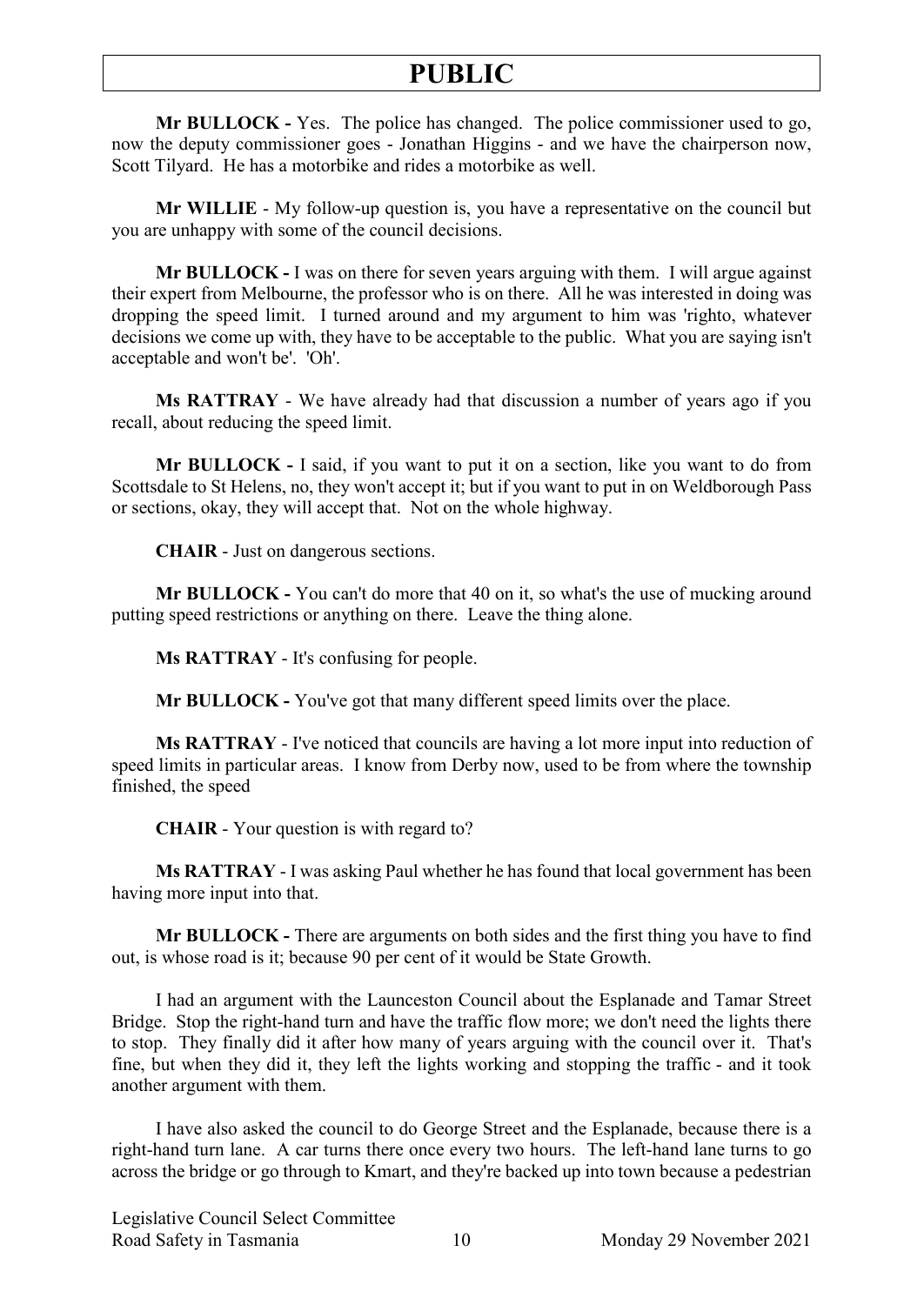is crossing the road. The cars can't move, so you'll get three cars through the traffic and the lights change, but there is no-one in that right-hand lane. Do away with the right-hand turn and have that going straight through. Simple little things.

**CHAIR** - You should have been here talking to Nigel.

**Mr BULLOCK** - They took away the motorcycle parking outside the LGH.

**CHAIR** - Did they?

**Mr BULLOCK** - So I went in there and had a word with them.

**CHAIR** - Did they put it back?

**Mr BULLOCK** - They moved it. He was going to take the car park out over the road, and I said, don't be an idiot; between the pedestrian walk there and back towards Launceston there is a letterbox. There is nothing there. Put four motorbike parking spaces there. He said they were going to do that for drop-off. I said why? I said look at that sign there. There is a drop-off in the hospital. There is a whole U-turn and you can put six cars there, but he wants to put one out on the road as well. I said fine, put one there, that would be okay, but you still have four parking spots for bikes.

**CHAIR** - It would make it a bit safer too. What would you think is the main factor in the motorcycle accidents? Do you think it is speed? Do you think it is alcohol? Do you think it is the roads?

**Mr BULLOCK** - We get this every six months, and we have the -

**CHAIR** - But how do you think we can reduce the accidents for motorcycles?

**Mr BULLOCK** - When I get this on the computer, it comes up like this. We have registered bikes by postcode. There are 1096 bikes registered in Devonport. There were 18 accidents, because when you go down this line you pick out the accidents. How come there are 18 accidents in Devonport? We got in touch with State Growth. Where are they and what was it? When we went through it there wasn't one particular thing. It wasn't in one area. It was over the whole postcode area.

There are 1600 bikes registered in Launceston, but there are 7000 in the Launceston area, because it is not just 7250, 7248, 7249. They are included in the Launceston area, but in Launceston there is 'x' amount more.

**CHAIR** - But you get the data somewhere to say that those accidents were caused by going too fast, by hitting something on the road -

**Mr BULLOCK** - Cars pulling out, a ute doing a U-turn.

**CHAIR** - You have the difference between single-vehicle accidents, and the ones that have hit cars?

Legislative Council Select Committee Road Safety in Tasmania 11 Monday 29 November 2021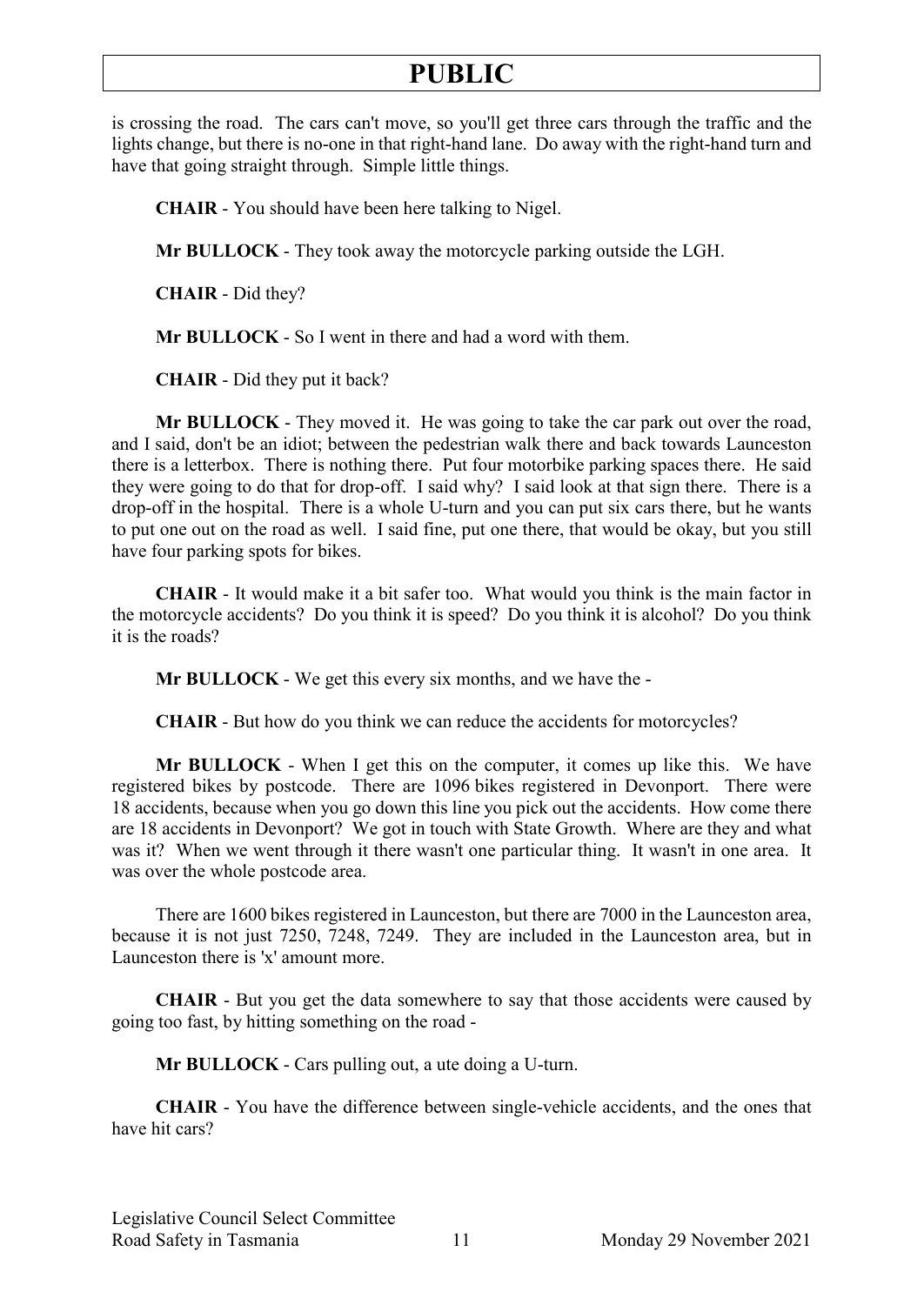**Mr BULLOCK** - We get these, and then we go through. If there are only two, four, five or whatever, don't worry about it, but if you have over a dozen, we want to have a look so we can have an audit on it - is it the road conditions, or what is happening?

**CHAIR** - If it is a blind spot.

**Mr BULLOCK** - If it is in one area, we can soon pin down what has caused the problem. It could be infrastructure needs doing. So, we try to do that - or I was doing it as much as I could.

**Dr SEIDEL** - You are representing motorcyclists, so my question is really about scooters and mopeds. Currently, you would need a licence for these?

**Mr BULLOCK** - Yes, you need to have a licence for any of those.

**Dr SEIDEL** - What do you think would impact road safety if people could use their car licence to drive a scooter, as they can in South Australia, Queensland, Western Australia and the Northern Territory?

**Mr BULLOCK** - They are with a lot of mates. They all want to use their licence. They reckon, pay the licence and they can only drive one vehicle or whatever at a time, and they would love to do it, because I pay about \$600 for my bike.

**Dr SEIDEL** - Sure. Based on your experience, do you know whether it would affect road safety? Has it made any difference in the other states where you can drive your scooter having a car licence? It's not more dangerous?

**Mr BULLOCK** - I would not let them do it, for the simple fact that before we had the new training they were having accidents. When we introduced this new training, on-road with an instructor, they became aware of the dangers around them and all the rest of it. We have dropped so much, it is fantastic. So, you couldn't open it up.

We argued with State Growth when they raised the speed for learners in cars to 100 km/h on the Midlands Highway. We said we couldn't go along with that at the time because of the number of accidents we were having, so how could you increase the speed limit? Now, after that training is done, State Growth will not even look at raising it. We said it's dangerous doing 80 km/h on the Midlands Highway with B-doubles going past you and everything. You cannot do it.

Even the police motorbike inspectors we spoke to said it's dangerous, so we have asked the Premier to look at raising the speed limit to the same as the cars.

**CHAIR** - This is for learners, or for Ps?

**Mr BULLOCK** - For Ps.

**CHAIR** - For Ps on bikes?

**Mr BULLOCK** - Yes, because they can only do 80 until they go up in the class, whereas a car -

Legislative Council Select Committee Road Safety in Tasmania 12 Monday 29 November 2021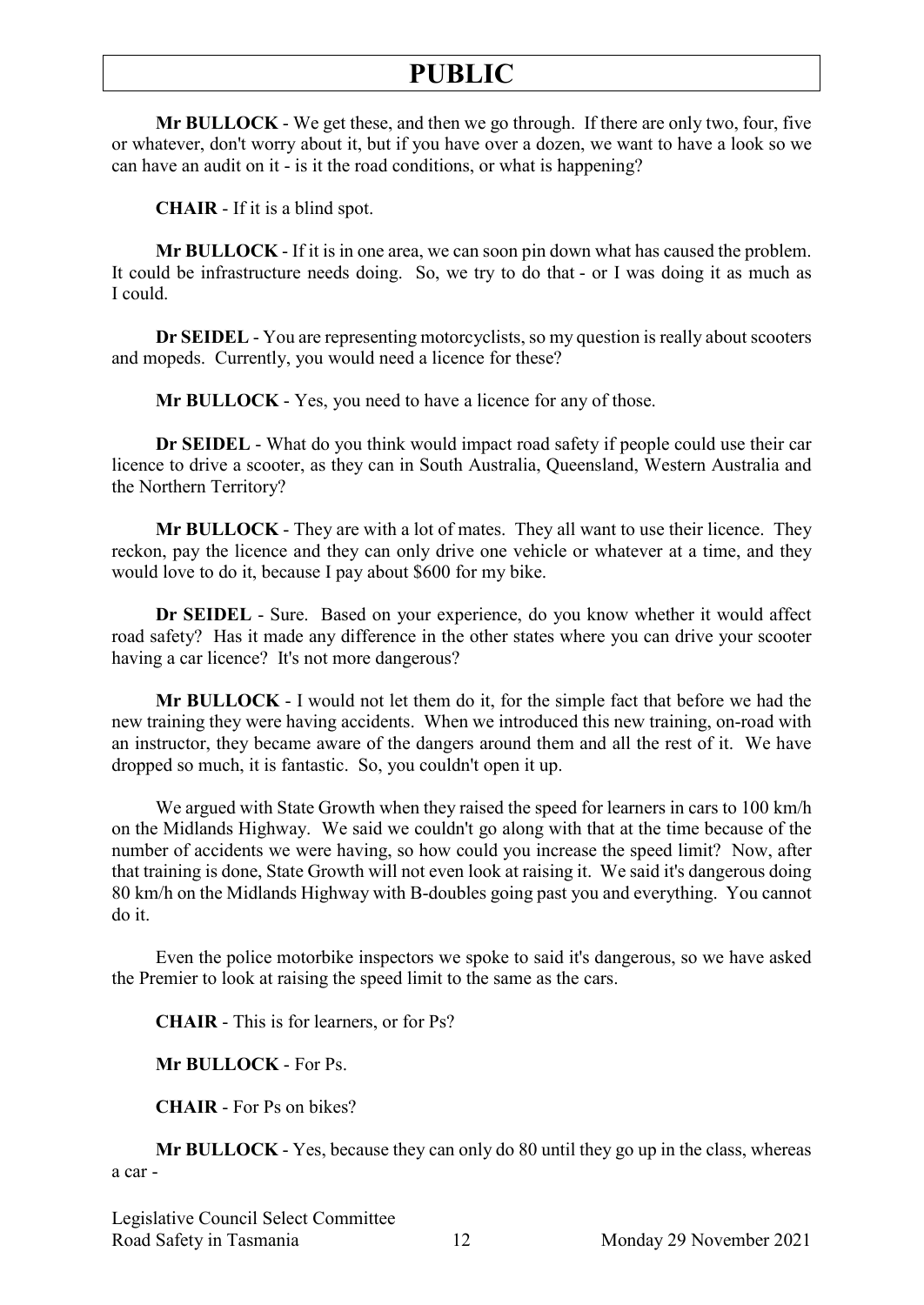**CHAIR** - In a car you can do 100?

**Mr BULLOCK** - Yes.

**CHAIR** - I didn't realise there was a difference.

**Mr BULLOCK** - Yes, but because we said we didn't want it raised initially because of the facts of the accidents, now we have proven that the new training has been fantastic, we have halved the amounts of claims - but they will not look at doing anything for motorcyclists.

**CHAIR** - There are certainly questions we can ask when we have the Government in.

**Mr BULLOCK** - How many millions have they spent for cyclists, and how many hundreds have they spent for motorcyclists? For anything over a 125, they raised the limit from 90 to 125 for the small bikes. For the posties, their bikes used to be 90, but they raised the motorbike engines to 110, so the Government changed it to 125, and that gets cheap registration. Anything from 125 through to the Harleys and the Indians all pay \$600-plus a year for registration. It's just ridiculous.

If you have a look - and we have asked MAIB and so on to do it - but he said the regulator has set it for the next four years, so you have 125s to 250; 250 to 500; 500 to 750, or whatever. They were the old ones before the power-to-weight ratios and everything came in. We want them to bring it up to date, so 125 is below 600, 660; or it's over 660. Make it simple for everyone.

**CHAIR** - I assume they would make the recommendations to the regulator.

**Mr BULLOCK** - If it came from the motorcyclist fraternity they're not interested. That's how unbelievable I've found it.

**CHAIR** - You have been pretty good with all the evidence you have given. You have provided a lot of advice, which has been really good. You have also given us a lot of questions that we can ask State Growth when we meet with the Government.

**Mr BULLOCK** - Look at that one there. You can see where we started getting the figures for the rejected ones.

**Ms PALMER** - We can have a copy of that?

**Mr BULLOCK** - That's yours. That's fine.

**CHAIR** - We will copy it for each member, which will be really good.

**Mr BULLOCK** - Yes. They are the actual figures. Here's another one - the Road Safety Advisory Council. That was a very good thing. Does it need to be thrown out? Replaced? Updated? Because the agenda for meeting number 43, which was in March this year -

**Ms RATTRAY** - Before you retired?

Legislative Council Select Committee Road Safety in Tasmania 13 Monday 29 November 2021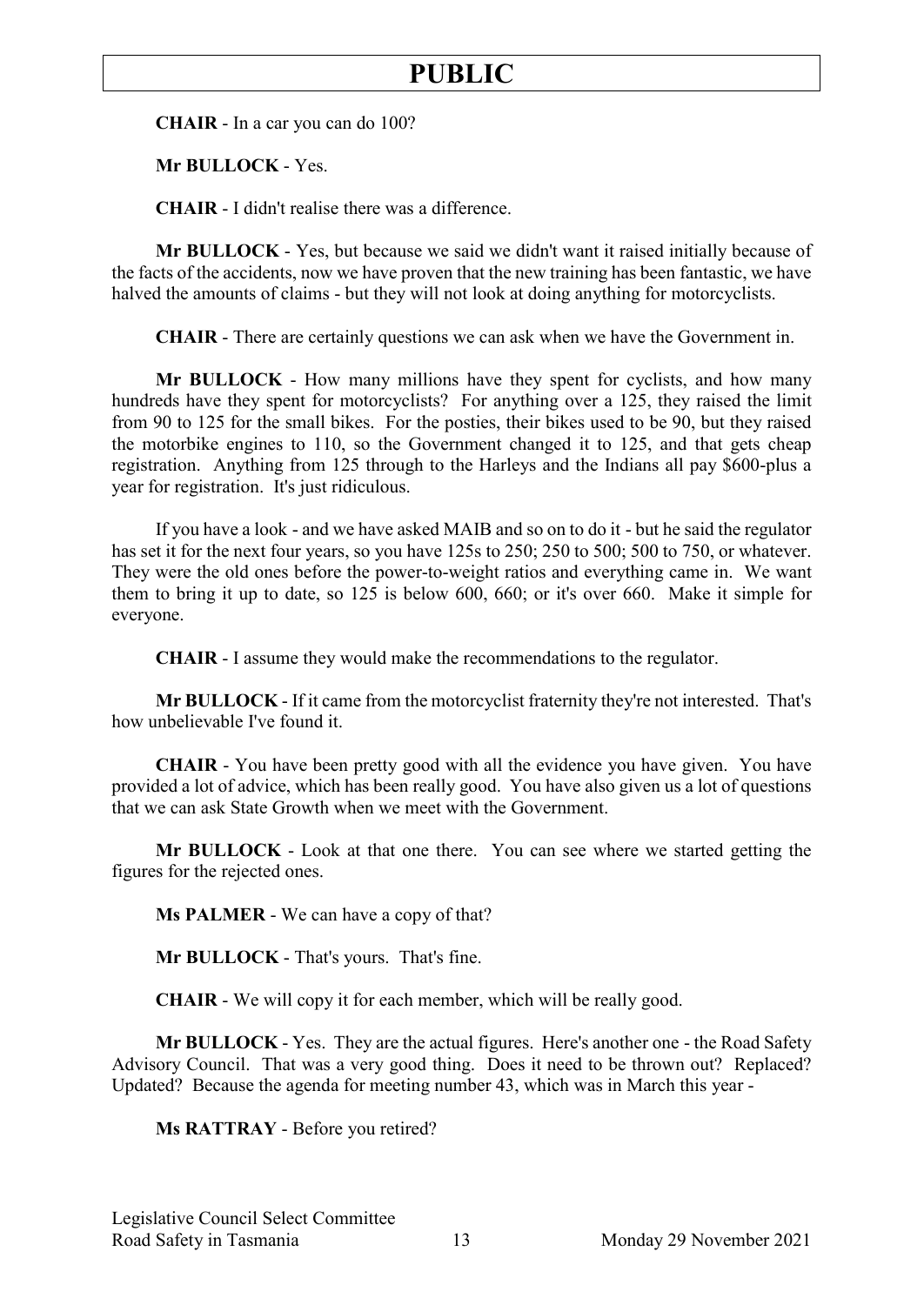**Mr BULLOCK** - Yes. One to five was to endorse minutes of the action of the previous ones, and the next ones were crash statistics, RAC media. Endorse one, automated speed enforcement - and the rest are all 'to note'. Not to vote on, not to do anything, and that's where that subcommittee comes in. You don't have a say. You don't find out about it. I had to ask how much did you give to north west football? It was \$20 000. Very well worth it, very well received.

**CHAIR** - So does your President - that's Mick from West Tamar, I am assuming?

**Mr BULLOCK** - Yes, that's him.

**CHAIR** - Does he provide a copy of the minutes to your group - or is he allowed to?

**Mr BULLOCK** - Confidentiality, and that is absolutely unbelievable. It is not on the agenda, that's not confidential, but anything else -

**CHAIR** - So the minutes are confidential, and can't be shared with the organisations they represent?

**Mr BULLOCK** - I am not sure.

**CHAIR** - Verbally they could be discussed?

**Mr BULLOCK** - I have given things verbally, because you have to sign your confidentiality forms to start with, but I think the meeting minutes might be okay, so I have done put them up on the Motorcycle Council Facebook page and webpage.

**CHAIR** - Thank you very much, Paul. You have given us food for thought and certainly some questions that we can ask when we do have the Government in, with the variety of different areas that they cover.

**Mr BULLOCK** - Thanks very much.

**CHAIR** - We really appreciate you coming in. Thanks Paul.

**THE WITNESS WITHDREW.**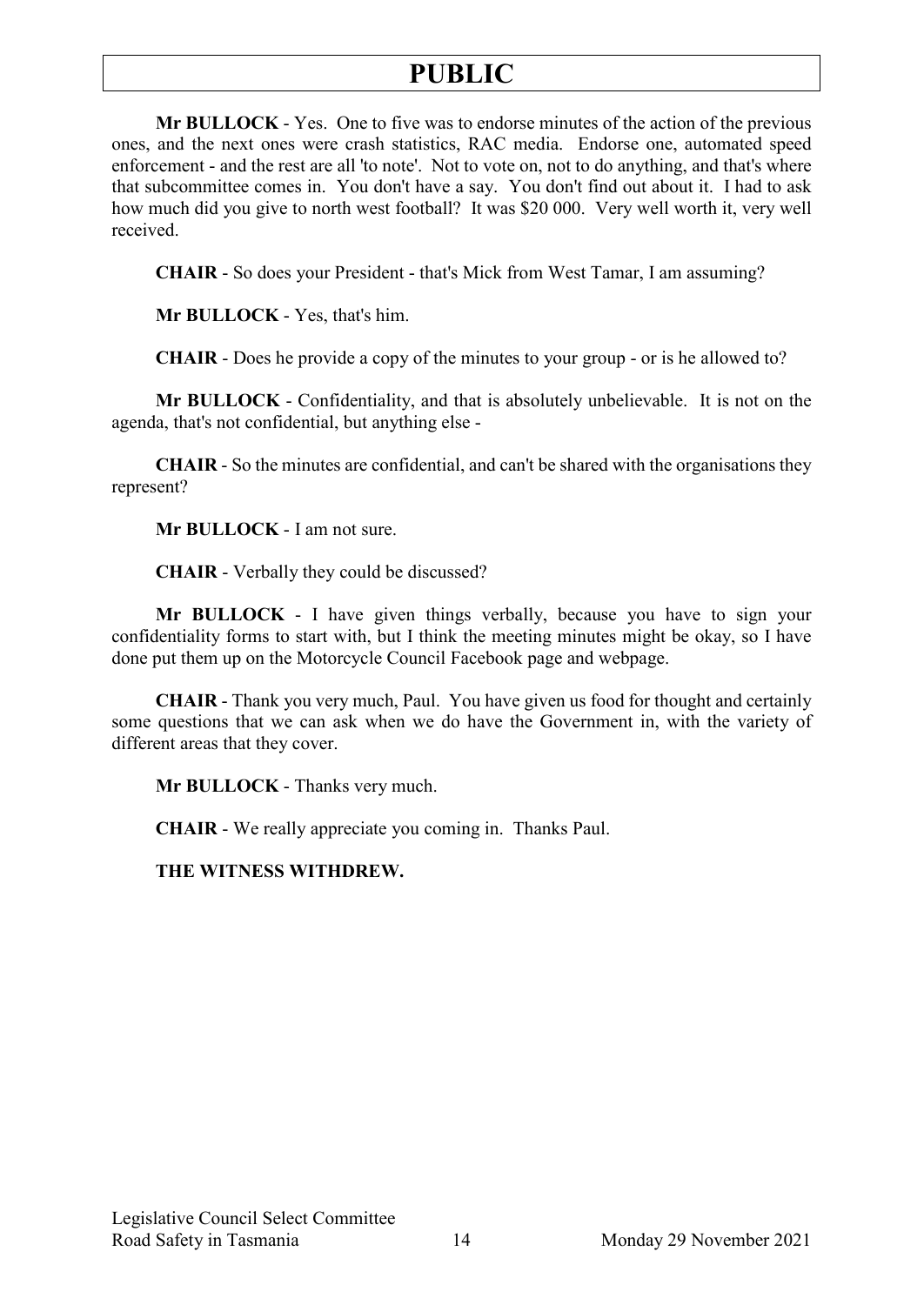### **Mr BARRY OLIVER,** WAS CALLED, MADE THE STATUTORY DECLARATION AND WAS EXAMINED.

**CHAIR -** Welcome. Any evidence you give here is protected by parliamentary privilege, but it does not apply outside this hearing. The evidence is being recorded and a Hansard version will go up on our committee website. If there is anything you want to say in camera, please let us know.

We appreciate your submission. If you would like to start with a few comments, then we can ask you some questions.

**Mr OLIVER -** Thank you. I have prepared a statement to begin with to back up the submission itself.

**CHAIR** - Are we able to have a copy of that after you have finished? That saves us taking too many notes, and then we can just listen and concentrate on our questions.

**Ms RATTRAY** - We can concentrate more on what you are saying.

**CHAIR** - We can concentrate on questions then.

**Mr OLIVER -** Firstly, thank you to the committee for the opportunity to speak in support of my submission which was made out of a genuine and deep concern for the safety of our firsttime and most vulnerable drivers. I have endeavoured to establish my bona fides in the submission based on 60 years of driving experience and the conduct of over 700 structured one-day defensive driver training courses between 1992 and 2009.

In my honest view, from those experiences and many years of careful observation, I am prepared to state without apology that the overall standard of driving competency in Tasmania is well below par. It is obvious over the years that we have been prepared to accept a system that meets basic, set criteria to secure a licence without really understanding what is needed to ensure safe and competent drivers. Understanding road rules, being able to reverse park, threepoint turns, giving way to the right, et cetera, is all very well but what about understanding the dynamics of the vehicle and the myriad other factors such as observation, awareness, anticipation skills?

The submission details a range of areas that are critical to safe driving but many are either not mentioned or glossed over in the licence application process. The mandated minimum hours behind the wheel for a learner, subject to state requirements is a joke at best with many parents admitting to me they fudged the hours because Billy has been driving around the paddock since he was six and he knows what he is doing. The question has to be asked: how much does Billy learn driving to Hobart from Launceston and back when it is unlikely he will have to pass another vehicle, hardly use the brake, not have to negotiate any sharp corners, while dad is asleep in the passenger seat?' 'But hang on, he can claim five hours, right?'

As I said in my submission, the overwhelming majority of course participants struggle with the very basic elements on the one-day course and yet they are the ones who, in the main, will take the responsibility of training their offspring for their future as drivers.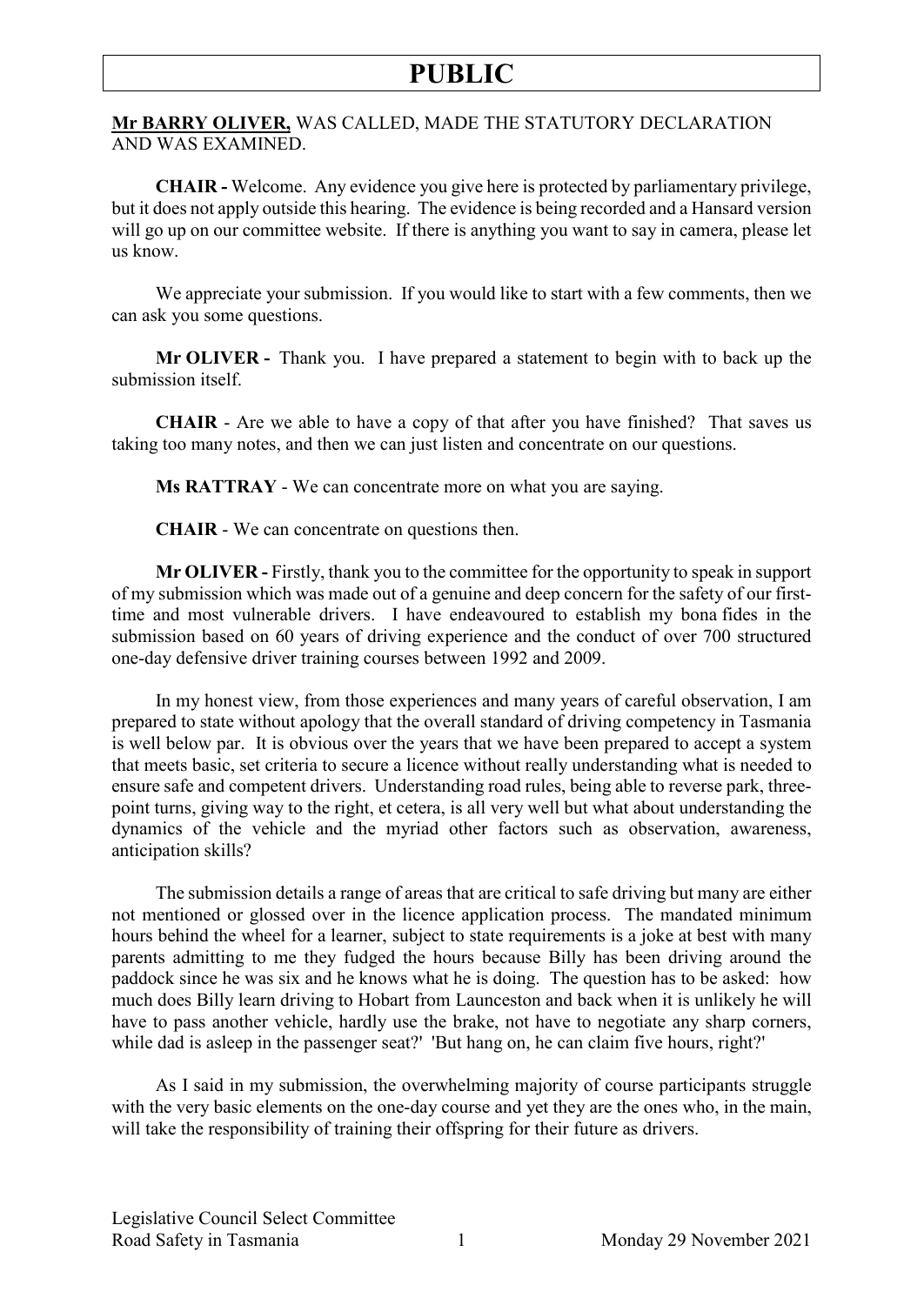It saddens me to relate an experience of conducting weekend courses specifically for P-platers who were new to the world of independent licensed driving. I decided that in addition to the standard program we would undertake a brief one-on-one drive around the Symmons Plains circuit, not as a race track but as a public road with a maximum speed of 80 km/h. The results left me and the credentialled co-instructor, Tony, dismayed. We both left at the end of the day questioning the inadequacy of the licensing system.

The young drivers in the main were unable to judge when to brake for the hairpin at the southern end of the circuit even though it was clearly obvious what they were approaching. They were unable to brake and change down at the same time and arrived at the turn-in point with too much speed and in the wrong gear. The basic and fundamental process of ensuring that all braking and gear selection prior to turning into the corner clearly had not been taught. The net result was the car ran wide, which could have resulted in a head-on collection in a real world situation. That happened at three locations in the space of 2.4 kilometres. In my view the current licensing system is a recipe for adding more inadequately-prepared drivers to an already dismal driving standard and is no more than a bandaid solution.

As I said in my submission, there is an element in the driving world who don't give a toss about Towards Zero as evidenced by the driver who at the weekend was clocked at 110 in an 80 km/h zone with a blood alcohol reading of 0.135. The road toll in 2013 was 36, in 2016 it was 37, and in 2020 it was 37. They were the highest figures since 2010. As at this weekend with the death of an 18-year old down south, the 2021 toll stands at 34 and we have a month to go. In my view it is too late to do anything about the current licence-holders and the focus now has to be on our future drivers. We need to protect our young drivers and try with example and training to instil what has been said ad nauseum: one mistake can be fatal or destroy your life and in the process devastate those who love you.

I make no apology for my emotion on this issue as a father and a grandfather, in respect of parents who agonise over the safety of their children. It is my hope that the relevant authorities put aside any preconceived ideas and misconceptions to give consideration to a pilot program funded by the state government to enable young licensed applicants to undertake a course encompassing the components outlined in my submission. It will not be the panacea to fix the issue, but is that a convenient excuse to do nothing and just accept that it is a fact of life?

We have no problem finding the funds for myriad events and community activities which is all part of the fabric of our society but for far too long this life and death issue seems to have been an acceptable part of life. Well, it's not.

I offer this submission to the committee with respect, understanding the requirements of the terms of reference and in the hope that my contribution will be accepted as a genuine and considered view for the safety of our future drivers. Thank you.

**CHAIR** - Thank you so much. Questions.

**Mr WILLIE** - Are you aware of any other jurisdictions that have mandatory defensive driving provisions?

**Mr OLIVER -** None in Australia.

Legislative Council Select Committee Road Safety in Tasmania 2 2 Monday 29 November 2021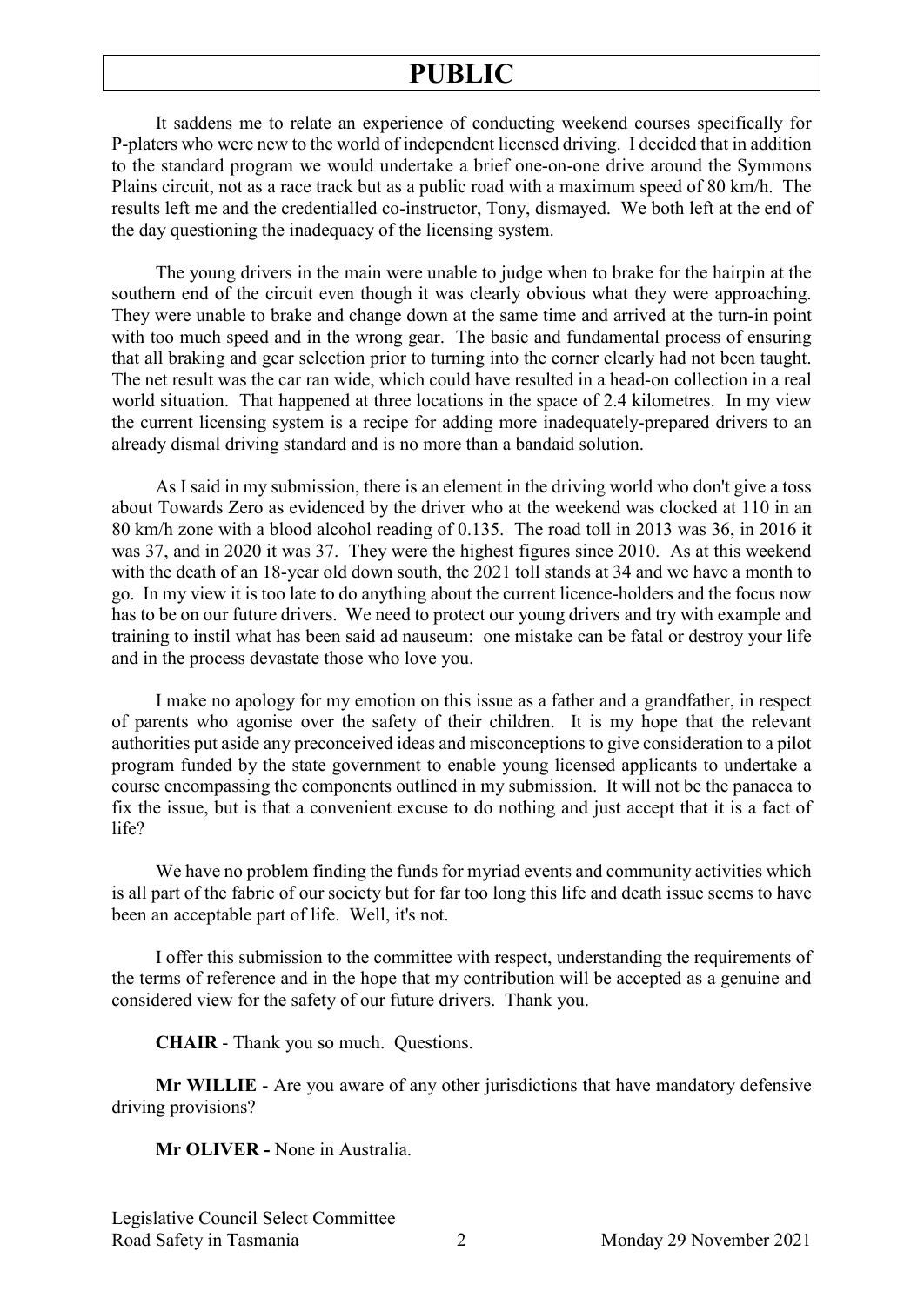#### **Mr WILLIE** - Internationally?

**Mr OLIVER -** I think you will find in some European countries. Certainly the requirements to get a licence in places like Germany and so on are far greater than what we have here.

**Mr WILLIE** - So there is an evidence-base where that was introduced and you could see the impact on road safety?

**Mr OLIVER** - I can't honestly say that I have checked out exactly what they do and what the result has been, but I do know that in quite a few European countries they do in fact go to a great deal more trouble. Not only that, the person who is wanting the licence is paying for it. What they are basically saying is, if you want the licence, (a) you are going to have to pay for it, and (b) you are going to have to satisfy us that you really do know what you are doing. We are not doing that here.

**Mr WILLIE** - My other question would be feasibility; whether it is possible in the current capacity to mandate this?

**Mr OLIVER** - Let's put it this way, the facilities are available. I hear the argument, 'Why do it at a race track?'. One of the issues that has been raised in the past is that by taking a young person to a race track you are giving them the wrong impression. This is where people drive fast and do things like that, but at the end of the day you make it clear that we are treating this as a public road and they are not going to be racing, they are not going to be driving fast. I am sure you have looked through my submission.

**CHAIR** - Yes.

**Mr OLIVER** - As I said the maximum speed is 80 km/h. What I am saying is we have Symmons Plains sitting there and different governments over the years have poured millions of dollars into Symmons Plains and also to Baskerville; you have the perfect opportunity in a controlled environment to be able to do this. There are classrooms available. There is a track available. It is all sitting there. When I was running the courses we also used the Wynyard Airport. Now obviously you can't do a lot of the items in my submission out on the public road. You are not going to be able to drive down the road and find a wet section and start doing emergency braking. It is just not going to happen.

As far as cost is concerned, as I said in my statement and also in my submission, should we really be arguing over dollars and cents? I think I said in the submission, the sort of money that it is costing the community when somebody becomes a quadriplegic or suffers permanent brain damage -

**Mr WILLIE -** I understand that. My next question is affordability for all the population? Will we be shutting people out of getting a licence and having access to transport, or I guess the government could subsidise that perhaps, I don't know.

**Mr OLIVER** - I think they should, to be honest with you. Are we prepared to accept 30-odd deaths a year every year? That is what has been happening since 2010? It's a graph, it's a straight line.

Legislative Council Select Committee Road Safety in Tasmania 3 Monday 29 November 2021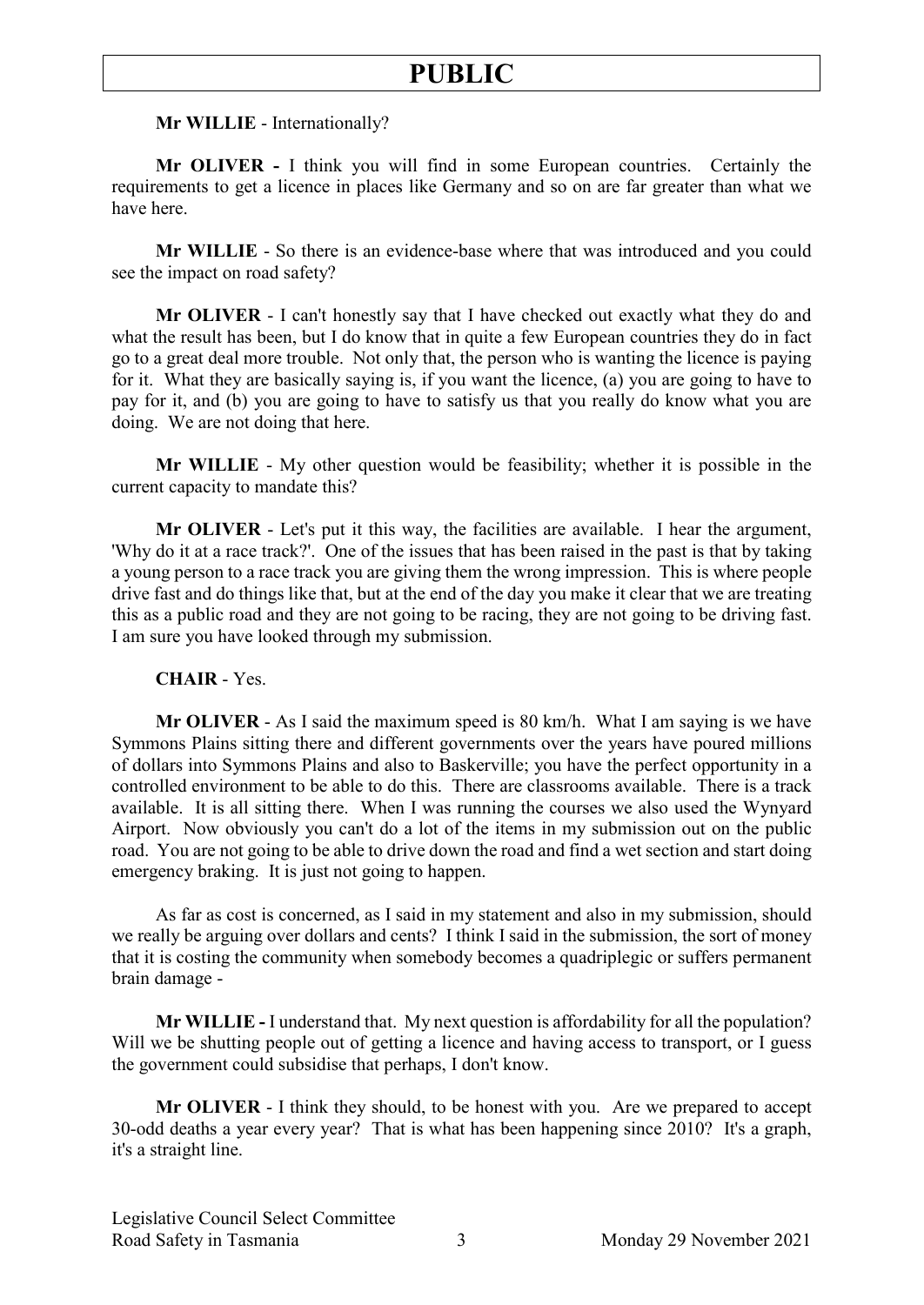**Mr WILLIE** - Clearly, we are not because we are sitting on this committee. We think it is a huge issue.

**Mr OLIVER** - But it is not the first time I have made representation on this. I can go right back to the early 1990s, and talking to people in Hobart. Not interested: 'university studies have shown that if you put people onto a defensive driver training course they come away over-confident and they are going to be dangerous to themselves and everybody else'. Really? And if you ask these same people, 'Have you ever done a course?' 'Well, no.' 'Well, do you know what we do?' 'You teach people how to get out of a skid.' We don't. We teach them not to get in the damn skid in the first place. So you know there is a barrier there that has frustrated me for years and I worry about our young people.

**Ms RATTRAY** - We can sense that, Barry.

**Mr OLIVER** - I have a son and three daughters and six grandchildren that I am very proud of. So far we have been immune from that, but I can't imagine what that poor woman in Hobart is going through at the moment after her son was killed.

**CHAIR** - It would be absolutely dreadful. You can't imagine it.

**Mr OLIVER** - Yes, you are right about the cost but, as I say -

**CHAIR** - What cost is a life or someone permanently incapacitated.

**Mr OLIVER** - But it is an ongoing thing. I tried to get current figures for what it costs the community for a fatality or a serious injury and there is nothing available that is current.

**CHAIR** - A serious injury would probably cost more than a fatality because of the ongoing -

**Mr OLIVER** - Yes. I'm not quite sure how they establish those figures but we are talking in terms of millions of dollars.

**Dr SEIDEL** - So the European example states that if you make getting or obtaining a driver's licence more difficult, rigorous training, 12 hours of theory, 12 hours of practical driving with overland night driving and the cost is \$2500 for the whole course, it is not a barrier for training for a driver's licence. It doesn't seem to be a barrier because people want to drive their car. The German example was they had age limits where you have to be at least 18 before you get a licence because they know it works, the training works, they put it down to 17 now so it's lower.

The counter argument is to say cars are so safe now - we look at autonomous driving - that most of the functions a competent driver would need to have has now been taken over by technology. Therefore, we do not need to have structured training anymore because autonomous driving is just going to be much safer because we take out the human factor. Do you have a view on whether the safer the cars are the most autonomously they drive, that we need less structured training even compared to what we have now?

**Mr OLIVER** - No, because there are still aspects of driving that that technology is not going to necessarily cover you for and a simple thing, observation skills. Now, clearly people

Legislative Council Select Committee Road Safety in Tasmania  $\overline{4}$  Monday 29 November 2021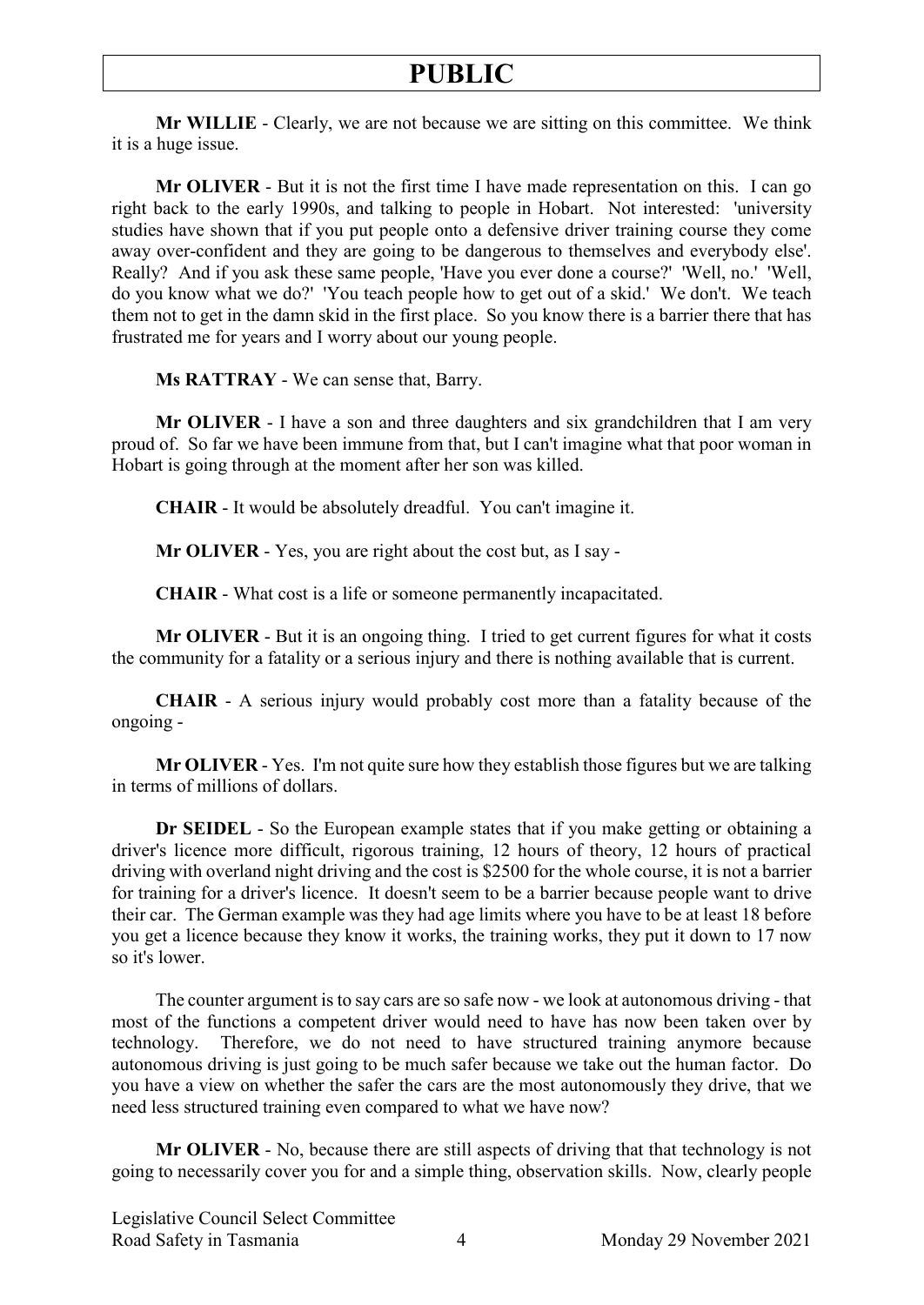are not using their eyes and you can argue that yes, with technology the car is going to give you a warning when it gets too close to the vehicle in front, or if you get into a skid that it has traction control or whatever, lane departure warning, et cetera. But there is no substitute for using your eyes and seeing the problem early enough. I am amazed at the number of times I have seen people have crashes simply because they weren't looking at where they were going. They are not using their eyes.

I did quite a number of one-on-one courses for a government department where we took a driver out and sat beside them for two hours and took them through the city, out on the road and all the rest of it. At one point I said to them, 'Let's spend the next 10 minutes and I want you to tell me exactly what is going on around you. I want to know what is up ahead of you, what is on the side, what is behind you,' et cetera. In other words, we call it commentary driving and the purpose of that is to establish just how people think and look and understand what is going on around them. They would be driving along and they would say 'There's a Metro bus about 200 metres up the road, over on the right-hand side is a lady with a pram, there is a guy over here on a push bike,' but one of the things that really came out was, what was behind. In that 10 minutes, most of those people missed what was behind them. It never occurred to them to look in the mirror. How many times would you have driven somewhere and thought 'that person doesn't even know I am here'.

So, yes you are right as far as technology is concerned and it has helped us, but the facts of life are we are still talking about, and you are here for this reason, a death toll in the state which is a straight line. In my submission I pointed out all the different attributes that we now have now in our vehicles and all the improvements that have been made in our roadworks, et cetera, but we are not improving. I made the point, if this was a business operation and I was the boss, I would be asking my staff, 'What is going on?'

Is there any aspect of the submission that you would consider inappropriate?

**CHAIR** - No, I thought it was a great submission. It is a good present for children for Christmas and birthday presents when you consider it. If my boys were still here I'd be buying it for them for Christmas to go and have a course.

**Mr OLIVER** - Rosemary, in fact most of the young ones that finished up coming out to Symmons Plains to do the course, it was a gift. But there were very few parents who looked at it and said 'I think that would be a wise thing to give my son or daughter,' and the majority of those came as a result of mum or dad being sent by the company they worked for, or the government department they worked for, and doing the course, and they went away and thought 'Hang on, my son should be doing this, or my daughter.'

**Dr SEIDEL** - If I can chip in there if you do not mind, Chair. Why were people like the company you said were sending people to you? Are they truck drivers and areas where that is compulsory for their profession, or why are people being sent?

**Mr OLIVER** - No, it was purely Occupational Health and Safety. The more progressive companies realised that they had staff and they were spending a lot of money training people, they were valuable to the business and so it was in their interest to make sure that they stayed around. That was the prime reason: it was purely OH&S.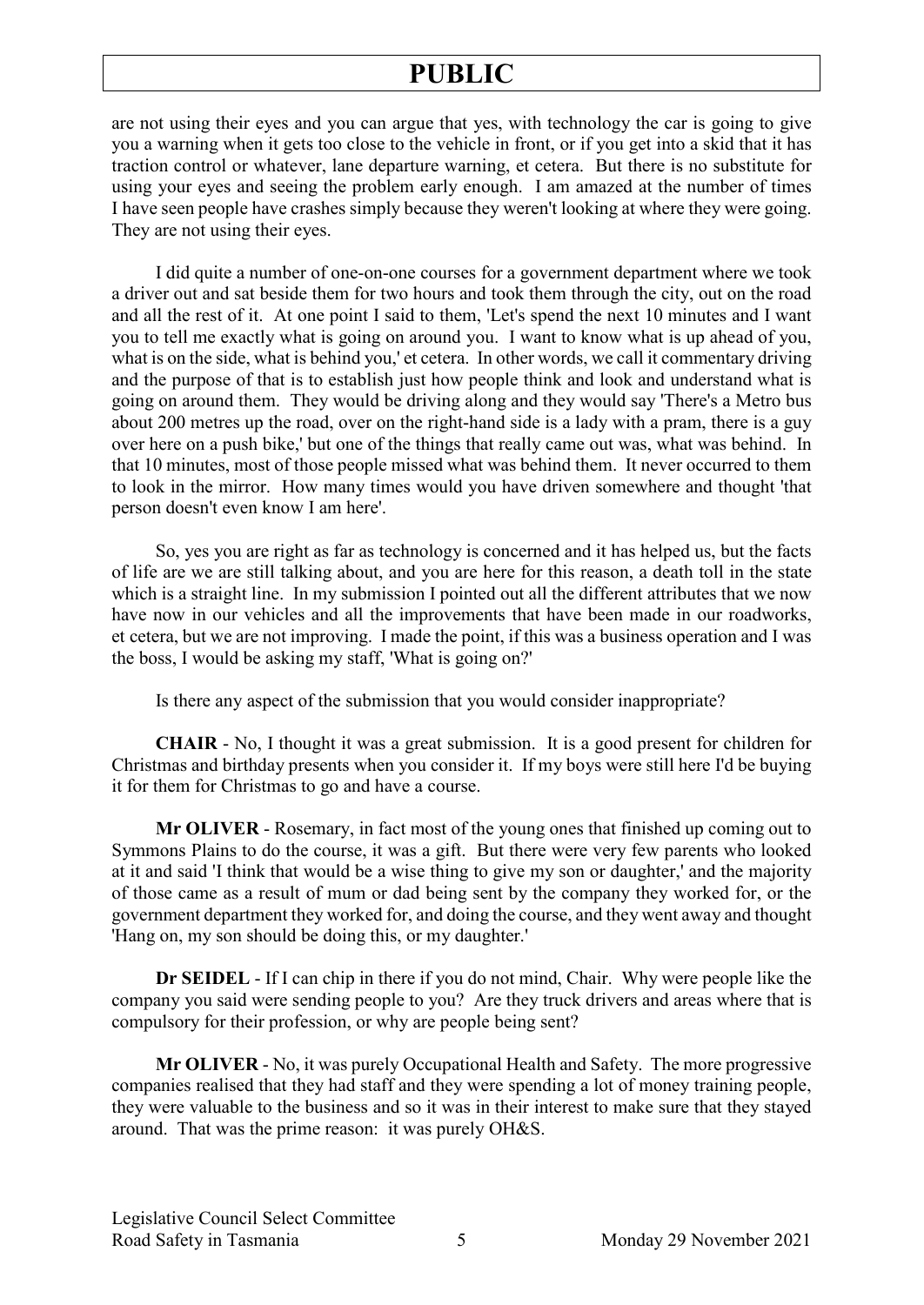**Dr SEIDEL** - Obviously they must have sensed that the experience was a positive one otherwise they wouldn't have told their children or relatives, 'This is worthwhile, you should be doing this,' so it just took that element of exposure and they said, 'This was beneficial to me, you should be doing this too.'

**Mr OLIVER** - Yes, exactly.

**Ms PALMER** - Could I quickly ask a question? I have to slip out for a 2.30 meeting but I really wanted to ask you, I agreed with what the member was saying about technology but when my kids bought their cars, they had about \$5000 or \$6000 to spend on a car. There is no technology in it at all. I like the idea of the defensive driver course but I was wondering about your thoughts. Most kids learn to drive from their mum or their dad, my kids did, and I ended up learning things from my kids that I didn't realise were road rules. I am wondering what you think about the fact that the people who are training kids - I would consider myself a reasonable driver but there were still things that I had missed - do you think there is a problem even a further step back with who are training the kids with those general road rules and general learning how to drive? And do you have any idea of a solution?

**Mr OLIVER** - Yes, absolutely. I suppose one of the prime reasons I am pushing the defensive driver training course is to have trained people who really understand what is required to be a safe driver, rather than just mum and dad. From my experience, so bear in mind that over 7000 drivers went through my courses so I have seen a lot of drivers, and my concern is that a big percentage of those people that went through the course in my view were not capable of safely teaching their son or daughter to be a good, safe driver. I don't want to be disparaging but it is a fact of life.

**CHAIR** - It is a long time since they got their licences too.

**Mr OLIVER** - I watched them battle to do very simple exercises at Symmons Plains and Baskerville and I am thinking, 'If you are struggling with this, how on Earth can you train your son or daughter to be a safe driver. You don't have an understanding of your vehicle.' I mean a simple thing like tyres. People have no idea of the importance of tyres, none whatsoever. They're round, they're black, sometimes they go flat and they're a damn nuisance because they cost money. But they are your only contact with the road, for God's sake. I shudder when I think back to when we checked the tyres of the vehicles that turned up to do the courses.

Tony, my offsider, would spend three quarters of an hour at the beginning of the day just checking every single vehicle. Rarely did he find a vehicle that met all of what we would consider to be safe criteria. There was underinflation, over inflation, badly worn tyres, damaged tyres, mis-matched tyres. They're on the road with you and me. How many parents would be able to say to their child, look once every month or once every fortnight you should check your tyres. Would you have done that, Jo?

**Ms PALMER** - Well no, but their dads did. I didn't even think of it. But both the kids' dads - dad and step-dad - did. The thing I found interesting when I was teaching my kids to drive is there was no guidance for me. I actually asked 'Is there a brochure, is there like a list, 1 to 20, these are the top things?' There was nothing for me as a parent training my child to say, 'Here's some guidelines'. I thought that was interesting.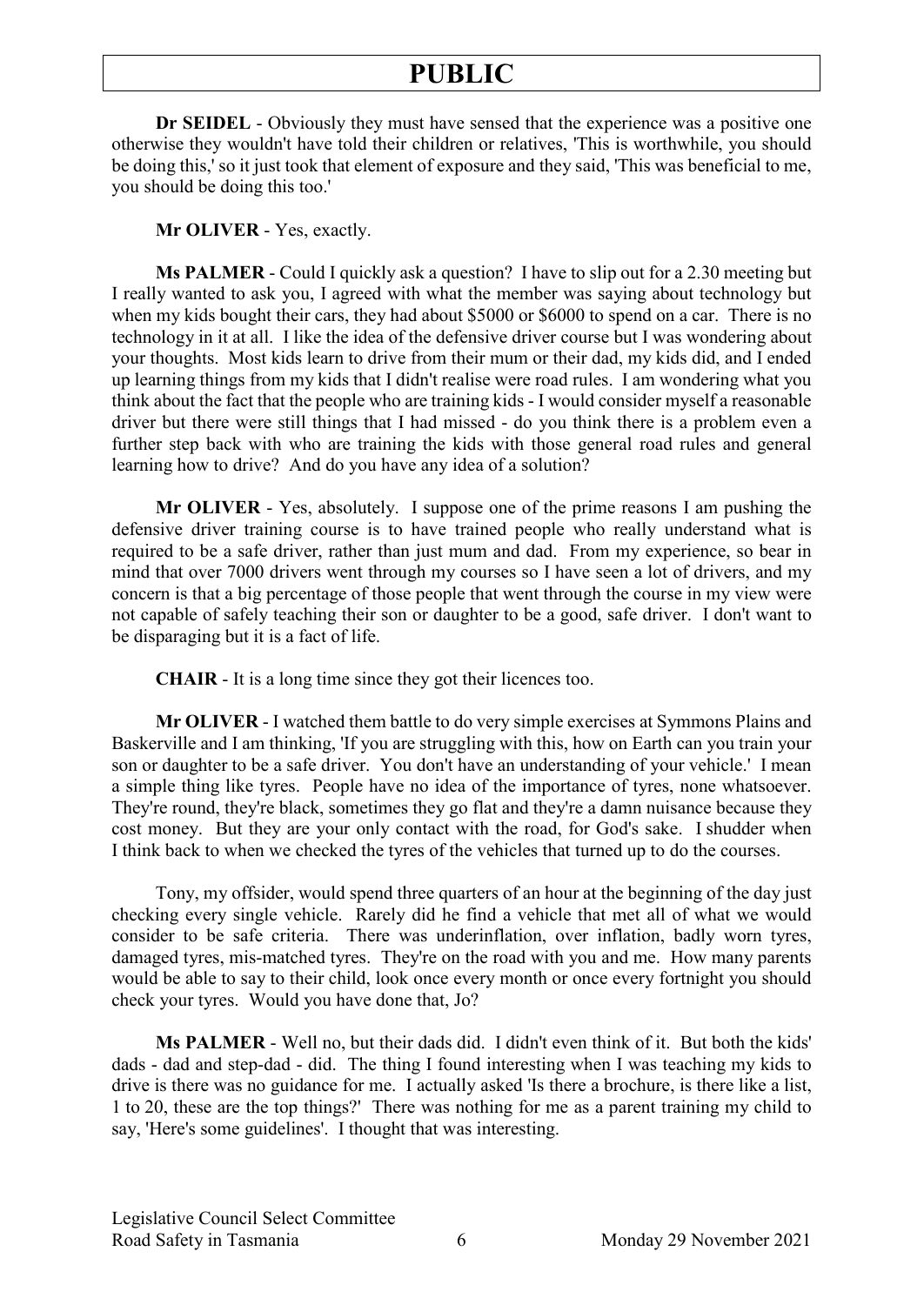**Mr OLIVER -** Well, back when I got my licence and that's 60 years ago, basically you turned up and you went around the block once and that was it.

**Ms RATTRAY -** Did a hill start?

**Mr OLIVER -** I didn't even have to do a hill start.

**Ms RATTRAY** - Didn't you do a hill start?

**Mr OLIVER -** No I lived in Invermay and it's all flat. How many times I've heard the story of people who live in country towns and turn up to get their licence and the cop says: 'Well I've been watching you drive around the street for the last two years, you're right mate, go for your life.'?

**CHAIR** - Yes, the local policeman.

**Mr OLIVER -** The local policeman.

**Ms PALMER** - Good folk.

**CHAIR** - We've got one coming next.

**Ms PALMER** - We have.

**CHAIR** - Right, Jo, seeing you have to leave do you have any more questions that you want to ask?

**Ms PALMER** - I was interested in any feedback you had around - I know in our family it was something I struggled with and then realised I was missing things. Believe me, I tried very hard to teach my children how to drive properly. I took it very seriously but no guidance and I missed things.

**Mr OLIVER** - When they first introduced the 50 hours right back in the beginning, I went to Hobart and sat down with the person who was driving that program and said to this person: 'How do you know that people are going to be honestly filling in that 50 hours?'

**Ms RATTRAY** - Now it is 80.

**Mr OLIVER** - That's right.

**Ms PALMER** - You wonder if it's quality versus quantity.

**Mr OLIVER** - Her answer to me was: 'Mr Oliver, you need to understand that there are very significant penalties for failing to do so.' My next question was, 'Well, how do you know?'. How do you know?

**Ms PALMER** - Sorry, Chair, I will have to excuse myself.

**CHAIR** - That's all right. Bastian, do you have a question?

Legislative Council Select Committee Road Safety in Tasmania  $\overline{7}$  Monday 29 November 2021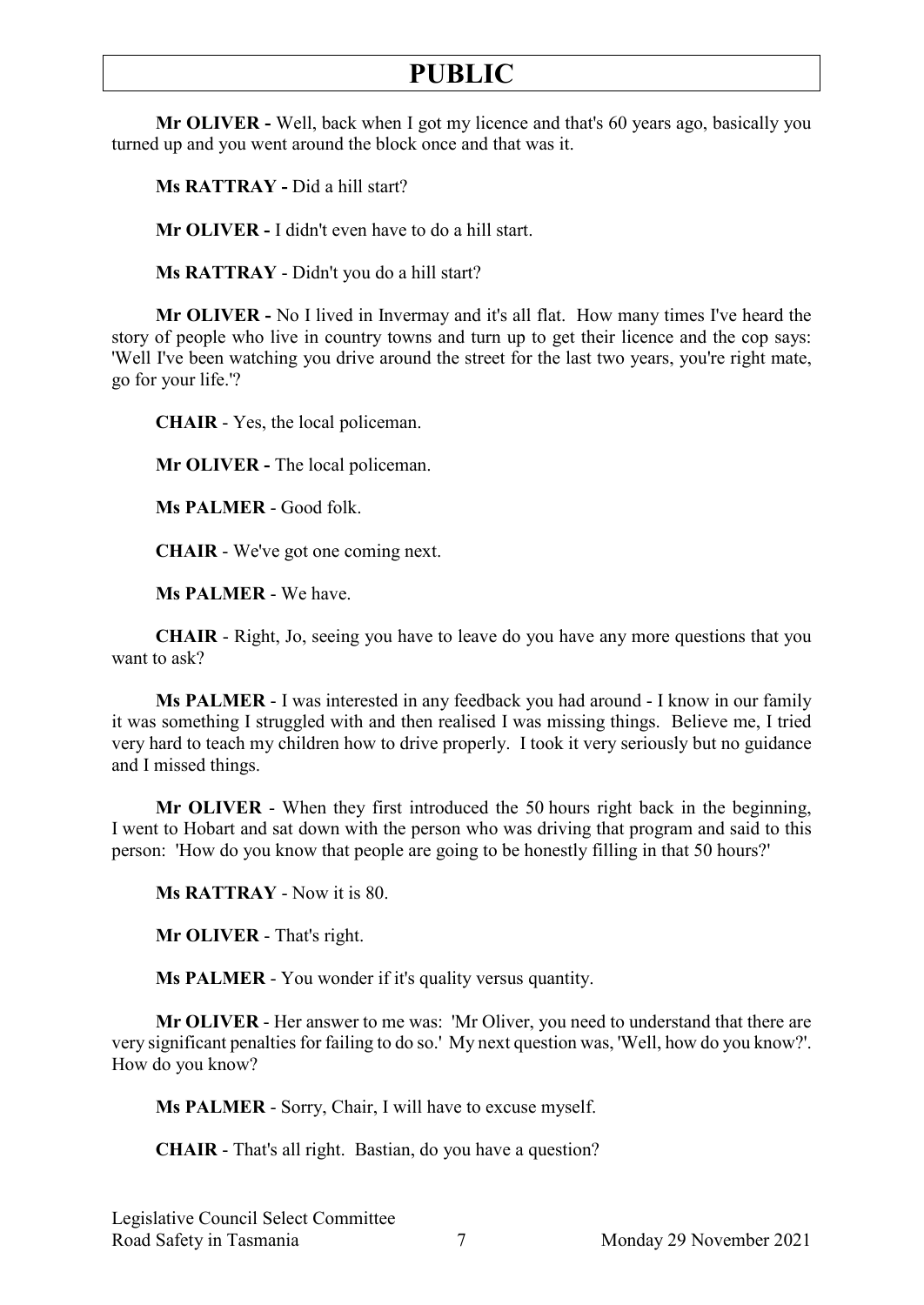**Dr SEIDEL** - Barry, do you think that getting your licence when you are young is almost like an entitlement whereas maintaining it is actually the powerful licensing one. It seems to be quite easy to get a licence. There's no checks and balances. But I'd be getting a licence for whatever reason, culturally or whatever, and then you have to make an effort to maintain it. Once you have an accident it is quite easy for you to lose your licence again. But the first step is quite easy, isn't it? Against any form of evidence, it's easy to get a licence?

**Mr OLIVER** - Absolutely, very easy. Too easy.

**Dr SEIDEL** - It doesn't make any sense, there's no evidence base for that really, is there?

**Mr OLIVER** - It's too easy and people don't appreciate what a privilege it is to have a licence. You are saying to somebody, 'I'm going to allow you now to drive a lethal weapon'. It's no different to me giving you gun. I'm one of these oddball people in that I love cars, I love driving, I'm passionate about my driving. I look forward to driving a car safely, and being able to steer it and drive it as a professional person. But I'm in the rare part. Most people just get in the car, turn the key on and away they go. There is no more thought to it at all. I really don't know what more I can say apart from the fact that at the moment it is frustrating and we really have to do something about it.

**CHAIR** - So many things have changed, haven't they? When I met with Allan Roark at one stage, he was telling me, and he mentioned this morning, even where you hold your hands on the steering wheel - I always thought it was 10 to 2, but with the air bags, if you have your arms up, they come back and your watch hits you. So, I guess there are a lot more things since we learnt, even younger people like Bastian and Josh.

**Mr OLIVER** - In the submission, I talked about ergonomics and actually physically taking the person out to the vehicle and getting them to sit in the vehicle. Overwhelmingly, young people, particularly, sit far too far back from the wheel. They seem to think that you have to have almost straight arms and if you have the hat on back-to-front and you are laying right back, well that's even cooler.

**Ms RATTRAY -** Don't forget the arm out the window.

**Mr OLIVER** - A la Peter Brock, yes, that's right. Then you say to them, 'Put your seatbelt on', and they put their seatbelt on. But what you often find, especially with the more modern vehicles, there's an adjustment on the B pillar but how many people think to bring that down to the lowest point so it's on your shoulder and not across your neck? Imagine in a crash, which is violent, and you have the seatbelt in such a way that it is going to come across your neck, so all of a sudden you've got a neck injury. You talk to them about open windows - well, what's the problem with that? When your car rolls, where do you think your arm is going to finish up going?

**CHAIR** - Somewhere down the street because it comes off.

**Mr OLIVER** - Exactly. Half-open window: now, even though you are wearing your seatbelt, in a crash you're still going to have significant movement. The belt is not going to hold you absolutely dead firm. So what's to stop your head from banging on the top edge of that half-open window? Talk to the ambos and they will tell you. All of these things. But is any of that included when we're teaching our young people to drive?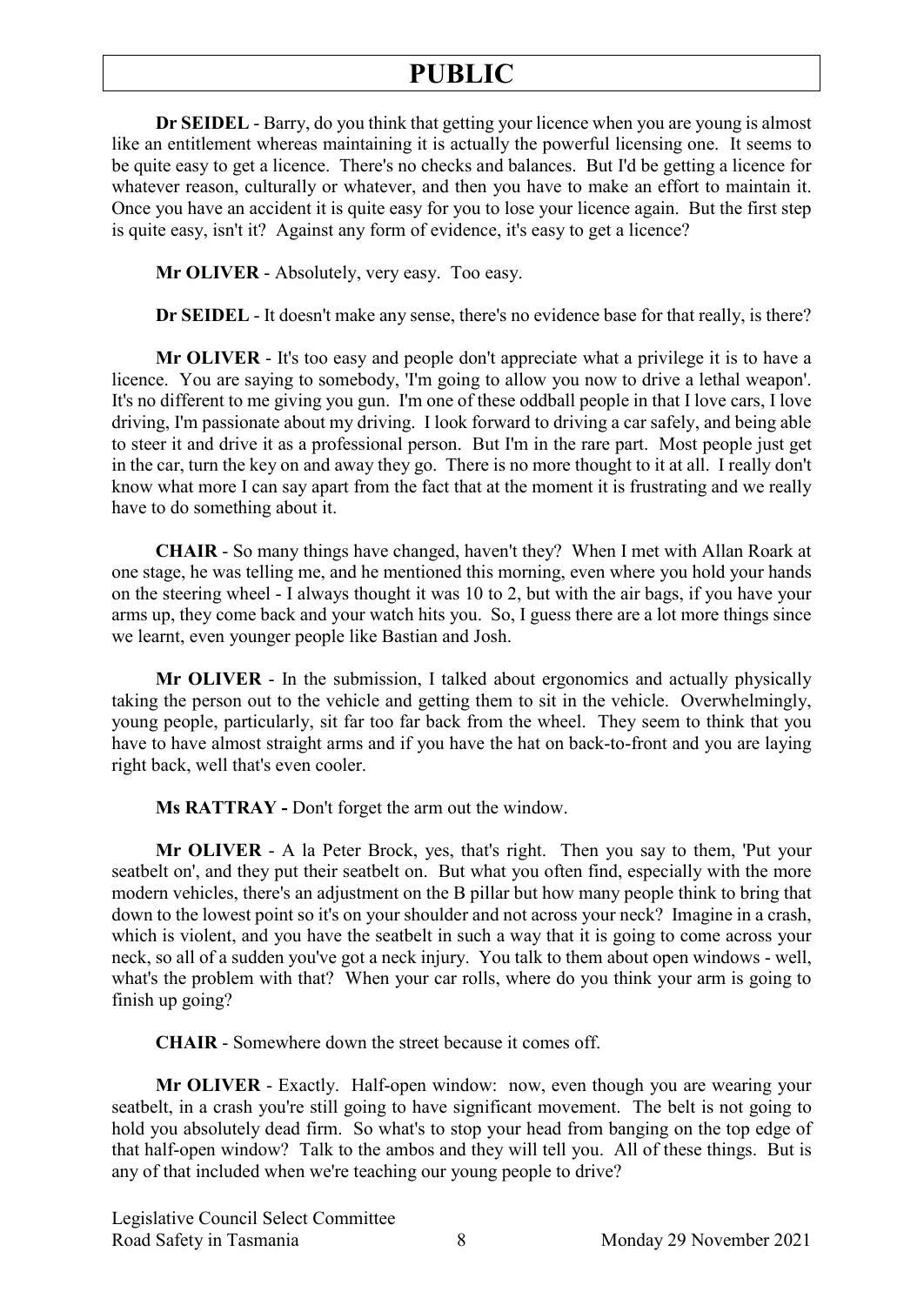**CHAIR** - No.

**Mr OLIVER** - Ask then to check the oil or the water: 'How do we do that?'

**Ms RATTRAY** - Usually, 'How do you open the bonnet?', 'Where do you open it? Where's the latch?'

**CHAIR** - Tania, you had some questions?

**Ms RATTRAY** - Thanks, Barry. I tend to disagree that it's easier now to get a licence than it was in the past - but that's just you and I might disagree - because the 80 hours and the requirements that you go through are quite significant. I do agree that I don't believe people are actually honest about the 80 hours, but that's another story.

I have a motorcycle licence. Not much of a rider these days, I don't have a bike. I got that in my 40s. It was a Stay Upright course. I felt like I was more aware of what was going on around me as a vehicle driver and a motorcycle rider. I am interested in your thoughts around those courses attached to motorcycle driving that might help vehicle drivers be more aware of all those who are on the road. Have you put your mind to that at any stage, Barry?

**Mr OLIVER** - I've always felt that what they're doing with motorcycles is a step in the right direction. We really should be following that system, that format, that idea. There's no doubt in my mind that if you're on a motorcycle, you've only got two wheels not four, you're much more vulnerable and I think they went the right way by saying, okay, you've got to do what you would have done to get your licence.

**Ms RATTRAY** - A DECA or a Stay Upright or whatever it is?

**Mr OLIVER** - Exactly. And you are certainly far more aware of what's going on around you, absolutely.

**Ms RATTRAY** - A course like that you can actually do more local. I represent a lot of the more outlying areas - rural areas. For everyone to be able to get to Baskerville or to Symmons Plains and undertake a defensive driving course might not necessarily be accessible, achievable or affordable. I'm looking for a compromise position there and I'm thinking perhaps that type of Stay Upright DECA course might fit with a vehicle licence.

**Mr OLIVER** - Are you thinking in terms of being able to do it within the area where you live?

**Ms RATTRAY** - Yes. For affordability, access and all those issues that we struggle with sometimes when you're not city-based or built-up area-based.

**Mr OLIVER** - That raises the question then about having the right people to actually do that and being available to go to those locations. I suppose that's why I was suggesting that if we had central locations, whether it be Wynyard, Symmons, Baskerville, whatever the case may be, then it may be a little easier. I understand what you're saying about people may not always be in a position to travel for that.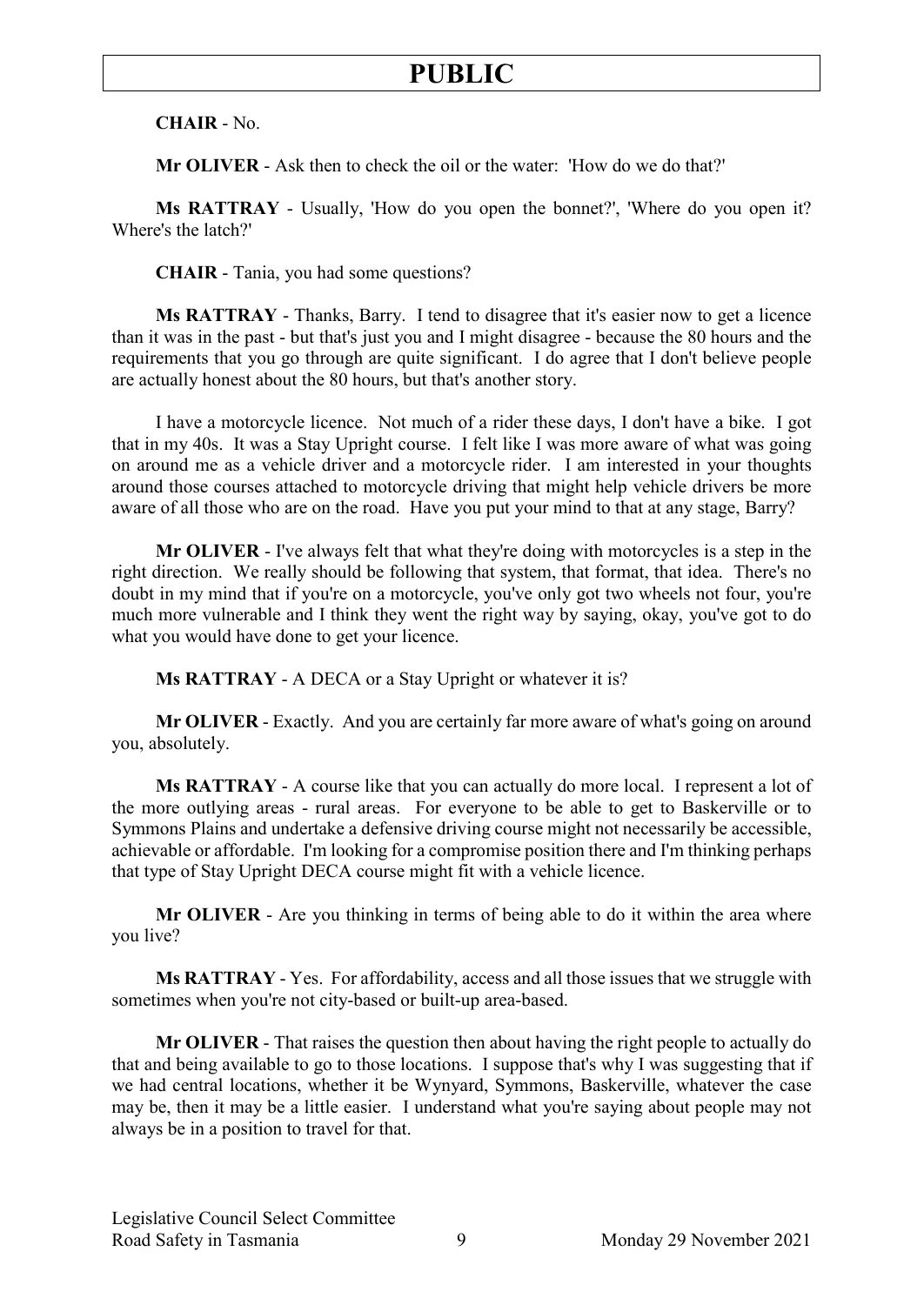**Ms RATTRAY** - I'm just looking for perhaps a compromise position - full defensive driving courses against a broader awareness course that a learner driver could undertake.

**Mr OLIVER** - Food for thought, definitely.

Your comment about easier to get your licence, probably what I should have said was that I feel we should be doing more. It's not so much that it's easy - we should be doing more.

**Ms RATTRAY** - But not necessarily just in extra hours.

**Mr OLIVER** - No.

**Ms RATTRAY** - I agree.

**Mr OLIVER** - There's no point in having 80 hours if they're going to do just what I said, the trip to Hobart and back.

**Ms RATTRAY** - They're not learning anything.

**Mr OLIVER** - As I said in my submission, you're not required to do any gravel road driving. You are in a rural area. How many gravel roads have you got?

**Ms RATTRAY** - Hundreds.

**Mr OLIVER** - Exactly. We have to work on the premise that young people at some point are going to be on those gravel roads. But there's no requirement at the moment. It took them a while to actually include night driving, for goodness sake, and I could never understand that.

**CHAIR** - What do you think would be the biggest cause of accidents? Do you think it is speed; do you think it is inattention; do you think it is things like mobile phones? Noting that some of the states now have covert cameras where they look into your car to see if you've got a phone on your lap. What would you think would be the biggest cause that we have of accidents now? Lack of experience or inattention?

**Mr OLIVER** - Inattention is certainly one of the big ones but in a lot of cases it is a word that's not been mentioned so far today -

**CHAIR -** Inexperience?

**Mr OLIVER** - No, attitude. I go back to the comment I made about the people who are not going to take any notice whatsoever. It's not that many weeks back that the police had a weekend blitz. I can't remember the figures but it was in the hundreds who were caught speeding, using the phone, inattentive driving, all the rest of it. A lot of those people are just going to continue to do that.

**CHAIR** - Even when they are caught. They found, using covert cameras, in Queensland that the same people were caught over the course of four days.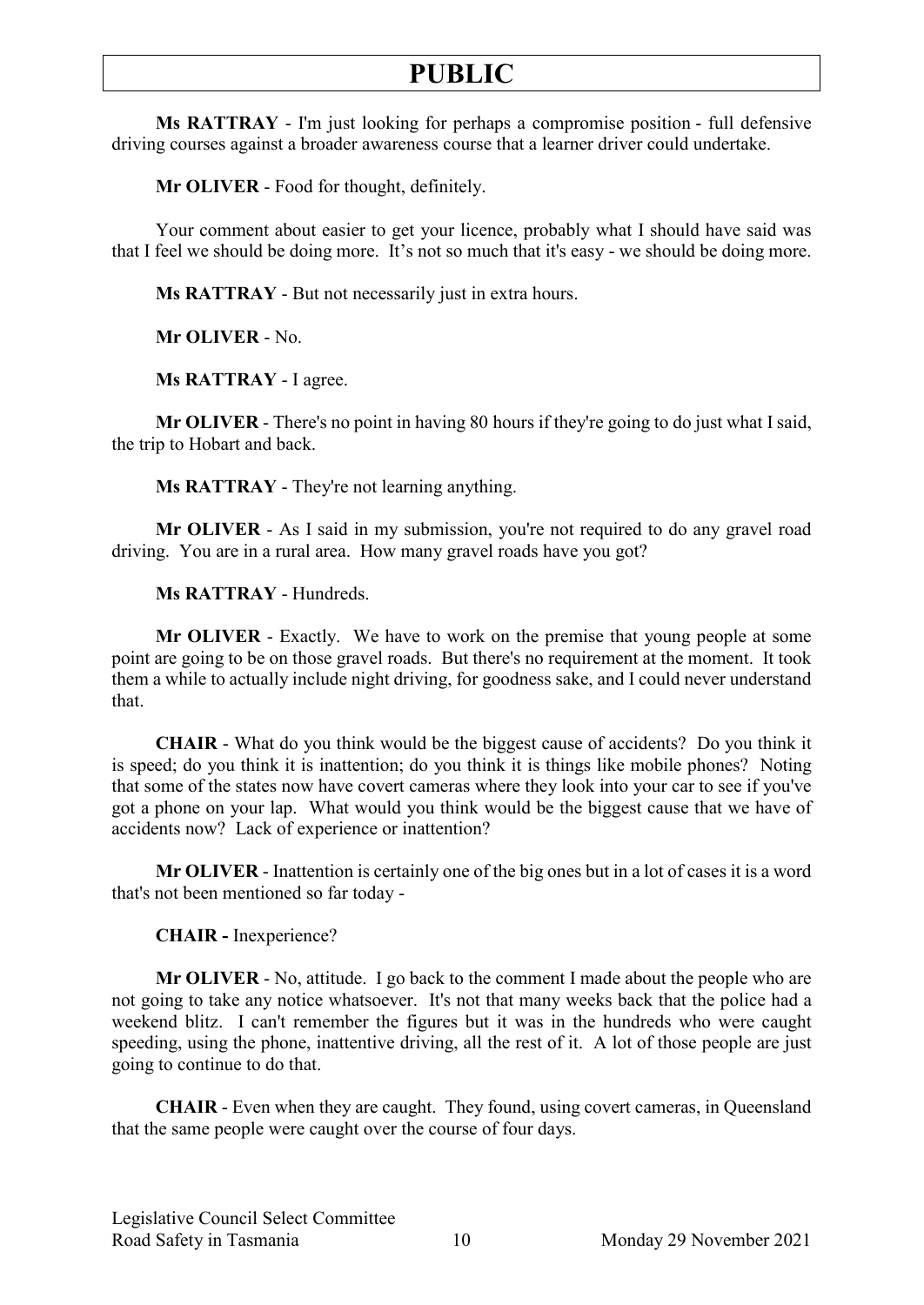**Mr OLIVER** - It doesn't make any difference. I live at Newnham so every day I have to travel down the East Tamar into the city. Once you go onto the East Tamar Highway it is an 80 km/h speed limit all the way through to the main street overpass. Every day, without fail, I drive down there on cruise control at 80 km/h and I get passed not just by 10 km/h; people are just totally ignoring the speed limit. They don't care.

Today for example, I don't know how many cars passed me that would have been doing at least 100 km/h. There was the young woman who raced up behind me, clearly frustrated because she couldn't move into the right-hand lane to go past, so she tailgated me, like two metres off my backside, and then when she got the opportunity to move over into the righthand lane, came up alongside and gave me a one-fingered salute.

**CHAIR** - And you were doing the right thing.

**Mr OLIVER** - Because I was doing 80 km/h. With that sort of an attitude, what hope have the police got? None.

**Dr SEIDEL** - Do you think those people are fit to drive?

**Mr OLIVER** - I really wonder at times if people are mentally stable enough to be driving. I really do, but of course we do not do anything about that do we?

**CHAIR** - Or what they might be taken or have taken or be on.

**Mr WILLIE** - On that, if you have people who are being caught with traffic offences repeatedly, should they be forced to do a course like this at a certain trigger point? Will that improve anything, given their attitude?

**Mr OLIVER** - My concern would be if their attitude has been all along just to ignore the fact that they have been caught repeatedly, are they really going to take it on board?

**CHAIR** - They might have a bit more experience and we'd hope they mightn't have an accident but they probably won't take any notice, no.

**Mr OLIVER** - No.

**CHAIR** - At the moment you have to do 40 km/h coming up to emergency vehicles on the highway, slowing down from 110 km/h. The question was raised as to whether that should be 80 km/h. I think in some states it is 80 km/h that you slow down to, rather than 40 km/h. You might be driving on the highway and all of a sudden you come around the corner and there's police or an accident or there are emergency vehicles of some type with flashing lights, and you have to slow down from 110 km/h to 40 km/h.

Do you think there should be either a bit of a difference with that, that maybe it should be 80 km/h rather than 40 km/h? Have you any thoughts on that? It was felt that it is dangerous to suddenly to slow down to such a speed because you can't have warning that you are going to slow down because you don't know where the accident might be.

**Mr OLIVER** - No, true. I guess what you are saying is that there is always going to be circumstances where you have limited forward vision.

Legislative Council Select Committee Road Safety in Tasmania 11 Monday 29 November 2021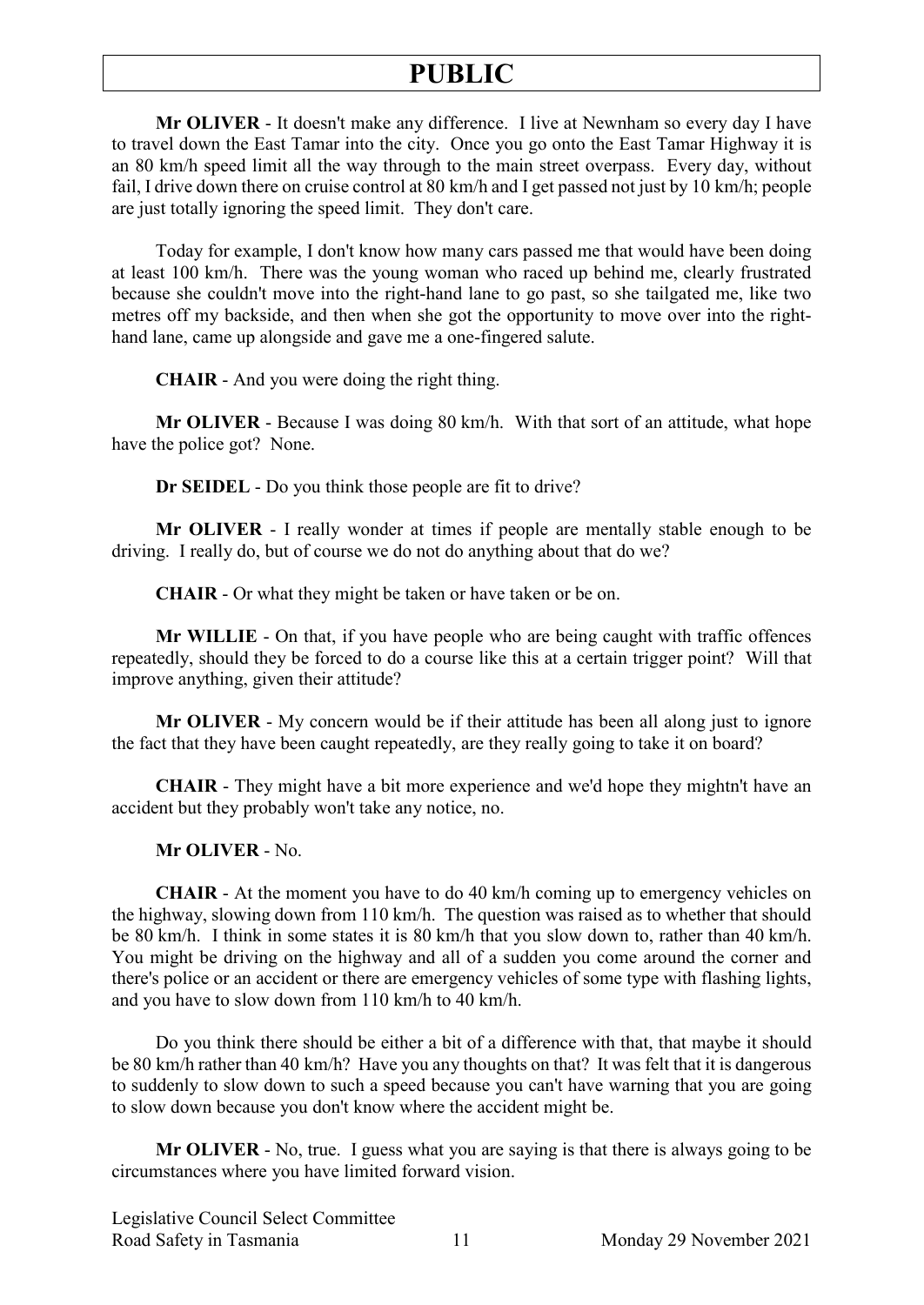**CHAIR** - Absolutely, coming around a corner, particularly.

**Mr OLIVER** - Yes, and the other issue is if you suddenly stand on the brake, you have to assume that the person behind you is watching what they are doing and left enough space to be able to react and then stop the vehicle before they run into you. If I look at it from a very personal point of view, my eldest granddaughter is a paramedic. I think about her on the side of the road so it's a hard one; it is really difficult.

**CHAIR** - Or 40 km/h if it is safe to do so.

**Mr OLIVER** - Yes, 40 km/h if it is safe to do so.

But again, we have to get people to change their attitude. How many people slow down when they see the school bus sitting there with the indicators going?

**CHAIR** - On the side of the highway, particularly the rural school buses.

**Mr OLIVER** - I did the other day. This was Alanvale Road. The bus pulled up and I slowed down to 40 km/h because I could see kids getting off the bus. I am not to know if they will suddenly dart out but the person behind me was obviously upset about the fact that I'd jumped on the brake and eased up. This attitude has to change.

**Ms RATTRAY** - Just a question in regard to the people who come to our state, tourists and the like, particularly international tourists. I know we haven't had so many in recent times but it is often suggested that they don't really understand our road conditions and the terrain and the like. Can you make any suggestions or comment on that, Barry?

**Mr OLIVER** - Only last week I was given an instance where a person was driving down the road and came around the corner and found a rental car sitting in the centre of the road. The driver had got out of the vehicle to take a photo. I was also told that in some cases people who are coming in from some Asian countries have got their licence online.

**CHAIR** - I think they get them in simulators, don't they?

**Mr OLIVER** - From simulators, that's what I meant.

**CHAIR** - Yet they haven't ever driven on a road.

**Mr OLIVER** - No.

**CHAIR** - Rather than just getting an international licence, do you think that you have to do something when you arrive? Particularly for an international licence as opposed to an interstate licence.

**Mr OLIVER** - I really think we should.

**CHAIR** - Sometimes when we have four lanes, they might go only for a very short distance. There are some very short overtaking areas. Then, all of a sudden, you're on two lanes. You can be driving along and you start to think, are these two lanes mine? I know I've been driving along where there are two lanes and I think, okay, there might be two lanes over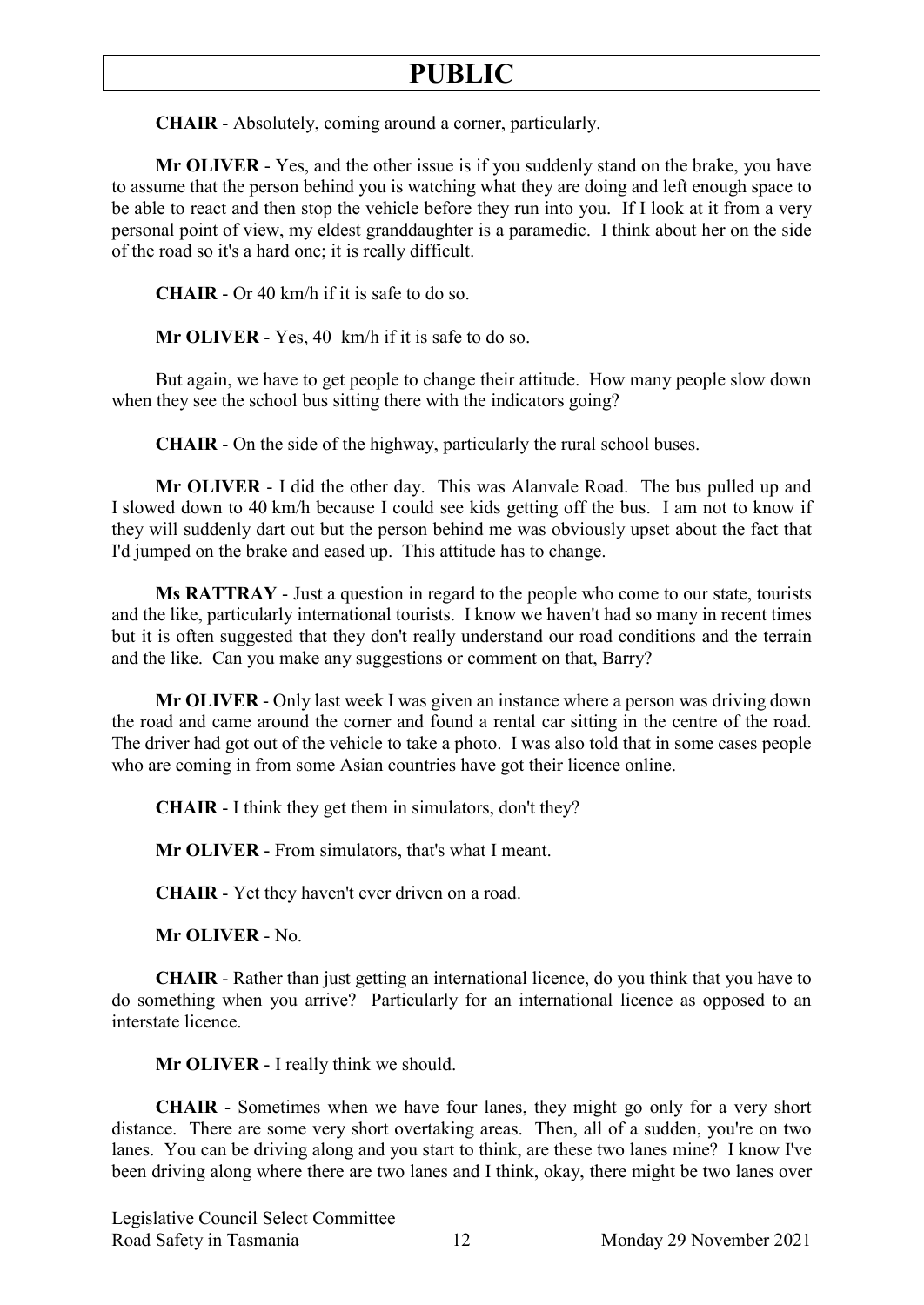further, but it might be an old road and there might not be two lanes coming back the other way. It can get quite confusing for us when we're driving.

Do you think that's a real issue with interstate drivers? Should we have more arrows painted on the roads when we get back to two lanes to say, an arrow coming this way; that that isn't your lane? Do you think that would help interstate drivers? Or do you have any other suggestions? Obviously, they have a lot more four-lane highways, whereas we have four lanes going into two and some very short overtaking lanes.

**Mr OLIVER** - I agree, we should. I can think of a fatality that's occurred in recent years where the driver was clearly confused as to what lane they should've been in.

**CHAIR** - Some more arrows painted on the road - something simple.

**Mr OLIVER** - Another thing is that I don't quite understand is, when we spend zillions of dollars reconstructing roads and giving us four lanes and all the rest of it, why at different times, all of a sudden, we've got to go back to single lanes? An example is on the Bass Highway, just past Westbury. Why did that happen? Did we run out of money at that point?

**CHAIR** - It gets very confusing.

**Mr OLIVER** - Yes. The number of times I've been on that road and two lines of traffic suddenly have to merge into one. Then you get an argument between the drivers as to who should go first.

**CHAIR** - It comes down to attitude again.

**Mr OLIVER** - Right. But bear in mind that coming the other way, you have traffic in the single lane that's now going to go into two lanes. We're not helping.

**CHAIR** - Thank you so much for putting your submission in. It's very much appreciated. Are we able to get a copy of those pages? That would be wonderful?

**Mr OLIVER** - That's the statement that I made and you would have my submission.

**CHAIR** - Yes, your submission is in front of us. We really appreciate you coming in. I think it would be really great for all us to do defensive driving courses. There're so many things. You don't appreciate something as simple as holding the steering wheel and all the different areas you mentioned.

**Ms RATTRAY** - What is the correct position?

**Mr OLIVER** - Quarter to, quarter past. When an airbag goes off, it basically fills the entire steering wheel. So, if your hands are here at ten to, ten past, then my glasses are now smashed into my eyes. There's a whole myriad of things for different reasons.

**CHAIR** - Seeing as we all drive so much on the highway, maybe we should ask if we could all do defensive driving courses. It would do us all the world of good.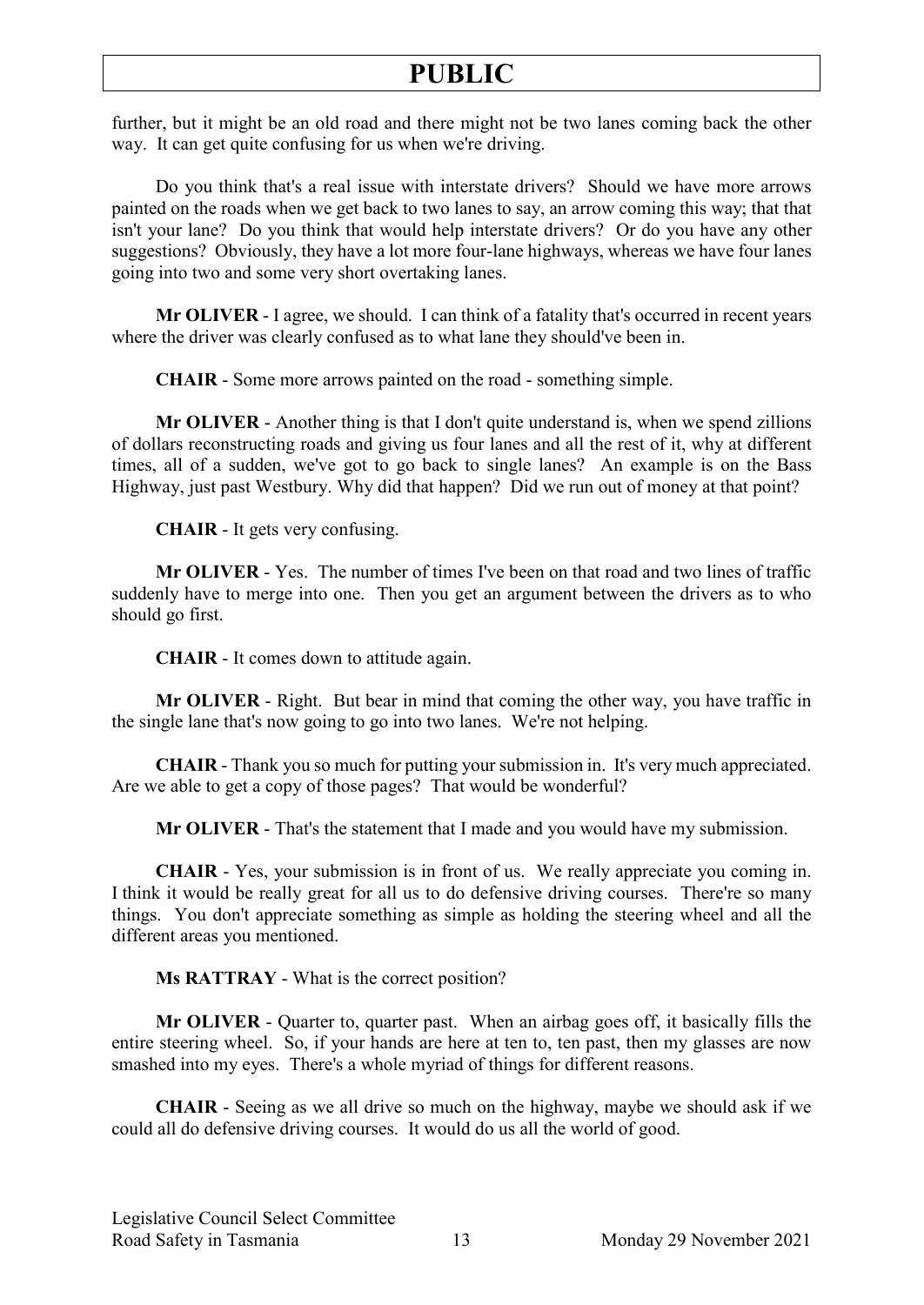**Mr OLIVER** - There were a number of government departments that sent people over the years to do the course.

**CHAIR** - So, a precedent's been set.

**Mr OLIVER -** Apart from the one-day defensive driving training courses, I also ran twoday four-wheel drive training courses, primarily for forestry and the mining industry. I have had a lot of experience over the years.

**CHAIR** - Thank you so much. We are very appreciative of you coming in.

#### **THE WITNESS WITHDREW**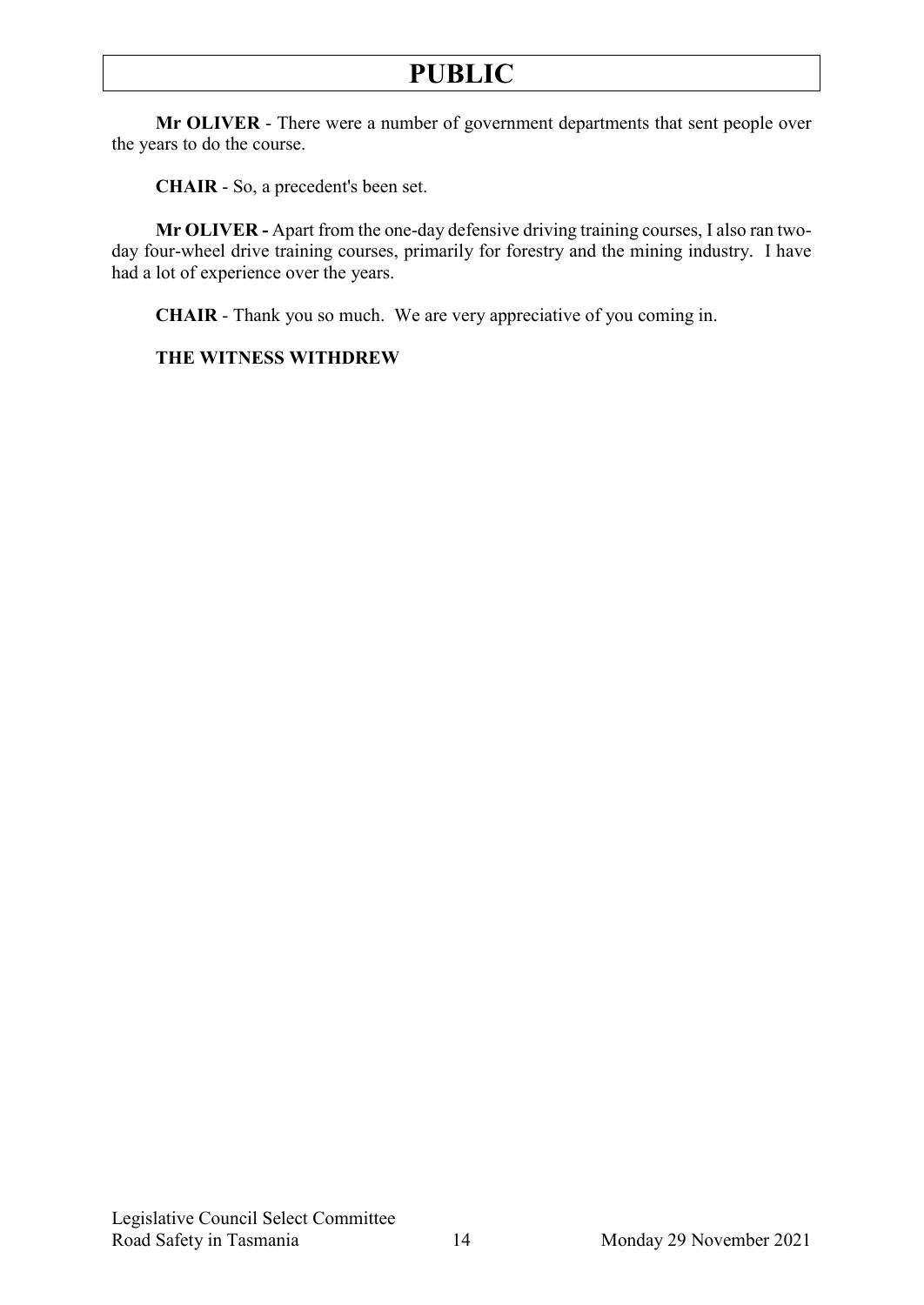#### **Mr BRETT SMITH**, APM, WAS CALLED, MADE THE STATUTORY DECLARATION AND WAS EXAMINED.

**CHAIR** - As you are no doubt aware, the evidence taken is protected by parliamentary privilege while you are in the room. Should you say anything outside the room you will not be afforded the same privilege. The evidence you present is being recorded by *Hansard* and will be published on the committee website. If there is anything that you would like to say that you do not want to be published that you want to keep in camera, just let us know before we go. Otherwise the procedure we normally follow, is if you would like to give an overview, and we all have a copy of your submission and then we will ask you some questions. We have allowed 45 minutes.

**Mr SMITH -** Thank you very much for the opportunity. Regarding my submission, I won't make this too detailed because you may have some questions. The whole thrust behind what I have written and why I have submitted what I have is that, in my observation in my nearly 40 years as a police officer and even as a road user, I do not think people across the community take road safety seriously enough. If we are to change the way we want to approach road safety, the purpose of what I have written is saying that we should be thinking about doing things differently. If we continue to do the same the things and expect a different result - a well-known quote from Einstein -

**CHAIR** - The definition of insanity.

**Mr SMITH -** Indeed. In my experience, what I have seen is that we tend to treat the symptoms of road safety, particularly the fatal five - speeding, drink driving and so forth - when we should be focusing on what I consider the primary cause and that is attitude. I am talking about the people who drive motor vehicles. I am also talking about the attitude of government towards road safety, of community right across the broader spectrum.

**CHAIR** - Interesting you should use that word. Barry Oliver, who was in here earlier, said that the one word that he felt summed it all up was attitude.

**Mr SMITH** - Attitude. I am suggesting is that whilst it would be very easy to put forward what I consider to be, and, as I have written in my submission, some very simple technical solutions such as raising fines, speed limits and all of those sorts of technical things, we need to think about it differently. We need to think about how best we can change people's attitudes. The example I used was COVID-19, when - and I think most of us would agree - our whole attitude change towards our own hygiene practices. This was as a result of really solid, constant, consistent messaging by people in the right positions and with the right levels of credibility. And it is constant.

That's really the thrust of my submission. I am very cautious to offer any tangible solutions other than those I have offered in the submission because I think there needs to be a little more research done. They're just broad-brush thoughts.

#### **CHAIR** - Constant saturation.

**Mr SMITH** - Yes, constant saturated messaging. As I said, I am sure you have all been down to Bunnings or any place where a heap of people go and people's attitudes have changed.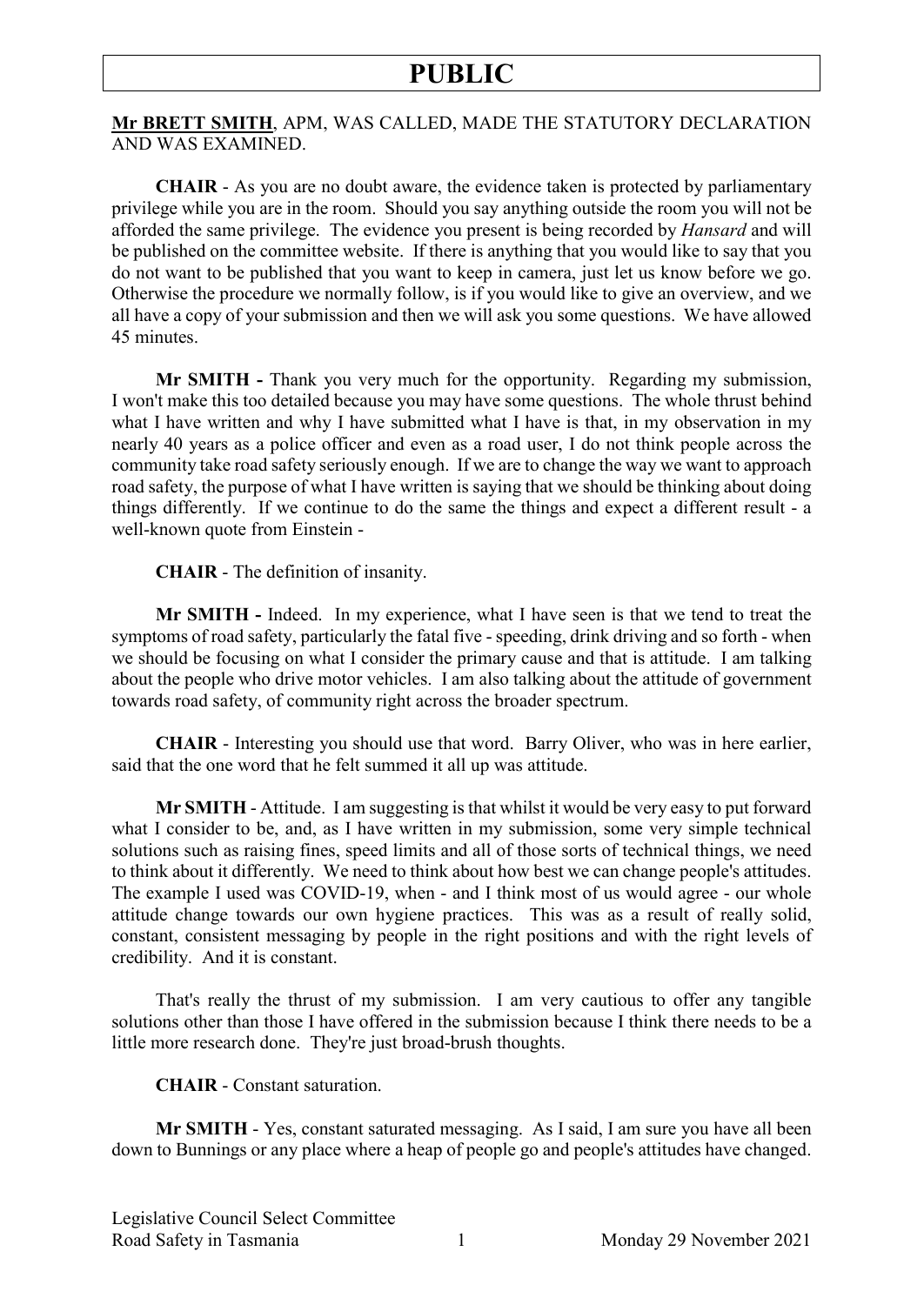If we can do that with COVID-19, then why can't we adopt a similar approach with road safety? That's the general philosophy of what I am saying.

**Ms RATTRAY** - Thanks, Brett. Who are the right people to deliver that message?

**Mr SMITH** - You have to have credible people. I think you need people in relative positions of authority and power, with the right balance.

**Ms RATTRAY** - The Commissioner or the Premier?

**Mr SMITH** - Certainly the Premier. What we consider to be good role models who we know that the community will lean to.

**Mr WILLIE** - A bit like the vaccine rollout. We have had political leaders, community leaders, civic leaders -

**Mr SMITH** - Yes, that's the same stuff, Josh, that's what I am saying. But you can't just do this for one month and then let it go for another six months. You have to keep going and going and going. One of the problems is that it's going to be expensive. Well, it depends how serious we want to take road safety.

**CHAIR** - Deaths and incapacity are expensive.

**Mr SMITH** - They are indeed.

**Ms RATTRAY** - We heard earlier today that the motorcycle riders' safety campaign has the likes of Malcolm Campbell - this is how you ride. Not everyone will remember Malcolm Campbell but you and I will. Do we use somebody who has a presence or has a reputation as well?

**Mr SMITH** - In my personal opinion, it can be a double-edged sword. I will go to the Road Safety Advisory Council strategy, Towards Zero, has a motorcycle racing person who uses the line 'You just can't afford to be complacent', which is true. But there's also a line which I find a little concerning. It can be read a number of ways depending on people's view:

It was really hard to effectively pass my motorcycle riding test. It was much harder than racing around on the race track.

**Ms RATTRAY** - Is this Malcolm Campbell?

**Mr SMITH** - No, it's not Malcolm Campbell; it's someone else.

**CHAIR** - Wayne?

**Mr SMITH** - I can't think who it is but it's someone local. What I am saying is that you have to be careful of that type of messaging. Having someone that races cars and motorbikes out the front delivering a message I think it is a little risky, more particularly for the younger male generation. It could be read a number of different ways. So, you have to be very careful about how you select your role model.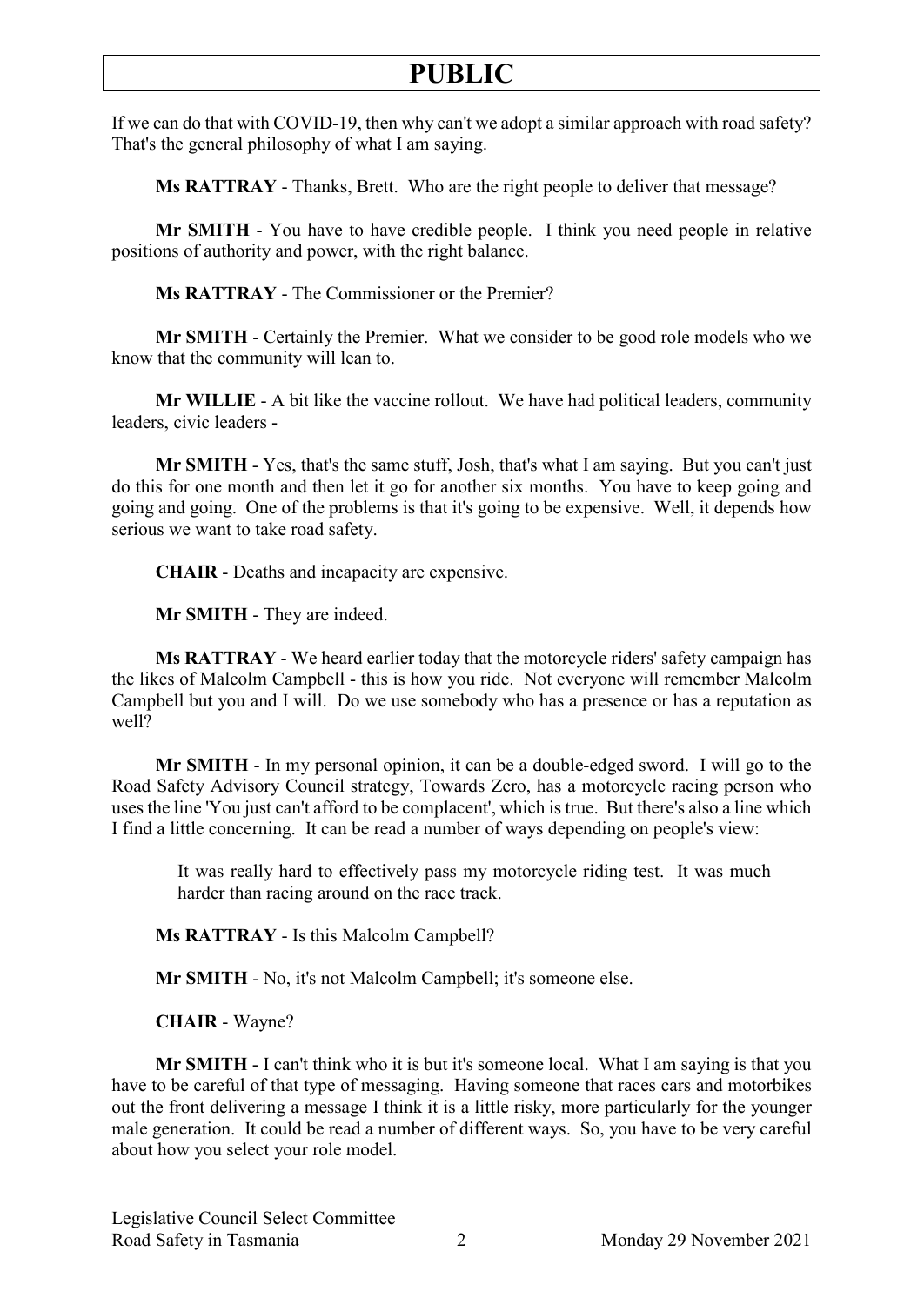**Ms RATTRAY** - Hence, my question. It is about finding that right person to deliver that message, which I believe and totally agree is an important aspect.

**Mr SMITH -** I don't want to sound negative toward the RSAC plan at all. I do have some views on it, of course. By and large, you have to be careful about who is giving the message and what the message is.

**Dr SEIDEL** - I am going to be a bit controversial now on purpose because I would argue that COVID-19 messages would only reach 90 per cent to do the right thing voluntarily; 10 per cent have to be mandated to do something. If we apply the same standard to road safety, we still have quite a gap. We have 10 per cent of road users who probably would not do the right thing. I would argue wouldn't it be easier to, say, mandate the technical things: roadworthy certificates for cars every year; making sure driver training is compulsory and extensive; making sure the car standards are better compared to what we currently have? Isn't the argument that we can actually mandate that against the resistant? And once it becomes the norm, it is just easier to build upon those laws.

**Mr SMITH -** What I am suggesting is there is no one single fix here. There is a combination of things and it has to be a combination of the right type of control measures put in place through legislation, as well as the attitudinal change. The reality is that I don't think you are going to get your 100 per cent agreement on all of this, it just won't get there. That is certainly a utopian viewpoint, I would think. What I am talking about in my submission is changing the hearts and minds of people to think that it's the right thing.

**Dr SEIDEL** - I'll follow up on this one again because, as you said, you have been in the force for 40 years, you have seen things not working and we are still talking about Towards Zero. All we have done so far, let's say, has failed. What can you clearly state hasn't worked but has been tried that we need to move away from?

**Mr SMITH -** I think what hasn't worked is the apparent singular focus on enforcement. I don't think it gets the desired result. I made a mention in my submission of a couple of things about enforcement that you can purely rely on. I think it is necessary that we need a suite of other things as well. Just relying on it, that hasn't worked.

The Tasmania Police cautioning system, whereby if you hadn't had an offence in three years, you write into the district commander and say, 'I'm terribly sorry, I won't do it again', a note of caution. I have read so many of those over the years and there is a strong sense of entitlement about a caution. In other words, 'I have a life' or 'I've got one "get out of jail free" card'.

**CHAIR** - I didn't know you could do that, so you have taught me something. I didn't know you could write in if you hadn't had one for three years.

**Mr WILLIE** - You wouldn't get caught for anything, though.

**CHAIR** - Well, I haven't, but if I do, I know now that you can do that.

**Mr SMITH -** You would have had to write to me and it might not have gone well.

Legislative Council Select Committee Road Safety in Tasmania 3 Monday 29 November 2021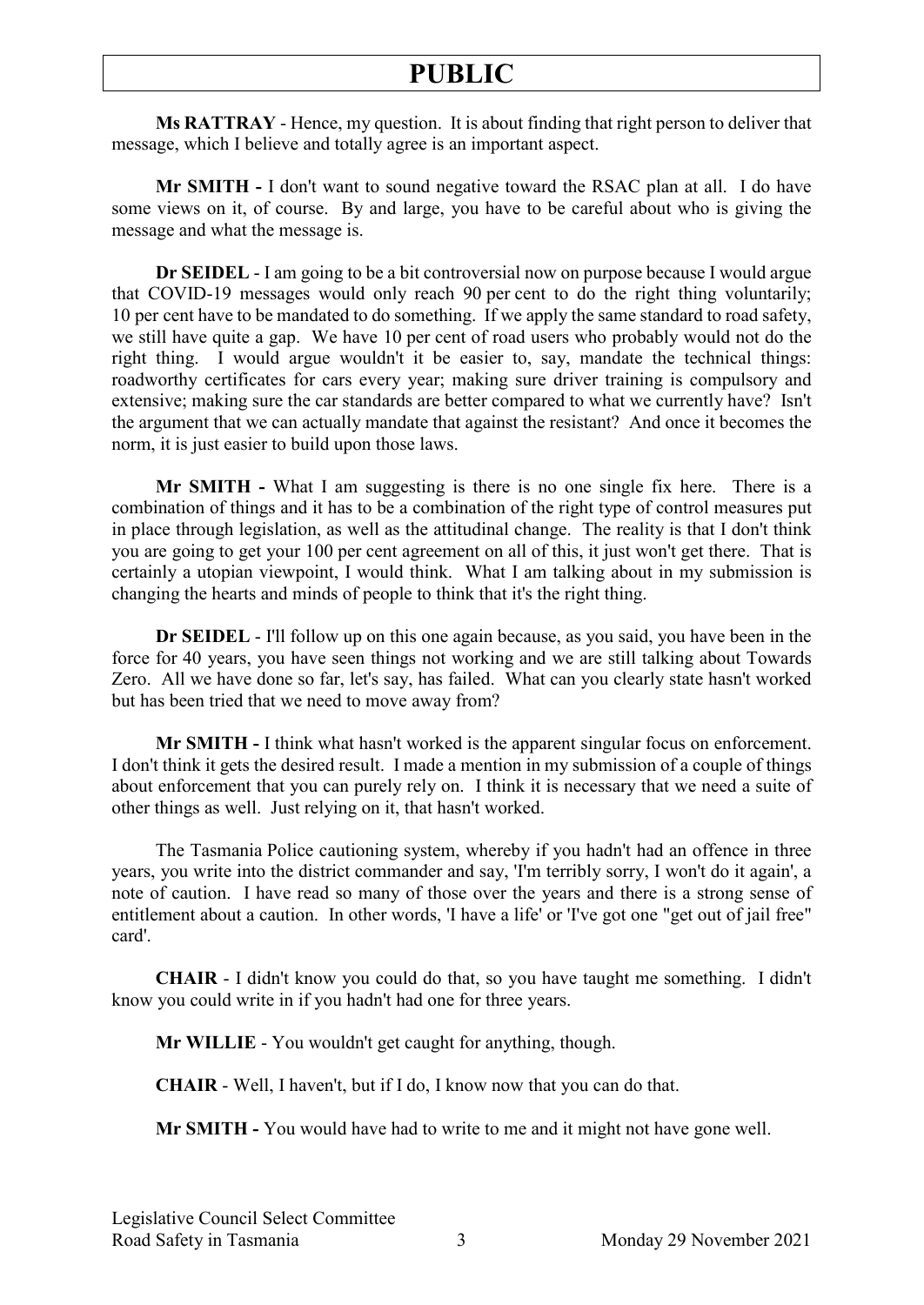That in itself, I don't think it is a stand-alone strategy. There is the cautioning program. We continue to send very strong messages around the 'fatal 5', but we're not consistent with it. We don't follow through with it.

The 'fatal 5', in my view, is symptomatic of this attitude thing, just singularly focusing on enforcement. Again, looking at the RSAC Towards Zero plan, a lot of it is around enforcement, around catching people, as opposed to educating people.

I agree, Dr Seidel, that it is really important to make sure that we provide education but at a range of junctures. It is not only about the young people that the RSAC plan talks about. What about the older people who have issues with their driving? There are quite a few people right across the age spectrum who have issues with their driving. Why isn't that important?

**CHAIR** - A question that was asked earlier when we were talking to Barry Oliver with regard to people training their children, do you think that maybe to be able to train your children to learn to drive, you should actually have to have some sort of course yourself? You are obviously a bit more trained than the rest of us but we have all learnt to drive maybe over 40 years ago and then we might be teaching our children to drive. Do you think there should be something for people who are teaching these new road drivers? We know it is expensive to have a course. Any thoughts?

**Mr SMITH** - It is an interesting one because I taught each of my three children -

**CHAIR** - But you are a police officer so you are up with all the road rules.

**Mr SMITH** - They have all had bad crashes and they have all lost points. So I can't stand here and say that I am a great teacher. I know what you are saying.

**CHAIR** - Yes, you are a bit more experienced than those of us who have gotten our licence 48 or 50 years ago.

**Mr SMITH** - Any opportunity to provide some education to any road user is a good thing. I like the idea of every time there is a licence renewal, get on, do an online education program, do it that way, so that you are continually reinforcing that message. It's the continual reinforcing of the message. And do it in such a way that it's constructive and not destructive.

**Dr SEIDEL** - To follow up specifically, you would argue for self-assessment that can be done online, very low threshold, just a reflective exercise, really?

**Mr SMITH** - Yes. There's another matter on what you talked about, Dr Seidel, about going from the enforcement side of things. I'm not convinced that my former organisation there needs to be a dedicated enforcement approach to traffic policing by Tasmania Police. I've advocated that for years with the current RPOS (Road and Public Services) model which you've probably heard about. It came about in 2012 because of the state Budget situation and that was a consequence of one area that got cut. But, of course, they tend to be the stop-gap for everything else. So while they are the stop-gap for everything else, road safety has taken a back seat.

**CHAIR** - Manning the stations.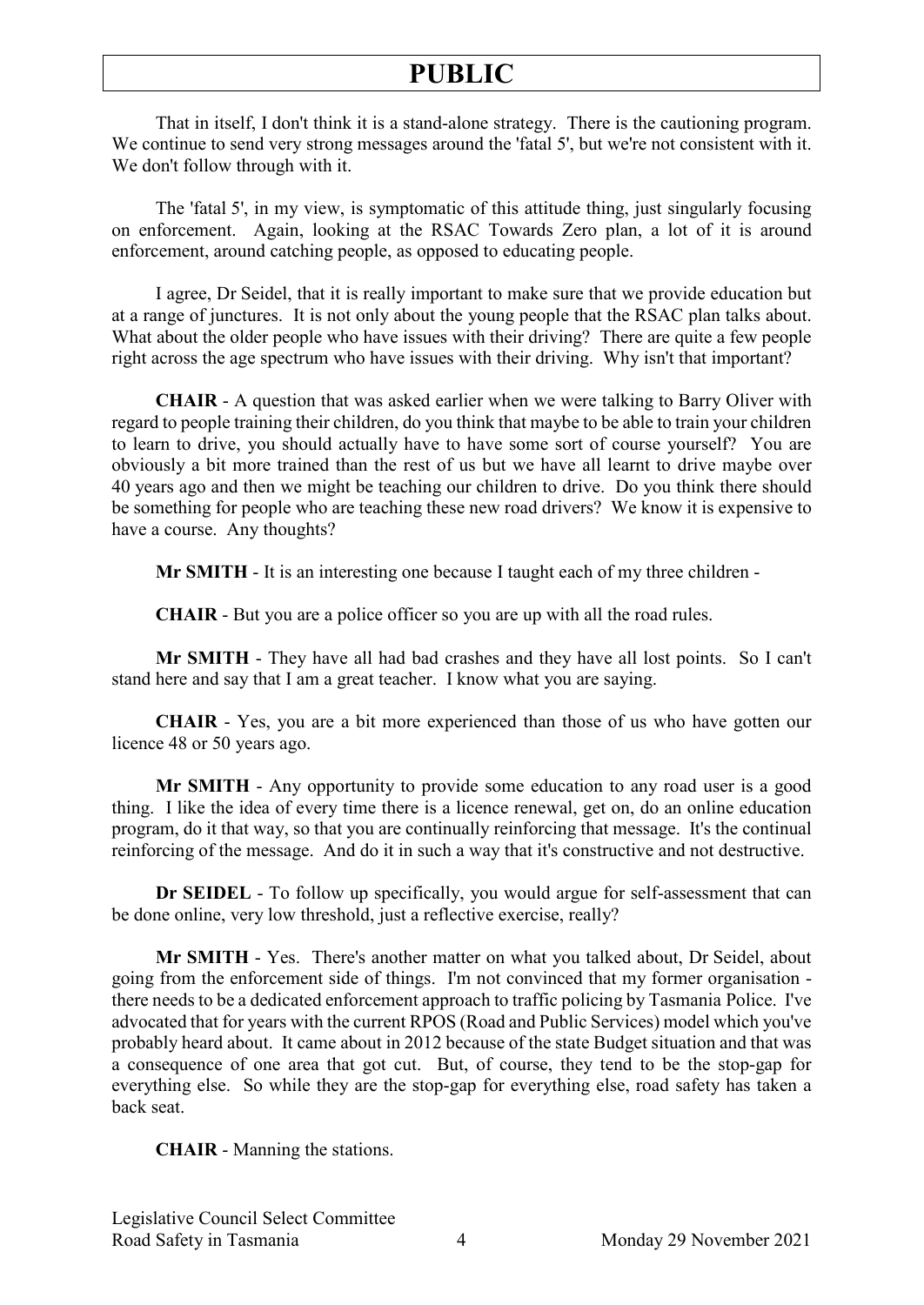**Mr WILLIE** - In COVID-19 times.

**Mr SMITH** - Exactly right. So I think there needs to be similar to what we have done with serious and organised crime. We've sectioned off people to do that. We need the same for road safety.

**CHAIR** - Dedicated traffic people?

**Mr SMITH** - I do, yes. When you look at the models around the country, and even in my current work with the AIPM at the moment, the dedicated approach to traffic enforcement by a lot of other jurisdictions. There are some very good models there to look at as well.

**Ms RATTRAY** - Any one in particular?

**Mr SMITH** - New South Wales or Victoria, and Queensland as well, that type of model. It might be unpalatable to Tas Pol for a range of reasons but if we are serious about it, we should commit to it.

**Ms RATTRAY** - I have a question around your suggestion of looking at increased visible signage on highways. For somebody who drives our roads a lot, I often am not sure what the speed is. It seemed to have been a long time ago since I looked at it and I am thinking, 'Is it 100?'. I know that's probably not the only aspect that you were looking at but I'm interested if you might explore that a little bit more.

**Mr SMITH** - I totally agree. Any opportunity to put increased speed signage, increased information for people. A lot of our message-boarding stuff is just a plain message board. Nothing gets the picture across better than a picture. I understand that some people might be confronted by some pictures that they see if you are driving around the mainland. Queensland, in particular, is pretty savage with some of their pictures. They will probably put a car that's been involved in a fatal accident on the side of the road. But it creates something. It does it with me when I see it, even the crash markers for example, which, dare I say, I remember raising this issue quite some years ago with an acting assistant commissioner, who said at the time, 'I don't think they'll take off'.

Opportunities for messaging, if you do it in such an aesthetic way that it doesn't detract from our landscape but at a point where it becomes impacting so that it is constantly in people's minds.

**CHAIR** - Like the ones you see like the spinal cord and it has this break in it.

**Mr SMITH** - Yes, that's something but you can do it in a range of other positive messages as well. I don't think it always has to be negative. Another strategy that I was contemplating since I wrote that is, where are the rewards for good drivers?

**CHAIR** - What sort of positive message would you have on the highway?

**Mr SMITH -** I reckon if you don't get a ticket in three years we might give half off for your next driver's licence renewal, for example. An option. Something that reinforces positive behaviour rather than this high focus on this negative behaviour, so it is a bit more balanced.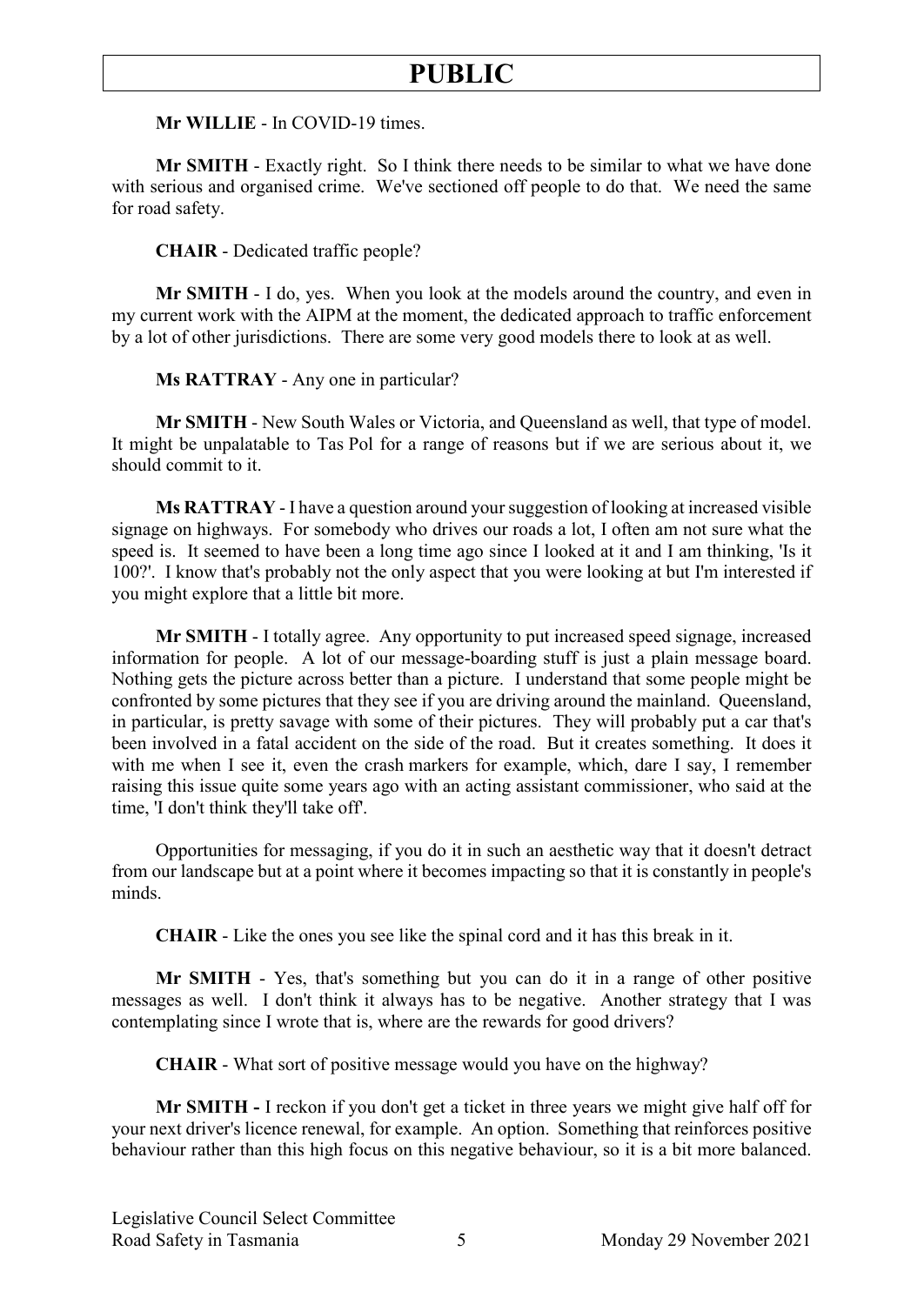If it is a bit more balanced I think people are willingly going to change their attitude rather than being forced.

**Mr WILLIE** - It is the carrot and stick.

**Mr SMITH -** It is, exactly.

**CHAIR -** The honourable Jo Palmer has just joined us.

**Mr WILLIE** - The evidence we heard previous to you was an advocate for mandatory defensive driving courses. Do you have a view on that, or is trying to change attitudes more important?

**Mr SMITH -** Driving programs are good. I am always concerned about mandating it generally. Maybe it might be something that is mandated after a period of disqualification or suspension perhaps. This was always a concern when I went through as a young recruit many years ago. We were taught how to drive under the British Roadcraft defensive driving program. I think we came out a whole heap worse with that because we were pumped on false confidence.

**CHAIR** - You thought you were pretty good.

**Mr SMITH -** Exactly right. Particularly as a young 18-year-old male who actually topped their driving course, I might add, on my cadet course, I probably didn't have the right attitude if I was perfectly honest about it. I am quite sure some of my former supervisors would agree with that.

**Mr WILLIE** - Is that because you thought you could push the limits and you would be fine?

**Mr SMITH -** Exactly, because you were taught, it was reinforced you were a good driver and we were taken down to the skid pan. Those types of behaviours, with a significant degree of immaturity, I think are very risky things to do. A lot of it, while we see people get killed, a lot of it is through immaturity, particularly with younger people.

**Mr WILLIE** - Males, in particular.

**Mr SMITH -** Indeed, no doubt about it.

**CHAIR** - For parents to buy something like that for a son or daughter who has just got a licence, so it might not necessarily be what they are hoping for then?

**Mr SMITH -** Probably not. I think anything has to be measured. If you want people willingly to do things, mandating forces people's hand, as you were saying about the carrot and stick. Providing the opportunities is really good. I will give an example. I crashed a police car about four years ago. I missed the traffic lights leaving Lindsay Street, cleaned them up on Goderich Street. You can imagine the stick that I copped at work over that.

**CHAIR** - Especially as the Commander.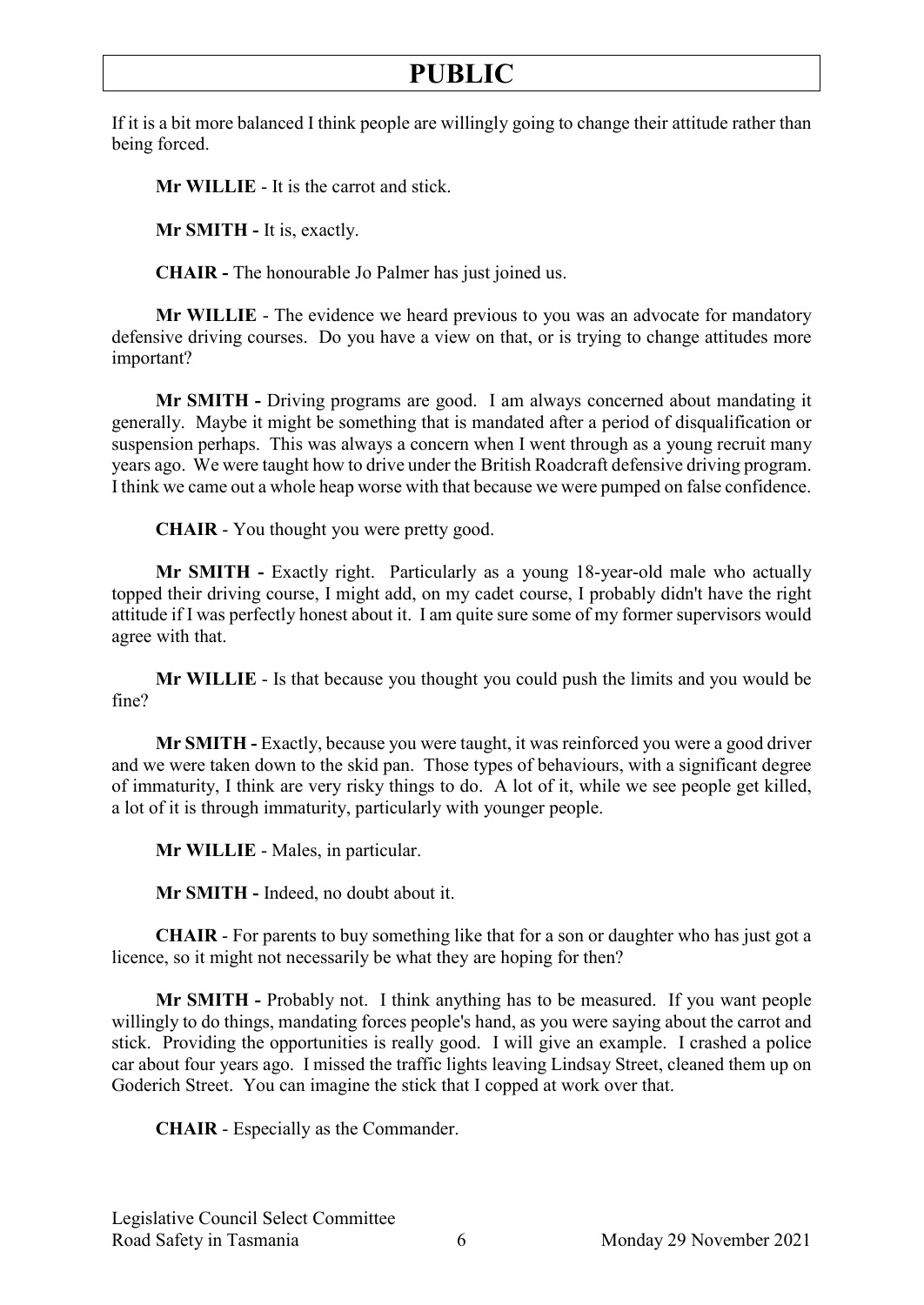**Mr SMITH -** That's right. I had a policy of, as soon as you have a police vehicle crash your permit was suspended until such time as you were reassessed. I did the same thing. I went and did my reassessment with the driver training because I was worried that I was doing something wrong. Why didn't I see this traffic light that was sitting in the traffic island? Why didn't I see that? It was a really good experience.

**Ms RATTRAY** - Why didn't I see the tree on the road that I hit?

**Mr SMITH -** This is it. The other thing about the RSAC report - I don't want to appear to be bagging it out because I am not, I just see things in it - it talks about the European approach to accepting that people make mistakes therefore we have to build stuff around it to protect people from making mistakes. Shouldn't it be more about limiting the mistake-making in the first place? Shouldn't it be about reducing that rather than just accepting that people make mistakes because I think that adds to the complacency of road users on the road in my opinion.

**Dr SEIDEL** - Specifically on this one, how would you feel if it would be compulsory for people who have had an accident to seek medical attention and to have medical clearance for that? In case there could be a medical issue for not seeing that tree. How else are we saying, 'It's just an accident, happens to all of us.' That is fine, but also is there a cause for why that accident happened in the first place?

**Mr SMITH** - That is certainly worthy of further exploration. In the absence of any evidence, and of course there would be a whole range of downstream issues associated with that. Getting medical clearance and getting into your GP with a six-week wait at the present time is probably going to cause a bit of an impost. Philosophically, it's probably worth consideration. Again, it is another one of those strategies that puts road safety in the forefront of people's minds which is really important.

**CHAIR** - I want to ask you a couple of questions about things that have been raised with us over the last few weeks with regard to different submissions. The 40 kph slowing down on the highway when you come across an accident scene or a police officer or an emergency vehicle. Do you think 40 is appropriate, or do you think it should be higher? We have been hearing that to slow down, particularly if you have just come across it, come around the corner or all of a sudden you are behind a truck and you don't know it is up ahead, that you then have to slow down from 110 kph to 40 kph. The suggestion was made that perhaps it should be 80 and I think in some states it is 80 as opposed to 40. Do you have a thought about that?

**Mr SMITH** - I support the idea behind the law with it. It is largely about protecting the road workers, whether they be police -

**CHAIR** - But do you think it could cause more accidents if all of a sudden the car behind you doesn't notice that you brake suddenly to 40 and you have someone -

**Mr SMITH** - It probably could in situations where it was just around the corner and normally you will find with a police random breath test site for example, there will be a graduated reduction in speed particularly if it is done on the open road.

**CHAIR** - This is probably not so much something that is planned. It is more that someone has pulled someone over or an ambulance is on the side of the road.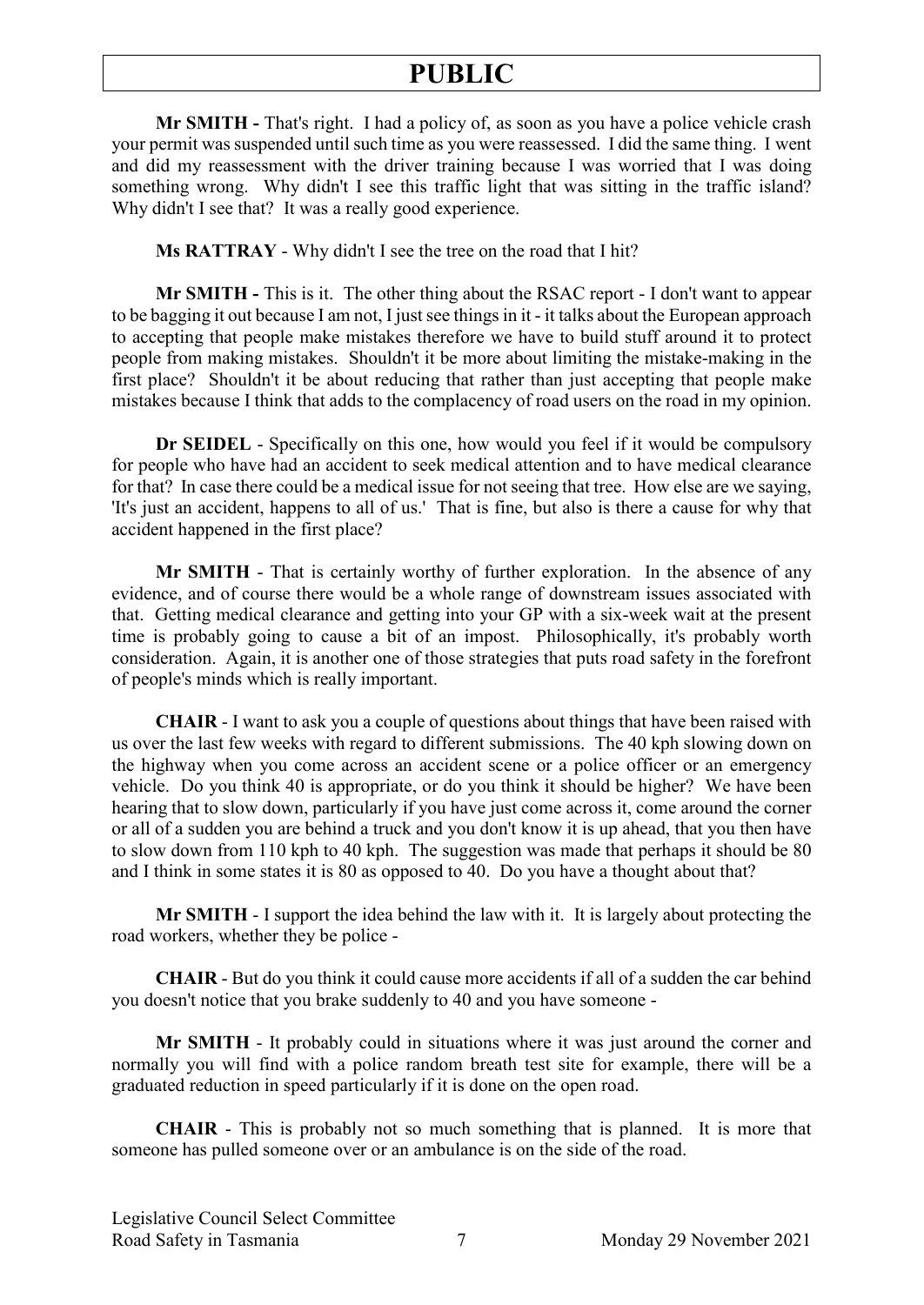**Mr SMITH** - I think if it is done in that situation, I suppose you have to rely on the discretion of the people whether it be ambulance or the police and so forth, but it is mostly the police controlling that. Do I think 40 is appropriate? Yes, I do because it is about protecting the workers. Could it be structured better and is it going to be perfect? Probably not but I think also that people in charge of those particular sites, whether they be the firies, ambos or the police or whoever, perhaps there could be some greater safety standards employed. Ultimately, if someone was cleaned up in a process like that, it would be a matter for Workplace Standards. Again, I don't know what has happened since I left Tasmania Police but I am not sure whether there are any safety standards around the application of that. I am not sure.

**Mr WILLIE** - It is pretty hard to enforce isn't it, because if you are a police officer dealing with the situation, you are not going to get back in your car and chase the person that wasn't obeying the law.

**Mr SMITH** - I know there have been some prosecutions where a number has been taken -

**CHAIR** - They know you are going fast, just not the speed.

**Mr SMITH** - The number has been taken, they have caught up with it and so forth. This was discussed when it first came out and there was always conversation, 'How are we going to enforce that?'. The police are pretty resourceful; they will find a way to enforce it. As I say, they have picked up number plates and done it that way. I am not sure what the result has been as a result of that judiciary-wise but, philosophically, it is a good thing to do. Could it be managed better? Probably.

**CHAIR** - As a past police commander, could I ask you a couple of almost police questions? The other thing that was mentioned today was that P-plate drivers now can do 100 on the highway but motorcycle P-platers can't. Do you believe that a motorcycle P-plater should be able to do 100 as ? It was mentioned that they can still only do 80 whereas if you are in a car you can do 100 on P-plates? Do you believe they should be able to do the same, or do you think being on a bike is more dangerous and it is better to keep them at 80?

**Mr SMITH** - I used to be a motorbike rider and I gave it up because I got run off the road by a garbage truck. If you come off at 80 and you come off at 100, it depends -

**CHAIR** - I think it was more that you were on the highway at 80 whether you are holding up traffic, causing more hassles. You can only do 80, even the other P-platers can do 100.

**Mr SMITH** - Philosophically I am not opposed to people driving at a higher speed so long as they are switched on.

**CHAIR** - To keep with the flow.

**Mr SMITH** - To keep the flow going because slower drivers will create impatience for people who lack self-discipline behind the wheel. That ultimately ends up with people in trouble.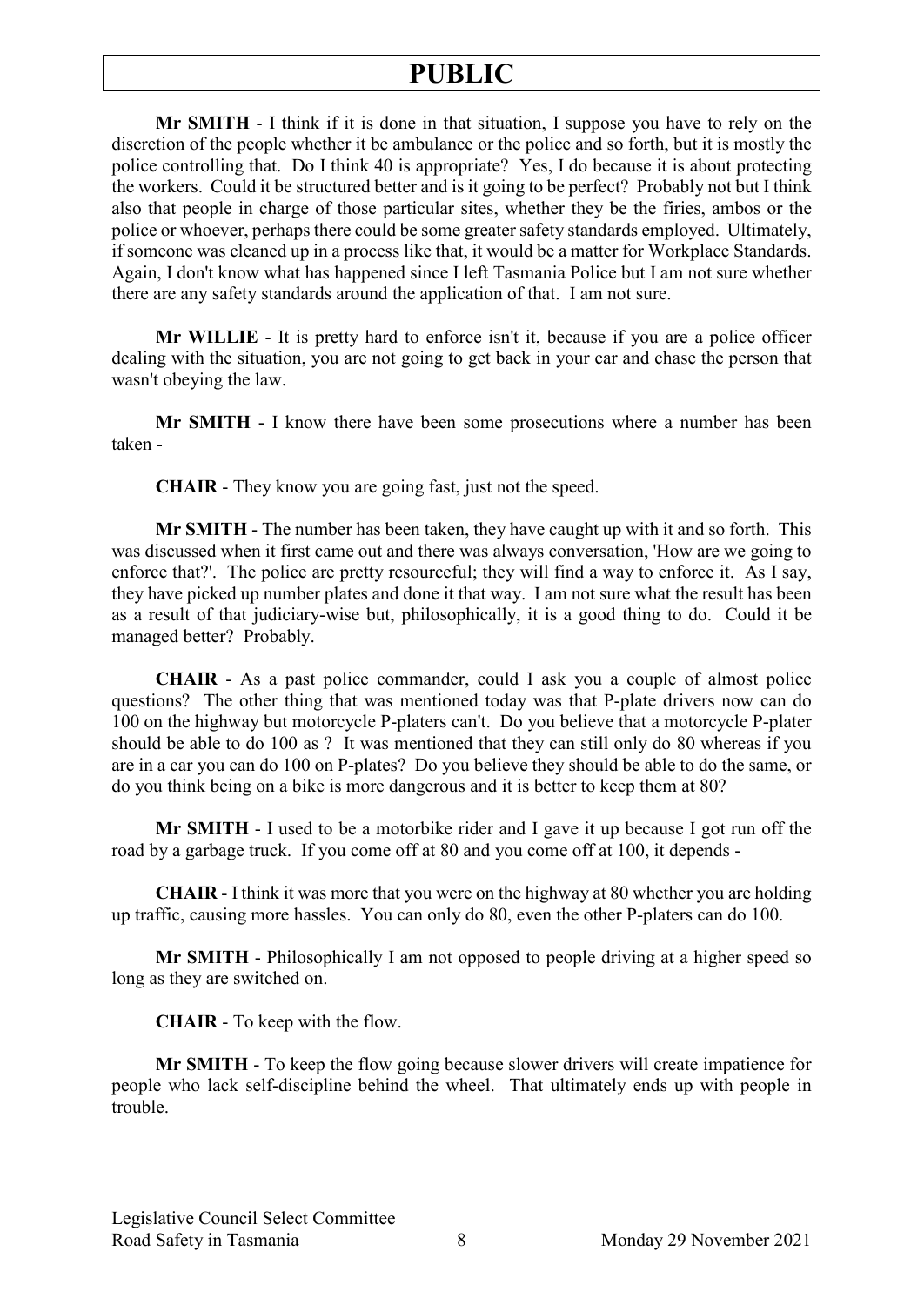**CHAIR** - I have a few police questions. Another one, lack of car checks. It was raised with us that we don't get police pulling us over now and checking our tyres, checking our brakes, so that would have stopped even before your time I would imagine.

**Mr SMITH** - We're back to the traffic -

**CHAIR** - The lack of police officers?

**Mr SMITH** - the direct approach to traffic enforcement, the consistent approach to traffic enforcement.

**CHAIR** - Was that something that just stopped?

**Mr SMITH** - No, it is part of discretionary time. I am quite sure the PAT would have gone on about this.

**CHAIR** - Actually I don't think they did.

**Mr SMITH** - It's effectively traffic policing. In the broad array of all of the work that police do, it is largely part of discretionary time. But if your discretionary time is chewed up with non-discretionary time, particularly where there is a shortage of resourcing, your discretionary time is down to this. Checking cars and that -

**CHAIR** - And putting yellow stickers, or are they orange or red?

**Mr SMITH** - They used to be orange and red. I'm not sure what they are now.

**CHAIR** - Do they still have those? I don't see cars around with them anymore.

**Ms RATTRAY** - We don't even have a rego sticker.

**Mr SMITH** - I don't think they have stickers but there are defect issues that now get -

**CHAIR** - But you would have to pull them over to find them.

**Mr SMITH** - Yes, but of course that will only happen if someone has been pulled over for something else usually. Could there be more work done in vehicle standards? Of course there could, but it is largely resource dependent.

**Mr WILLIE** - I was interested in this idea of changing attitudes still, and what the messaging would be like. Would it be like the AIDS epidemic where you have the Grim Reaper - a fear-based type or more a positive reinforcement from community leaders?

**Mr SMITH** - It could be a combination of both I think. This is where the government would need to contract and do the right market research to get the right messaging for the right community cohort. I could pluck a few ideas out of the air but they are just Brett's ideas. What I am talking about is philosophically having -

**Mr WILLIE** - Evidence-based.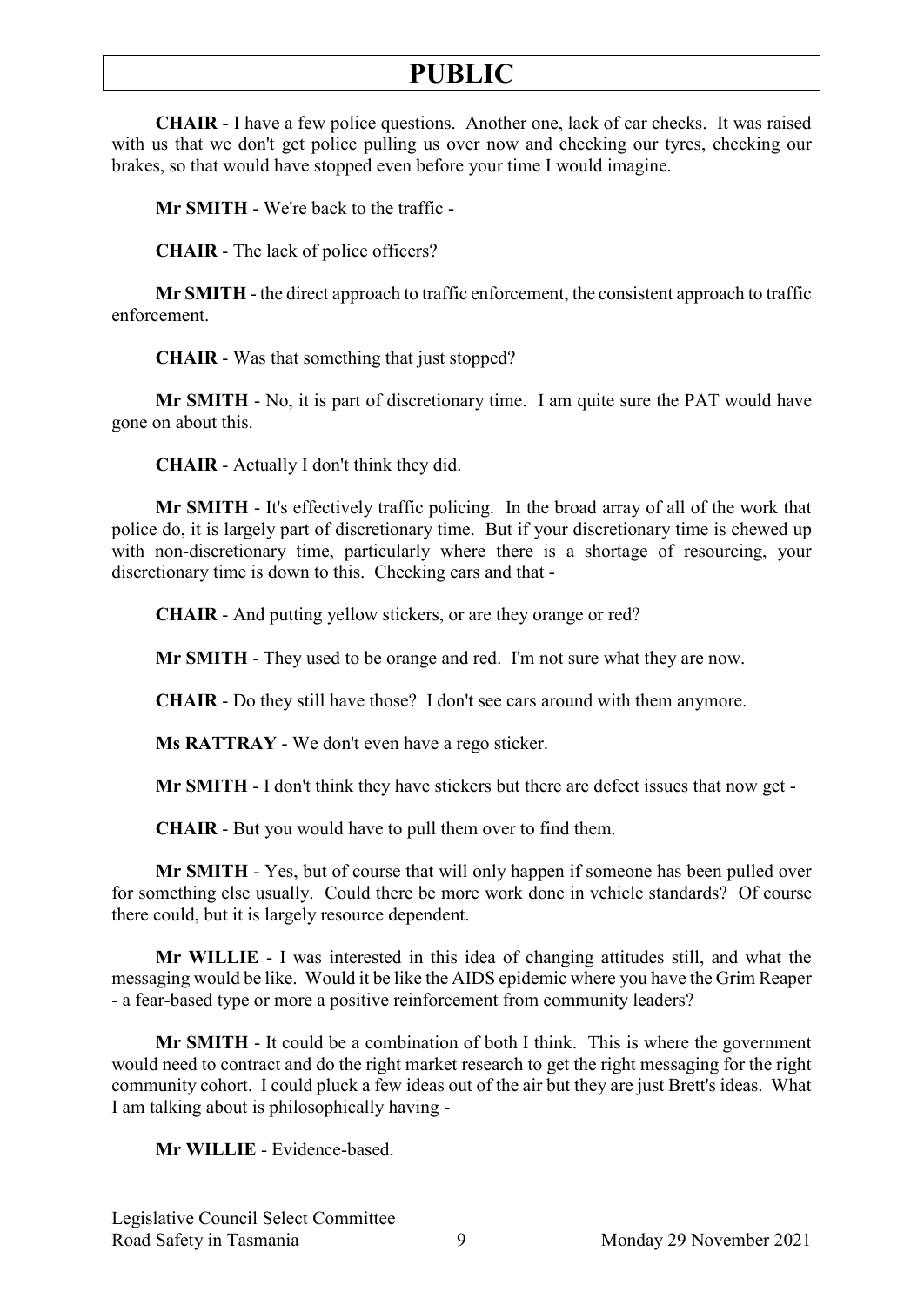**Mr SMITH** - having a messaging-based approach. You could have a message that could be if you want to save \$150 over the driver's licence renewal, don't get caught for three years. That's an example of giving someone something back to drive safely.

**Ms RATTRAY** - Incentive.

**Mr WILLIE** - How young can you start? Would you like to see more of this sort of work in schools?

**Mr SMITH** - Definitely, no doubt about it at all. Again, if we are going to accept that driving on the road is a risky behaviour, which it is, it is very risky and it is very dangerous, then why wouldn't we start to educate at a much younger age.

**Mr WILLIE** - So, every kid has this sort of education before they leave year 12?

**Mr SMITH** - Indeed. In fact, one of the most annoying experiences I have had in my career was that I was working some years ago at a country station. I pulled a guy up who was speeding. He overtook five cars and I was one of them in an unmarked car. He had himself, his wife and three kids in the back. It was just an absolutely blatantly stupid act. I pulled him over. I was cranky about it and I gave him a serve as a police officer. He wasn't interested in that. He was interested in how I spoke to him in front of his kids. He wasn't interested in what sort of role model he was in front of his own children. Of course he made a complaint and you can just guess how that ended up.

But the point is that there is this level of indignation when people are pulled up by the police. There is this sense of entitlement. I mentioned it in there. A lot of people when they know you are a cop they will come up and tell you about their worst experience getting pulled over by the police. I say, 'Well, why did you get pulled over?' 'Because I was speeding but don't worry about that I want to talk about what the police officer said'. You get it all the time. What sort of an attitude is that? That just tells me what sort of people they are, very sadly, and it need not be like that.

**Ms PALMER** - I am sorry I missed the first part of your delivery and I do not want to go over anything but I know in your submission you had a lot to say around what was done with COVID-19 and how the community responded to that. What I wanted to ask you is if there was one pool of money that became available to be thrown at this, at reducing the death toll and the awful accidents - because lives are also changed when you are alive but you have horrific accidents - what do you think would make a difference? Is it education in the community? Is it dedicated police traffic units? Is it money spent invested into younger drivers? I find all those points really valid but I wonder in your opinion as a former officer, which do you think would actually make a difference? A real impact.

**Mr SMITH -** It's an easy one: messaging. My former colleagues are probably all yelling at me now saying 'don't forget the traffic police'. The reality is it is messaging. It can have the single biggest influence - and consistent messaging can have the single biggest influence over people's attitudes. Having said that, we still need to do a range of other things to support it through the back end and that includes fixing the roads and adding more police to the equation. I would say that the best place to start is messaging.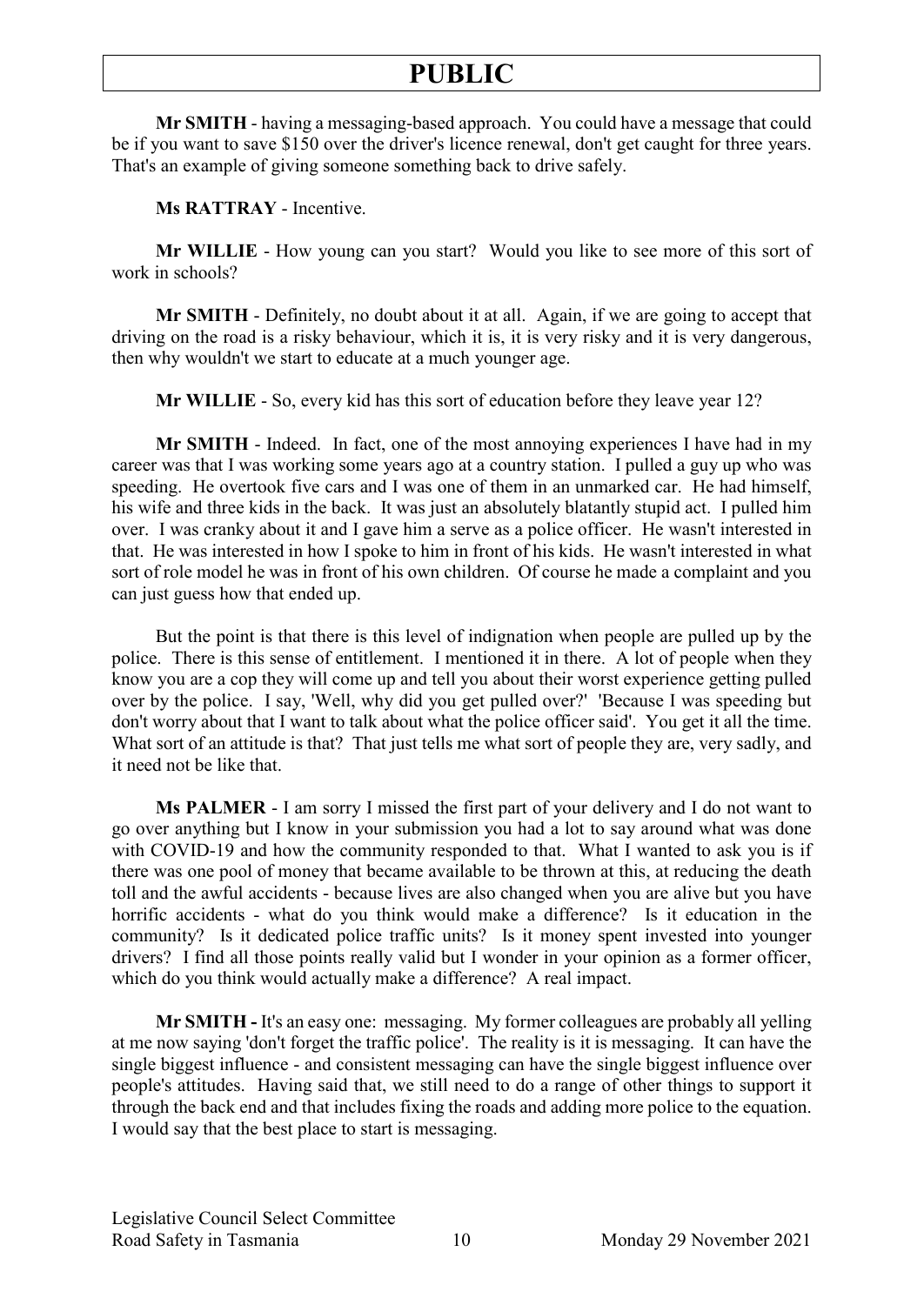**Ms PALMER** - We see a lot of road safety ads on TV and in newspapers. The one that springs to mind is the mum text messaging right in front of her face while she is driving. If that is not working, because we are still seeing pretty high rates of people using mobile phones, what are we doing wrong with the messaging?

**Mr SMITH -** In my opinion only, I am not convinced that we are getting to the right cohort. We have to find other mechanisms to get to the right cohort. Where does the messaging come from? How do you get it to the right people that we need to get it to?

**Ms PALMER** - Do you mean as in the different mediums of where you can do that.

**Mr SMITH -** Yes. I will give you another example. You have a look on the RSAC Facebook site at how many likes and shares - not many. We have to find a very effective medium. You go back to the COVID-19 stuff, the Premier's spiel every day on TV, early on there were people lined up tuning into it.

**CHAIR** - Maybe RSAC need to start sponsoring on Facebook so that they appear randomly.

**Mr WILLIE** - I think they do.

**Mr SMITH -** I think messaging is the best place to start but you have to follow it through with other stuff. My whole point about the paper was that there is no silver bullet here. There is no one strategy, it is a combination of things. It is a systems management approach. Rather than working in isolation we work in connection.

**Ms PALMER** - I agree with what you say about the COVID-19 campaign but I look at that and I think, well, we all tuned in because there was a chance we were all going to be impacted. Whereas with road accidents, until you are impacted you do not have that urgency.

**Mr SMITH -** Then it is too late.

**Ms PALMER** - Then it is too late. It is interesting.

**Mr SMITH -** How do we create that sense of urgency for people that aren't impacted? I do not know the answer to that. I don't come here with all those answers but I see that is one clear pathway forward.

**CHAIR** - Tania, did you have a question?

**Ms RATTRAY** - No, some good messages.

**CHAIR** - I would like to ask you about the covert cameras that they are doing in other states and your opinion on those. They are looking into the cars and picking up people with phones on their laps and not wearing seatbelts. In Queensland they have just started and in four days they have picked up a couple of thousand people and many repeat offenders. Do you think something like that is worth trying?

**Mr SMITH -** It is another tool in the toolbox that would support a whole range of positive and some negative messaging as well. It is quite an age-old police idiom that if you are not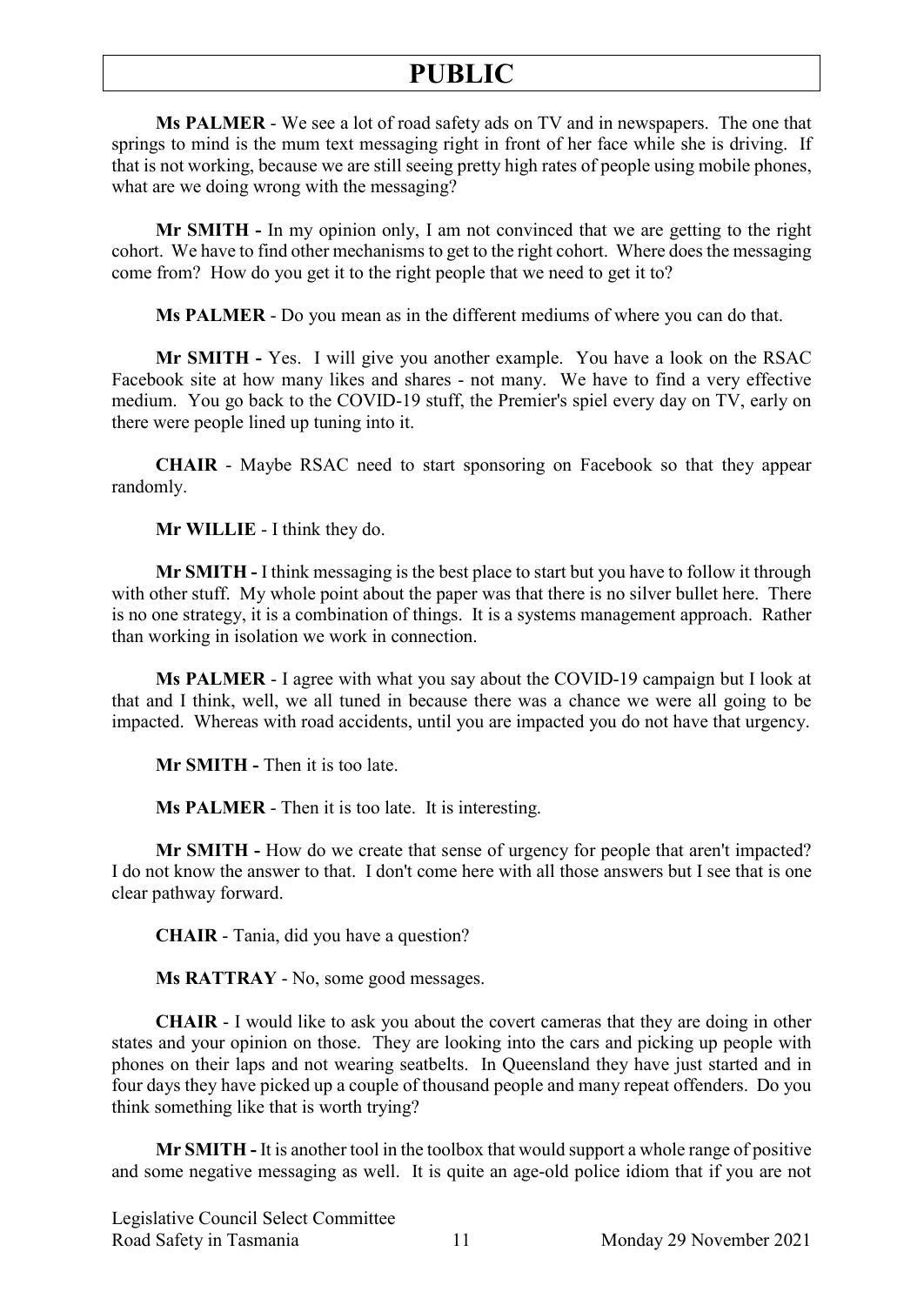doing the wrong thing you have nothing to worry about. That is a line we trot out all the time. The reality is that it is true.

**CHAIR** - You still feel you are though when you see a police car behind you.

**Ms PALMER** - Even my kids start behaving and they are not even driving the car.

**CHAIR** - We see a lot of unmarked police cars on the highways, but do you think sometimes more marked police cars improves behaviour as opposed to the flash, black Subarus? You only spot it when you see it when it pulled over and the little flashing light is in the grill.

**Mr SMITH** - Yes, I have always been big on high visibility - a combination of high visibility and covert. One thing I have always liked to see is a vehicle pulled up on the side of the road and an unmarked car with blue and red flashing lights behind it. A lot of people will say, 'I didn't know the cops were driving those these days'. That again creates that heightened awareness.

**CHAIR** - I have taken notes of the Subarus.

**Mr SMITH** - I had an Amarok for a work vehicle. There were only a couple in the fleet. Many a time you would pull people over and they would say, 'Didn't know the cops were driving Amaroks these days'. There is always a lesson there.

**CHAIR** - I think there is a dark grey one in the fleet. I saw it the other day.

**Mr SMITH** - I reckon it might be my old one. There is no one size fits all. It's a combination of things. What I think is missing in the current equation is more emphasis on changing people's attitude.

**CHAIR** - Any more questions? Any last comments you would like to make, Brett? Attitude is the emphasis that we have been getting from you and also from Barry Oliver, who came in previously.

Thank you so much for putting in your submission and coming in to see us today. It is very much appreciated. Any ideas and suggestions we can put in our recommendations, anything we can do at all to change people's behaviour and attitudes and, hopefully, improve the road toll can only be of benefit. I hope you have a safe drive home and continue to enjoy Greens Beach.

**Mr SMITH** - I will do, don't worry about that. Thanks very much.

#### **THE WITNESS WITHDREW.**

**The committee suspended from 3.27 p. m. to 3.37 p.m.**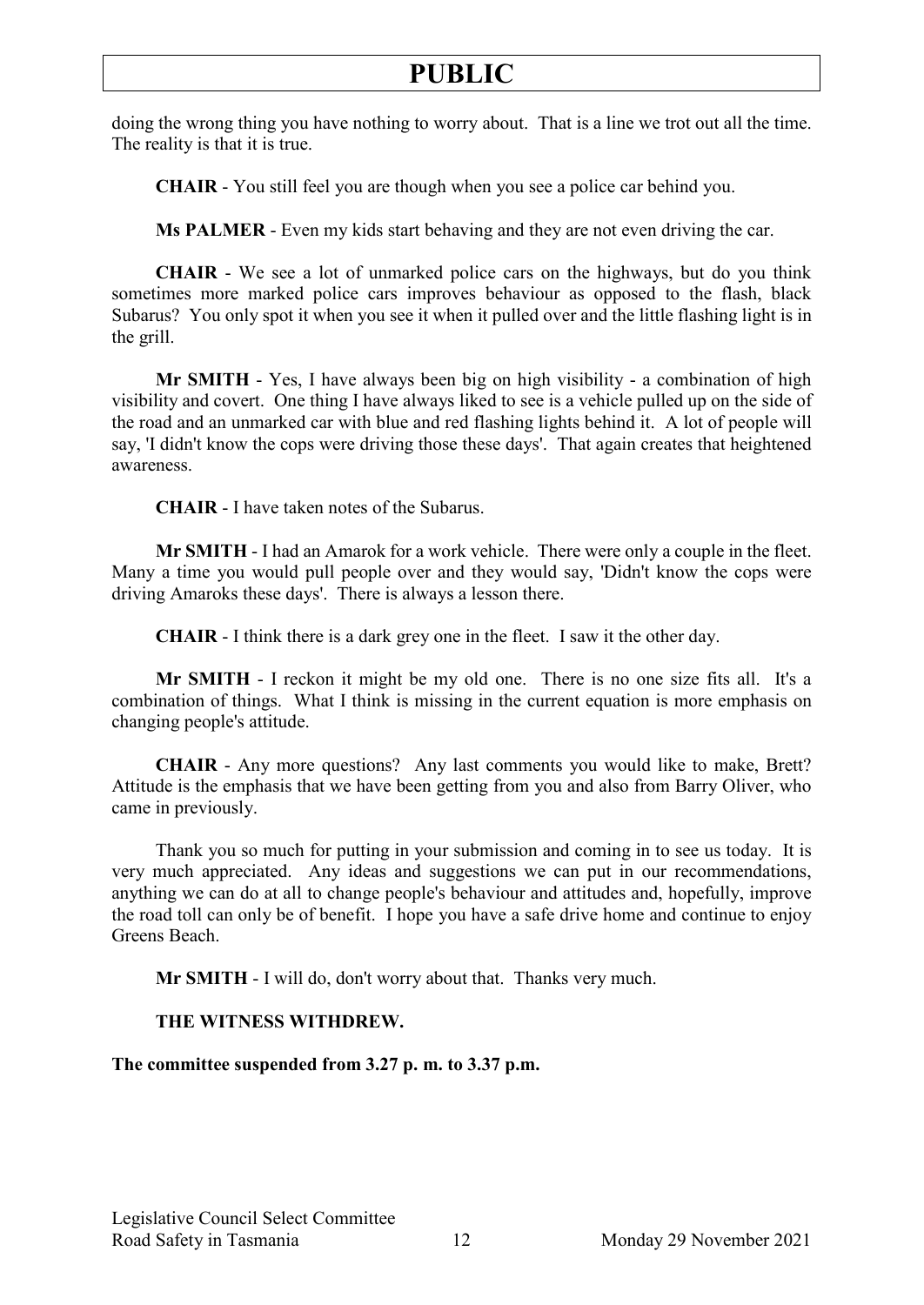#### Ms **MICHELLE HARWOOD,** EXECUTIVE DIRECTOR, TASMANIAN TRANSPORT ASSOCIATION, EXECUTIVE DIRECTOR, WAS CALLED, MADE THE STATUTORY DECLARATION AND WAS EXAMINED.

**CHAIR** - Welcome. We are taking sworn evidence today. Everything said in this hearing is protected by parliamentary privilege; however, anything said outside is not. The evidence you present is being recorded and the *Hansard* version will be published on the committee website when it is available. If there is anything that you want to say in camera, please let us know so that if there is anything you feel you would like to say but you do not want it published or recorded. We cannot use anything in our evidence but it might be information if there is something that you feel you need to say. If you could make the sworn declaration, we will ask you to speak to your submission and then we will ask a few questions. We have allowed an hour.

**Ms HARWOOD -** Thank you for the opportunity to be here today. Thank you for the chance to put in a submission and to be here to answer any further queries about it.

My name is Michelle Harwood. I am the Executive Director of the Tasmanian Transport Association. The TTA is a member-based employer association, effectively the peak body representing the interests of employer-operators in the transport industry in Tasmania, which extends to road, rail, shipping, ports, warehousing and the livestock sectors. Within road transport, even, there is a whole range of different sectors. We have quite a breadth of membership across large and smaller operators. The industry in Tasmania is characterised by a lot of smaller operators. Obviously, there are the large players, but a huge percentage of the industry is made up of owner-operators, or one- and two-employee businesses.

Our members, and the transport and logistics industry in general, as you are likely aware, provide services that are essential for Tasmanian businesses, for Tasmanian communities, for all Tasmanians. They are critical for the security and growth in the Tasmanian economy. We have seen how our industry keeps going through COVID-19, I think through the responsible nature of people in the industry to make sure that we have freight and freight supply chains continue working, even against the backdrop of a lot of onerous responsibilities, testing regimes, uncertainty around border crossings and border closures. It is an industry that does put a lot of responsibility into its activities.

Road safety is a workforce safety matter for our members, particularly for those in the road and the rail sectors of industry. Exposure to risks on the roads is one of the highest risks that our members in those sectors really do have to contend with and to do what they can in their workplace risk assessment models to try to manage.

As for any industry, we focus a lot of attention on the safe-systems approach that is obviously part of the road safety system and the road safety strategy model. We put a lot of attention into safe drivers, safe vehicles and safe speeds. Through the TTA, in particular, we do what we can to influence the safety of the road network, and the roads and the infrastructure that sits around the road network.

We have a lot of safety controls. They can be legislated controls but there is also a whole raft of those that are adopted by individual businesses as part of their workforce processes, or as part of industry accreditation systems that people take on as a voluntary pathway for their businesses.

Legislative Council Select Committee Road Safety in Tasmania 1 Monday 29 November 2021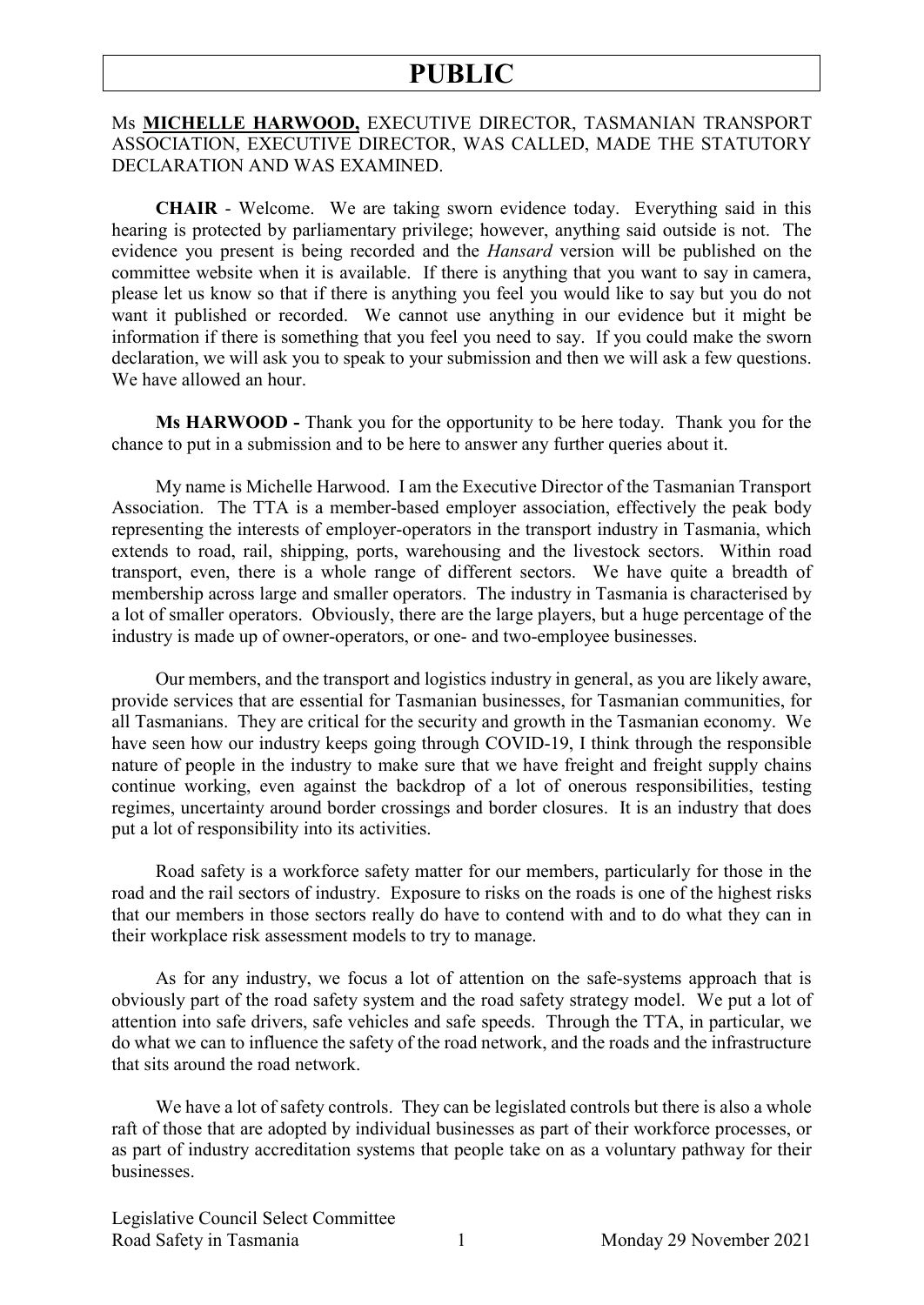Modern vehicles have advanced safety technology. They have rollover prevention systems, they have a range of advanced braking systems, lane departure, onboard telematics monitoring. You will find that in a lot of fleets there is somebody at a distance who can monitor the speeding, any harsh braking incidents. Also coming out with vehicles, or even retrofitting into vehicles, there are fatigue monitoring systems that can look at the state of the driver's alertness. We have regulations as part of mandatory speed limiting of heavy vehicles and the quite strict work-rest regime that heavy vehicle drivers are subject to under the heavy vehicle national law.

What we don't have is an ability to control the behaviour of other road users. We have really limited capacity to influence what other road users are doing when they are sharing that space around heavy vehicles or even, from a rail perspective, what they are doing at level crossings. It is a real concern for our industry, the limited awareness of the physical and operational capabilities of these much larger vehicles or of trains.

Our members see the unsafe behaviours of other road users on a daily basis. Some of the common ones that are subject to a lot of discussion are poor decisions, pulling out in front of heavy vehicles, late indications, late notice, late decision-making, tailgating, inadequate following distances, overtaking when it's unsafe to do so, unsafe speed for conditions and a lot of examples of driver distraction of all sorts, a lot of people using mobile phones.

There is a significant impact on our drivers, both the truck drivers and train drivers, who are constantly seeing this every day with the limitations that they have to make allowances for those poor decisions other people are making. Train drivers, in particular, as we have put in our submission, have really limited actions. They can't swerve to avoid somebody.

There's also the phenomenon of people choosing suicide by motor vehicle, or suicide by train. That has a deeply traumatic impact on drivers.

A lot of the narrative when there is an incident involving a heavy vehicle implies that it was the light vehicle that was impacted by the heavy vehicle, that it was the truck that was at fault. A lot of heavy vehicle drivers carry that as part of that trauma I have been speaking about. We know, however, and it's backed up by all sorts of research, that around 80 per cent of the time where there is a fatality involving a heavy vehicle and a light vehicle, that it has not been the fault of the heavy vehicle driver.

I talk about all of those factors in the submission. When thinking about what we could do, we have turned our thoughts to better education for light vehicle drivers and all vehicle drivers, particularly around sharing the road safely with heavy vehicles. We have a national resource in the safety truck, which we brought to Agfest this year. Agfest was such a subdued event this year that I don't think we had a great impact. We certainly had hundreds of people through it and it is quite a powerful exhibition. That is just one example of the sorts of things we could be doing to provide better education for road users.

We have also talked about better infrastructure for truck drivers. I know I have spoken with Tania about this on occasion - the need for more opportunities for drivers to manage their own health and safety, their fatigue, by providing places that are safe for them to pull over. The wire rope barriers are a great contribution into the safe systems but they have eroded our industry's ability to find somewhere that is safe for them to pull over when they need to for breaks or to check loads.

Legislative Council Select Committee Road Safety in Tasmania 2 2 Monday 29 November 2021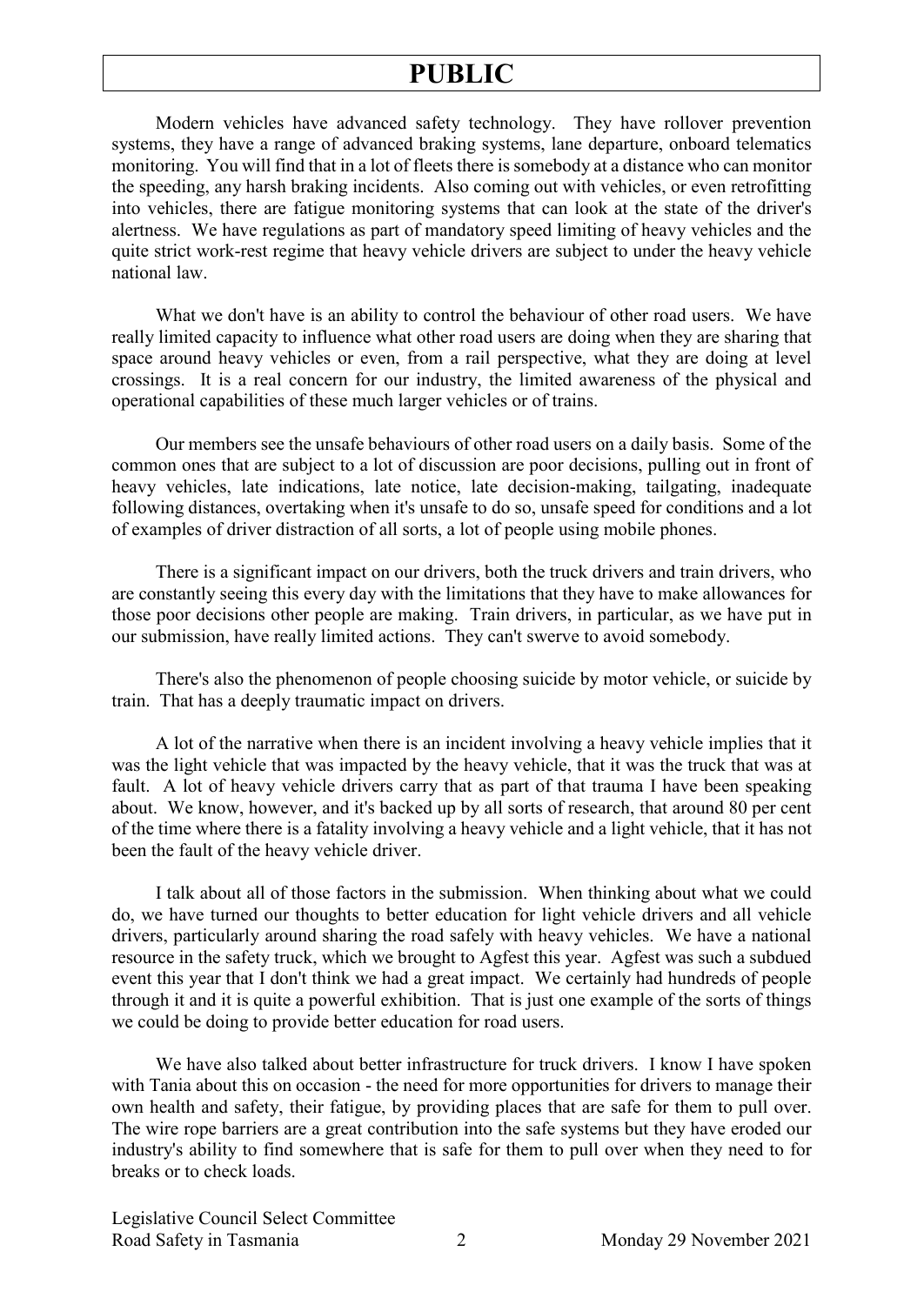We think it's important to protect freight corridors, to plan for the increase in freight volumes we are likely to have, and which we are having in Tasmania. We are only going to see that increase as our population increases. To provide corridors which don't cause too much conflict between heavy vehicles and other users of the road network, be they light vehicles, pushbikes or motorbikes.

We have also commented in there about the need for reform in the heavy vehicle driver licensing process because it doesn't cover the full range of skills that somebody would need to be an all-round safe and professional heavy vehicle driver. It doesn't address things to do with load restraint systems, axle mass, the fatigue management requirements. It doesn't cover all of those aspects.

I close at this point by saying that we are deeply committed as an industry to road safety. It's a factor that is front of mind for our operators and for those drivers who are on the road and for the train drivers.

**CHAIR** - They are on the road a lot, aren't they?

**Ms HARWOOD -** They are. That's their living, that's their workplace.

**Ms RATTRAY** - I am interested to explore those designated rest areas, or areas where they are not only resting but they're checking loads and the like. We know the tragedies around unsecure loads. Things move, that's what happens; they might be tightened when you take off and leave, but halfway through. What work is your organisation doing with government and vice-versa. What conversations are you having around that? Is that being discussed through the Road Safety Advisory Council as well? I know that your organisation is a member of that.

**Ms HARWOOD -** Thanks for that question. When I started in the role, which was about four years ago, there had been a lot of conversations about the lack of facilities on Tasmanian roads for heavy vehicle drivers for those reasons exactly - to check their load, to pull over for a break, to check if there's an issue with the vehicle itself, if there's a tyre issue. Modern heavy vehicles derate if there's a mechanical problem, therefore there is only a limited time for a driver to find somewhere and pull over safely. There had been a number of industry conversations about it but there hadn't really been anything put forward by way of what we needed.

The transport association conducted some research where we looked at key freight routes. We haven't covered the entire state. We've looked primarily at Smithton through to Launceston and down the Midland Highway. We have compared the availability of facilities against the Austroads guidelines for rest areas. We have found the same things as an audit in 1996, which found that Tasmania was well behind and lacking in these facilities. Our research demonstrated that further. Indeed, we found that a lot of facilities that had been there which were commonly used by heavy vehicle drivers - what we would call informal facilities, places where people who had carved their own track out of desperation and had then used over time - we found that a lot of those had been eroded through network upgrades and bypasses. So, the opportunities for drivers to pull over for exactly those purposes were continuing to diminish.

We provided a report which recommended the establishment of a rest area strategy for Tasmania and the development of a number of facilities at different classes: some high-class facilities that had full toilet facilities and the like, and others which were just a space where

Legislative Council Select Committee Road Safety in Tasmania 3 Monday 29 November 2021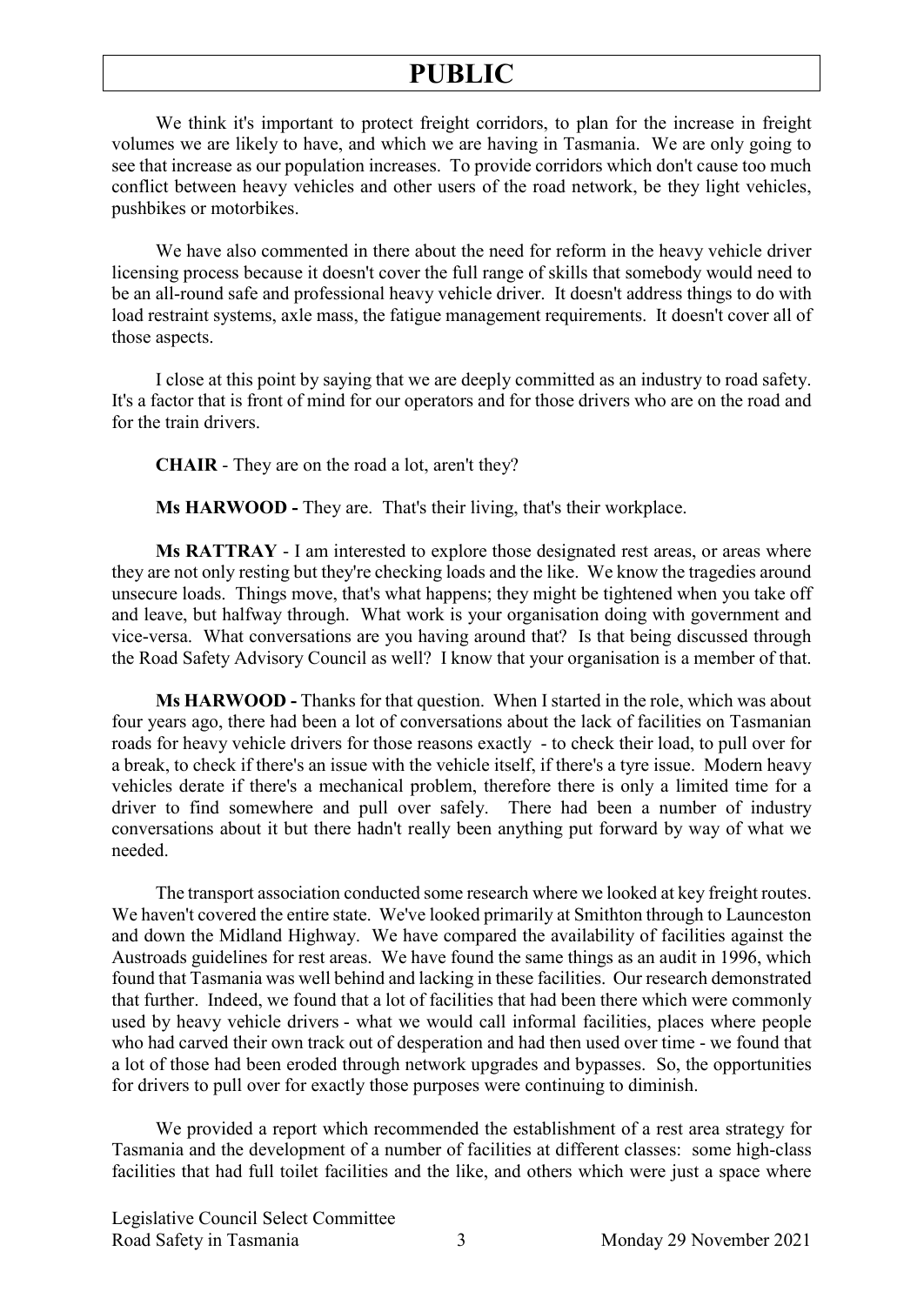somebody could pull over for a break or to check a load. Those recommendations were adopted and the minister, Mr Ferguson, released that strategy on the 20 November last year. That information I have provided to the Road Safety Advisory Council. With the launch of the strategy there was also an announcement of \$4 million from the federal government and one from the state government to advance facilities. We know that there are some of those in the planning stages, some of them have designs done but I don't have a time frame of when some of these will be done.

I also know that a lot of roadworks activity would have already been planned and I appreciate, now, the lengthy time that it takes to get something included in some of these plans.

**Dr SEIDEL** - I will follow up specifically on this. From an industry point of view, I would imagine that is one of your priorities, isn't it?

**Ms HARWOOD -** Yes, it is.

**Dr SEIDEL** - You talked about your workforce, an older workforce now as well. They suffer health issues. You talked about fatigue management, but if you don't have designated rest areas with facilities and that are well lit I would imagine in the middle of the night to make sure people can check their load, it doesn't make any sense to have the plan that probably is not going to be implemented any time soon.

**Ms HARWOOD -** It is very frustrating for drivers as well because we have been telling them we have done this research and you have been heard, but they are waiting to see things and they are continuing to see facilities that they did once use become less available. It is really important. Not all of them need to be really full-on. They just need regularly-spaced areas because you don't plan when you are, all of a sudden, going to be extremely fatigued and needing to stop. If you at least know that there is going to be one in 15 kilometres or 10 kilometres you can make it that far, but if you are guessing and it is two in the morning and you are trying to work out where the next place is, it is a poor situation indeed. Yes, it is a priority for us.

**Ms RATTRAY** - Is it a priority for Government? That is the question.

**Ms PALMER** - Not if only \$5 million is being allocated.

**Dr SEIDEL** - Basically you are an essential service now, aren't you?

**Ms HARWOOD -** Yes.

**Dr SEIDEL** - If supplies chains are being held up then we know where the problems are worldwide now, so it comes as a cost.

**Ms HARWOOD -** It plays in together as well, the regulations on drivers for meeting their fatigue obligations, quite apart from them needing to rest when they need to, that is a separate matter to the regulations. If they are missing a rest break that is mandated under their work-rest hours, then there are quite severe fines applied to drivers for that. If they are unable to find a location, it is really grossly unfair.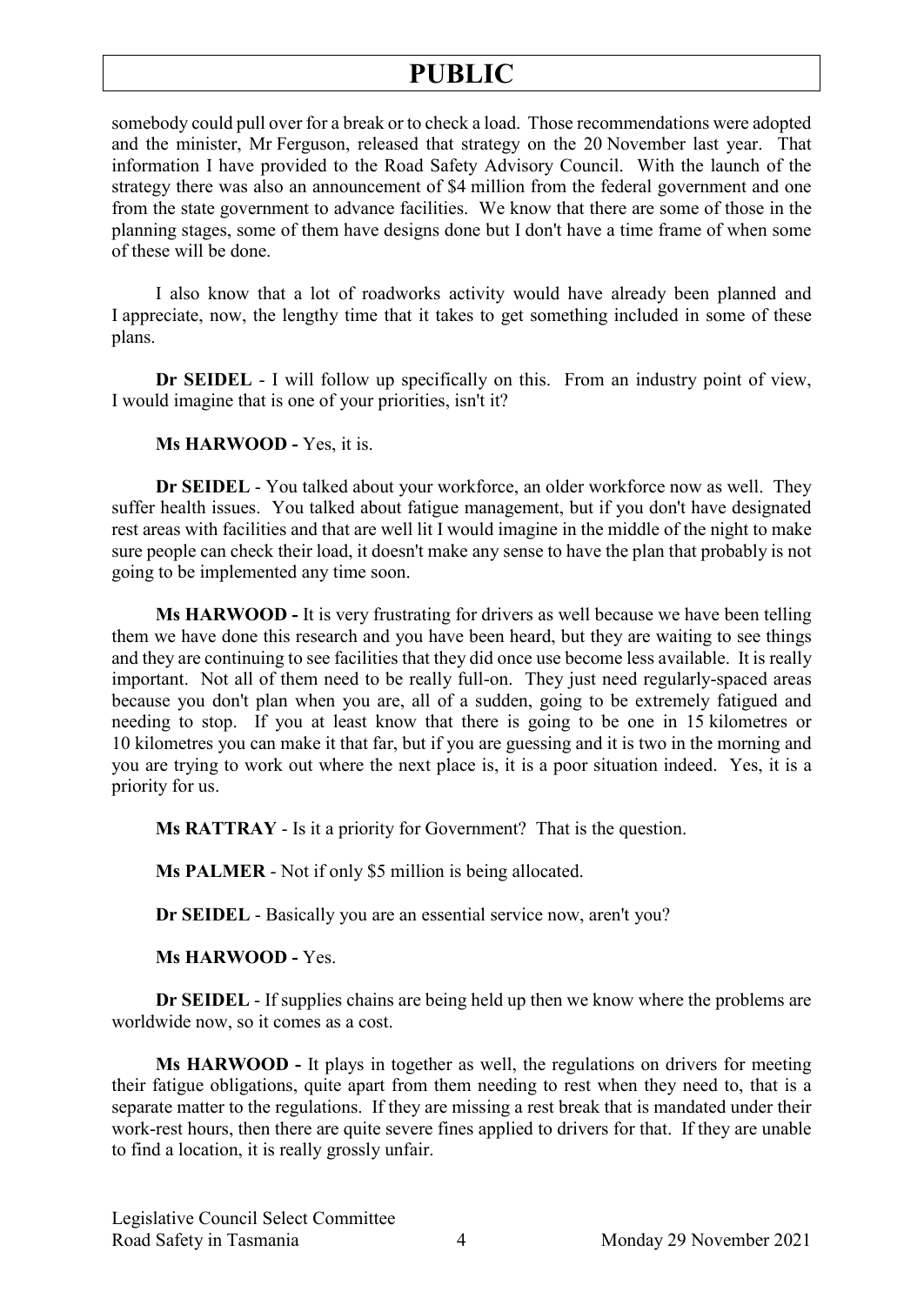The comment that you made around there being only that allocation for it, the commitment that we have had as well as those projects will be integrated within future infrastructure developments so that they are not needed to be a separate allocation. Some of the ones that we really want done, the more serious ones, the bigger ones, they will require significant investment.

On the Bass Highway between Deloraine and the Birralee turnoff is a really strategic area for capturing a large volume of drivers. In each direction our recommendation was that a large facility be built on either side of the road that would accommodate 20 heavy vehicles and have toilets and parking and that type of thing, and that is going to be a cost. I don't know that that funding has been found or that it has been allocated. We would probably need to look to some of the federal grants programs that are available to assist with those facilities. A lot of the smaller ones could be improved even through maintenance.

**Ms RATTRAY** - Those conversations around additional funding and funding from the feds, has the Road Safety Advisory Council been supportive in that approach? Is that something they have been on board with? Is it just the industry trying to make its own voice heard through this?

**Ms HARWOOD -** To the extent that the initial \$1 million was approved through the Road Safety Advisory Council then, yes, they were supportive of it.

**Ms RATTRAY** - To identify those -

**Ms HARWOOD -** No, that was for the first rest areas that were announced to be developed. That includes one at Howth, for example, which will be quite a large facility. Yes, they were supportive of it.

**Mr WILLIE** - Following on from the rest area. Your submission around heavy vehicle drivers as first responders is quite shocking. The stat that you provided of 75 per cent of drivers saying they had been a first responder for 30 minutes until professional help had arrived was in the Northern Territory and Western Roads Federation. Have you any idea on Tasmanian statistics?

**Ms HARWOOD** - I don't. I am really interested to implement that survey here as well. Anecdotally I know that drivers tend to be first responders more often than not in terms of these incidents. I also know that often they are quite concerned before they get out of their vehicle about what they are going to be confronted with and exactly what they are capable of doing. The other bit that concerned me was the lack of intervention back in their workplace and they were just told to keep going.

**Mr WILLIE** - Post-traumatic stress.

**Ms RATTRAY** - Harden up and get on with it.

**Ms HARWOOD** - Just not even acknowledging it, I felt.

**Mr WILLIE** - Is your plan to do a survey like that for Tasmania -

**Ms HARWOOD** - Yes.

Legislative Council Select Committee Road Safety in Tasmania 5 Monday 29 November 2021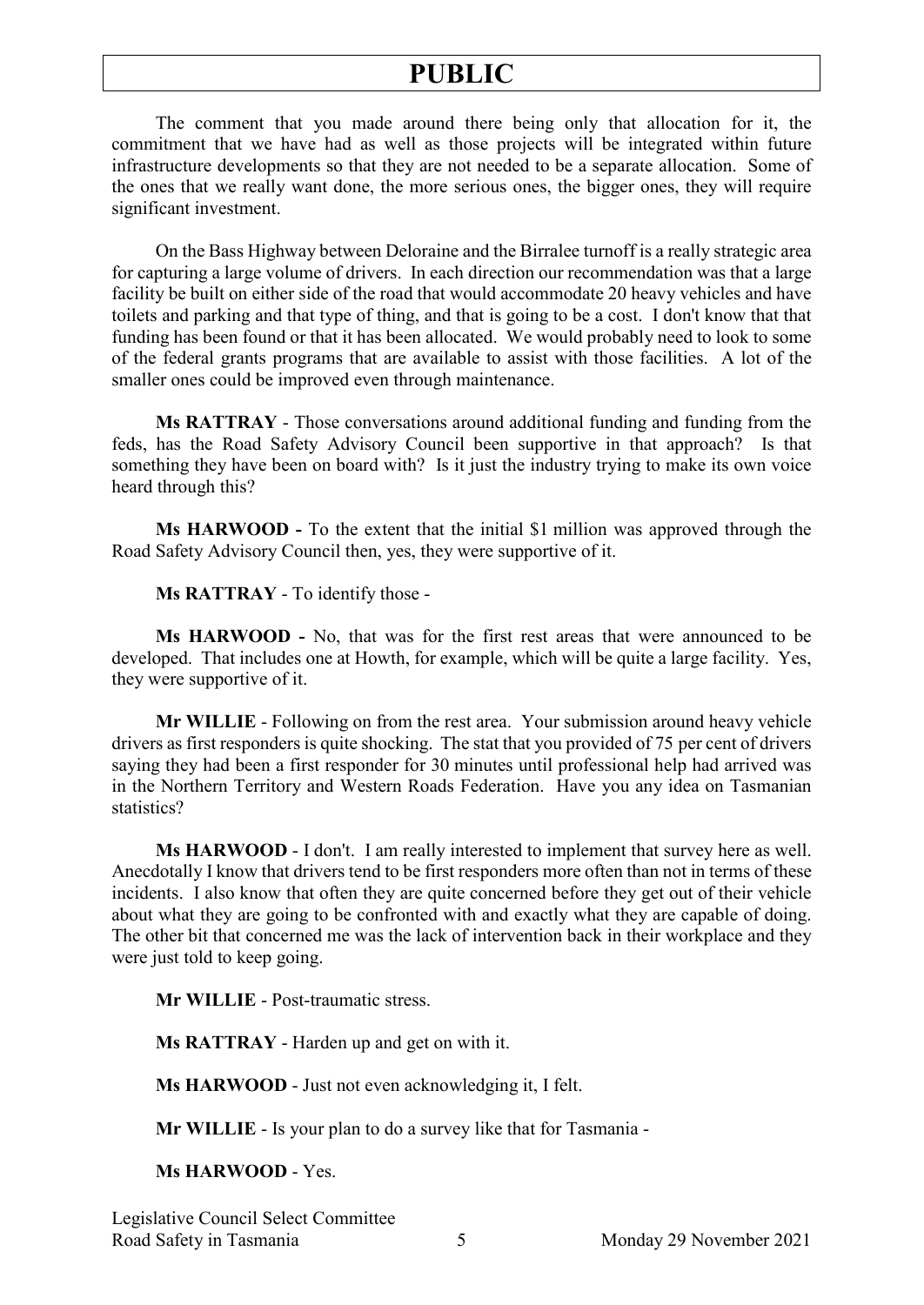**Mr WILLIE** - And then potentially have an evidence base for the pilot program for posttraumatic stress support and that sort of thing?

**Ms HARWOOD** - Yes, the Northern Territory Road Transport Association is completing its report at the moment. I wanted to learn from their survey questions and how they had structured it to work out whether it was right for us to go ahead and replicate that here.

**Mr WILLIE** - Are you aware whether transport employees have reporting mechanisms for this sort of thing in Tasmania?

**Ms HARWOOD** - Certainly the ones who make up my board do. They tend to be larger operators. I think it is something that we will find in larger operators and maybe not so much in the middle-sized or smaller ones. From the Transport Association's perspective, it is another area where we may be able to contribute and assist them with their systems and their processes and their awareness of this.

**Mr WILLIE** - I was quite shocked to read that in the submission and thought it is an area that deserves further exploration and thought for drivers. I imagine every day they go on the road they see bad behaviour and the potential risks worry them -

**Ms HARWOOD** - I heard a quote from somewhere several years ago. I think it was around one of the memorial events. It might have been the Takata one or somewhere like that. It spoke to a degree of unresolved trauma within the transport industry as a result of all the things that they see all the time and the near misses and the stories that every driver has of things that they have seen.

**CHAIR** - And the cars coming towards them as if they are going to veer in front of them.

**Ms HARWOOD** - If they are going to go back on the right side of the road and then trying to work out what do they do.

**CHAIR** - Some of them do it on purpose, don't they? That must be terrifying.

**Ms HARWOOD** - That's correct.

**Ms RATTRAY** - Chair, it's not a question but I shake my head at the number of people who don't give way to heavy vehicles when they don't have enough room to come around a corner, particularly on narrow pieces of road. They just head straight into the corner and don't back off and the heavy vehicles can't get around.

**Ms PALMER** - Following on from the comments just made, I wanted to open up the conversation around suicide. I can think off the top of my head of so many accidents where the death is put into the road toll but it is a death by suicide. I wanted to know a couple of things. Do you think that should be included in the death tolls we have each year? I am really interested to know the data around it. I haven't been able to find it as yet. We look how the death toll has plateaued over the last 10 years but is some of that attributable to a mental health issue rather than a road safety issue? Those stats are put into the road toll. They are associated to heavy vehicles when perhaps we are looking at a mental health thing, rather than dangerous driving.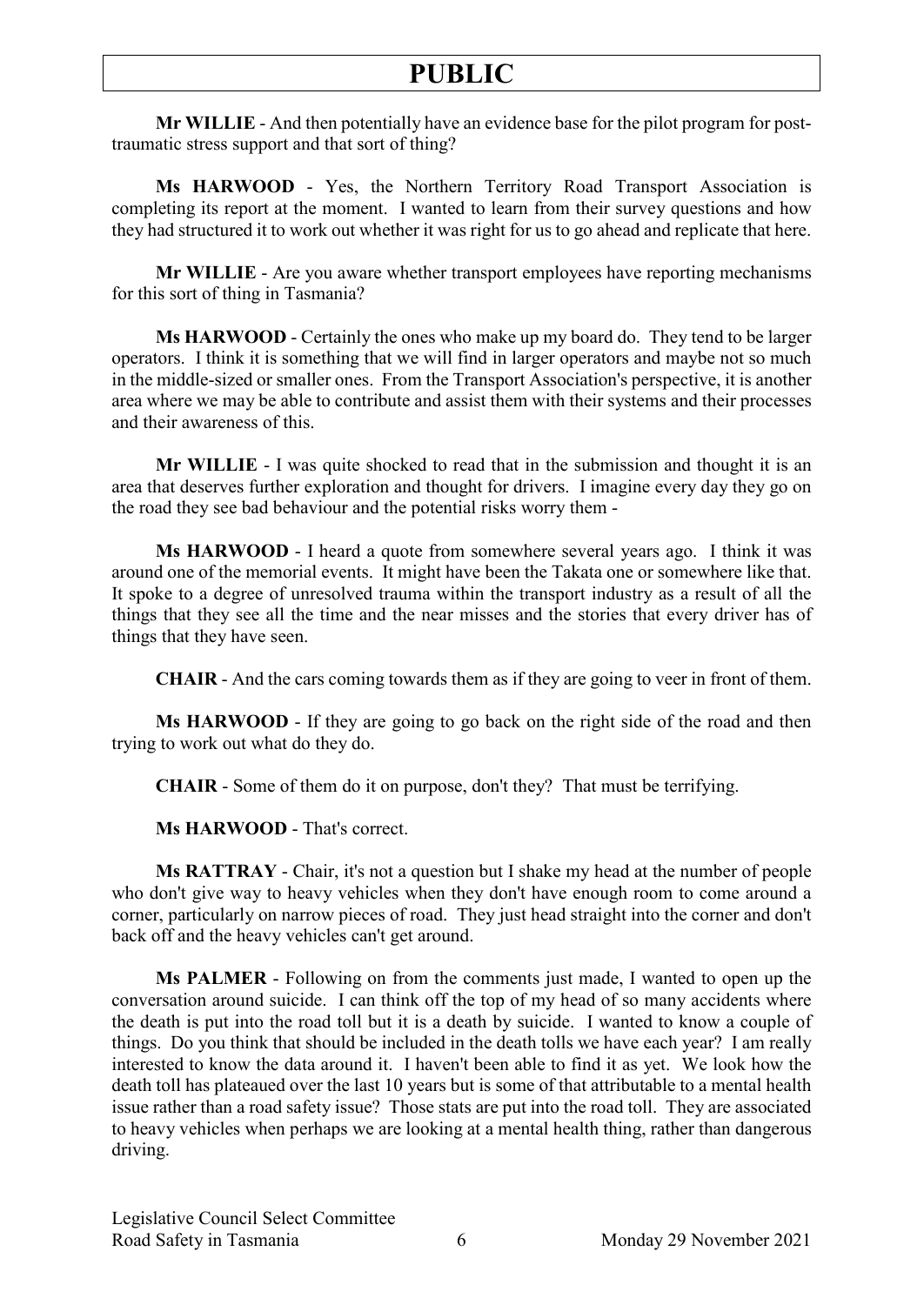I wanted to talk to you about. I can't even imagine the impact on your drivers with something like that. I wondered what the industry felt.

**Ms HARWOOD -** There are a couple of steps to that. First, is to have proper investigations about what has occurred in a road transport fatality involving heavy vehicles. The aviation sector has a dedicated safety bureau to investigate those accidents to try to understand and unpack all of the factors that have contributed. We do not see that with the road transport industry.

Second, yes, I think it is unfair that they are reflected as a road transport fatality. As I understand it, it is very difficult for them to be attributed to suicide unless there is evidence such as a suicide note or something like that. A lot of our indicators are that the numbers we have are probably underreported because the information is not readily available, unless it is determined through a coronial inquiry.

**Ms PALMER** - You made some points in your submission about people's attitude to heavy vehicles. Often in news reports it is 'the heavy vehicle collided with' and often that is not the case. Has your industry ever written to media to make a recommendation around broadcasting being aware of that language and making sure it is accurate? Media outlets really take on board those types of comments from how you refer to people with dementia, to how you refer to suicide, to whatever it might be.

I was wondering if you had gone to some of the news directors in Tasmania and said, 'Can you help with this?' It happens a lot in news rooms. People will come forward and say, 'Stop saying people with dementia are suffering. They are not suffering. The people around them might be suffering but they are not suffering. They take offence at being told they are suffering'. That type of thing. Have you thought about that or if has it happened and not been picked up?

**Ms HARWOOD -** We have not done that. I thank you for that as a suggestion. I definitely see that is a positive step that we, as the association, can take.

**Ms PALMER** - Yes, it would be worthwhile.

**Ms HARWOOD -** Even the words you have used, that was exactly the case quite recently. It caused a lot of upset and angst within the industry.

**Ms PALMER** - When we talk about the mental health of your drivers, that might be a subtle change that our community will pick up on. It could be a step in the right direction.

**Ms HARWOOD -** We have one of the lowest scores in terms of any thriving workforce in deaths. Mental health is a really big problem throughout the industry and physical health is also a challenge, the two being interrelated.

**Dr SEIDEL** - I am trying to understand the challenges of the industry. You might have a 'nice office', like a very fancy new truck but you still share your workplace with other people who use it privately, which might be a road. You are potentially paying a significant amount in taxes and licence fees and so forth to use that shared road. As an industry, do you think you have much of a say in how you can make that 'work building' safer? You have full control over the vehicles and I would imagine there are incentives to get more expensive and more modern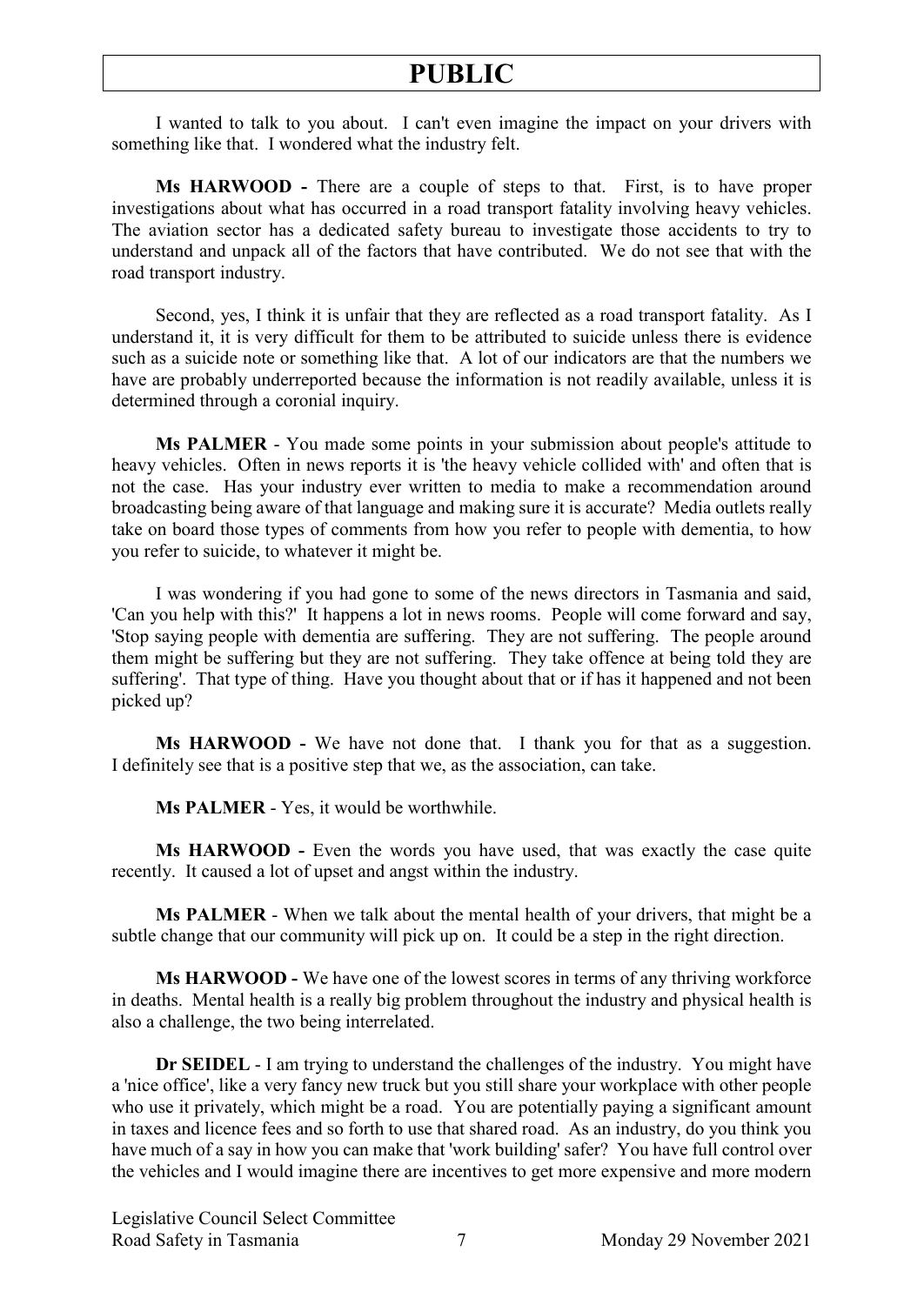ones. Yet, you cannot control anyone else on the road. We talked about the resting facilities. How much of a challenge is that for an essential industry that we all rely on?

**Ms HARWOOD -** It is a challenge. We do have some capacity through the black spots committee, for example, to provide some advice and some input. The Road Safety Advisory Council is another forum. Certainly, we make significant contributions to the cost of the roads. I think that the voice of people who use the road network, the voice of the drivers can be sometimes difficult to organise and to reach.

The short answer is that I do not think we do enough to influence.

**Dr SEIDEL** - I'll go a bit more specific then. Other organisations like the tourism council, for example, would be quite loud and say 'our roads must be better otherwise tourists won't come', and they typically get what they want - more funding or programs. You never hear that from your industry to a certain extent. Earlier we talked about attitudes when it comes to traffic and road safety, and so forth. Do you think it is time for a wake-up call almost, to say, 'We are an essential service, what we do is important, we are struggling. If we don't work, the country, the state is just going to fall flat, nothing is going to move.' What does it take for that wake-up call to occur so that you get the funding for places where your drivers can rest and so forth?

**Ms HARWOOD** - I guess the work that we did for the rest area strategy was a start on some sort of wake-up call. We do need to continue pushing that because some of those other matters are closely associated with the rest area aspect of it, as in we were pushing all sorts of things through that process also.

Whether it's time for a campaign? We are very busy with COVID-19 response at the moment as well but, yes, it probably is time that, as an industry, we flew our flag a little higher and reinforced the professionalism and the fact that the road is the workplace and should be recognised and treated as such.

**Ms RATTRAY** - More than a bumper sticker campaign.

**Ms PALMER** - It would be interesting if you can include in that campaign: look after these guys because they could quite possibly be the first responder if you are in a car accident.

**Ms HARWOOD** - Yes.

**CHAIR** - I have been reading in here about them being first responders and about some of the other training. Is there a suggestion that they have first aid training, or do they all have first aid training?

**Ms HARWOOD** - No, it wouldn't be as a matter of course that they have first aid training. That is part of the research that Western Australia and the Northern Territory were doing, to make sure that there was a greater emphasis on first aid training for truck drivers.

**CHAIR** - It must be difficult for truck drivers if they come across an accident or they have had a light vehicle crashed into them on purpose. I remember doing a first aid course a long time ago and it was 'if in doubt, don't'. That is one of the hard parts. With your truck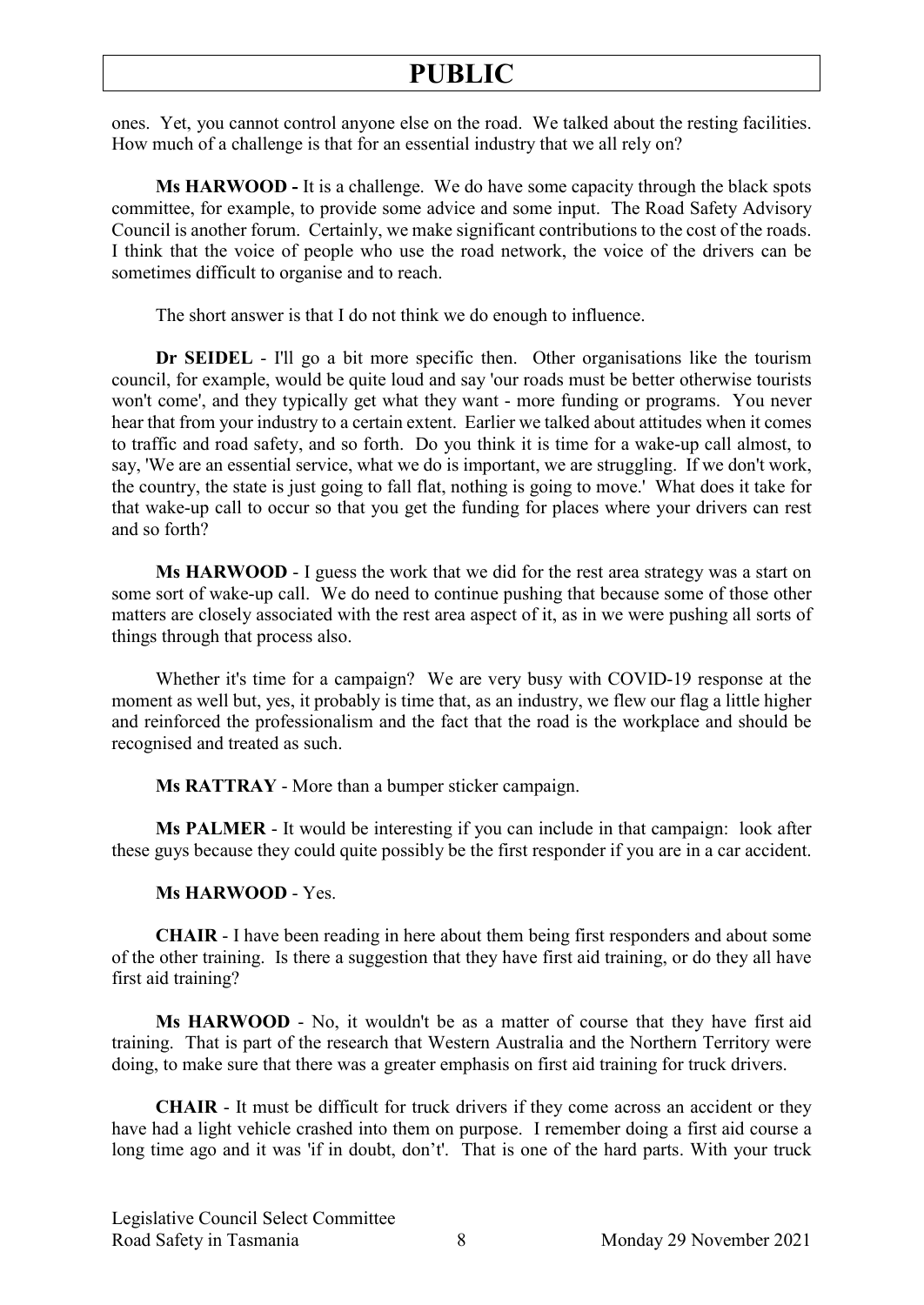drivers, I guess that is one of the difficult things for them - whether you could actually do something that makes it worse without the training.

**Ms HARWOOD** - I think that, by and large, drivers are like the rest of the cross-section of the community. If they feel that they could possibly render assistance, they would want to. I think there is also a proportion of them who don't want to go there and see what might be in front of them because they don't feel that they have the right capabilities. There might be a group of those that could be supported to feel more confident in going to render assistance.

**CHAIR** - And how long they're going to be there before emergency services arrive.

#### **Ms HARWOOD** - Yes.

**CHAIR** - The other question I would ask you, looking at the driver licences, it is mentioned about the multi-combination licence class and the heavy vehicle MRs, HRs and HCs, is the fact that they don't have to have a driver medical against those. Do you think even a self-assessment would help for those, something on a driver licence? We discussed that earlier with other people who were briefing, when you are renewing your licence. Do you think a self-assessment would be something to look to, even for those classes that don't specifically have to have it?

**Ms HARWOOD** - There needs to be more awareness and more education around it because it is an expectation that a person would declare if they had a medical condition that breached any of those driver medical standards. But I'm not sure that people are aware that they need to do that or even what conditions would be a breach of those standards. The level of undiagnosed sleep apnoea within the driver community, from some national research projects, was identified as being very high. That is something where there should be programs to support drivers to get diagnosed for that, not so that they lose their jobs but so that they have some help.

**CHAIR** - They have appropriate medication or the help necessary?

#### **Ms HARWOOD -** Yes.

**Dr SEIDEL** - Does the industry, then, support compulsory medical assessments? Is it already happening now, knowing that it is very limited what is being asked and how it is being asked in those compulsory driver licence assessments?

**Ms HARWOOD -** A lot of operators in the industry embrace those and go beyond those medical standards through their industry accreditation models. They will do broader medicals, they will do annual medicals, they will meet TruckSafe standards, for example. The question around whether industry would embrace a mandatory medical, I think some would. Some would also see that as an additional cost and an additional problem for them to overcome to stay in the industry.

**Dr SEIDEL** - Do you have an idea of how much it could cost for this to be like an annual health check, as it would be in other industries like the mining industry, who do that on a regular basis?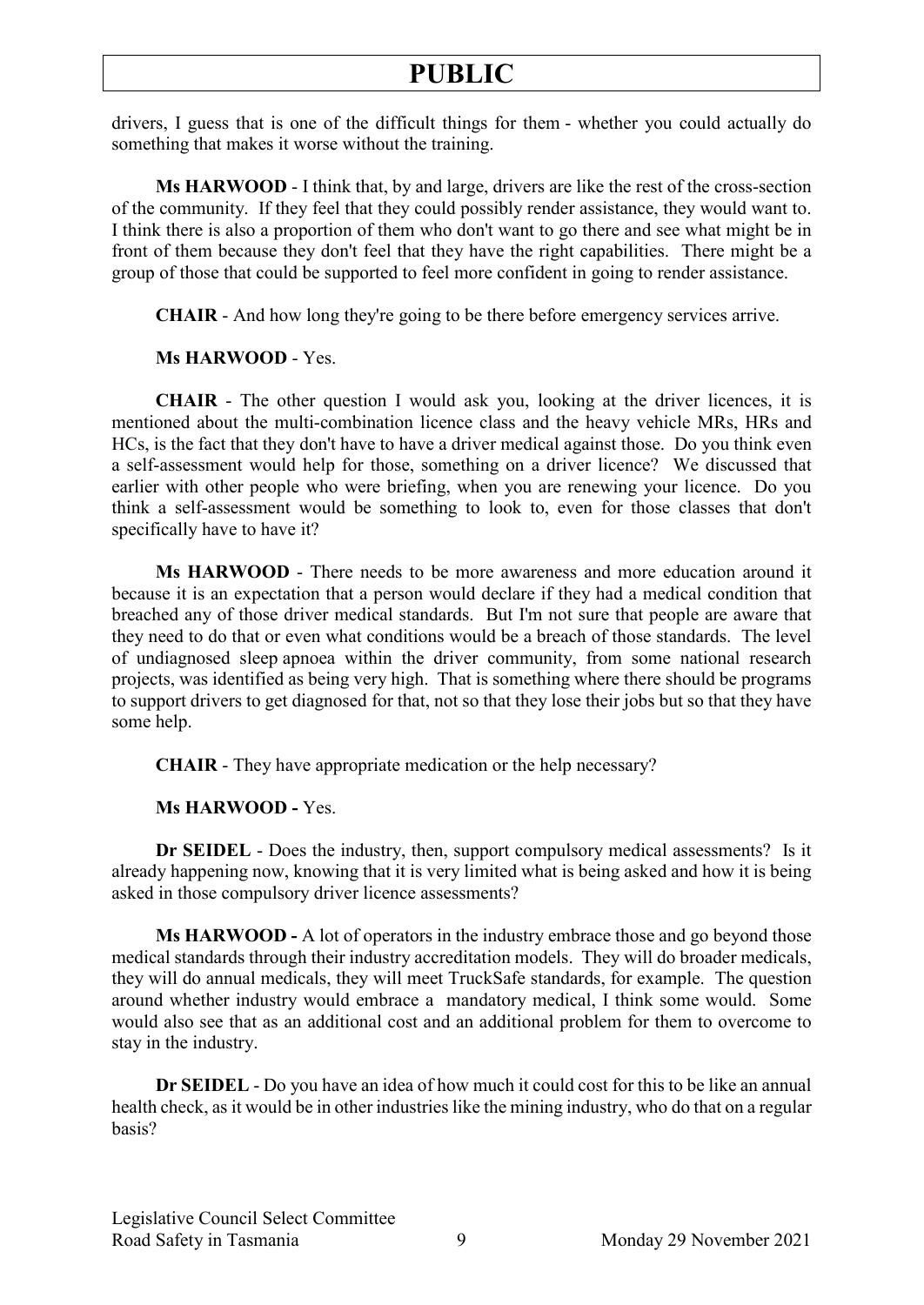**Ms HARWOOD -** I don't know. The cost of, say, the driver medicals to a workforce health assessor or somebody like that are probably around the \$200 to \$300 mark. Then there's the wages for the person and the time they are not working. I'm not sure of everything that would go into costing up what the real cost of doing that would be.

**Dr SEIDEL** - If cost was not an issue, would it be more accepted by the industry?

**Ms HARWOOD -** I think so, yes, because ultimately all employers want their drivers to be safe and healthy, and to know if there are some undiagnosed health conditions.

**Dr SEIDEL** - Even time away from work for the day to have the assessment done, let's say that would be work time, would it be something for the industry to consider?

**Ms HARWOOD -** I think industry would consider that, certainly.

**Ms RATTRAY** - There is such a shortage of heavy vehicle drivers now that companies are desperate to get a driver and perhaps that's one of the impediments.

Michelle, regarding the recommendations in your submission, you talk about the TTA recommending programs for Tasmania to support truck drivers. You mentioned already that there are aspects of obtaining a licence that are not covered. Can you expand a little bit on that?

**Ms HARWOOD -** Yes. In terms of the driver licence, we know that that is a very minimum skill set, focused around -

**Ms RATTRAY** - Three or four days?

**Ms HARWOOD -** Three at the most, I would suspect. It is a very minimum standard. It is to the Austroads standard, which only applies in, I think, three states but it is a national competency framework with pre-developed test and assessment instruments the providers use. They do what they need to do to meet that framework but it doesn't include things like load restraint. Load restraint is something that is particularly important and can have a big impact on road safety, in the light vehicle fleet as much as in the heavy vehicle fleet. But, obviously, anything that goes wrong with a heavy vehicle can have much greater consequence than light vehicles on many occasions.

The nod to load restraint in the current heavy vehicle licensing model is the requirement to be able to tie two different knots. You would know, Tania, that knot tying is not really such a load restraint control. There are so many other aspects around load restraint that need to be addressed in terms of the size of the load, where it's sat on the vehicle, how many straps are required to restrain it adequately. These are all determined through engineers and there is a load restraint guide that sets out all of that information.

For a driver to be aware that there is this book, there is this guidance note, there are these resources that give them instruction around the level of engineering restraint required for different types of loads is really important. I don't think we are adequately preparing people through the licensing system for work in the industry. That is being picked up by the employers who, of course, have a workplace health and safety duty to make sure that people are safe for their workplace but -

Legislative Council Select Committee Road Safety in Tasmania 10 Monday 29 November 2021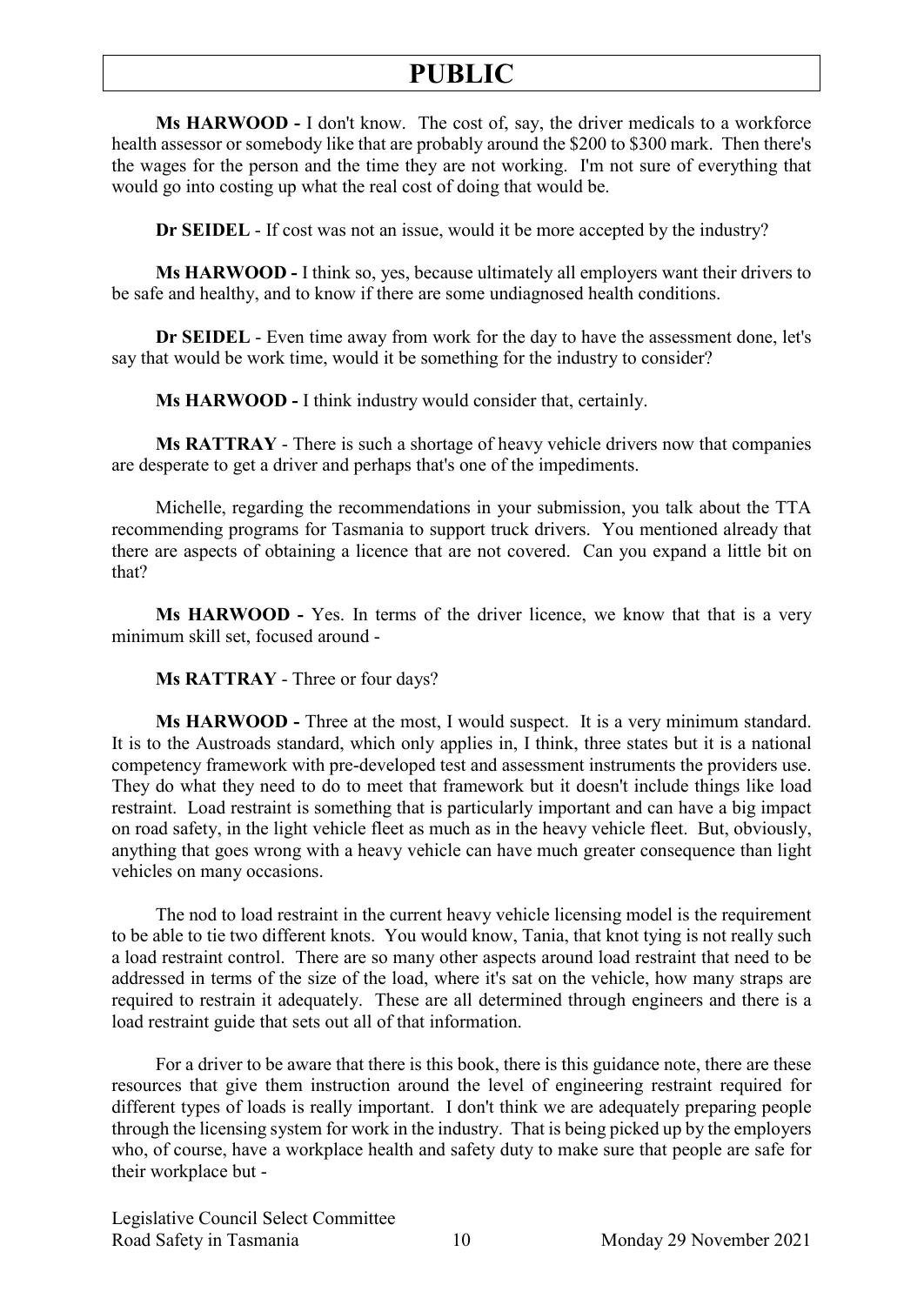**Ms RATTRAY** - It is a chain of custody responsibility.

**Ms HARWOOD -** Yes, it is

**Ms RATTRAY** - Nobody uses knots to tie; they use ratchet straps.

**Ms HARWOOD -** Yes, that's right.

What we have been advocating is what we call an HVDL plus model. At the moment we can't change the licencing system. We are participating in the Austroads review; we believe it needs to be changed. We believe it should be based on developing people appropriately for the industry. We could then do away with some of the age restrictions. Just because you have held a heavy rigid licence for 12 months doesn't mean that you have been driving it, but you are eligible to do your next licence upgrade. We would like to see a review of that.

In the absence of that, industry is picking up and providing training for people who have just got the licence but haven't got the experience. We are proposing that and trialling it now. We have our first group. Hopefully we will start next week. We will take them through load restraint. We will show them how to fill in their work diary. We will tell them what to do at a weighbridge, what a compliance person is looking for. We will explain all of those aspects of the tasks of the industry to them. We believe that we are doing a better job of developing people.

**Ms RATTRAY** - You need to have industry on board. Not everyone has a prime mover with a load that they can have access to. It is going to be in the industry's benefit to have people properly trained. Do you agree?

**Ms HARWOOD -** Yes, I agree. For that reason, our members on the north-west coast are using a different transport business every day over an initial five-day period. They will provide their health and safety people or trainers and they will provide resources. We are picking that up. Then they will each take somebody for a week and give them some driving experience.

**CHAIR** - Can I ask you about speed limiters? Do all trucks have speed limiters? Or is there a percentage? Do they have to have it or is that up to the individual owner as to whether the trucks have them or not?

**Ms HARWOOD -** It depends on their year of manufacture. There was an Australian design rule. I think I put it in my submission and I don't want to quote it in case it is wrong. They are required to be speed limited to 100 km/h. Some businesses speed limit theirs to below that and others that are operating under permit also need to be speed limited below that. The A-doubles, for example, are speed limited down to 90 km/h or 95 km/h.

**Mr WILLIE** - Does that include going down a hill? On the way here, I was following a truck. I got to an overtaking lane and I am sure it was doing 110 km/h.

**Ms HARWOOD -** They can over run the speed limiter down a hill but it should not be 110 km/h. The most it should be is 102 km/h or 103 km/h. If it is a one of the larger fleets they will have a speed monitoring system within it as part of the telematics. There will be an alert sent to their fleet scheduler that there has been an over speed.

Legislative Council Select Committee Road Safety in Tasmania 11 Monday 29 November 2021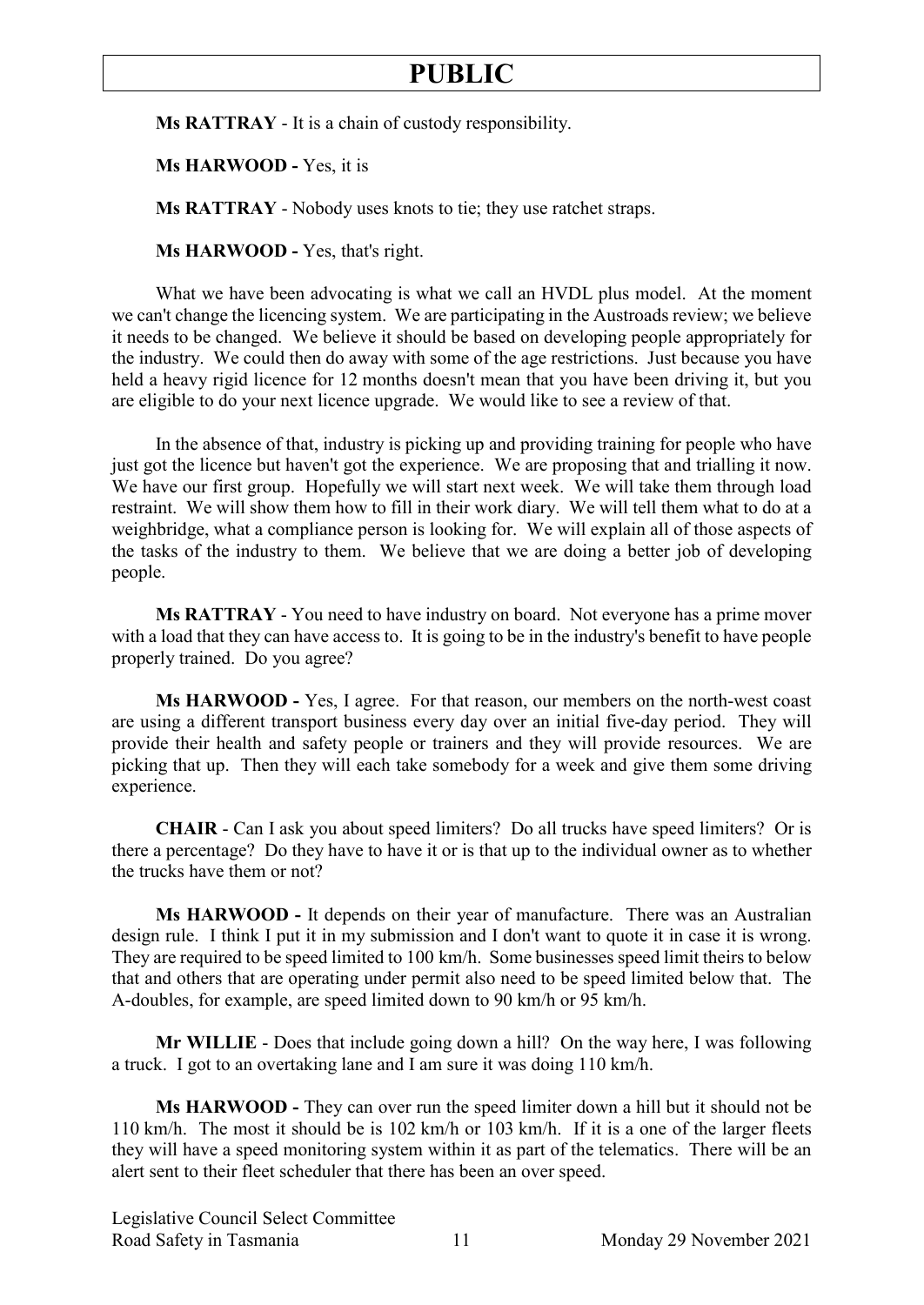**Ms RATTRAY** - There will be a 'please explain'.

**Ms HARWOOD -** There will indeed be a 'please explain'. Yes, they can over run on downhills. The driver should really be managing that.

**Ms RATTRAY** - It is called a brake.

**CHAIR** - They can override it?

**Ms HARWOOD -** No, they can't override it.The question is very valid. Some people may tinker with the settings in a speed limiter model. That can be determined. Roadside inspectors can do a check of that. Tampering with the speed limiter does occur and is, quite rightly, a high-level offence.

**Ms PALMER** - We have heard a lot today at the public hearings about the education of young drivers, L-platers and P-platers. I was wondering if you felt that your industry was well represented in ensuring that our 16-, 17- and 18-year olds are aware of how long it takes for a truck to brake and what it needs to turn a corner, and what have you.

**Ms HARWOOD -** I think that we are not. When I went through the online knowledge test, I think there was only one question for novice drivers that related to heavy vehicles. I understand that there are some reviews occurring and that there will be some more questions. But no, I don't think there is adequate information in there at all, particularly around truck blind spots and understanding where the heavy vehicle driver can see you. You see a lot of people: here's the truck; here's the car travelling along like that and the driver can't see the car. It's just the operational limitation of the heavy vehicle. When I became aware of that I never wanted to travel in my car in that blind spot.

I think greater education for young people is really important around sharing the road with heavy vehicles. That is why the safety truck, as one example, provides a virtual reality experience for anybody to see things from the truck driver's perspective. I would really like to see more of that type of education, which appeals to young people and is accessible for them. Also, yes, I'd definitely like to see more attention given to that in the training given to new licence holders. That then extends into who is training them and the awareness that their parents or others might have in their understanding being around heavy vehicles.

**Ms PALMER** - Is the truck that you bring to Agfest brought in from the mainland?

**Ms HARWOOD -** Yes. It is a national resource. It is called SafeT360. It is organised through the Australian Trucking Association. We have secured bringing it to Tasmania for Agfest. We had industry assistance and we had sponsorship from our members, from the shipping companies and from transport businesses to bring it here. We also had a grant from the Road Safety Council, which was a small amount to assist with having it here for that time.

**Ms PALMER** - What would you think about it coming a week early or staying a week late and moving around the state and having all years 11 and 12 -

**CHAIR** - Places like Civic Square, up at the Silverdome, different places.

Legislative Council Select Committee Road Safety in Tasmania 12 Monday 29 November 2021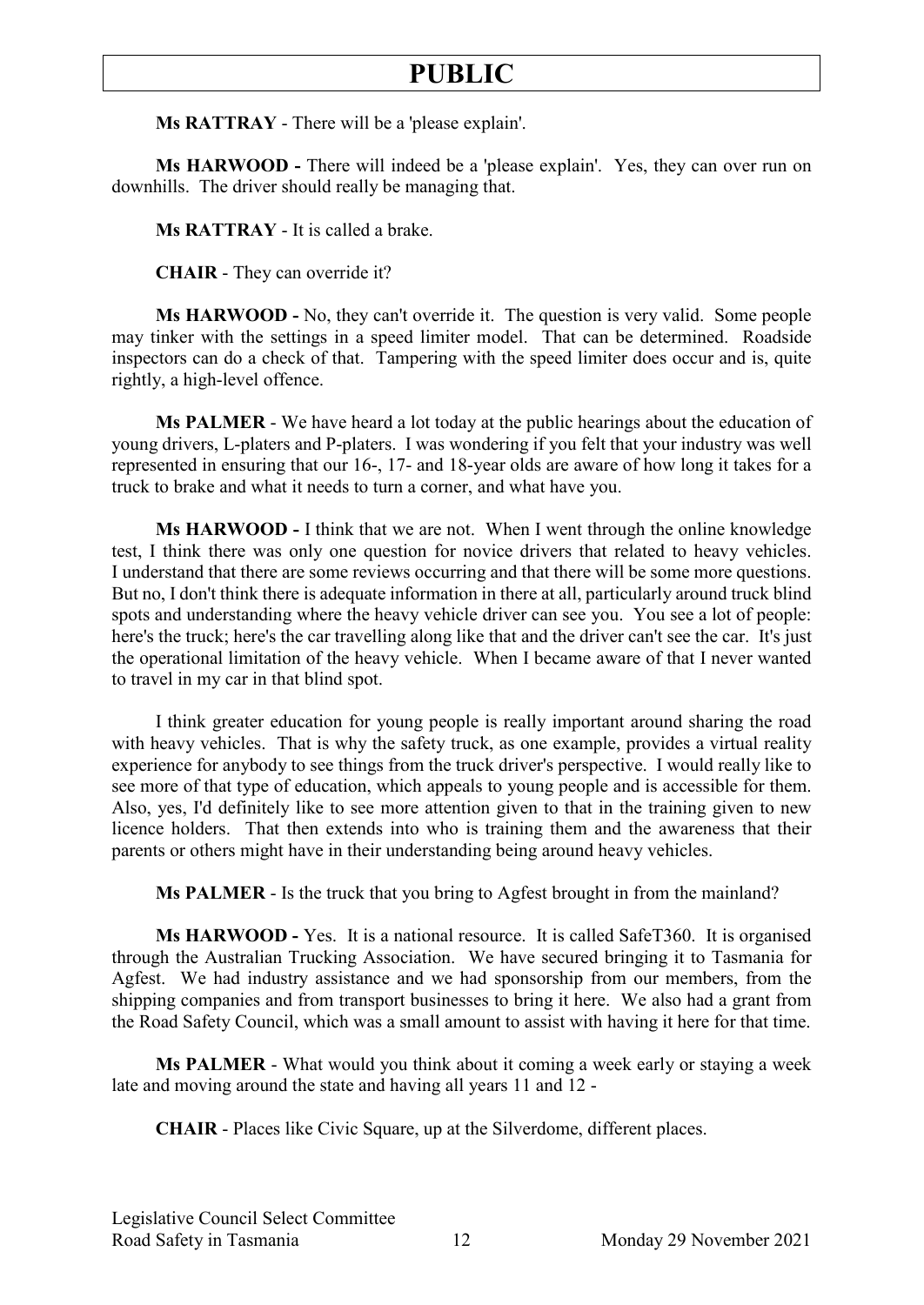**Ms HARWOOD -** That was my plan. I had spoken with colleges and schools and they were very keen to have it there. In the end, it wasn't available through the Australian Trucking Association. It had been booked for somewhere else and it just didn't work out. I resolved that it would be here for an extended period and we would do school visits because that is really the way that we will start to turn people on to understanding this.

**Ms RATTRAY** - It mightn't be booked out for August, if you get it for August.

**Ms HARWOOD -** That's it, yes. I had put in a request for the earlier time frame but I will change that.

**CHAIR** - Your submission was fabulous, particularly in that you had the recommendations after each of the issues that you had. Making suggestions is very helpful when we are putting our recommendations together to help the industry. That was really great. We appreciate you coming up today and giving up your time to speak with us. Thanks so much.

**Ms HARWOOD -** Thank you all for that opportunity. There is a raft of things to do. It was quite challenging to summarise it into some key themes in the submission. Thank you.

**CHAIR** - It was a great submission. I particularly liked that after you had given us the problems, then you actually gave us some recommendations which was very helpful. Thank you very much.

#### **THE WITNESS WITHDREW.**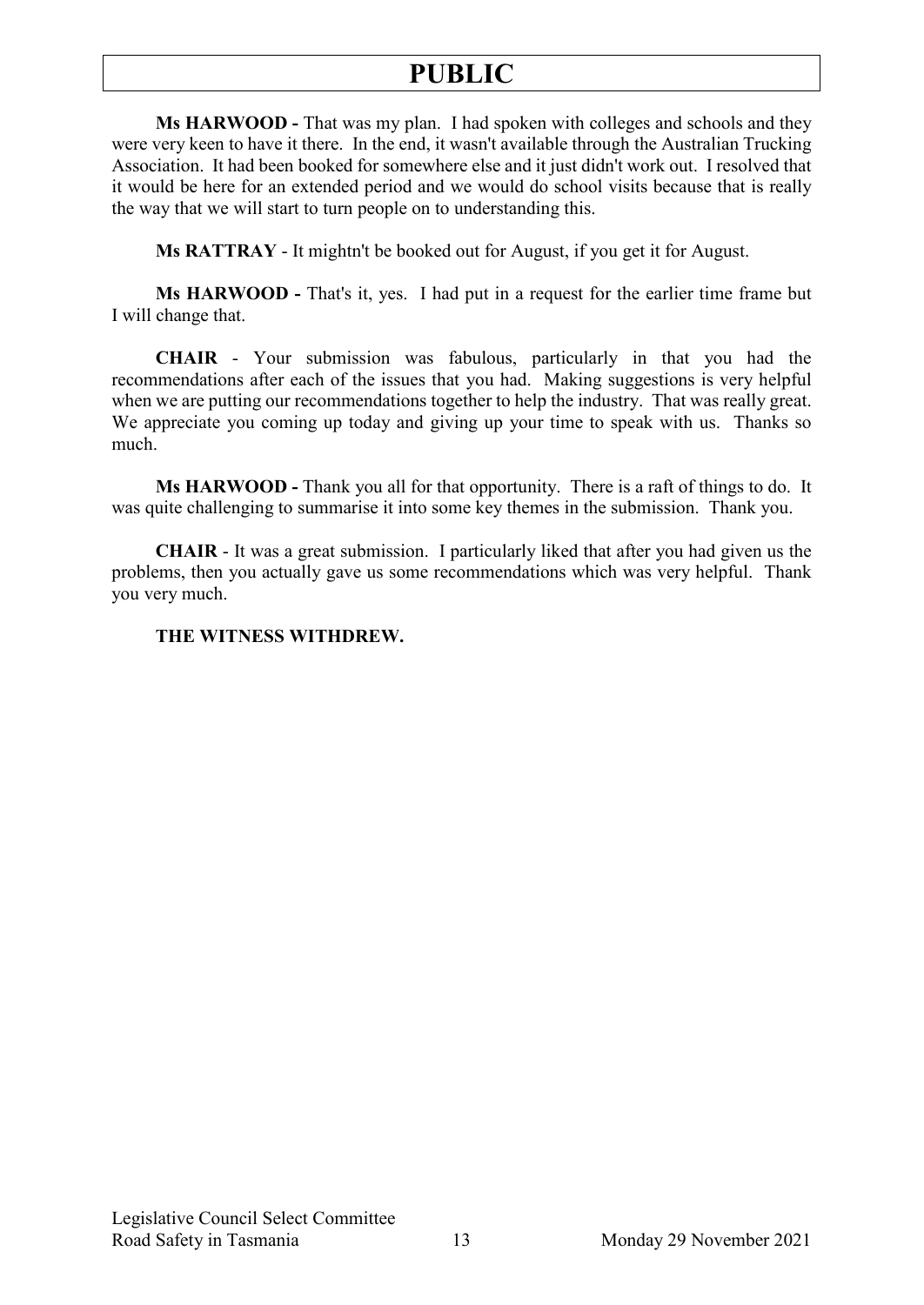#### **Mr MALCOLM EASTLEY**, WAS CALLED, MADE THE STATUTORY DECLARATION AND WAS EXAMINED.

**CHAIR** - We are taking sworn evidence. We appreciate you coming in today. All evidence taken at the hearing is protected by parliamentary privilege in this room but anything you say outside the room may not be afforded such privilege. The evidence you have given is being recorded by Hansard and will be published on the committee website when it becomes available. If there is anything that you want to say that you don't feel you would like to go on the public record please let us know, but obviously anything that is not public we cannot really use in recommendations. If there is anything though that you would like to say but you do not want it to be public just let us know before you do and we certainly can at least get an understanding. The procedure we normally follow is if you would like to speak to your submission and then we can ask you some questions, and we have allowed half an hour.

**Mr EASTLEY** - Thank you very much. I appreciate the opportunity. I have been intent on keeping the submission I made quite simple and concentrate on three particular avenues which I believe are the principal ones causing the problems. However, since Rosemary announced the inquiry, a couple of public announcements have been made by the chair of the Road Safety Council, and by the ex-chair RSAC, regarding speed limits. I am not very happy about that but the issue should have been dealt with years ago. There was an inquiry chaired by Greg Hall which looked purely into the speed limit issues. I have some further printed evidence, if you will accept it?

**CHAIR** - Absolutely, quite happy to.

**Mr EASTLEY** - I have been promised a meeting by the chair of the RSAC and the manager so that we can fully explain the problems with the Cameron report and why it was so dangerous, basically, and didn't give the results that they intended. The basic problem there is that it was completely back to front. There was a complete misunderstanding by the RSAC about the processes involved in the research. The issue is that the trials of any research are what is the scientific result. It is there to judge whether the research itself is robust. What it pointed up was that the work by Max Cameron was deficient in some ways. When it was released there was no transport representative on the RSAC so it fell to me. I was the only person ever to talk to Max Cameron about the shortcomings of it.

From a transport industry point of view, if they were successful in dropping the average speed limit from 85 down to 80 - the average speed on country roads is only 85 under the 100 limit - that would have meant a 6 per cent increase in time costs. Paid at the end of the day that becomes 10 per cent when you have overtime costs. On top of that they were under the impression that going slower reduces fuel costs. In the case of trucks on hilly country that is just not true. Fuel usage is more evaluated by litres per hour not kilometres per litre which we use on straight running up and down the highway. There is probably going to be, or very likely going to be, a 10 per cent increase in fuel costs as well, and they weren't considered in the research.

The research assumed that there would be a five kilometre drop in average speeds across the board. We told them that was unlikely even at the early stages because the average speed is only 85, and dropping the speed limit from 90 to 100 would never achieve that.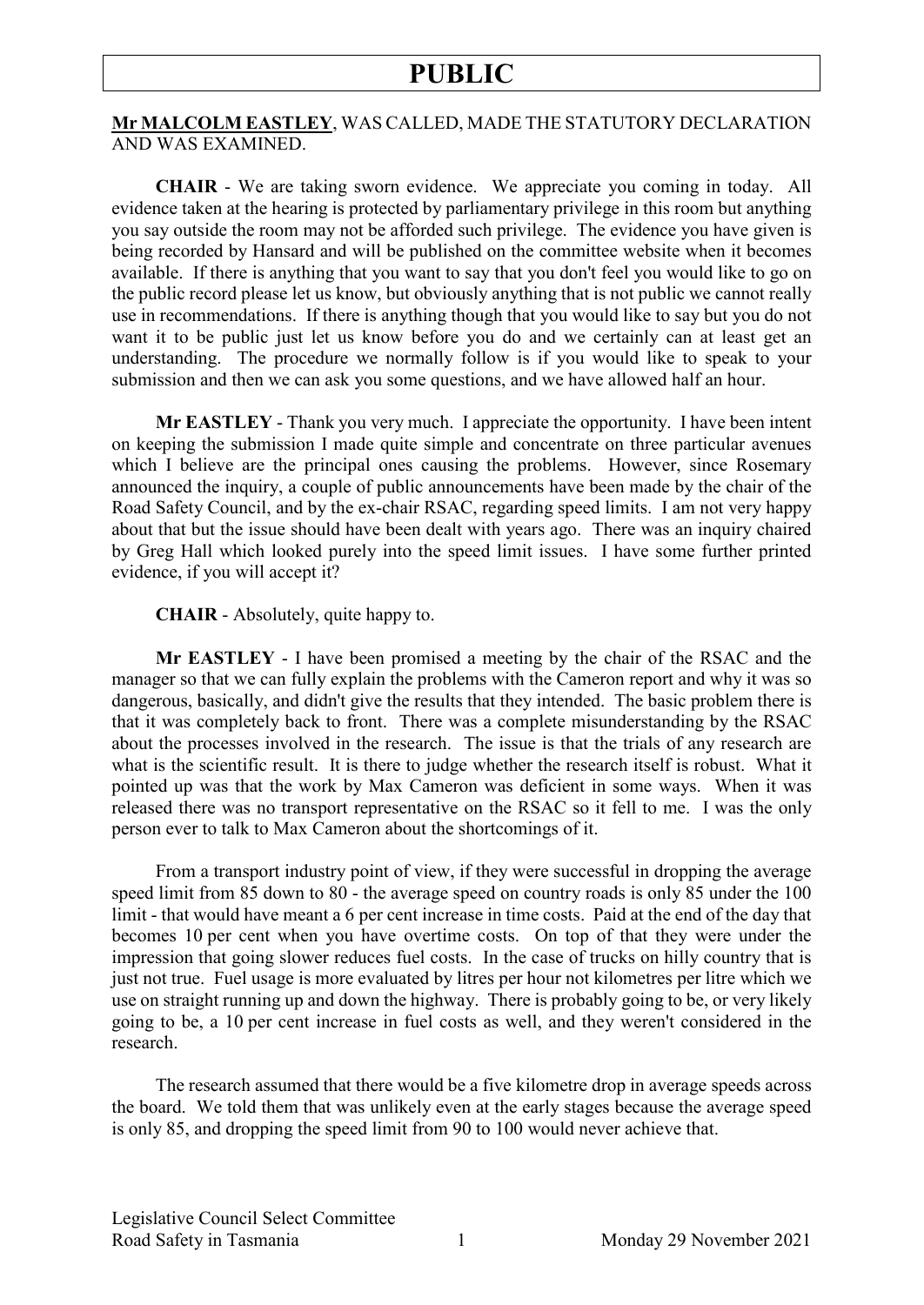When the trial results came in, it was more than clear that that happened. After you take into consideration the control area, which had a very small drop in average speeds, that measures the background issues, when you apply that to the results they got, the result was that in Kingborough and in Tasman the average speed dropped very slightly by about 1 km/h on straight sections but increased by 5 km/h on curved sections. What that meant was that instead of a 20 per cent reduction in crash costs which they were assuming, there was going to be a 10 per cent increase in crash risk, completely back to front. I will give a copy of this to you later if I may.

**CHAIR** - We can copy it as well.

**Mr EASTLEY** - Page 1 is the explanation of the problems with their research. Page 2 is straight from Cameron. It shows the expected benefit in crash costs across the different things they were going to do. The big one was going to be the speed reduction, and it did not happen, it went the other way. That shows just how drastic it was in the complete difference in what they were doing.

One of the problems they had was that dropping the speed limit in the research is based on what the average speed is and the average speed was only 85 km/h on country roads as measured by DIER and provided to Cameron. Cameron's calculations showed that the optimum average speed was going to be 86 which is about spot on with what you are getting with the 100 km/h limit. The RSAC people mistook the words 'optimum average speed' for 'speed limit', just a silly error and that appeared in their correspondence and all their activities. It is there in black and white. I have given you a copy of that.

Hopefully, this committee can hurry up the meeting with the chair. I believe I'm best placed to explain to them what their research meant. At the end of the day, Max Cameron was asked repeatedly to re-energise his arithmetic or withdraw the report. He refused to do that, and at the end of the day he just said 'it has been accepted by the RSAC and that's the end of the story.' Eventually MUARC withdrew that report. You will find no copy of it now on the MUARC website and it has been withdrawn from Max's own website as well.

I think the handling by MUARC was, I'm not afraid to say this, pretty terrible. They did not advise any other research people around the country as to what the trial results showed and what they had done. The council didn't deal with MUARC on the next issue; they went to CASRA in Adelaide. Adelaide had no idea and weren't told by MUARC or by the RSAC that there was a problem with the trial results shown. The recommendations from CASRA came down with the same background information that has always been used in the research. The only scientific research here now is the trial results out of Kingborough and Tasman. They are the only trial results done in Australia basically on that issue. It has been buried, basically.

The comments made by the people recently, including the chair, show that there is still a problem in the RSAC with data and with their understanding of how the research works. I am pretty upset about that because it involves a 10 per cent increase in death and in accidents. It is as plain as the nose on your face this issue should have been dealt with a long time ago.

The three activities I have tried to point out to you, one is that the two plus one construction on the highway between Hobart and Burnie basically, it's the Midland and Bass highways, has proved to be a problem with people mistaking which lane to be in. There is no doubt about that. It is not a new thing. I have given you a page -

Legislative Council Select Committee Road Safety in Tasmania 2 2 Monday 29 November 2021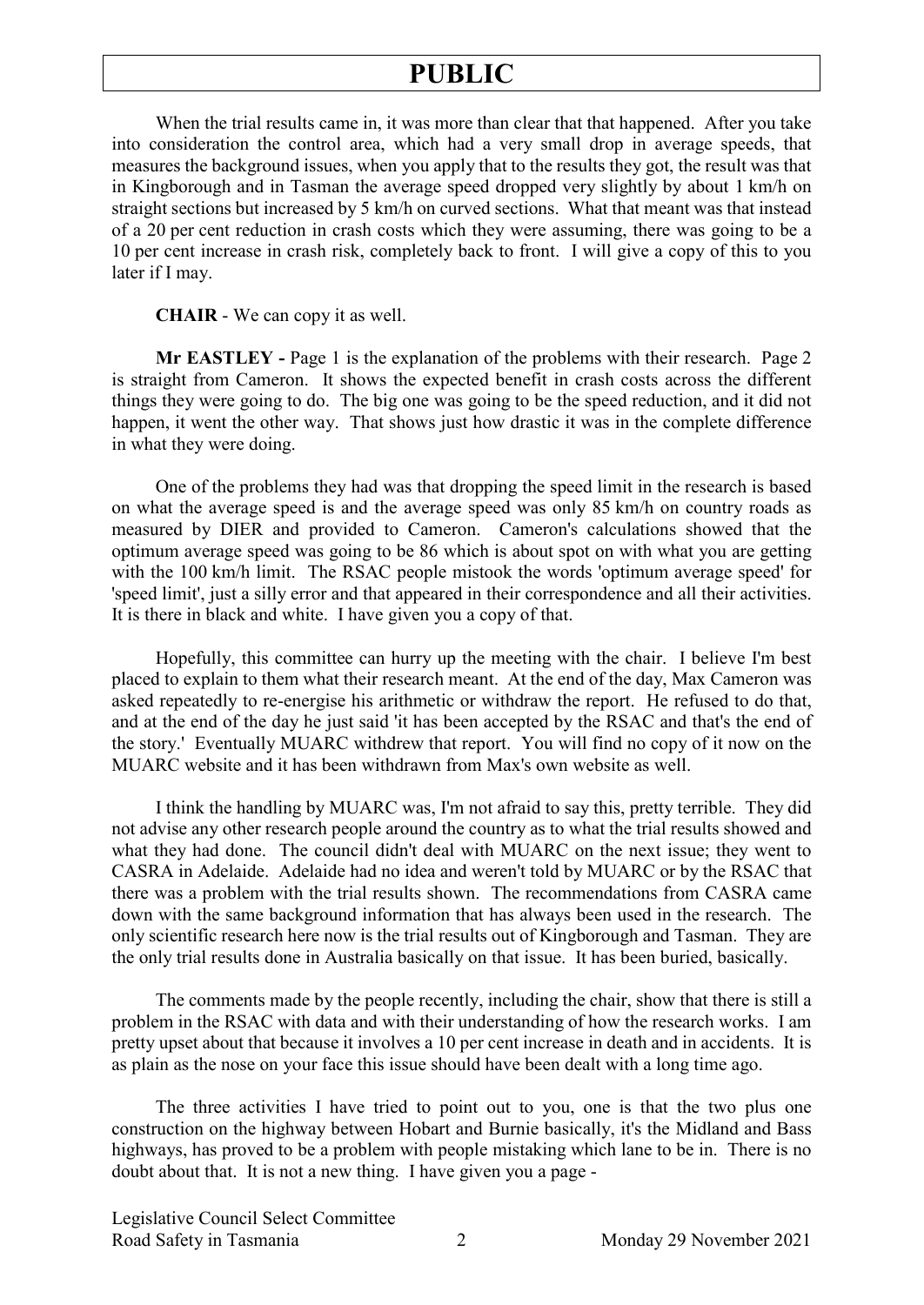**CHAIR -** I think the arrows help on those. We were talking earlier about when you go back to two lanes to actually have an arrow showing that the other lane is not yours, that it is actually coming back. Do you think there should be more arrows painted on the road to make it obvious to people that you are now on a two-lane highway?

**Mr EASTLEY -** Absolutely, Rosemary, not only more of them but bigger. They are not big enough basically.

**Ms RATTRAY** - And a better-quality paint, they don't last very long.

**Mr EASTLEY -** That is true.I will draw your attention to what they do in New Zealand. They have a problem there with a similar thing but their problem is that they have people from countries driving on the right-hand side as a major group of tourists. Everywhere they pull back on the road, they have those arrows but they also use yellow lines to denote the division between the two lanes.

**CHAIR** - Rather than white.

**Mr EASTLEY** - There is a convention, if you like, about the colour coding on roads. If you look at the new sections of road they put in, somebody in DIER knows what they are doing. You have got red on the left of you, where there is a dual lane you have got a white one which means you can overtake on that and there's yellow over there on the right-hand side. On the old lanes they only had white lines.

In New Zealand, when it turns from dotted white lines where you can overtake to where you can't, they go to yellow. It stands out immediately and you can see it from a greater distance and it reminds that you should never be in a position where the yellow is on the wrong side of your car. You have to keep that on your right-hand side.

**CHAIR** - That is an education thing too, isn't it, to gradually let people appreciate that?

**Mr EASTLEY** - It is. The problem is that group on DIER that is putting in the new roading know what they are doing. Councils and the other crews haven't got a clue. They take a pocket full of yellow or white reflectors and put them in anywhere, so people don't get used to the convention. There would be not one person in 10 that understands that.

**CHAIR** - I just thought yellow was where you couldn't park because you get so used to it in the cities, it is just a yellow line where you can't park there.

**Mr EASTLEY** - That too. There was a high-profile accident many years ago where the police couldn't identify why the driver was in the wrong lane. I gave that diagram there to -

**CHAIR** - The one on the Midland Highway?

**Mr EASTLEY** - Yes. I gave that to the head of RSAC at the time. Jim Cox was chair at the time, Ian Johnson was their expert. What it shows is that if you are driving down a new section of road, if you are in the overtaking lane which you are quite entitled to do, you have got white reflectors on your left-hand side. When you come to the next section of an old highway if you are driving with the white section on your left-hand side you are in the wrong lane and that shows quite clearly on that. I will give you that. Nothing was done about it.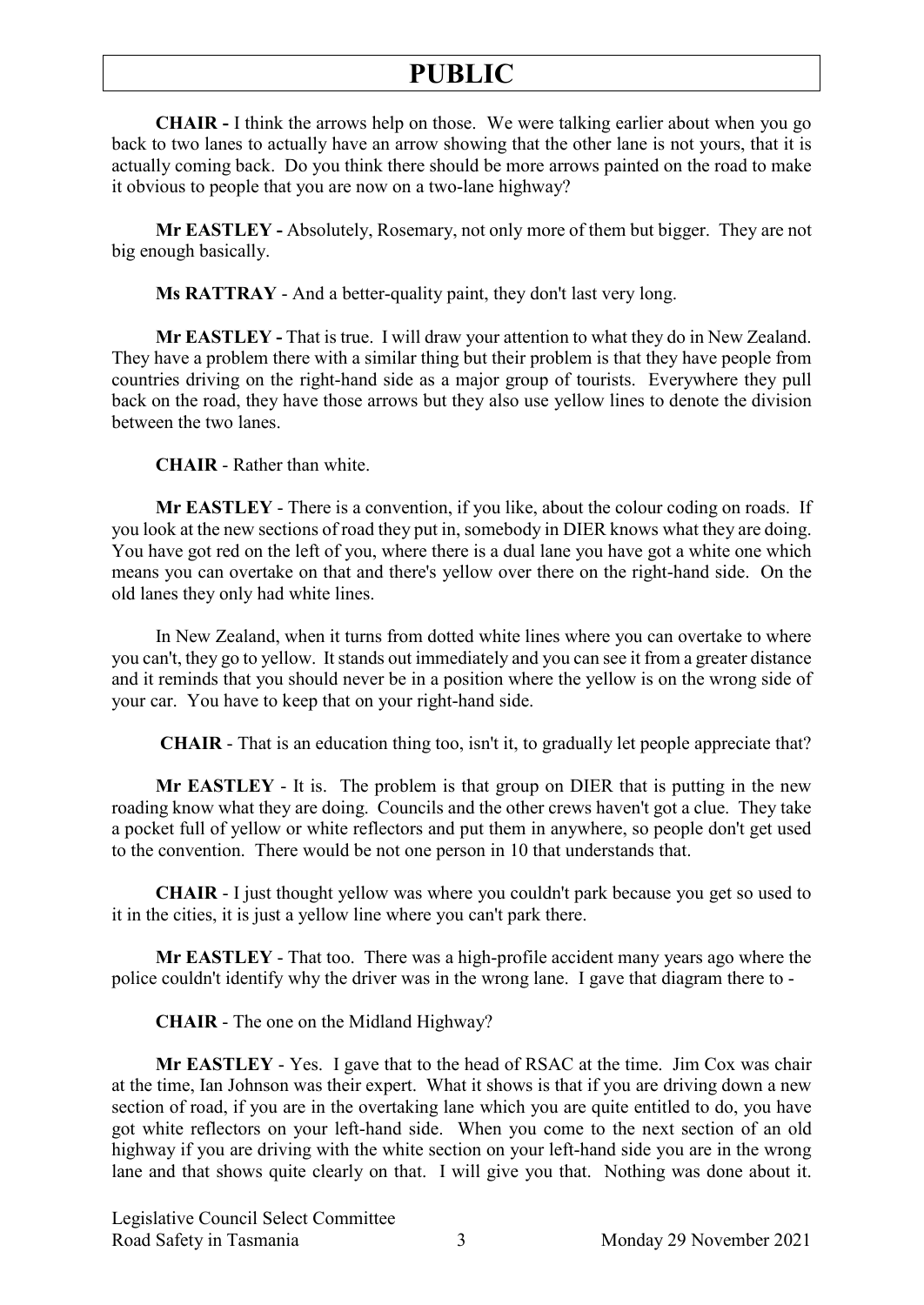They moved that accident site to the top of the list and that was the first, or the next one that they renewed. They just hid the problem there from that particular site. They made no effort to change -

**CHAIR** - And they put the centre wire rope, didn't they? I think there is wire rope in there now, if that is the accident I am thinking about.

**Mr EASTLEY** - Yes, they fixed the site up. There was no longer a case where if you are over the white line you are actually in the wrong lane. You might like to turn that up the way my wife does, turn the map upside down and you will see what I mean.

It is just so simple. In New Zealand what you would do is have a yellow line marking the demarcation. It is only necessary on the Midland and Bass Highways. It is not necessary on any other roads and they needn't get carried away there but there has been a number of different keys, if you like, that have led people to make the wrong decision.

I gave you one: a person drove alongside the truck I was driving coming from Devonport into Deloraine and it was just the exit road from Deloraine towards Devonport, he just drove alongside me. I pulled over, a car coming the other way flashed his lights. This fellow just flashed them back and stayed where he was. He made no attempt to brake or swerve. The other fellow stopped on the side of the road. I am on the far left side and he just kept going. The thing there was that he just glanced over there, saw another road coming in and thought there's two lanes there, one lane there, simple as that. It needs those arrows and it needs a yellow line. There's already a double white line there and he ignored that but the change in colour might be the key. There's no reason why they can't do that. Paint is cheap and it only needs to be done on that highway.

**Dr SEIDEL** - Thank you, Mr Eastley, because you mentioned that in your submission as well. I was struck by that because it is a cost-effective, common sense approach to be very clear when it comes to those markings. It's probably even cheaper to have one single line compared to two double lines, isn't it?

**Mr EASTLEY** - As long as it's yellow.

**Dr SEIDEL** - So you said it is convention, or that it is convention, how come we don't have standards to ensure there is consistency there? It is a no-cost option really isn't it, or little-cost option there, that could make a huge difference.

**Mr EASTLEY** - It is. There's nothing written as far as I understand in the legislation about it but it is one of those things that is a convention in several countries. New Zealand is the obvious one. You don't have to go there, you can google the thing along the lines to see what they are doing. I have noticed the same thing in films on America - they have a white line then it becomes yellow where it is not safe to overtake. It accentuates the point basically, it just so easy to do.

That covers that one, if you are happy with that.

The second one, I have been involved with motorcycling for 60 years and I have never had a fall on the road. I was involved very early on, in the 1970s, with a proposal that saw the 250cc limit come in. That went Australia-wide and it came from the Launceston motorcycle.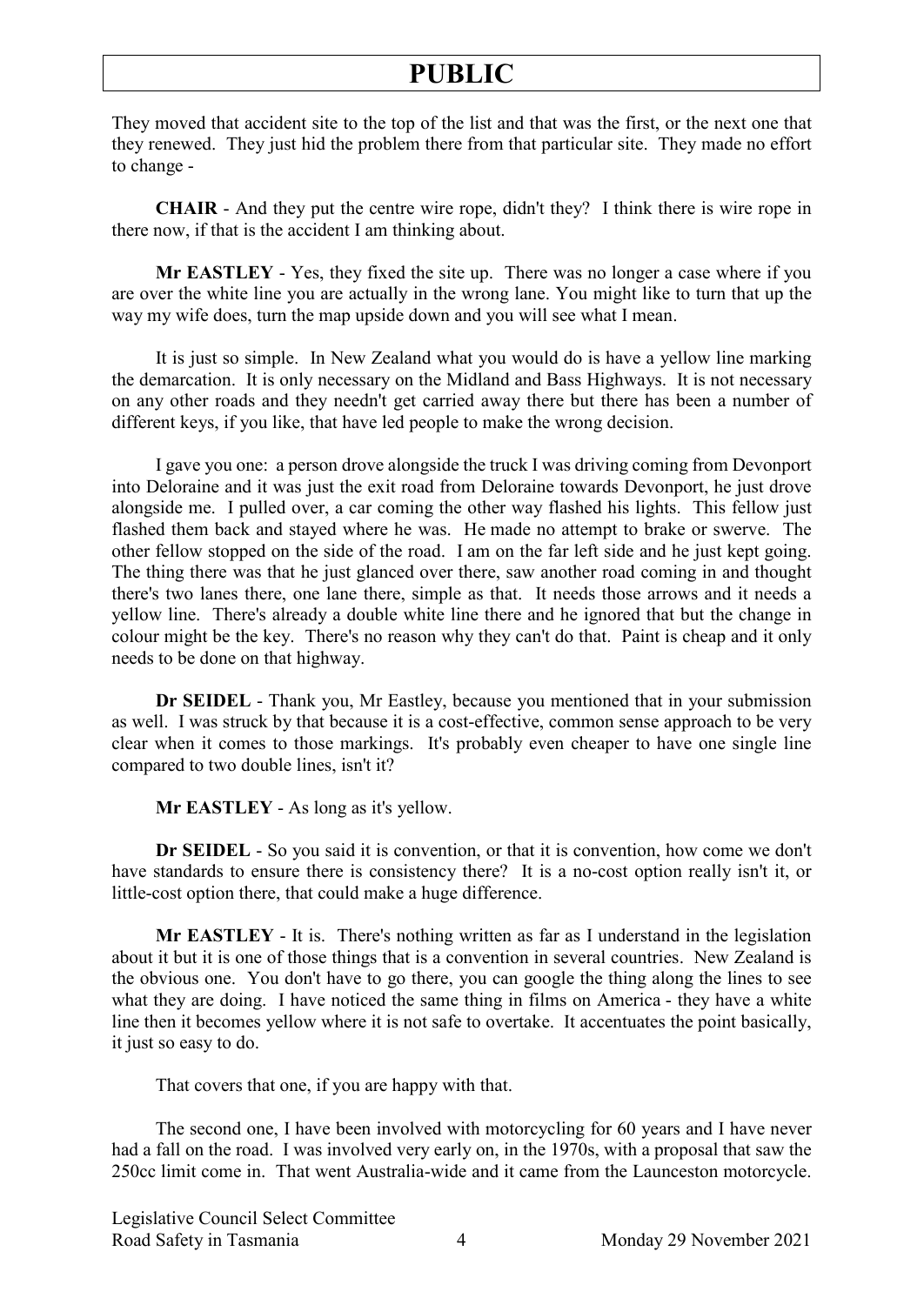It is time now to look at that again. The problem with motorcycles is that there are different categories giving problems. Returning riders are not getting enough refresher courses but also every year, there's a fresh crop of young people coming through. They've had dirt bikes. Their parents have bought them dirt bikes. But when they reach the age where they need a licence, they really have a problem.

We've got to look at it from their point of view. To get a licence and get on the road, rather than on a dirt bike, they've got about a \$700 fee for their licence training. You have to have the proper equipment, clothing, a motorcycle is \$600 a year to register for any motorcycle unless it is a 125cc or less. The theory there was that 125 scooters and very small bikes were needed to keep young people in jobs; they have a problem getting to work and it is the cheapest transport they can find.

**CHAIR -** They can do it at 16.

**Dr SEIDEL** - Not any more.

**Ms RATTRAY -** It's 16 and three-quarters.

**CHAIR** - But still, before they get to 17, they can still do it.

**Mr EASTLEY -** Yes.It's the cheapest form of transport for people who have only got part-time jobs or anything else. The registration costs on the 125cc is \$300; it is half what is on another one.

The 125s are no longer a category that is suitable on the road on highway use. They are just too small. They are okay around town but they're underpowered and dangerous in some situations.

**CHAIR** - They are more city vehicles, the 125s? Just for around the town.

**Mr EASTLEY -** Yes, if you are delivering pizzas or something they might be okay because he's not going to get over 60 km/h.

**CHAIR** - Just going from home to work in the CBD-type thing?

**Mr EASTLEY -** Exactly. On the highway, I have been involved in mentoring and I have been the fellow at the back preventing them from being tailgated, basically, doing 80 km/h and that is about all the 125s will do on the highway at times with a bit of wind. It is dangerous, it really is.

After the last inquiry, it was a public submission we put through that the speed limit for P-plate drivers on the highway be raised from 80 km/h to 100 km/h. It has worked very well, particularly where you're merging in traffic. It is time it was raised for motorcyclists as well. For some reason they didn't raise it on motorcycles.

**CHAIR** - We have had that raised with us today. It's good you have followed it up.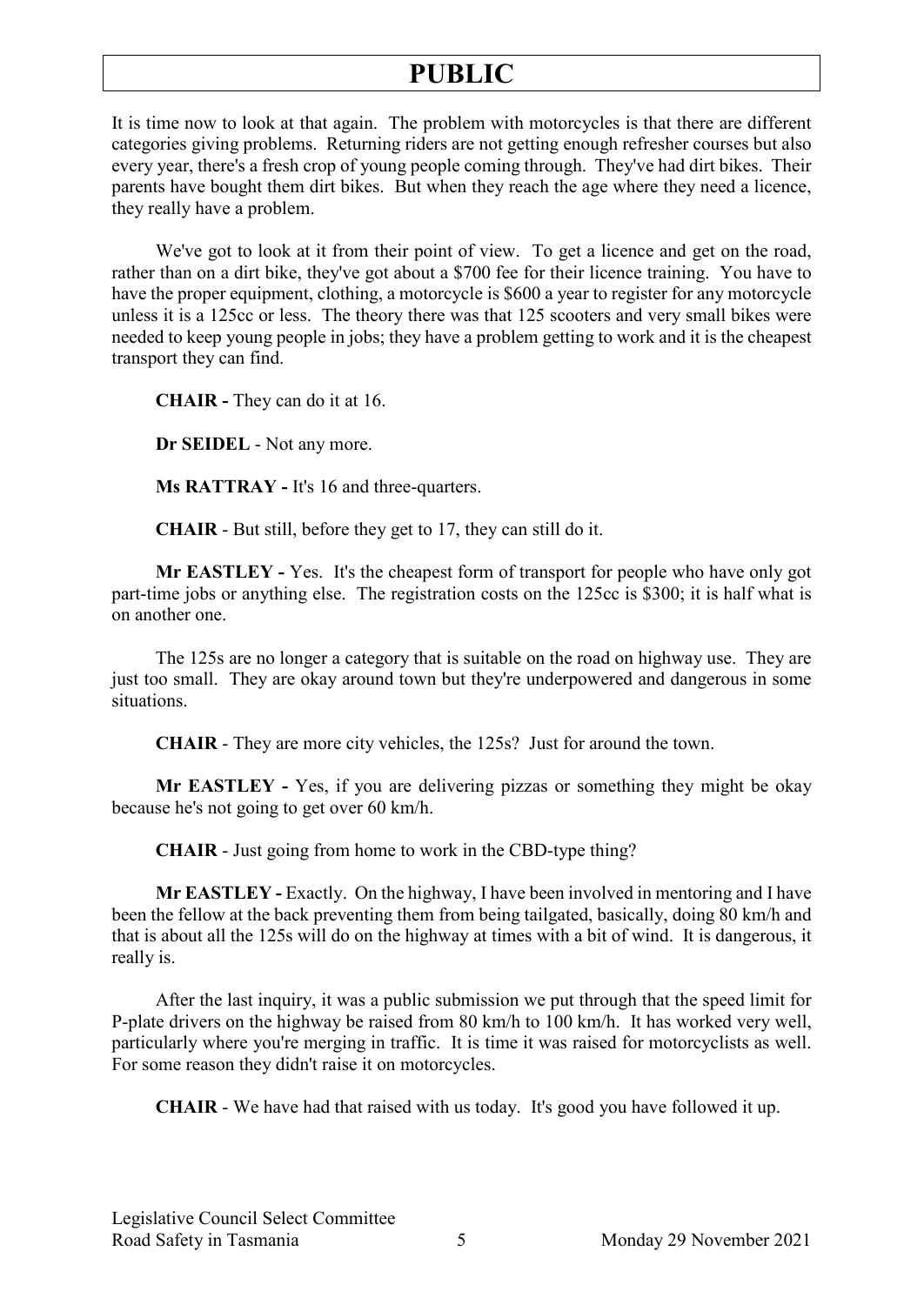**Mr EASTLEY -** I have been the mug at the back looking after these P-platers for quite some time and I refuse to do it on a 110 km/h highway. It is just not safe. We have to teach them out on the other roads to be safe. It's time that was looked at and changed.

The other thing is if we can make that category of motorcycles now a 250cc class for the registration cost change, which it is on mainland states. There is usually a class in there. The 250 is the light bike now and above that is the normal registration. I would like to see them consider making it 250cc. It makes it more attractive for these kids coming through.

**CHAIR -** It would halve the cost of the registration.

**Mr EASTLEY -** It is an incentive there for them. If they can see their way through to get on a registered bike, they are getting the training and they've got to have the equipment. Motorcyclists are a bit tribal. Once one or two do it, their mates will do it anyway. It's just one of those things. But at the moment they are in a situation where they can't see a logic behind going to all that expense -

**CHAIR** - There's no benefit to them, is there?

**Mr EASTLEY -** No, not really when they can get away from the police at the moment anyway. Police are not allowed to chase them. It's too dangerous.

**CHAIR** - I guess if you are going to pay \$600 you may as well have a 1000cc bike.

**Mr EASTLEY -** The other thing is the LAMS (learner approved motorcycle) limited bikes - a 660cc with a power-to-weight ratio. But they are the same registration as the 1000cc bikes. I would like to see a three-step situation. It won't cost MAIB anything. I think they'll get more registrations if they make it a cheap 250cc limit because they'll pick up those. But put a step in between the 650s and the 1000s. It will encourage more people to stick with a medium-sized bike and not some of these things that are capable of 300 km/h.

**CHAIR** - What speed would a 250 do?

**Mr EASTLEY** - An ordinary 250 will do 100 km/h and sit on that in the line of traffic. The 250s that caused the problem in the past were race replicas, basically, but they are still outlawed under LAMS anyway. They fail the power-to-weight ratio. They are difficult to ride and I would never allow one of my kids on one of those learning to ride. If they stick to the  $250s -$ 

**CHAIR** - Like your Honda 250s, a standard type of bike.

**Mr EASTLEY** - Yes, they've been making them for years, they still make them. But the high-powered ones are peaky and they're difficult to ride. They're just not necessary.

**Ms RATTRAY** - They make a lot of noise.

**Mr EASTLEY** - They make a lot of noise and you're better off with a bigger bike, quite frankly. But it's that 125cc limit which really is a problem. There's quite a few 125s around but there's only one -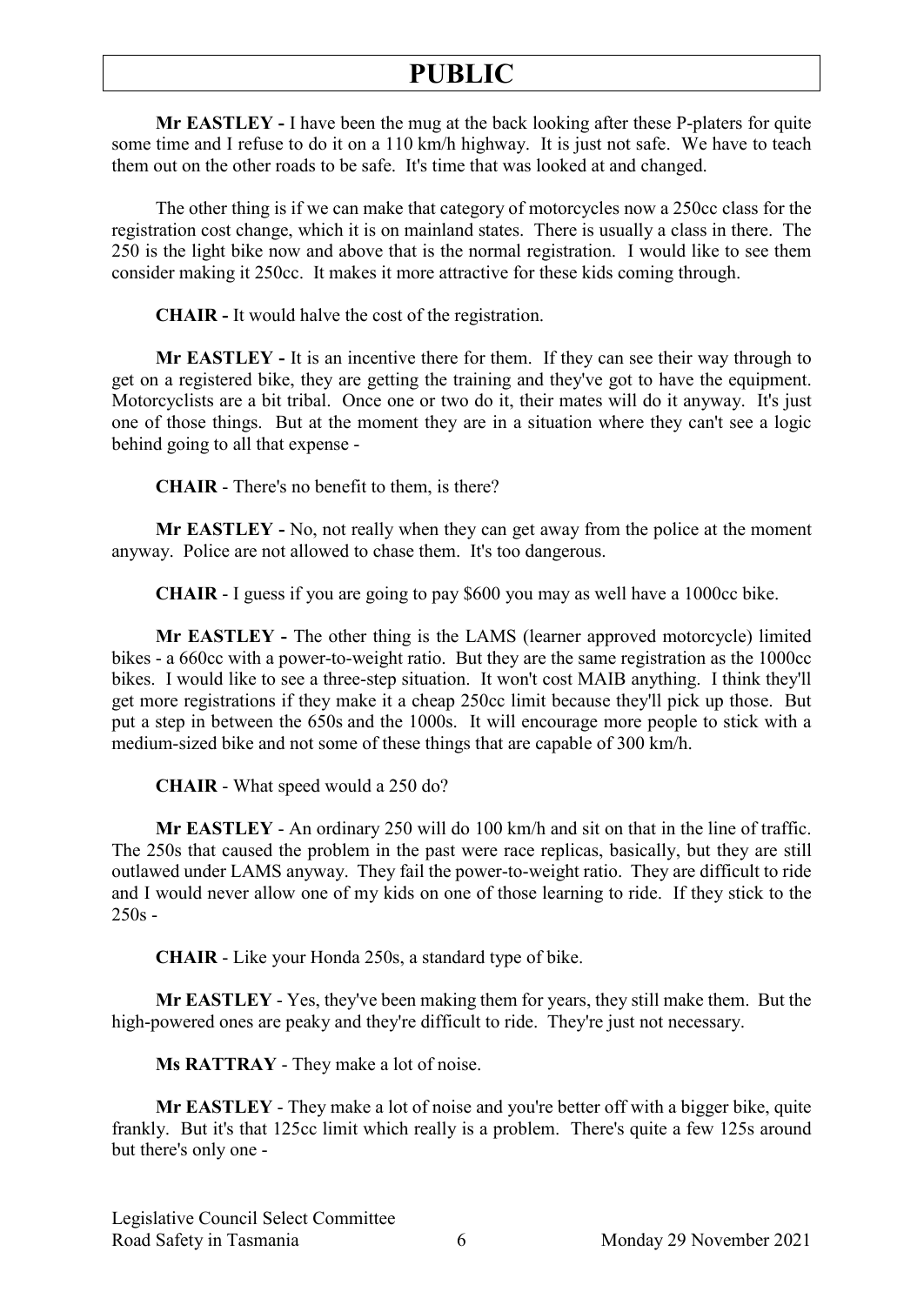**Ms RATTRAY** - They're the posties, aren't they?

**Mr EASTLEY** - Yes, posties qualify. But at the end of the day, there's only one make you can buy, that's a little Honda. Nothing else qualifies. All the other bikes that come in are trail bikes. They've got no compliance plate, they can't be registered.

I think it makes sense to look at that system and we can cut down on motorcycle crashes in the same way we did back in the 1970s when they brought in the 250cc limit. That was good for a start, but it became bad after they brought in these race replicas. It took too long to bring in the LAMS limit. The LAMS limit really does work well.

Nobody wants to take away the option of people buying a 1000cc bike if they think they need it. I don't need it. The original problem was that you could spend \$1000 and buy something with the performance of a Ferrari. That's not necessary. On the other side of the coin, the 125s are underpowered. I think we can improve that.

**CHAIR** - Particularly depending on the size of the person on them, as well.

**Mr EASTLEY** - I'm a big fella and I've got a 125, fair dinkum, and they're not suitable to be out on the highway, they're just not.

**Dr SEIDEL** - Specifically on that, because we might just see electric motorcycles taking off as well, it's probably time for a review on class because e-bikes will have a different classification altogether, I imagine, where the cc's don't apply any more.

**Mr EASTLEY** - Yes, I think that needs looking at in the long run. There are a few issues there with electric vehicles. One thing is they're not safe because they're quiet. People don't hear them coming. One of the reasons you see Harley-Davidsons with no exhaust pipes on them is basically that it's safer, people hear you coming. I don't subscribe to that entirely but, at the end of the day, e-bikes and electric pushbikes are a problem in that way.

As far as power goes, you would have to do a power-to-weight ratio thing that's similar to the LAMS thing. I don't know what would wind up being at 250 but the equivalent of a 250 conventional motorcycle should come in as the same thing under an electric bike. Personally, I don't believe electric bikes will catch up much, apart from commuting around towns. They're not going to be suitable for the sort of thing that motorcyclists do.

I think there's a very good chance we can improve motorcycling safety there.

The other issue is, what I've learned over the years, that there is a problem with training. It's improved to a certain extent but there are two issues that keep people safe on the road.

One is the convoy rule, which some groups use. That is, that each person in turn waits at the next intersection for the next fellow to come into sight and then goes on. That means everybody can travel at their own speed. The situation, otherwise, is that two or three get past a car and there's a gap while they wait for the next lot, then they go like one thing to try to catch up. The issue there is that they need to be trained to work those convoy rules.

The other section that's very important is that there's a technique of motorcycling called late apex cornering. It's like defensive riding for motorcyclists. In other words, you're not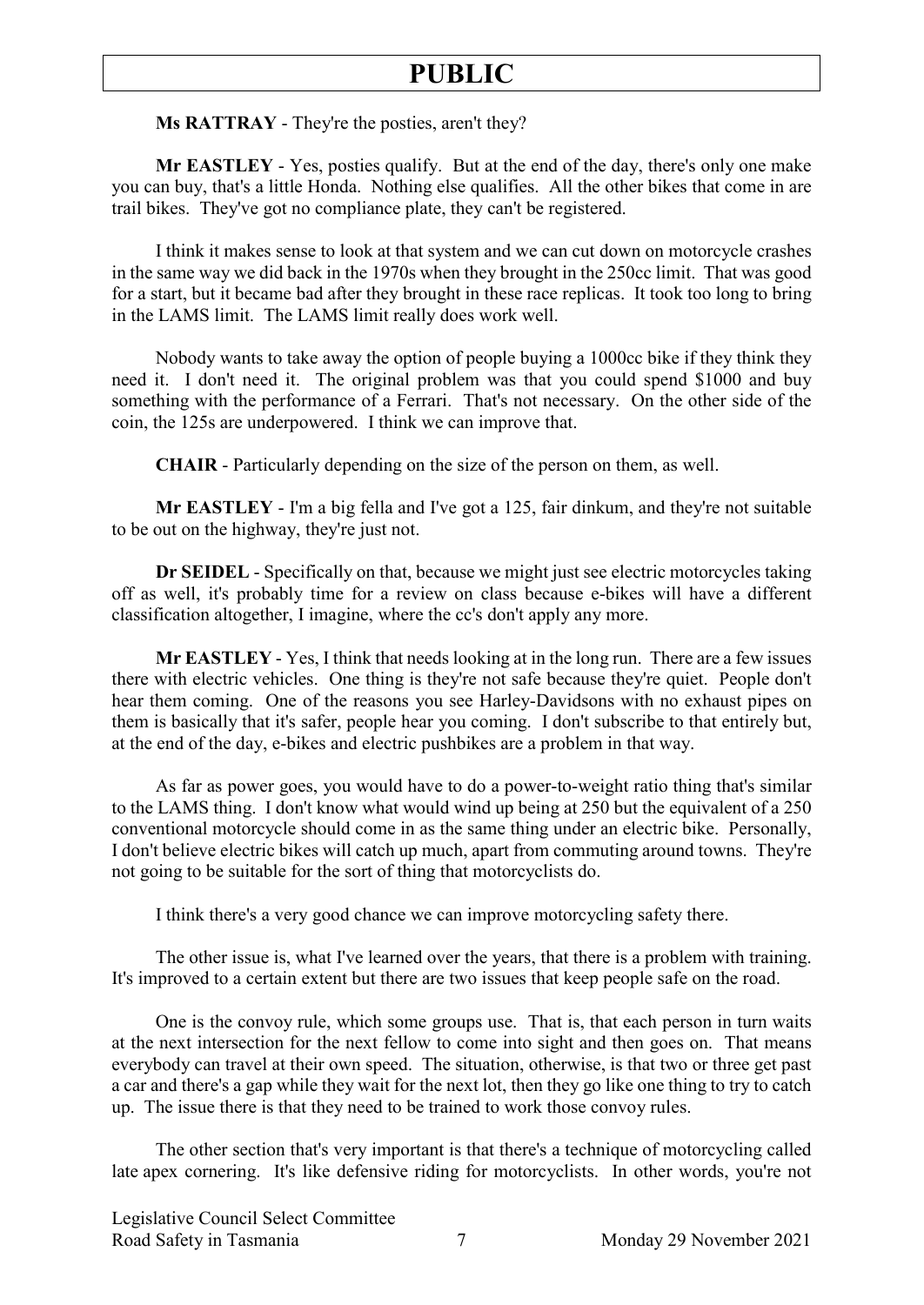taking the fastest line through the corner from one point to the other. You are going in a little bit later, apexing a little bit further around the corner. That gives you the opportunity to position your bike coming out, not where it's going to be right on the centre line of the road, but it gives you a choice whether you keep to the left, head to the right, or whatever, and you can position yourself out of harm's way of cars that are not quite in the right place.

I can explain that with a whiteboard or anything else to anybody. Every motorcycle instructor knows it but they don't enforce it. What they have concentrated on is doing track days to improve people's riding. This improves their braking technique and such but it doesn't improve their technique on the road when the issue is defensive riding and keeping the bike in the right position, where it's lined up for the second corner. Not just getting through the first one but it's in a better position with the second corner and it's out of the way of cars that are not quite in the right place. It's very important and I think that's a training issue, basically, and no one's tackled it at the moment.

**Ms RATTRAY** - Is that something that could be taken on board through the DECA course?

**Mr EASTLEY** - It should be. The problem with the DECA course at the moment is that truck instructors and driving instructors, as well as motorcycle instructors - I don't think there's enough focus on the issues that solely affect motorcyclists. The instructor that worked with us is excellent and he understands the problem. He can show people what they mean by late apex cornering. But it's something they don't learn on the track day because you don't want the two techniques mixed up. They stick with the ordinary technique.

You will notice, Rosemary, after you announced this inquiry, the first thing the road safety fellow did was say 'we don't believe in driving training'. It's always been the case. They regard it as making people cocky. That's not true. That person hasn't understood the difference between advanced racing driver training, or whatever you like to call it, and defensive driving. Defensive driving teaches you the right space between vehicles. It teaches you, when you are waiting at an intersection, to leave your wheels straight ahead and not turn to the right because the next car will poke you out in the wrong lane. That's the sort of thing -

**CHAIR** - You are not doing skid pan stuff and doing all of that. It's learning how not to skid, we were told earlier.

**Mr EASTLEY** - No, that's not necessary. That helps and it might be a part of it. At the end of the day, if you are getting the basics from the defensive driving you're not getting cocky about it. You are being more careful because you are more aware of the problems that can occur. The Road Safety Advisory Council have always taken that view that 'we don't believe in extra training', but I can tell you right now that every one of us needs some extra training. There's always something we can learn.

I had four log truck drivers working for me. They were good drivers. We did a defensive driving course way back when it was part of the training program and every one of those drivers said how good it was, what they had learnt and what had been emphasised. I made sure my kids and every family member went through the same sort of course and it's done the world of good. It's wrong to say 'we don't believe in extra training'. I think if you had a proper defensive driving course, everybody who was found guilty of an offence -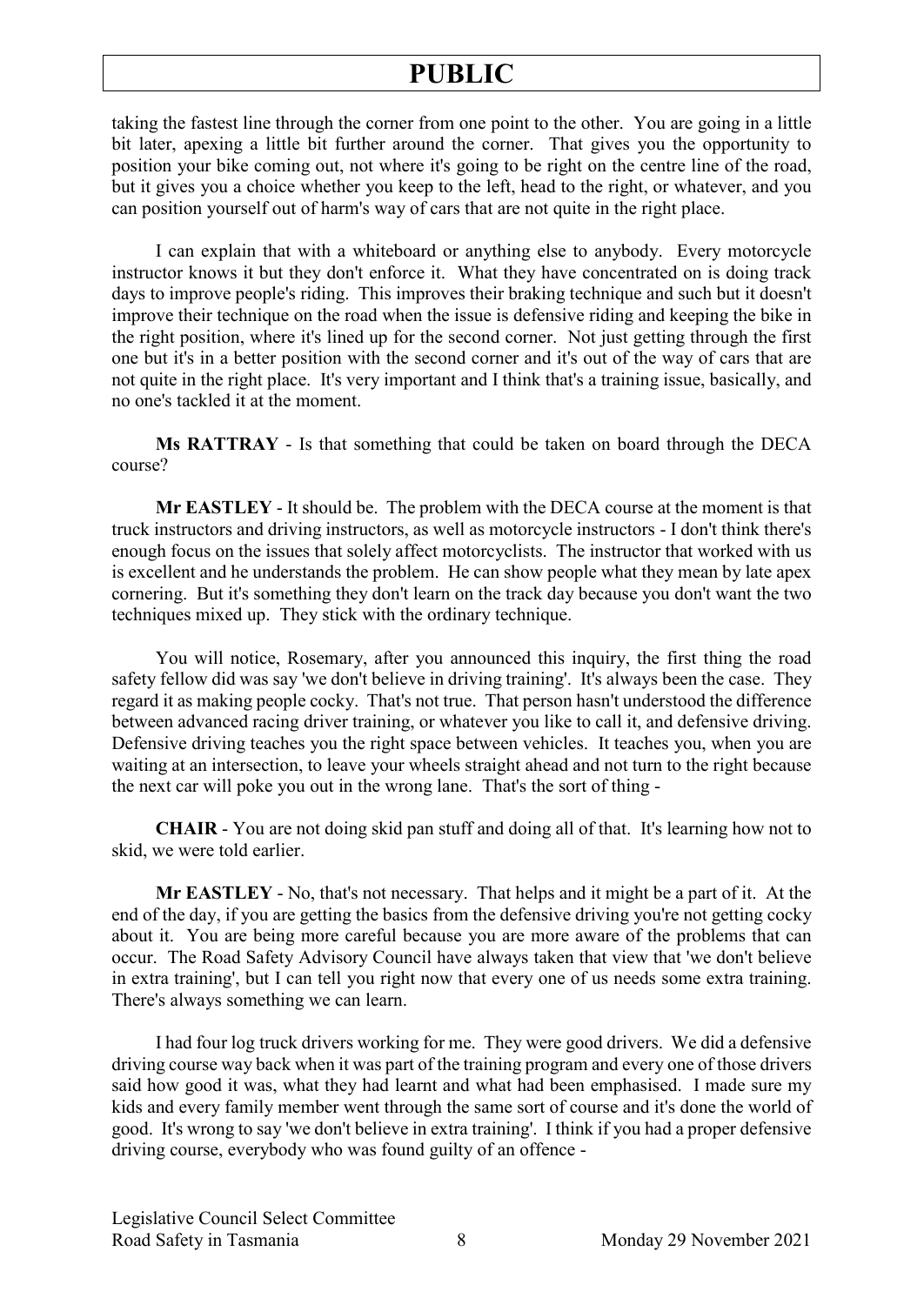**CHAIR** - Do it before they get their licence back?

**Mr EASTLEY** - Yes, exactly. They can pay for the course rather than pay a fine. That would be far better.

**CHAIR** - It would be of more benefit.

**Ms RATTRAY** - Perhaps it's the way that it's presented - 'advanced driving course' rather than 'defensive driving course'. Maybe there needs to be a change in the language?

**Mr EASTLEY** - I am not too sure, Tania. The Road Safety people did facilitate the advanced riding. They took them along to Symmons Plains and paid for their course. Not enough people took it up. It didn't teach them the right thing anyway. It didn't teach them about late apex riding and stuff like that. It did improve their skills but it didn't improve their positioning on the road, and that's the important thing that's been missing.

The other important point, I put a sheet in there from the national transport service, TransHelp, regarding road suicide. It's a ticklish issue. No one likes to talk about it but it's 30 per cent of the road toll.

**CHAIR** - We just had the truck transport people in before you so we have discussed it.

**Mr EASTLEY -** I was hit by a suicide driver many years ago. It was difficult to deal with, but it also involves the owner. I was an owner-driver so I copped both. You are told immediately that the truck is the property of the coroner until it's finished. There is always a 12-month gap. The truck is locked up. The bank doesn't want to know; you still have to pay for the truck. So you have to hire another truck and try to keep your job going while paying for two. While that is going on, your insurance company is telling you that they're not going to pay for deliberate acts.

**CHAIR** - They can't repair while it's still in the compound?

**Mr EASTLEY -** We have improved that just recently with the help of Peter Gutwein. We had a meeting with the Coroner. For 19 years they had been locking up trucks without realising that nobody could get their truck back. The rule now is that Transport and Police have a fortnight to do their investigations then you can apply to get your truck back. Nobody knew that for 19 years and everybody was in the same position we were. It nearly bankrupted us. If we had lost the truck we would have lost our house. It's a dreadful thing people had to go through.

**CHAIR** - Through no fault of your own?

**Mr EASTLEY -** Yes, there was no doubt about it.

I was never angry about it. That young lady was just somebody having growing-up problems. But what was happening doesn't help the driver or owner of the truck. It has been my belief, keeping an eye on the thing over the years, that, okay, some of the mental health people are saying that 30 per cent of the accidents are suicide and that comes down to 300 a year in Australia, out of 1150 or 1200 accidents. That letter there, please read it from Dianne Carroll. She is the expert on road suicides in Australia, dealing with four or five pieces a week,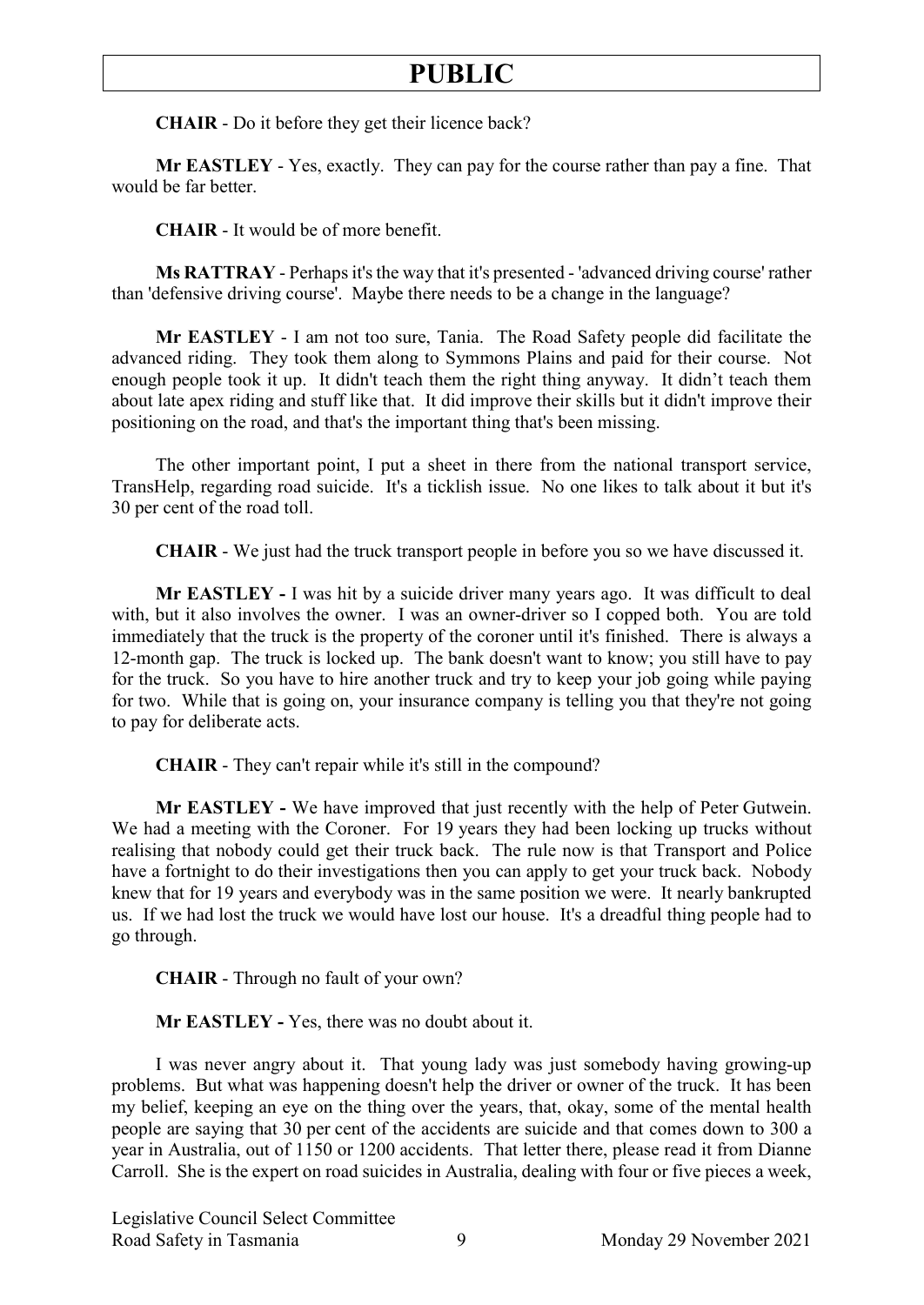based in Victoria. She doesn't handle many in Tasmania. She has an OAM for her work, was on *Four Corners* at one stage, and I feel very grateful to her for what she has done for the industry. We have come close a couple of times to getting the Road Safety people to talk to the mental health people but they have always backed out.

This is a decision that the state psychologist has to make as to how to go about making people aware of what is happening on the road. Jo would understand that when an accident report comes through on the news, you are not allowed to use the word 'suicide'. At the end of the report, underneath goes Beyond Blue or whatever. Their own strategy is just undermining itself. It is ridiculous.

There is an opportunity, if the road safety people were to concentrate ads on the fact that road suicides, or accidents even, impact on other people rather than just the people doing the act. I have seen that happen several times. Years ago, there was an accident at Bangalore where a little boy was killed. A truck fell over and the grandmother of that little kid was on TV in tears. After that accident, the accidents dropped off for three or four years. It just hit people.

Another one, after Jeremy Ball's accident, the same thing: it hit the news straight away, everybody knew that it was suicide and there was a reduction. But then it builds up again. Having gone to some of these suicide prevention meetings, what struck me was that most people don't want to hurt anybody else, they are only interested in their own problems.

**CHAIR** - They think the truck driver won't be hurt because it is such a big vehicle. They don't think of the mental stress.

**Mr EASTLEY -** Yes.I still get flashbacks, I can see her face looking at me. I can see a loose door flying across the windscreen and trying to steer with no steering column, all that sort of thing. Just mentioning it now will bring it back for weeks to come.

There is an opportunity not just to improve the accident rate but to improve mental health of truck drivers, who really are a target. They feel like a target. I had to go back to work right after this. For years you feel like a target.

**CHAIR** - You never no which car is going to come, do you?

**Mr EASTLEY -** I had to go back in a cabover truck with your feet six inches behind the - that was stressful. We had no choice; just had to go work. But I always felt safer on a motorbike than I did in a truck after that accident.

I think if you could organise a meeting with mental health people and with the state's psychologist or maybe contact Dianne Carroll and put a point of view so we can develop a different strategy so that people are more aware of family members or workmates who are in strife. Get in early as early intervention is the cure. We all know that suicide is in a terrible situation. The fact is that there are 300 more suicides a year than are accounted for, simply because they're written down as accidents and not as suicides. I understand that a lot of people don't want to upset the families of the people who did that act, or there's ramifications for insurance, but none of that should take precedence over trying to stop these things happening.

I think it's long overdue basically. I get upset about it, but it doesn't do any good.

Legislative Council Select Committee Road Safety in Tasmania 10 Monday 29 November 2021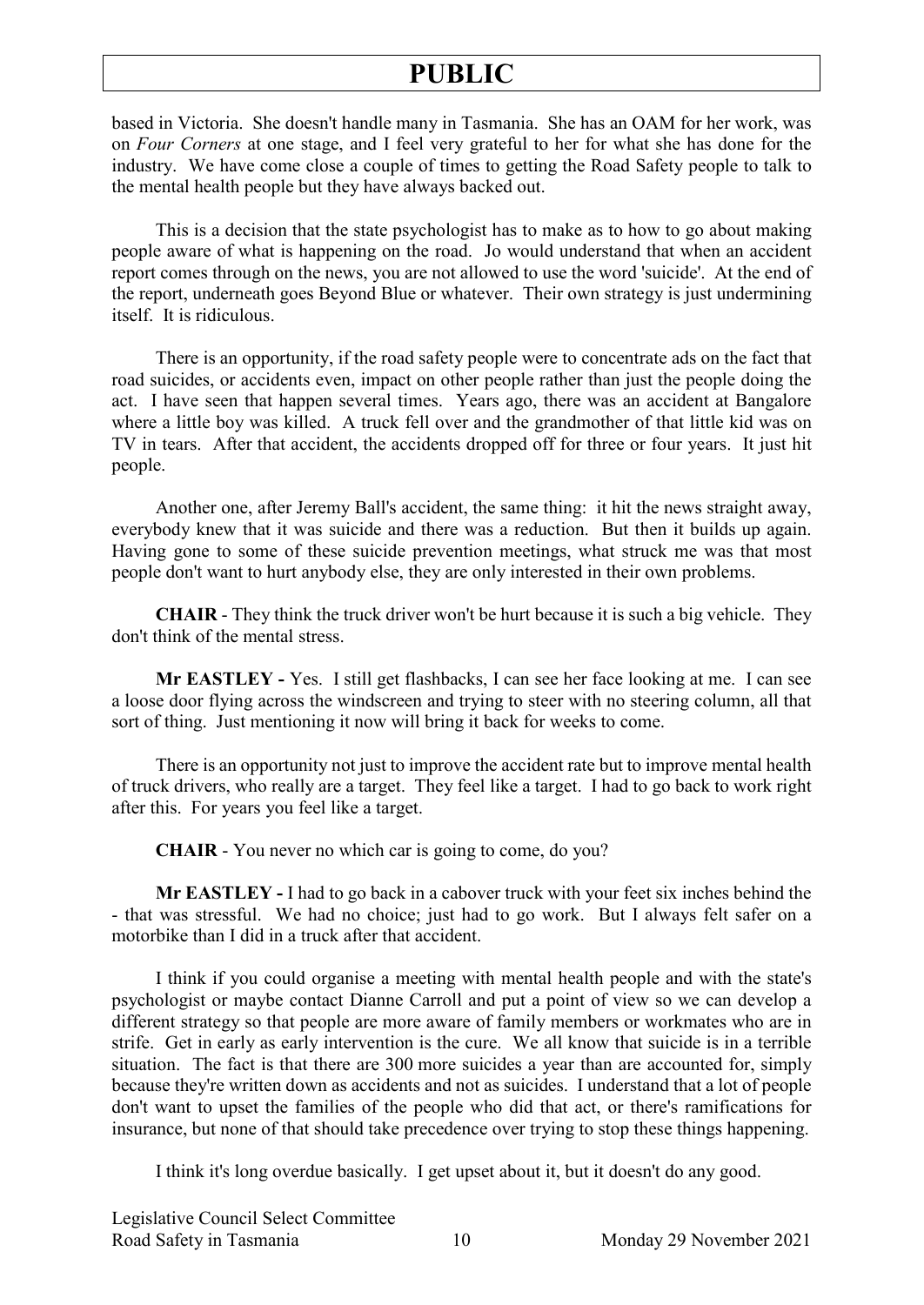**Ms RATTRAY** - Malcolm, the new language for something that happens on the road is a 'crash'. They don't say 'accidents' any more. Do you think there needs to be a review of the language?

**Mr EASTLEY -** You're probably right. I don't call my 'crash' a 'crash', I call it -

**Ms RATTRAY** - I don't either, I usually call them an accident, but it's not what they're referred to anymore. I've called them accidents and been pulled up -

**CHAIR** - They're all crashes.

**Ms PALMER -** Because they may not be an accident.

**Mr EASTLEY -** What's impressed me most and what's really motivated me is that I went to a suicide prevention meeting. A young lady from quite near us, stood up. She'd lost her partner to suicide; didn't see it coming. She had that to deal with. She was left with two little kids. Eventually, she became suicidal and she didn't wake up. Suddenly she woke up that she was looking at the front of a truck. She had the guts to stand up to try to help other people. It's something we need to look at. We need to be able to get in a position where people who are suicidal recognise what they're doing.

Suicide groups do a wonderful job. They are talking to people who don't complete the act. The actual suicide rate is not going down. They're not reaching the people who are going through with it. They're reaching the people who know they need to have a chat to somebody. We've got to take that next step to try to make everybody aware if people need a hand. All they require is somebody to put their hand out and say, 'are you okay?' or whatever the thing is. It's just not happening.

I had a problem with our youngest son. He was bullied at work in Queensland. I can understand the people working alongside him wouldn't talk to him. They were worried about their own jobs, but that didn't do him any good. We need to get to a position where everybody is aware of everybody else's problems and does something about it.

At the moment, road suicide is being ignored. The Road Safety people are just embarrassed to even think about it and won't talk about it. I've spoken to many mental health groups. Some of them don't want to recognise it because it makes their figures look bad, but 300 people a year are committing suicide that they're not accounting for.

**CHAIR** - That's terrible. I think you've covered it so well. We don't have any questions left to ask.

**Ms RATTRAY** - It would be really handy to have that documentation.

**Mr EASTLEY -** Please contact Dianne Carroll if you have any questions.

**Ms RATTRAY** - I think Jo and I have both written down that name.

**CHAIR** - We'll make copies and have it incorporated. We really appreciate you putting in your submission and coming along to talk with us as well. You have covered it so well, that I don't think there's anything left to ask you.

Legislative Council Select Committee Road Safety in Tasmania 11 Monday 29 November 2021